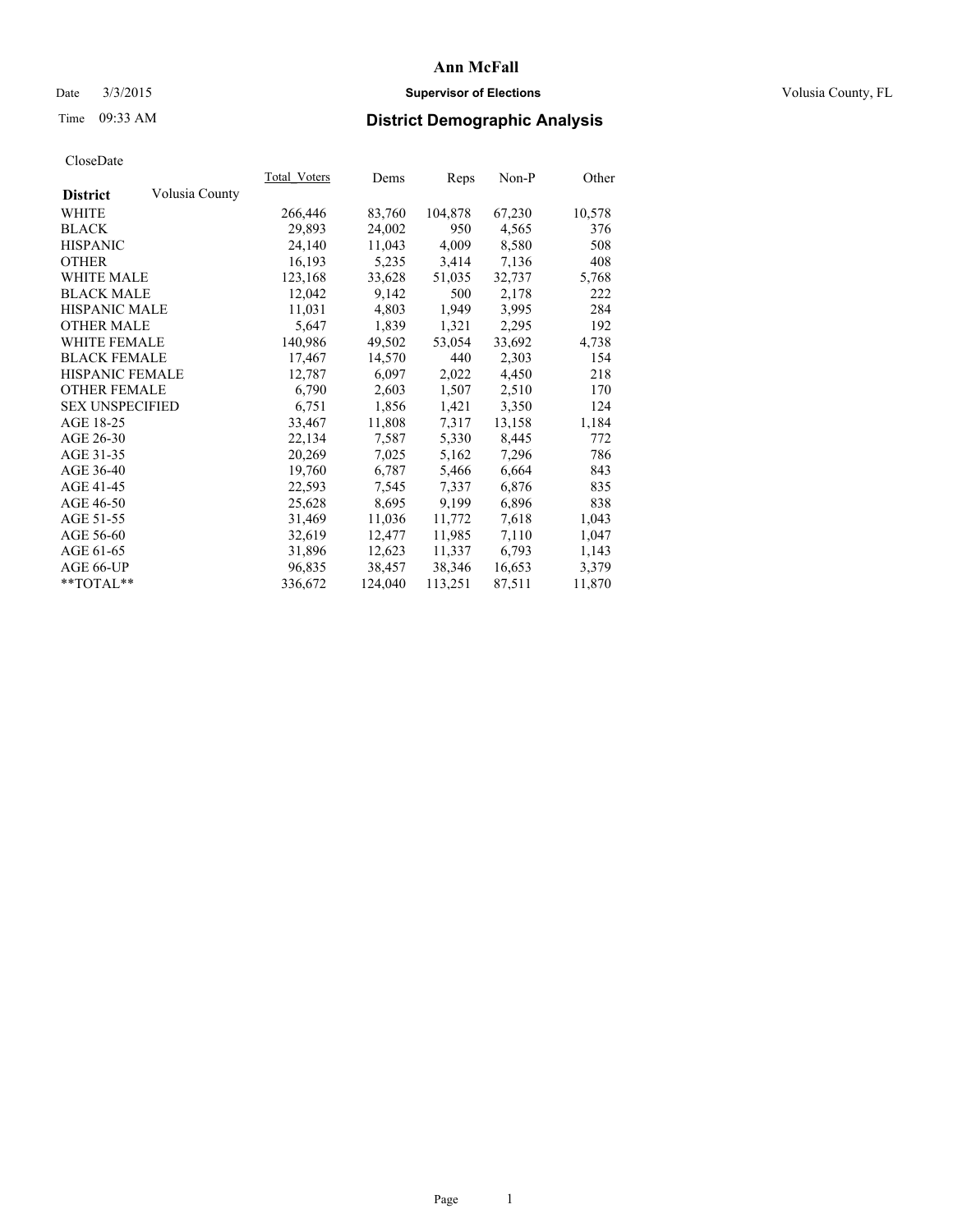## Date  $3/3/2015$  **Supervisor of Elections Supervisor of Elections** Volusia County, FL

# Time 09:33 AM **District Demographic Analysis**

|                                              | <b>Total Voters</b> | Dems   | Reps   | Non-P  | Other |
|----------------------------------------------|---------------------|--------|--------|--------|-------|
| County Council District 1<br><b>District</b> |                     |        |        |        |       |
| WHITE                                        | 52,332              | 15,893 | 22,058 | 12,107 | 2,274 |
| <b>BLACK</b>                                 | 4,763               | 3,854  | 156    | 681    | 72    |
| <b>HISPANIC</b>                              | 4,668               | 1,991  | 813    | 1,759  | 105   |
| <b>OTHER</b>                                 | 3,028               | 899    | 743    | 1,302  | 84    |
| <b>WHITE MALE</b>                            | 23,877              | 6,269  | 10,555 | 5,829  | 1,224 |
| <b>BLACK MALE</b>                            | 1,884               | 1,463  | 70     | 304    | 47    |
| <b>HISPANIC MALE</b>                         | 1,993               | 808    | 386    | 754    | 45    |
| OTHER MALE                                   | 1,030               | 318    | 272    | 403    | 37    |
| <b>WHITE FEMALE</b>                          | 28,020              | 9,520  | 11,332 | 6,130  | 1,038 |
| <b>BLACK FEMALE</b>                          | 2,822               | 2,352  | 82     | 363    | 25    |
| HISPANIC FEMALE                              | 2,604               | 1,148  | 417    | 981    | 58    |
| <b>OTHER FEMALE</b>                          | 1,208               | 426    | 304    | 447    | 31    |
| <b>SEX UNSPECIFIED</b>                       | 1,352               | 333    | 351    | 638    | 30    |
| AGE 18-25                                    | 6,385               | 1,845  | 1,612  | 2,643  | 285   |
| AGE 26-30                                    | 4,003               | 1,214  | 1,085  | 1,567  | 137   |
| AGE 31-35                                    | 3,882               | 1,250  | 1,146  | 1,327  | 159   |
| AGE 36-40                                    | 3,848               | 1,190  | 1,219  | 1,245  | 194   |
| AGE 41-45                                    | 4,386               | 1,374  | 1,554  | 1,274  | 184   |
| AGE 46-50                                    | 4,943               | 1,608  | 1,964  | 1,203  | 168   |
| AGE 51-55                                    | 5,950               | 1,985  | 2,427  | 1,316  | 222   |
| AGE 56-60                                    | 6,110               | 2,228  | 2,429  | 1,230  | 223   |
| AGE 61-65                                    | 6,105               | 2,401  | 2,327  | 1,124  | 253   |
| AGE 66-UP                                    | 19,179              | 7,542  | 8,007  | 2,920  | 710   |
| $*$ $TOTAL**$                                | 64,791              | 22,637 | 23,770 | 15,849 | 2,535 |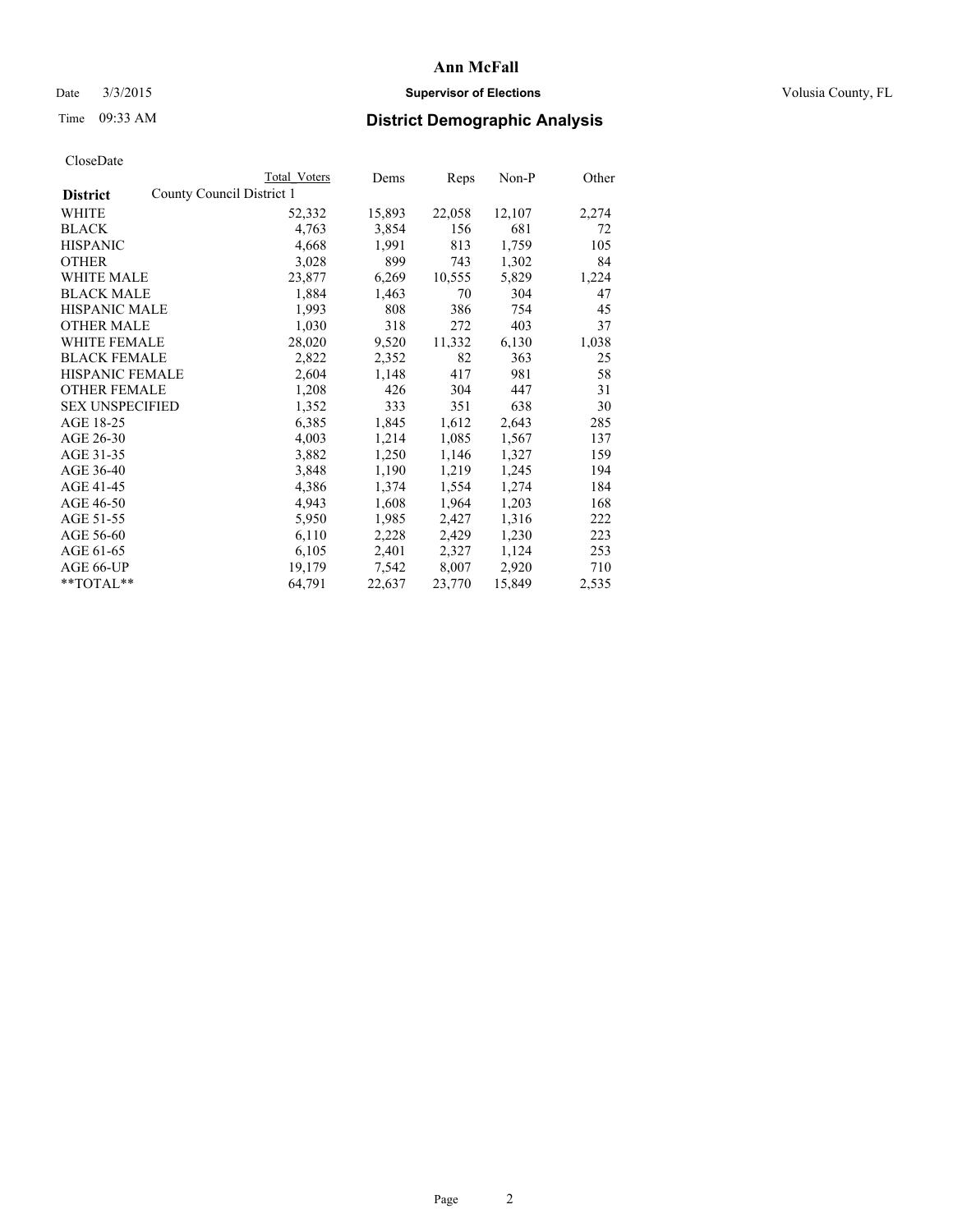## Date  $3/3/2015$  **Supervisor of Elections Supervisor of Elections** Volusia County, FL

|                                              | Total Voters | Dems   | Reps   | $Non-P$ | Other |
|----------------------------------------------|--------------|--------|--------|---------|-------|
| County Council District 2<br><b>District</b> |              |        |        |         |       |
| WHITE                                        | 51,079       | 16,861 | 18,925 | 13,230  | 2,063 |
| <b>BLACK</b>                                 | 11,281       | 9,293  | 287    | 1,599   | 102   |
| <b>HISPANIC</b>                              | 1,916        | 816    | 371    | 677     | 52    |
| <b>OTHER</b>                                 | 3,533        | 1,297  | 623    | 1,530   | 83    |
| WHITE MALE                                   | 23,819       | 6,842  | 9,316  | 6,494   | 1,167 |
| <b>BLACK MALE</b>                            | 4,398        | 3,473  | 149    | 724     | 52    |
| <b>HISPANIC MALE</b>                         | 904          | 352    | 187    | 332     | 33    |
| <b>OTHER MALE</b>                            | 1,236        | 432    | 241    | 521     | 42    |
| <b>WHITE FEMALE</b>                          | 26,825       | 9,878  | 9,473  | 6,597   | 877   |
| <b>BLACK FEMALE</b>                          | 6,707        | 5,683  | 134    | 840     | 50    |
| HISPANIC FEMALE                              | 977          | 450    | 180    | 328     | 19    |
| <b>OTHER FEMALE</b>                          | 1,571        | 671    | 292    | 575     | 33    |
| <b>SEX UNSPECIFIED</b>                       | 1,372        | 486    | 234    | 625     | 27    |
| AGE 18-25                                    | 7,893        | 3,944  | 1,186  | 2,556   | 207   |
| AGE 26-30                                    | 4,892        | 1,997  | 1,005  | 1,721   | 169   |
| AGE 31-35                                    | 4,007        | 1,612  | 873    | 1,370   | 152   |
| AGE 36-40                                    | 3,443        | 1,397  | 803    | 1,124   | 119   |
| AGE 41-45                                    | 3,809        | 1,479  | 1,071  | 1,127   | 132   |
| AGE 46-50                                    | 4,592        | 1,774  | 1,406  | 1,266   | 146   |
| AGE 51-55                                    | 5,930        | 2,394  | 1,922  | 1,426   | 188   |
| AGE 56-60                                    | 6,271        | 2,642  | 2,097  | 1,347   | 185   |
| AGE 61-65                                    | 6,382        | 2,577  | 2,112  | 1,479   | 214   |
| AGE 66-UP                                    | 20,590       | 8,451  | 7.731  | 3,620   | 788   |
| $*$ TOTAL $*$                                | 67,809       | 28,267 | 20,206 | 17,036  | 2,300 |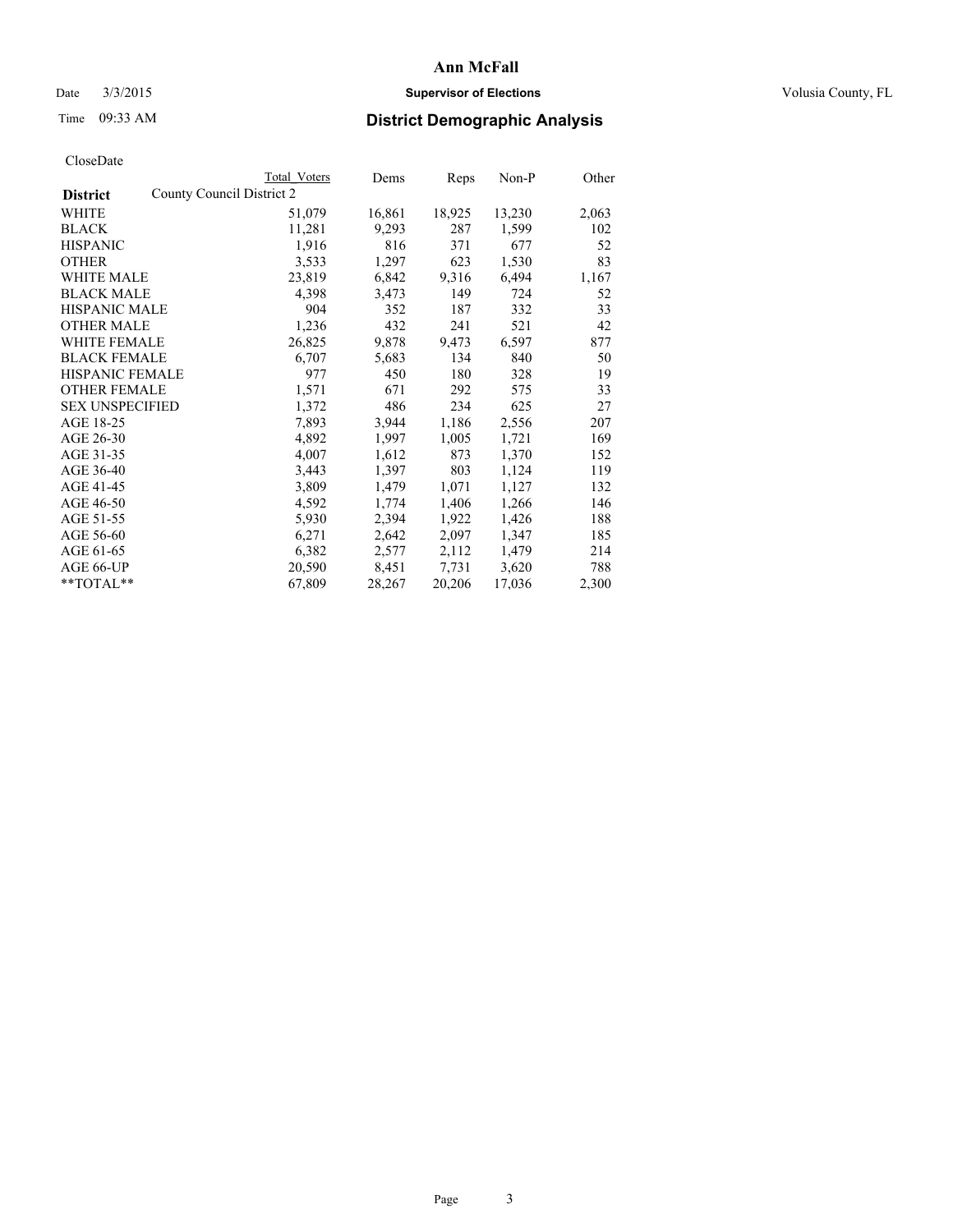## Date  $3/3/2015$  **Supervisor of Elections Supervisor of Elections** Volusia County, FL

|                        |                           | Total Voters | Dems   | Reps   | Non-P  | Other |
|------------------------|---------------------------|--------------|--------|--------|--------|-------|
| <b>District</b>        | County Council District 3 |              |        |        |        |       |
| WHITE                  |                           | 66,276       | 20,751 | 26,038 | 17,142 | 2,345 |
| <b>BLACK</b>           |                           | 2,017        | 1,576  | 76     | 339    | 26    |
| <b>HISPANIC</b>        |                           | 1,292        | 481    | 319    | 455    | 37    |
| <b>OTHER</b>           |                           | 2,623        | 738    | 598    | 1,214  | 73    |
| WHITE MALE             |                           | 30,786       | 8,385  | 12,815 | 8,326  | 1,260 |
| <b>BLACK MALE</b>      |                           | 896          | 651    | 43     | 181    | 21    |
| <b>HISPANIC MALE</b>   |                           | 570          | 195    | 141    | 213    | 21    |
| <b>OTHER MALE</b>      |                           | 920          | 258    | 250    | 379    | 33    |
| <b>WHITE FEMALE</b>    |                           | 34,931       | 12,195 | 13,030 | 8,632  | 1,074 |
| <b>BLACK FEMALE</b>    |                           | 1,103        | 913    | 33     | 152    | 5     |
| HISPANIC FEMALE        |                           | 705          | 279    | 174    | 237    | 15    |
| <b>OTHER FEMALE</b>    |                           | 1,088        | 381    | 262    | 412    | 33    |
| <b>SEX UNSPECIFIED</b> |                           | 1,208        | 289    | 283    | 617    | 19    |
| AGE 18-25              |                           | 5,567        | 1,425  | 1,519  | 2,392  | 231   |
| AGE 26-30              |                           | 3,977        | 1,157  | 1,070  | 1,611  | 139   |
| AGE 31-35              |                           | 3,717        | 1,050  | 1,071  | 1,452  | 144   |
| AGE 36-40              |                           | 3,779        | 1,053  | 1,212  | 1,351  | 163   |
| AGE 41-45              |                           | 4,733        | 1,389  | 1,681  | 1,508  | 155   |
| AGE 46-50              |                           | 5,215        | 1,474  | 2,104  | 1,497  | 140   |
| AGE 51-55              |                           | 6,807        | 2,085  | 2,806  | 1,692  | 224   |
| AGE 56-60              |                           | 7,472        | 2,600  | 2,948  | 1,685  | 239   |
| AGE 61-65              |                           | 7,568        | 2,829  | 2,850  | 1,623  | 266   |
| AGE 66-UP              |                           | 23,373       | 8,484  | 9,770  | 4,339  | 780   |
| $*$ $TOTAI.**$         |                           | 72,208       | 23,546 | 27,031 | 19,150 | 2,481 |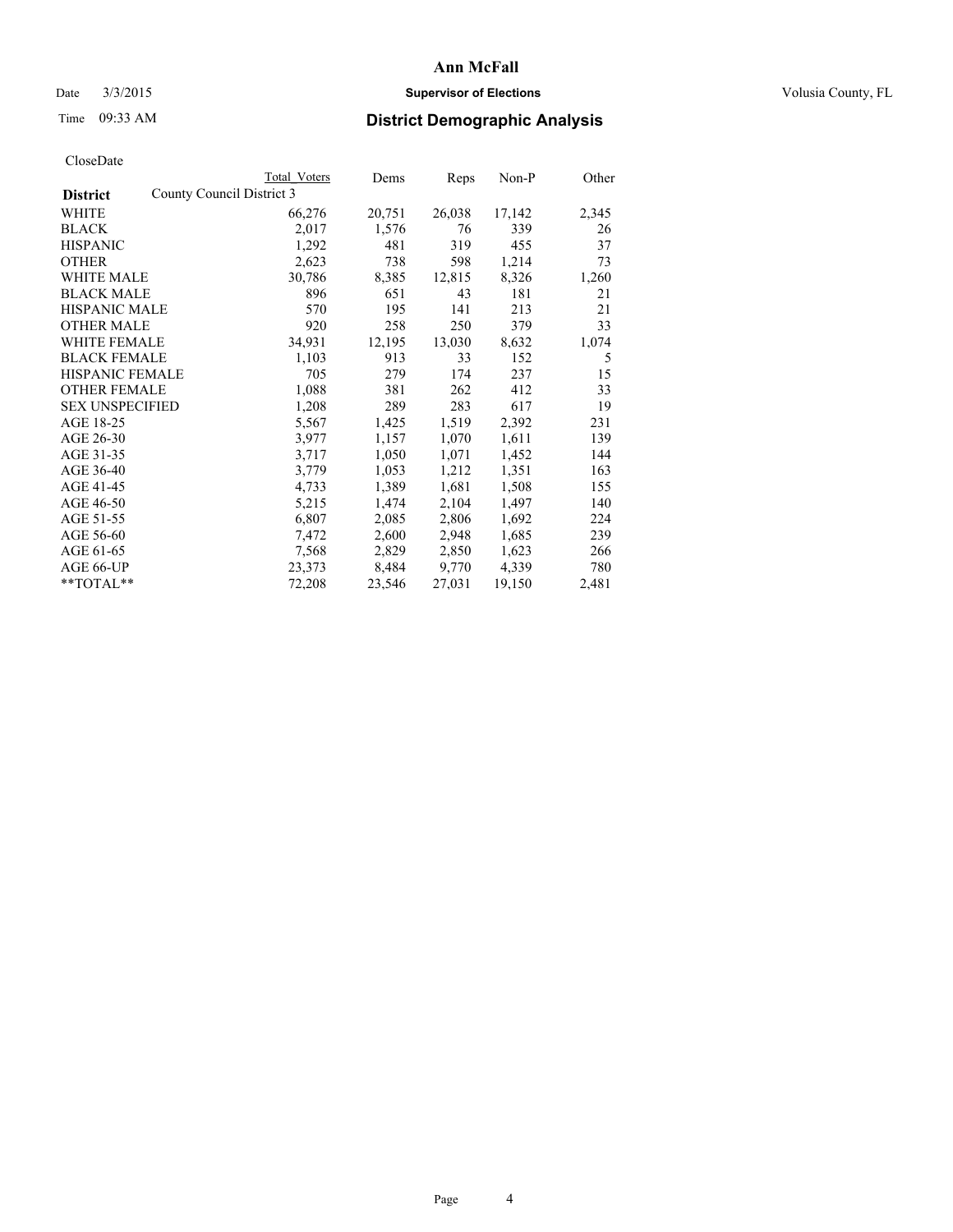## Date  $3/3/2015$  **Supervisor of Elections Supervisor of Elections** Volusia County, FL

|                                              | Total Voters | Dems   | <b>Reps</b> | $Non-P$ | Other |
|----------------------------------------------|--------------|--------|-------------|---------|-------|
| County Council District 4<br><b>District</b> |              |        |             |         |       |
| WHITE                                        | 55,364       | 17,824 | 21,722      | 13,772  | 2,046 |
| <b>BLACK</b>                                 | 6,303        | 5,086  | 178         | 961     | 78    |
| <b>HISPANIC</b>                              | 1,662        | 680    | 368         | 579     | 35    |
| <b>OTHER</b>                                 | 3,342        | 1,086  | 754         | 1,422   | 80    |
| <b>WHITE MALE</b>                            | 25,431       | 7,085  | 10,486      | 6,753   | 1,107 |
| <b>BLACK MALE</b>                            | 2,438        | 1,836  | 89          | 472     | 41    |
| <b>HISPANIC MALE</b>                         | 734          | 266    | 179         | 263     | 26    |
| <b>OTHER MALE</b>                            | 1,196        | 382    | 292         | 483     | 39    |
| WHITE FEMALE                                 | 29,483       | 10,634 | 11,084      | 6,843   | 922   |
| <b>BLACK FEMALE</b>                          | 3,799        | 3,197  | 89          | 476     | 37    |
| HISPANIC FEMALE                              | 911          | 409    | 183         | 310     | 9     |
| <b>OTHER FEMALE</b>                          | 1,420        | 529    | 359         | 496     | 36    |
| <b>SEX UNSPECIFIED</b>                       | 1,258        | 338    | 260         | 638     | 22    |
| AGE 18-25                                    | 6,215        | 2,187  | 1,514       | 2,327   | 187   |
| AGE 26-30                                    | 4,250        | 1,577  | 1,053       | 1,479   | 141   |
| AGE 31-35                                    | 3,672        | 1,357  | 919         | 1,269   | 127   |
| AGE 36-40                                    | 3,515        | 1,232  | 996         | 1,152   | 135   |
| AGE 41-45                                    | 4,192        | 1,384  | 1,371       | 1,286   | 151   |
| AGE 46-50                                    | 5,055        | 1,723  | 1,825       | 1,328   | 179   |
| AGE 51-55                                    | 6,187        | 2,181  | 2,321       | 1,486   | 199   |
| AGE 56-60                                    | 6,558        | 2,523  | 2,377       | 1,458   | 200   |
| AGE 61-65                                    | 6,582        | 2,572  | 2,338       | 1,426   | 246   |
| AGE 66-UP                                    | 20,445       | 7,940  | 8,308       | 3,523   | 674   |
| **TOTAL**                                    | 66,671       | 24,676 | 23,022      | 16,734  | 2,239 |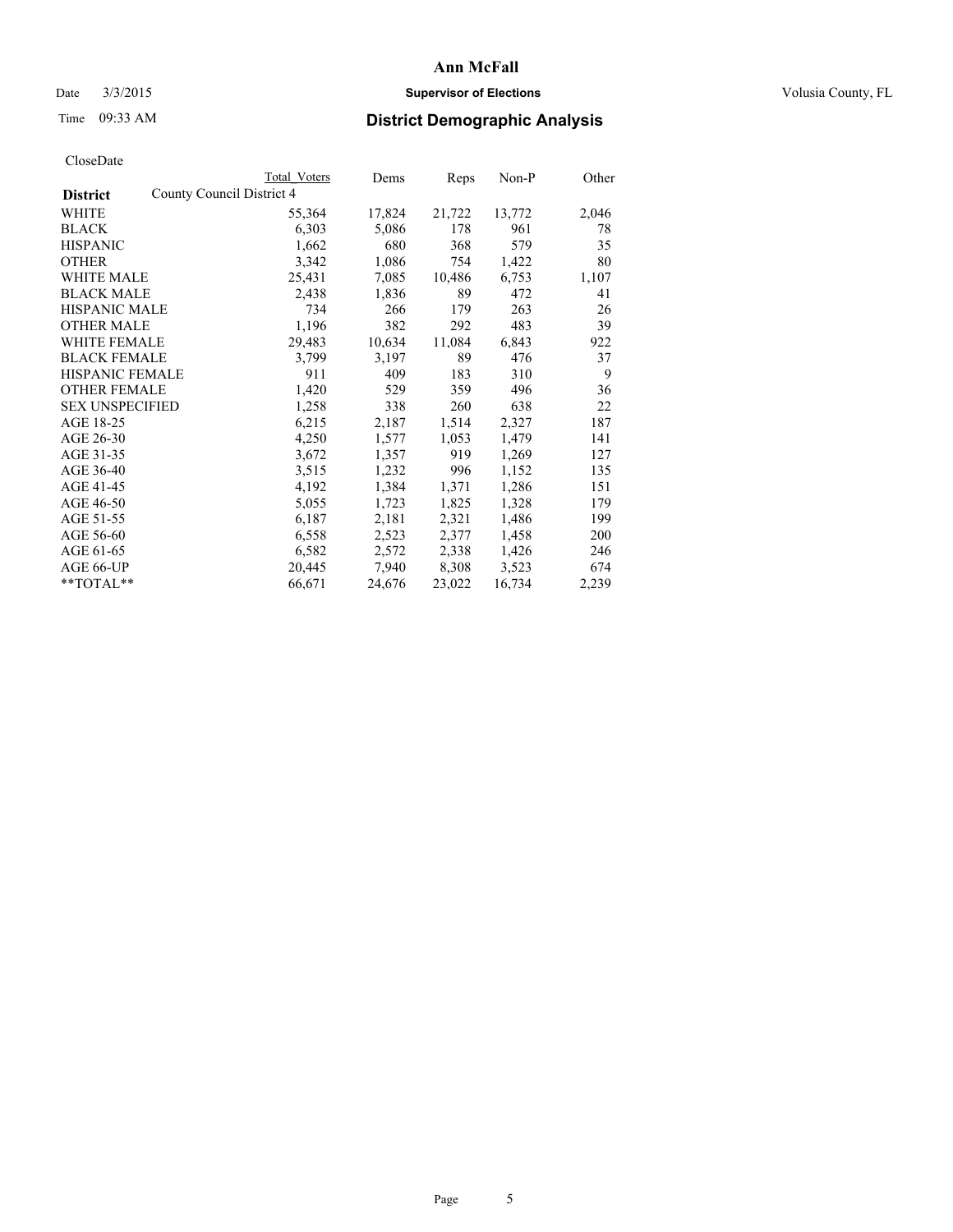## Date  $3/3/2015$  **Supervisor of Elections Supervisor of Elections** Volusia County, FL

|                                              | Total Voters | Dems   | Reps   | Non-P  | Other |
|----------------------------------------------|--------------|--------|--------|--------|-------|
| County Council District 5<br><b>District</b> |              |        |        |        |       |
| <b>WHITE</b>                                 | 41,395       | 12,431 | 16,135 | 10,979 | 1,850 |
| <b>BLACK</b>                                 | 5,529        | 4,193  | 253    | 985    | 98    |
| <b>HISPANIC</b>                              | 14,602       | 7,075  | 2,138  | 5,110  | 279   |
| <b>OTHER</b>                                 | 3,667        | 1,215  | 696    | 1,668  | 88    |
| <b>WHITE MALE</b>                            | 19,255       | 5,047  | 7,863  | 5,335  | 1,010 |
| <b>BLACK MALE</b>                            | 2,426        | 1,719  | 149    | 497    | 61    |
| <b>HISPANIC MALE</b>                         | 6,830        | 3,182  | 1,056  | 2,433  | 159   |
| <b>OTHER MALE</b>                            | 1,265        | 449    | 266    | 509    | 41    |
| WHITE FEMALE                                 | 21,727       | 7,275  | 8,135  | 5,490  | 827   |
| <b>BLACK FEMALE</b>                          | 3,036        | 2,425  | 102    | 472    | 37    |
| HISPANIC FEMALE                              | 7,590        | 3,811  | 1,068  | 2,594  | 117   |
| <b>OTHER FEMALE</b>                          | 1,503        | 596    | 290    | 580    | 37    |
| <b>SEX UNSPECIFIED</b>                       | 1,561        | 410    | 293    | 832    | 26    |
| AGE 18-25                                    | 7,407        | 2,407  | 1,486  | 3,240  | 274   |
| AGE 26-30                                    | 5,012        | 1,642  | 1,117  | 2,067  | 186   |
| AGE 31-35                                    | 4,991        | 1,756  | 1,153  | 1,878  | 204   |
| AGE 36-40                                    | 5,175        | 1,915  | 1,236  | 1,792  | 232   |
| AGE 41-45                                    | 5,473        | 1,919  | 1,660  | 1,681  | 213   |
| AGE 46-50                                    | 5,823        | 2,116  | 1,900  | 1,602  | 205   |
| AGE 51-55                                    | 6,595        | 2,391  | 2,296  | 1,698  | 210   |
| AGE 56-60                                    | 6,208        | 2,484  | 2,134  | 1,390  | 200   |
| AGE 61-65                                    | 5,259        | 2,244  | 1,710  | 1,141  | 164   |
| AGE 66-UP                                    | 13,248       | 6,040  | 4,530  | 2,251  | 427   |
| **TOTAL**                                    | 65,193       | 24,914 | 19,222 | 18,742 | 2,315 |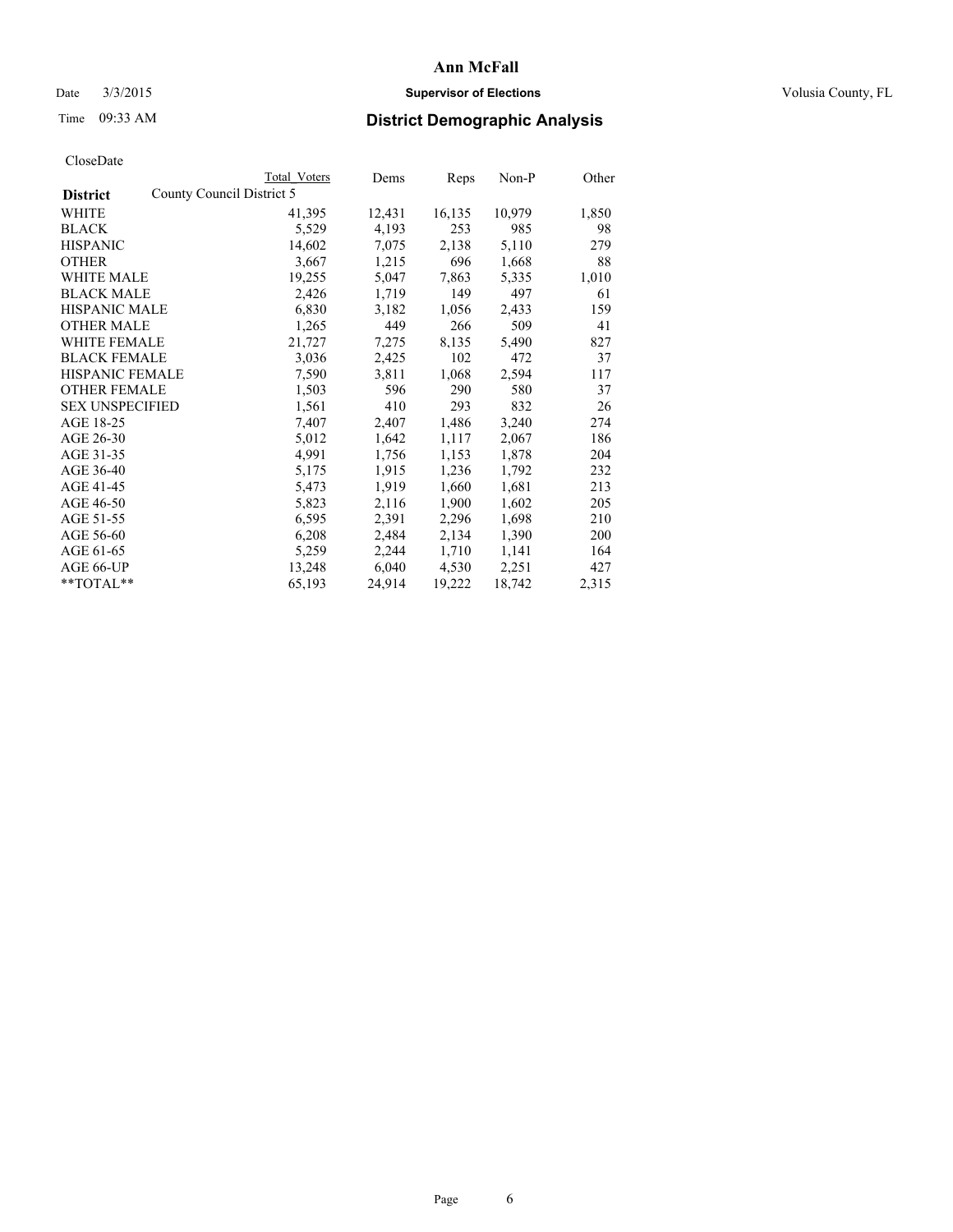## Date  $3/3/2015$  **Supervisor of Elections Supervisor of Elections** Volusia County, FL

# Time 09:33 AM **District Demographic Analysis**

|                        |                              | <b>Total Voters</b> | Dems | Reps           | Non-P | Other          |
|------------------------|------------------------------|---------------------|------|----------------|-------|----------------|
| <b>District</b>        | Indigo Community Development |                     |      |                |       |                |
| WHITE                  |                              | 1,045               | 238  | 511            | 254   | 42             |
| <b>BLACK</b>           |                              | 117                 | 84   | 10             | 22    | 1              |
| <b>HISPANIC</b>        |                              | 53                  | 22   | 8              | 21    | 2              |
| <b>OTHER</b>           |                              | 91                  | 25   | 26             | 38    | $\overline{2}$ |
| WHITE MALE             |                              | 516                 | 101  | 259            | 131   | 25             |
| <b>BLACK MALE</b>      |                              | 55                  | 34   | 8              | 13    | $\mathbf{0}$   |
| <b>HISPANIC MALE</b>   |                              | 16                  | 5    | 3              | 7     |                |
| <b>OTHER MALE</b>      |                              | 29                  | 6    | 9              | 13    | 1              |
| WHITE FEMALE           |                              | 522                 | 137  | 249            | 120   | 16             |
| <b>BLACK FEMALE</b>    |                              | 61                  | 49   | $\overline{2}$ | 9     |                |
| <b>HISPANIC FEMALE</b> |                              | 37                  | 17   | 5              | 14    |                |
| <b>OTHER FEMALE</b>    |                              | 51                  | 14   | 15             | 21    |                |
| <b>SEX UNSPECIFIED</b> |                              | 18                  | 6    | $\overline{4}$ | 7     |                |
| AGE 18-25              |                              | 94                  | 17   | 42             | 30    | 5              |
| AGE 26-30              |                              | 97                  | 19   | 36             | 34    | 8              |
| AGE 31-35              |                              | 119                 | 35   | 41             | 41    | $\overline{c}$ |
| AGE 36-40              |                              | 104                 | 33   | 37             | 34    | $\theta$       |
| AGE 41-45              |                              | 98                  | 27   | 46             | 23    | $\overline{c}$ |
| AGE 46-50              |                              | 94                  | 28   | 40             | 19    | 7              |
| AGE 51-55              |                              | 126                 | 36   | 62             | 28    | $\mathbf{0}$   |
| AGE 56-60              |                              | 136                 | 39   | 59             | 36    | $\overline{c}$ |
| AGE 61-65              |                              | 134                 | 46   | 54             | 30    | 4              |
| AGE 66-UP              |                              | 304                 | 89   | 138            | 60    | 17             |
| **TOTAL**              |                              | 1,306               | 369  | 555            | 335   | 47             |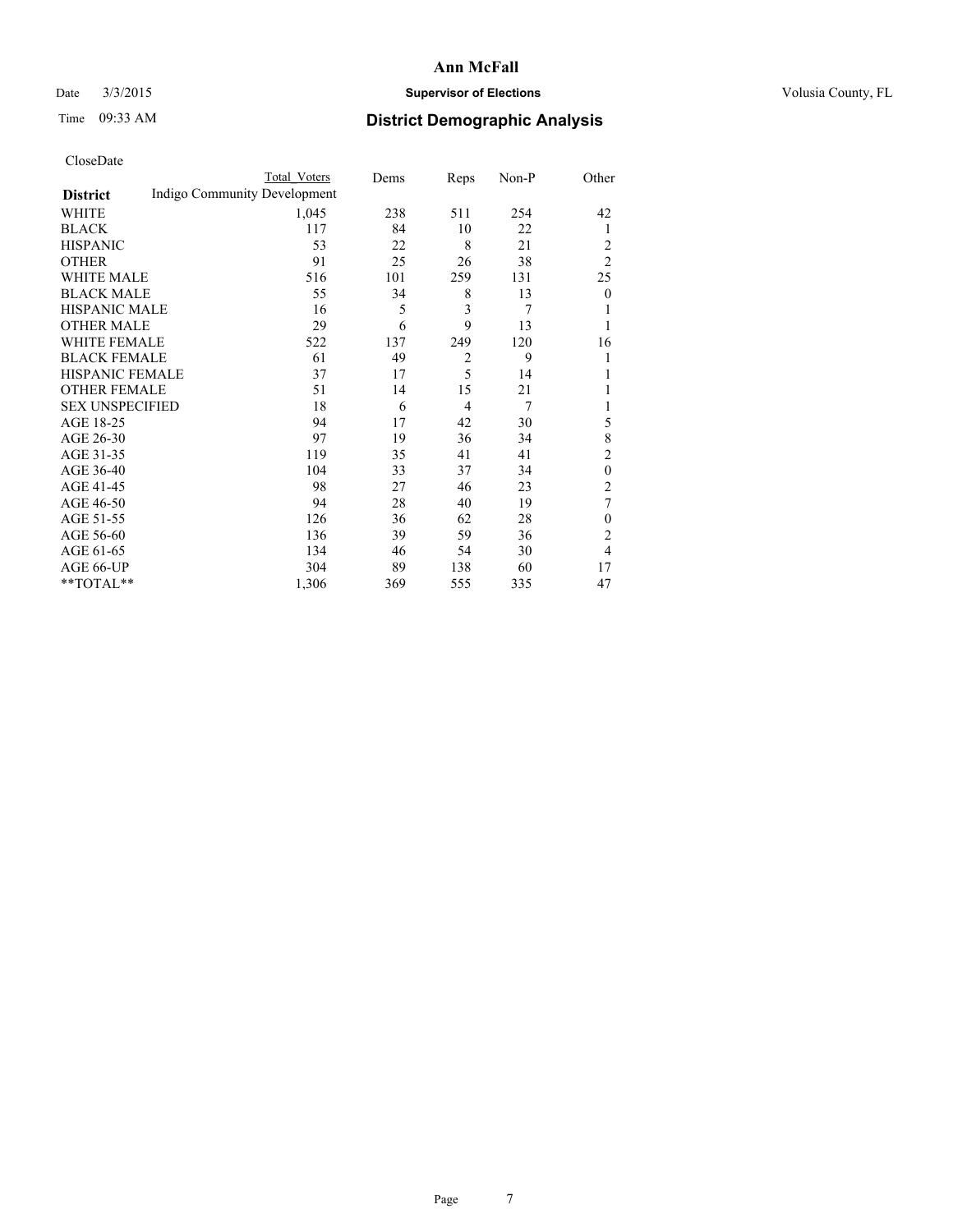## Date  $3/3/2015$  **Supervisor of Elections Supervisor of Elections** Volusia County, FL

# Time 09:33 AM **District Demographic Analysis**

|                        | Total Voters             | Dems   | Reps   | $Non-P$ | Other |
|------------------------|--------------------------|--------|--------|---------|-------|
| <b>District</b>        | Congressional District 6 |        |        |         |       |
| WHITE                  | 207,326                  | 66,330 | 81,152 | 51,927  | 7,917 |
| <b>BLACK</b>           | 23,501                   | 19,137 | 667    | 3,438   | 259   |
| <b>HISPANIC</b>        | 7.383                    | 3,012  | 1,489  | 2,689   | 193   |
| <b>OTHER</b>           | 11,463                   | 3,714  | 2,450  | 5,005   | 294   |
| <b>WHITE MALE</b>      | 95,841                   | 26,629 | 39,548 | 25,342  | 4,322 |
| <b>BLACK MALE</b>      | 9,265                    | 7,174  | 341    | 1,601   | 149   |
| <b>HISPANIC MALE</b>   | 3,289                    | 1,253  | 693    | 1,230   | 113   |
| <b>OTHER MALE</b>      | 4,001                    | 1,273  | 952    | 1,638   | 138   |
| WHITE FEMALE           | 109,769                  | 39,211 | 41,017 | 25,999  | 3,542 |
| <b>BLACK FEMALE</b>    | 13,928                   | 11,729 | 318    | 1,771   | 110   |
| <b>HISPANIC FEMALE</b> | 3,986                    | 1,717  | 775    | 1,417   | 77    |
| <b>OTHER FEMALE</b>    | 4,873                    | 1,861  | 1,109  | 1,779   | 124   |
| <b>SEX UNSPECIFIED</b> | 4,719                    | 1,346  | 1,004  | 2,281   | 88    |
| AGE 18-25              | 24,106                   | 8,912  | 5,312  | 9,078   | 804   |
| AGE 26-30              | 15,821                   | 5,587  | 3,845  | 5,850   | 539   |
| AGE 31-35              | 13,954                   | 4,903  | 3,599  | 4,924   | 528   |
| AGE 36-40              | 13,282                   | 4,479  | 3,815  | 4,431   | 557   |
| AGE 41-45              | 15,613                   | 5,180  | 5,131  | 4,744   | 558   |
| AGE 46-50              | 18,080                   | 6,062  | 6,630  | 4,821   | 567   |
| AGE 51-55              | 22,857                   | 8,057  | 8,635  | 5,417   | 748   |
| AGE 56-60              | 24,391                   | 9,335  | 9,011  | 5,276   | 769   |
| AGE 61-65              | 24,661                   | 9,660  | 8,861  | 5,244   | 896   |
| AGE 66-UP              | 76,908                   | 30,018 | 30,919 | 13,274  | 2,697 |
| **TOTAL**              | 249,673                  | 92,193 | 85,758 | 63,059  | 8,663 |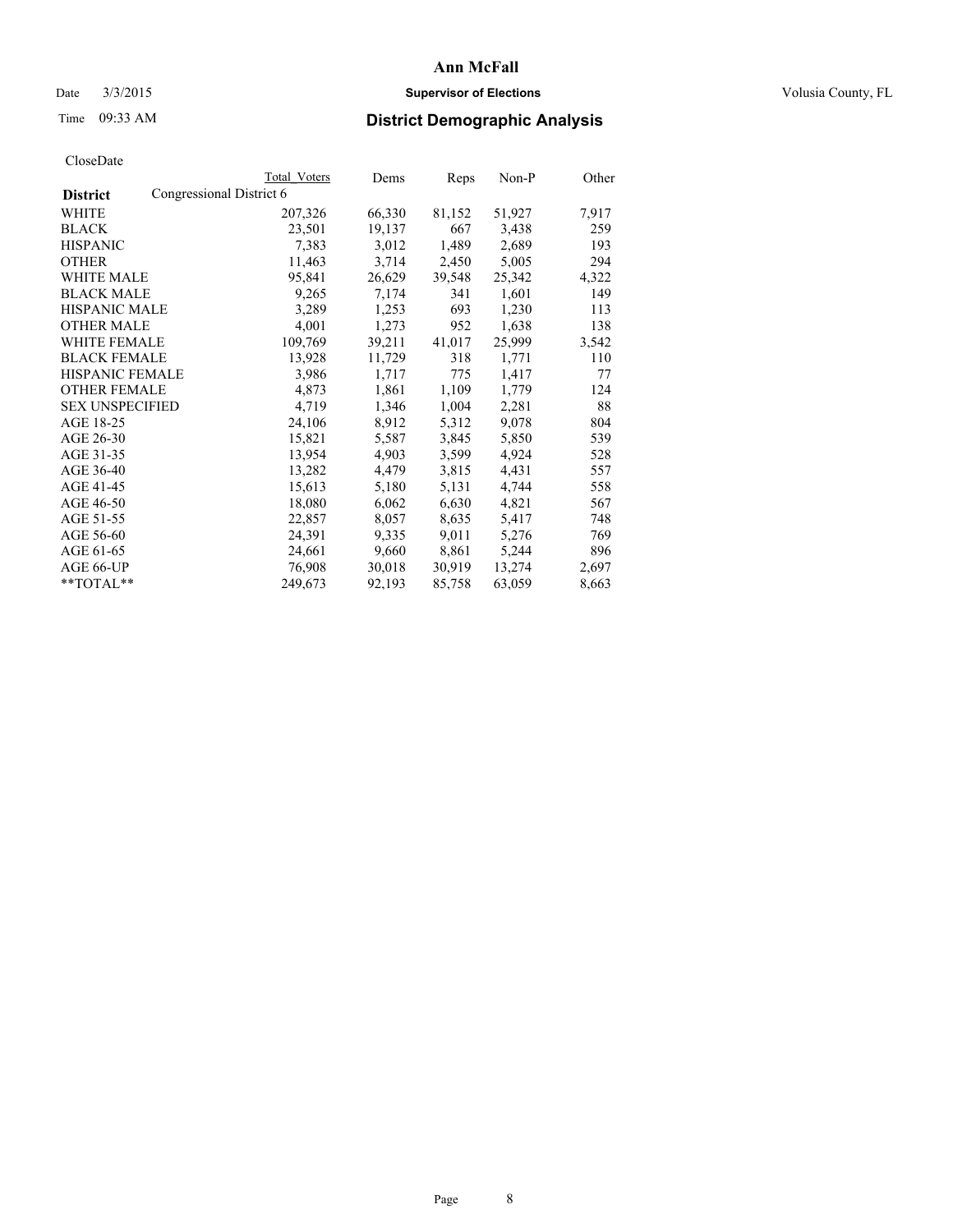## Date  $3/3/2015$  **Supervisor of Elections Supervisor of Elections** Volusia County, FL

# Time 09:33 AM **District Demographic Analysis**

|                                             | <b>Total Voters</b> | Dems   | Reps   | Non-P  | Other |
|---------------------------------------------|---------------------|--------|--------|--------|-------|
| Congressional District 7<br><b>District</b> |                     |        |        |        |       |
| WHITE                                       | 59,120              | 17,430 | 23,726 | 15,303 | 2,661 |
| <b>BLACK</b>                                | 6,392               | 4,865  | 283    | 1,127  | 117   |
| <b>HISPANIC</b>                             | 16,757              | 8,031  | 2,520  | 5,891  | 315   |
| <b>OTHER</b>                                | 4,730               | 1,521  | 964    | 2,131  | 114   |
| WHITE MALE                                  | 27,327              | 6,999  | 11,487 | 7,395  | 1,446 |
| <b>BLACK MALE</b>                           | 2,777               | 1,968  | 159    | 577    | 73    |
| <b>HISPANIC MALE</b>                        | 7,742               | 3,550  | 1,256  | 2,765  | 171   |
| <b>OTHER MALE</b>                           | 1,646               | 566    | 369    | 657    | 54    |
| <b>WHITE FEMALE</b>                         | 31,217              | 10,291 | 12,037 | 7,693  | 1,196 |
| <b>BLACK FEMALE</b>                         | 3.539               | 2,841  | 122    | 532    | 44    |
| <b>HISPANIC FEMALE</b>                      | 8,801               | 4,380  | 1,247  | 3,033  | 141   |
| <b>OTHER FEMALE</b>                         | 1,917               | 742    | 398    | 731    | 46    |
| <b>SEX UNSPECIFIED</b>                      | 2,032               | 510    | 417    | 1,069  | 36    |
| AGE 18-25                                   | 9,361               | 2,896  | 2,005  | 4,080  | 380   |
| AGE 26-30                                   | 6,313               | 2,000  | 1,485  | 2,595  | 233   |
| AGE 31-35                                   | 6,315               | 2,122  | 1,563  | 2,372  | 258   |
| AGE 36-40                                   | 6,478               | 2,308  | 1,651  | 2,233  | 286   |
| AGE 41-45                                   | 6,980               | 2,365  | 2,206  | 2,132  | 277   |
| AGE 46-50                                   | 7,548               | 2,633  | 2,569  | 2,075  | 271   |
| AGE 51-55                                   | 8,612               | 2,979  | 3,137  | 2,201  | 295   |
| AGE 56-60                                   | 8,228               | 3,142  | 2,974  | 1,834  | 278   |
| AGE 61-65                                   | 7,235               | 2,963  | 2,476  | 1,549  | 247   |
| AGE 66-UP                                   | 19,927              | 8,439  | 7,427  | 3,379  | 682   |
| **TOTAL**                                   | 86,999              | 31,847 | 27,493 | 24,452 | 3,207 |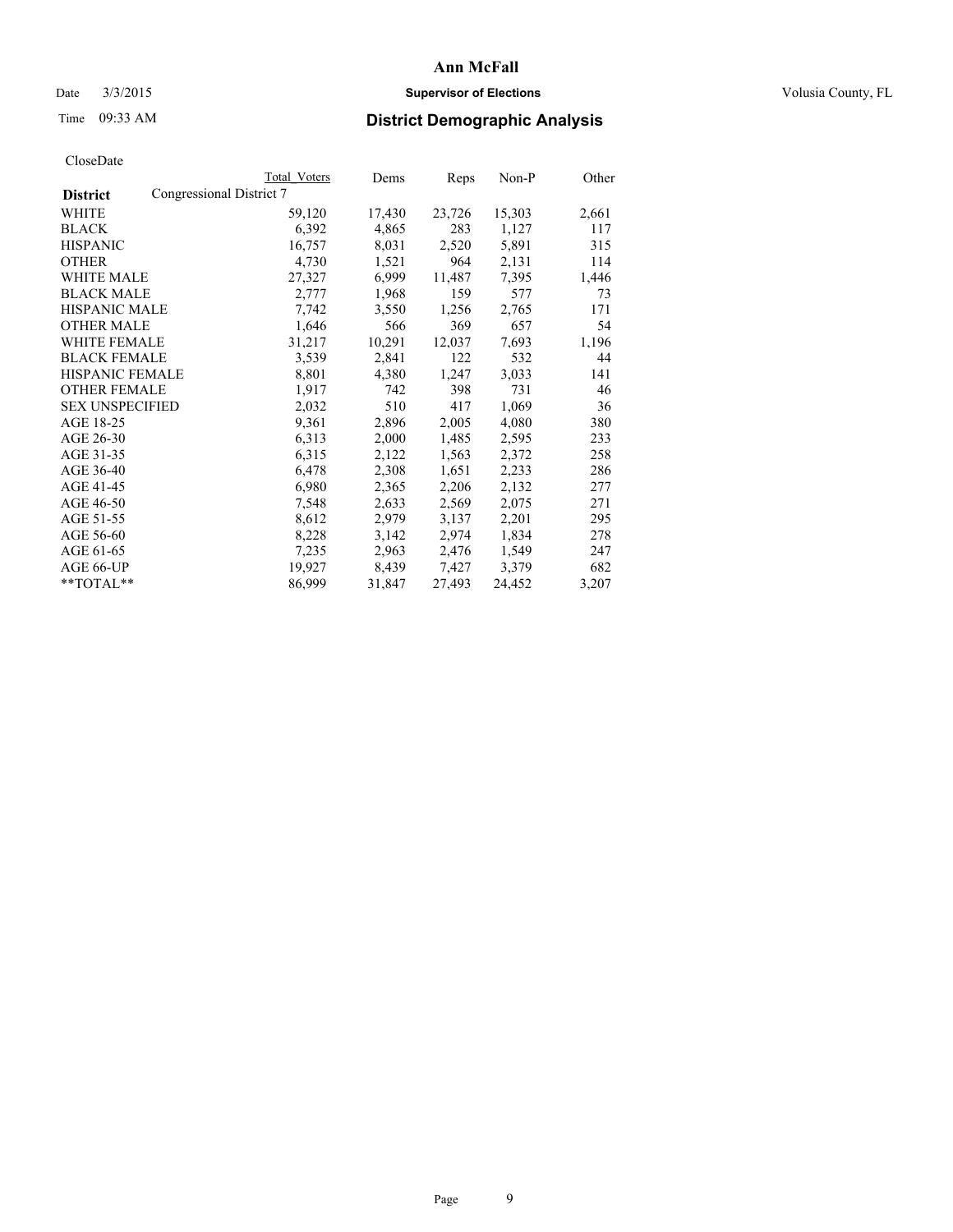## Date  $3/3/2015$  **Supervisor of Elections Supervisor of Elections** Volusia County, FL

# Time 09:33 AM **District Demographic Analysis**

|                        |                     | Total Voters | Dems   | Reps   | Non-P  | Other |
|------------------------|---------------------|--------------|--------|--------|--------|-------|
| <b>District</b>        | Unincorporated Area |              |        |        |        |       |
| WHITE                  |                     | 66,327       | 20,295 | 27,406 | 15,980 | 2,646 |
| <b>BLACK</b>           |                     | 2,559        | 2,056  | 97     | 377    | 29    |
| <b>HISPANIC</b>        |                     | 2,907        | 1,140  | 601    | 1,095  | 71    |
| <b>OTHER</b>           |                     | 3,168        | 844    | 843    | 1,395  | 86    |
| <b>WHITE MALE</b>      |                     | 31,198       | 8,254  | 13,640 | 7,849  | 1,455 |
| <b>BLACK MALE</b>      |                     | 1,103        | 843    | 51     | 192    | 17    |
| <b>HISPANIC MALE</b>   |                     | 1,336        | 504    | 279    | 514    | 39    |
| <b>OTHER MALE</b>      |                     | 1,113        | 292    | 335    | 448    | 38    |
| <b>WHITE FEMALE</b>    |                     | 34,555       | 11,911 | 13,537 | 7,930  | 1,177 |
| <b>BLACK FEMALE</b>    |                     | 1,432        | 1,195  | 46     | 179    | 12    |
| HISPANIC FEMALE        |                     | 1,519        | 608    | 313    | 568    | 30    |
| <b>OTHER FEMALE</b>    |                     | 1,226        | 408    | 345    | 444    | 29    |
| <b>SEX UNSPECIFIED</b> |                     | 1,478        | 320    | 401    | 722    | 35    |
| AGE 18-25              |                     | 6,318        | 1,550  | 1,884  | 2,613  | 271   |
| AGE 26-30              |                     | 4,283        | 1,176  | 1,242  | 1,685  | 180   |
| AGE 31-35              |                     | 3,868        | 1,149  | 1,138  | 1,427  | 154   |
| AGE 36-40              |                     | 3,817        | 1,085  | 1,244  | 1,315  | 173   |
| AGE 41-45              |                     | 4,881        | 1,327  | 1,843  | 1,510  | 201   |
| AGE 46-50              |                     | 5,810        | 1,669  | 2,415  | 1,525  | 201   |
| AGE 51-55              |                     | 7,620        | 2,265  | 3,276  | 1,812  | 267   |
| AGE 56-60              |                     | 7,961        | 2,784  | 3,225  | 1,652  | 300   |
| AGE 61-65              |                     | 7,800        | 2,807  | 3,077  | 1,597  | 319   |
| AGE 66-UP              |                     | 22,603       | 8,523  | 9,603  | 3,711  | 766   |
| $*$ $TOTAL**$          |                     | 74,961       | 24,335 | 28,947 | 18,847 | 2,832 |
|                        |                     |              |        |        |        |       |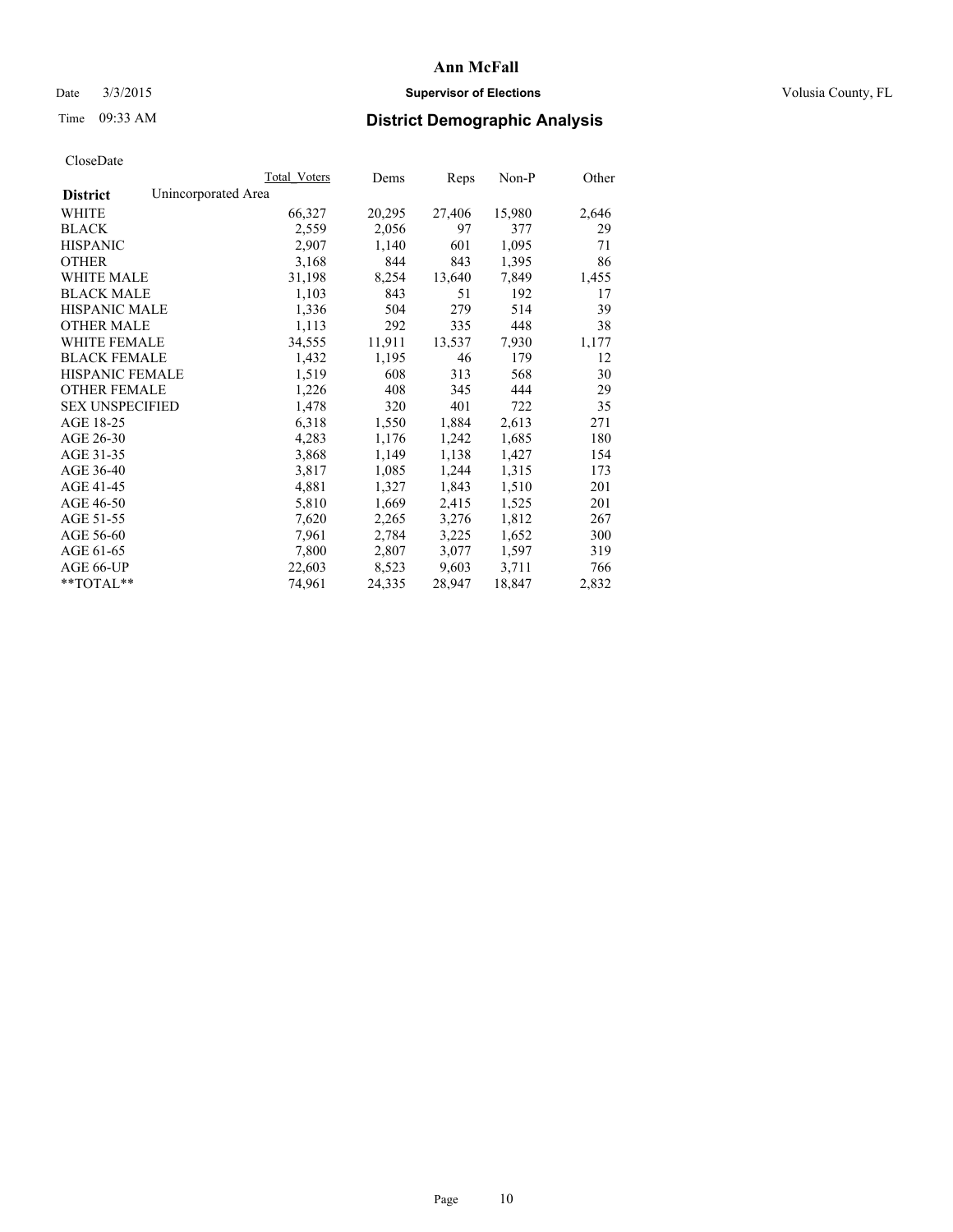## Date  $3/3/2015$  **Supervisor of Elections Supervisor of Elections** Volusia County, FL

# Time 09:33 AM **District Demographic Analysis**

|                                  | Total Voters | Dems   | Reps  | $Non-P$ | Other |
|----------------------------------|--------------|--------|-------|---------|-------|
| Daytona Beach<br><b>District</b> |              |        |       |         |       |
| WHITE                            | 22,183       | 7,493  | 7,893 | 5,906   | 891   |
| <b>BLACK</b>                     | 13,613       | 11,321 | 306   | 1,872   | 114   |
| <b>HISPANIC</b>                  | 1,267        | 588    | 200   | 446     | 33    |
| <b>OTHER</b>                     | 2,411        | 1,003  | 316   | 1,037   | 55    |
| WHITE MALE                       | 10,647       | 3,112  | 4,028 | 2,966   | 541   |
| <b>BLACK MALE</b>                | 5,248        | 4,174  | 162   | 851     | 61    |
| <b>HISPANIC MALE</b>             | 598          | 255    | 94    | 225     | 24    |
| <b>OTHER MALE</b>                | 812          | 324    | 124   | 339     | 25    |
| <b>WHITE FEMALE</b>              | 11,369       | 4,321  | 3,828 | 2,876   | 344   |
| <b>BLACK FEMALE</b>              | 8,168        | 6,991  | 142   | 982     | 53    |
| HISPANIC FEMALE                  | 654          | 328    | 105   | 212     | 9     |
| <b>OTHER FEMALE</b>              | 1,087        | 515    | 153   | 395     | 24    |
| <b>SEX UNSPECIFIED</b>           | 890          | 385    | 78    | 415     | 12    |
| AGE 18-25                        | 6,618        | 3,932  | 678   | 1,888   | 120   |
| AGE 26-30                        | 3,555        | 1,770  | 550   | 1,126   | 109   |
| AGE 31-35                        | 2,676        | 1,319  | 454   | 823     | 80    |
| AGE 36-40                        | 2,181        | 1,099  | 386   | 648     | 48    |
| AGE 41-45                        | 2,282        | 1,120  | 488   | 615     | 59    |
| AGE 46-50                        | 2,712        | 1,348  | 593   | 687     | 84    |
| AGE 51-55                        | 3,253        | 1,608  | 815   | 725     | 105   |
| AGE 56-60                        | 3,401        | 1,799  | 869   | 652     | 81    |
| AGE 61-65                        | 3,332        | 1,637  | 898   | 690     | 107   |
| AGE 66-UP                        | 9,464        | 4,773  | 2,984 | 1,407   | 300   |
| $*$ TOTAL $*$                    | 39,474       | 20,405 | 8,715 | 9,261   | 1,093 |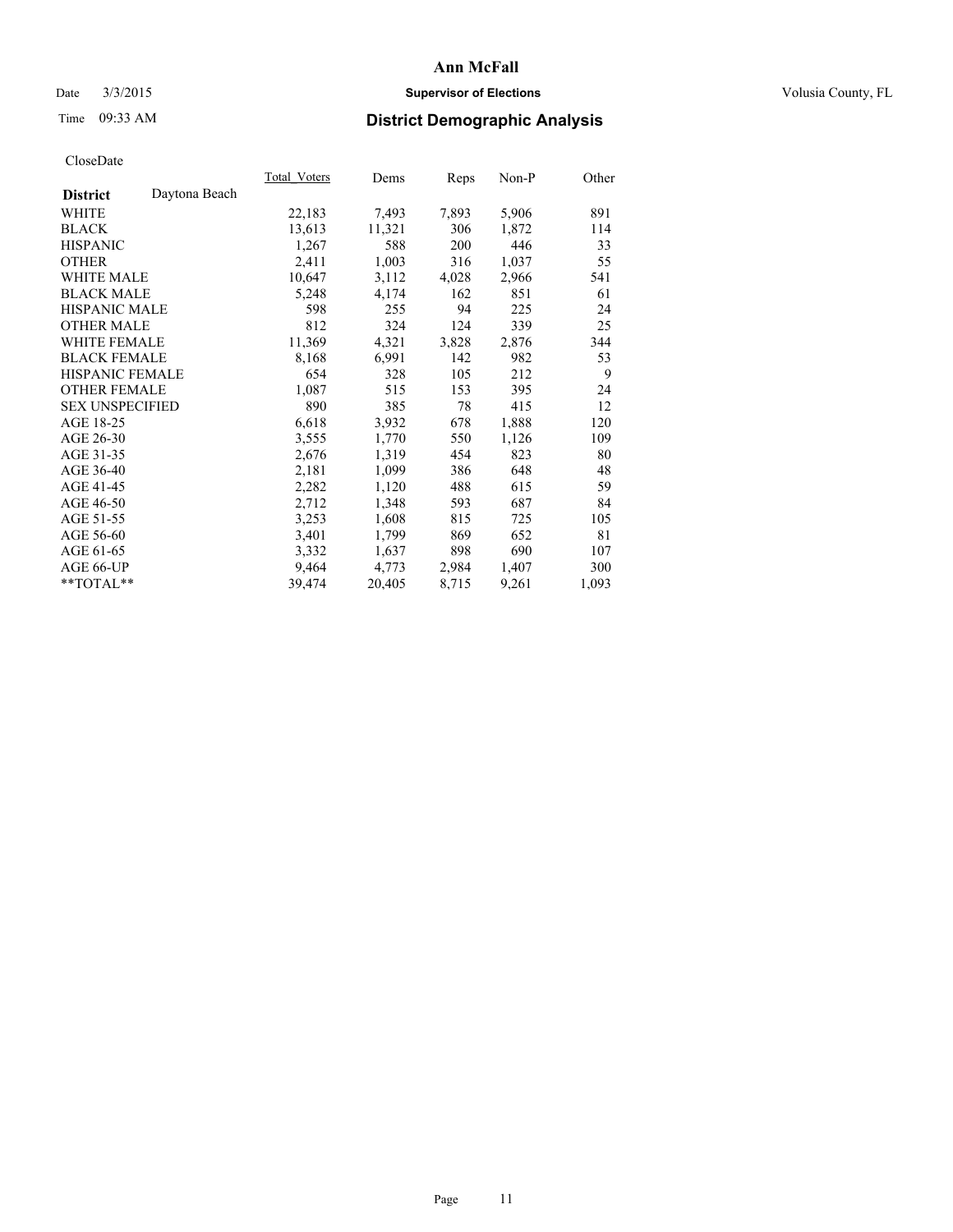## Date  $3/3/2015$  **Supervisor of Elections Supervisor of Elections** Volusia County, FL

# Time 09:33 AM **District Demographic Analysis**

|                        | Total Voters         | Dems  | Reps           | Non-P | Other            |
|------------------------|----------------------|-------|----------------|-------|------------------|
| <b>District</b>        | Daytona Beach Shores |       |                |       |                  |
| WHITE                  | 3,608                | 916   | 1,704          | 838   | 150              |
| <b>BLACK</b>           | 59                   | 35    | 6              | 14    | 4                |
| <b>HISPANIC</b>        | 79                   | 18    | 33             | 26    | 2                |
| <b>OTHER</b>           | 200                  | 58    | 64             | 70    | 8                |
| WHITE MALE             | 1,728                | 389   | 822            | 437   | 80               |
| <b>BLACK MALE</b>      | 28                   | 18    | $\overline{2}$ | 6     | 2                |
| <b>HISPANIC MALE</b>   | 35                   | 5     | 17             | 13    | $\boldsymbol{0}$ |
| <b>OTHER MALE</b>      | 77                   | 23    | 26             | 25    | 3                |
| WHITE FEMALE           | 1,849                | 517   | 866            | 399   | 67               |
| <b>BLACK FEMALE</b>    | 30                   | 17    | $\overline{4}$ | 7     | 2                |
| <b>HISPANIC FEMALE</b> | 43                   | 13    | 15             | 13    | $\overline{c}$   |
| <b>OTHER FEMALE</b>    | 95                   | 31    | 29             | 30    | 5                |
| <b>SEX UNSPECIFIED</b> | 61                   | 14    | 26             | 18    | 3                |
| AGE 18-25              | 131                  | 25    | 46             | 52    | 8                |
| AGE 26-30              | 108                  | 25    | 42             | 33    | 8                |
| AGE 31-35              | 100                  | 23    | 28             | 42    | 7                |
| AGE 36-40              | 100                  | 32    | 32             | 28    | 8                |
| AGE 41-45              | 114                  | 24    | 35             | 50    | 5                |
| AGE 46-50              | 199                  | 50    | 85             | 59    | 5                |
| AGE 51-55              | 287                  | 73    | 125            | 72    | 17               |
| AGE 56-60              | 341                  | 80    | 170            | 82    | 9                |
| AGE 61-65              | 469                  | 117   | 213            | 121   | 18               |
| AGE 66-UP              | 2,097                | 578   | 1,031          | 409   | 79               |
| **TOTAL**              | 3,946                | 1,027 | 1,807          | 948   | 164              |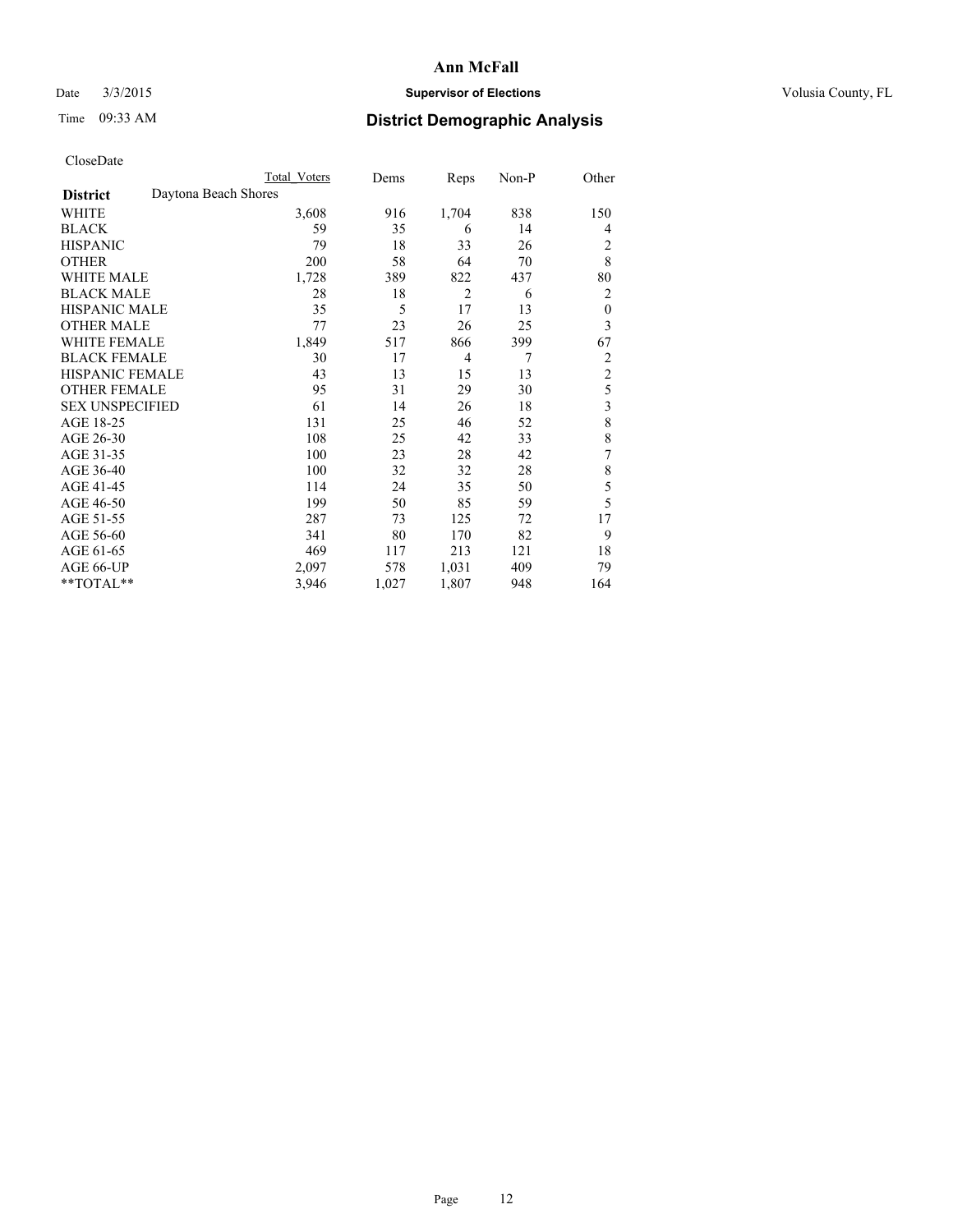## Date  $3/3/2015$  **Supervisor of Elections Supervisor of Elections** Volusia County, FL

# Time 09:33 AM **District Demographic Analysis**

|                           | Total Voters | Dems  | Reps  | Non-P | Other |
|---------------------------|--------------|-------|-------|-------|-------|
| DeBary<br><b>District</b> |              |       |       |       |       |
| WHITE                     | 11,809       | 3,074 | 5,470 | 2,769 | 496   |
| <b>BLACK</b>              | 478          | 370   | 20    | 77    | 11    |
| <b>HISPANIC</b>           | 969          | 391   | 237   | 321   | 20    |
| <b>OTHER</b>              | 730          | 215   | 189   | 308   | 18    |
| WHITE MALE                | 5,558        | 1,223 | 2,686 | 1,378 | 271   |
| <b>BLACK MALE</b>         | 218          | 155   | 5     | 51    | 7     |
| <b>HISPANIC MALE</b>      | 428          | 158   | 115   | 144   | 11    |
| <b>OTHER MALE</b>         | 243          | 71    | 73    | 90    | 9     |
| WHITE FEMALE              | 6,137        | 1,830 | 2,740 | 1,347 | 220   |
| <b>BLACK FEMALE</b>       | 253          | 210   | 15    | 24    | 4     |
| <b>HISPANIC FEMALE</b>    | 525          | 224   | 121   | 171   | 9     |
| <b>OTHER FEMALE</b>       | 317          | 109   | 88    | 112   | 8     |
| <b>SEX UNSPECIFIED</b>    | 307          | 70    | 73    | 158   | 6     |
| AGE 18-25                 | 1,142        | 266   | 361   | 467   | 48    |
| AGE 26-30                 | 723          | 180   | 236   | 287   | 20    |
| AGE 31-35                 | 790          | 206   | 271   | 279   | 34    |
| AGE 36-40                 | 869          | 243   | 325   | 272   | 29    |
| AGE 41-45                 | 1,000        | 266   | 389   | 286   | 59    |
| AGE 46-50                 | 1,134        | 299   | 497   | 293   | 45    |
| AGE 51-55                 | 1,381        | 355   | 652   | 323   | 51    |
| AGE 56-60                 | 1,417        | 425   | 640   | 306   | 46    |
| AGE 61-65                 | 1,425        | 481   | 625   | 269   | 50    |
| AGE 66-UP                 | 4,105        | 1,329 | 1,920 | 693   | 163   |
| **TOTAL**                 | 13,986       | 4,050 | 5,916 | 3,475 | 545   |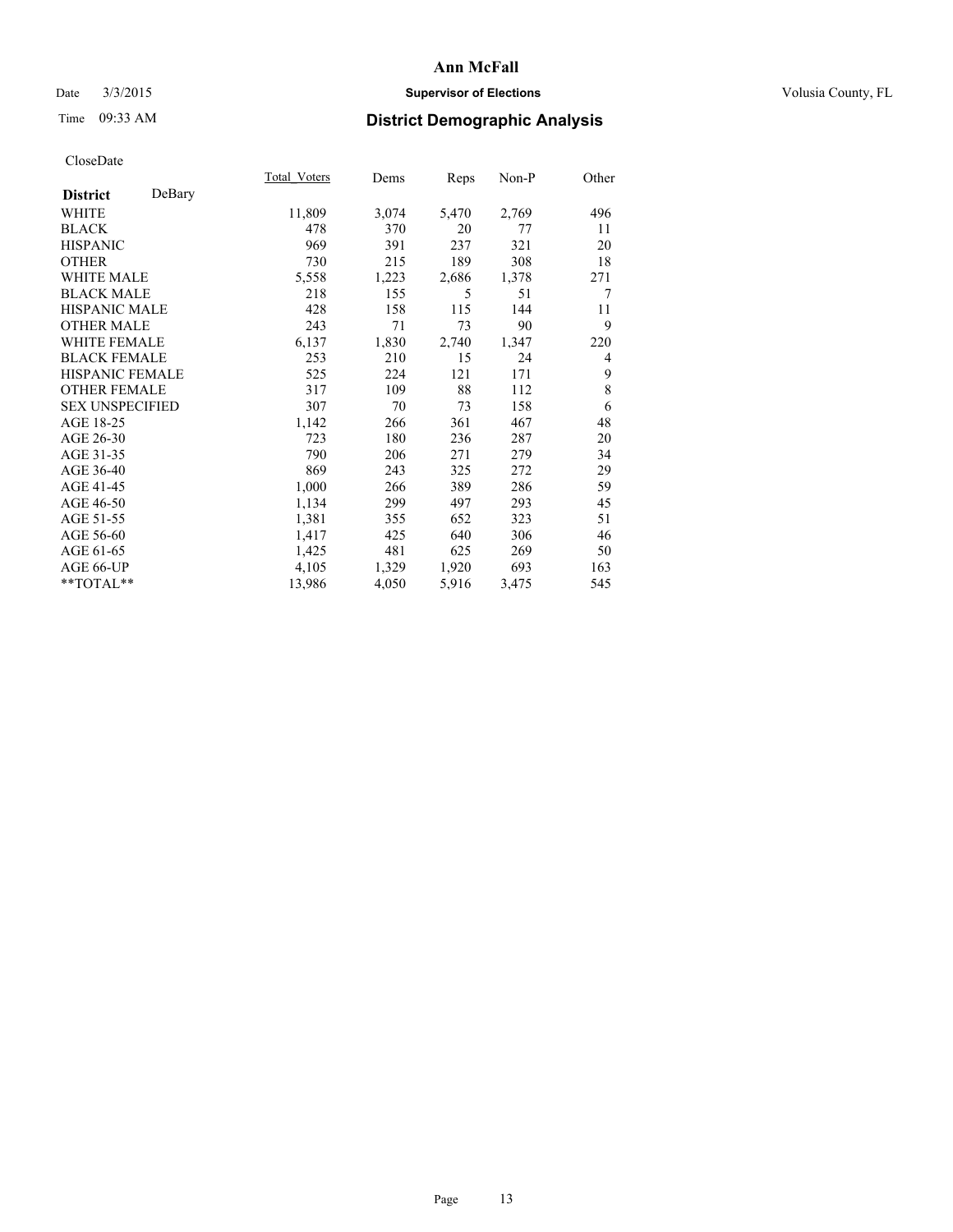## Date  $3/3/2015$  **Supervisor of Elections Supervisor of Elections** Volusia County, FL

# Time 09:33 AM **District Demographic Analysis**

|                           | Total Voters | Dems  | <b>Reps</b> | Non-P | Other |
|---------------------------|--------------|-------|-------------|-------|-------|
| DeLand<br><b>District</b> |              |       |             |       |       |
| WHITE                     | 12,790       | 4,041 | 5,136       | 3,032 | 581   |
| <b>BLACK</b>              | 2,510        | 2,014 | 84          | 372   | 40    |
| <b>HISPANIC</b>           | 1,230        | 518   | 213         | 464   | 35    |
| <b>OTHER</b>              | 893          | 297   | 173         | 395   | 28    |
| <b>WHITE MALE</b>         | 5,613        | 1,522 | 2,326       | 1,466 | 299   |
| <b>BLACK MALE</b>         | 953          | 728   | 38          | 159   | 28    |
| <b>HISPANIC MALE</b>      | 495          | 203   | 95          | 181   | 16    |
| <b>OTHER MALE</b>         | 292          | 106   | 59          | 116   | 11    |
| <b>WHITE FEMALE</b>       | 7,078        | 2,491 | 2,777       | 1,530 | 280   |
| <b>BLACK FEMALE</b>       | 1,525        | 1,265 | 43          | 205   | 12    |
| <b>HISPANIC FEMALE</b>    | 721          | 311   | 115         | 277   | 18    |
| <b>OTHER FEMALE</b>       | 377          | 138   | 75          | 150   | 14    |
| <b>SEX UNSPECIFIED</b>    | 369          | 106   | 78          | 179   | 6     |
| AGE 18-25                 | 2,087        | 732   | 420         | 854   | 81    |
| AGE 26-30                 | 1,171        | 427   | 261         | 446   | 37    |
| AGE 31-35                 | 1,100        | 407   | 294         | 347   | 52    |
| AGE 36-40                 | 1,171        | 425   | 313         | 365   | 68    |
| AGE 41-45                 | 1,261        | 481   | 380         | 357   | 43    |
| AGE 46-50                 | 1,242        | 493   | 437         | 275   | 37    |
| AGE 51-55                 | 1,382        | 575   | 485         | 268   | 54    |
| AGE 56-60                 | 1,445        | 613   | 492         | 291   | 49    |
| AGE 61-65                 | 1,515        | 664   | 519         | 269   | 63    |
| AGE 66-UP                 | 5,049        | 2,053 | 2,005       | 791   | 200   |
| $*$ $TOTAL**$             | 17,423       | 6,870 | 5,606       | 4,263 | 684   |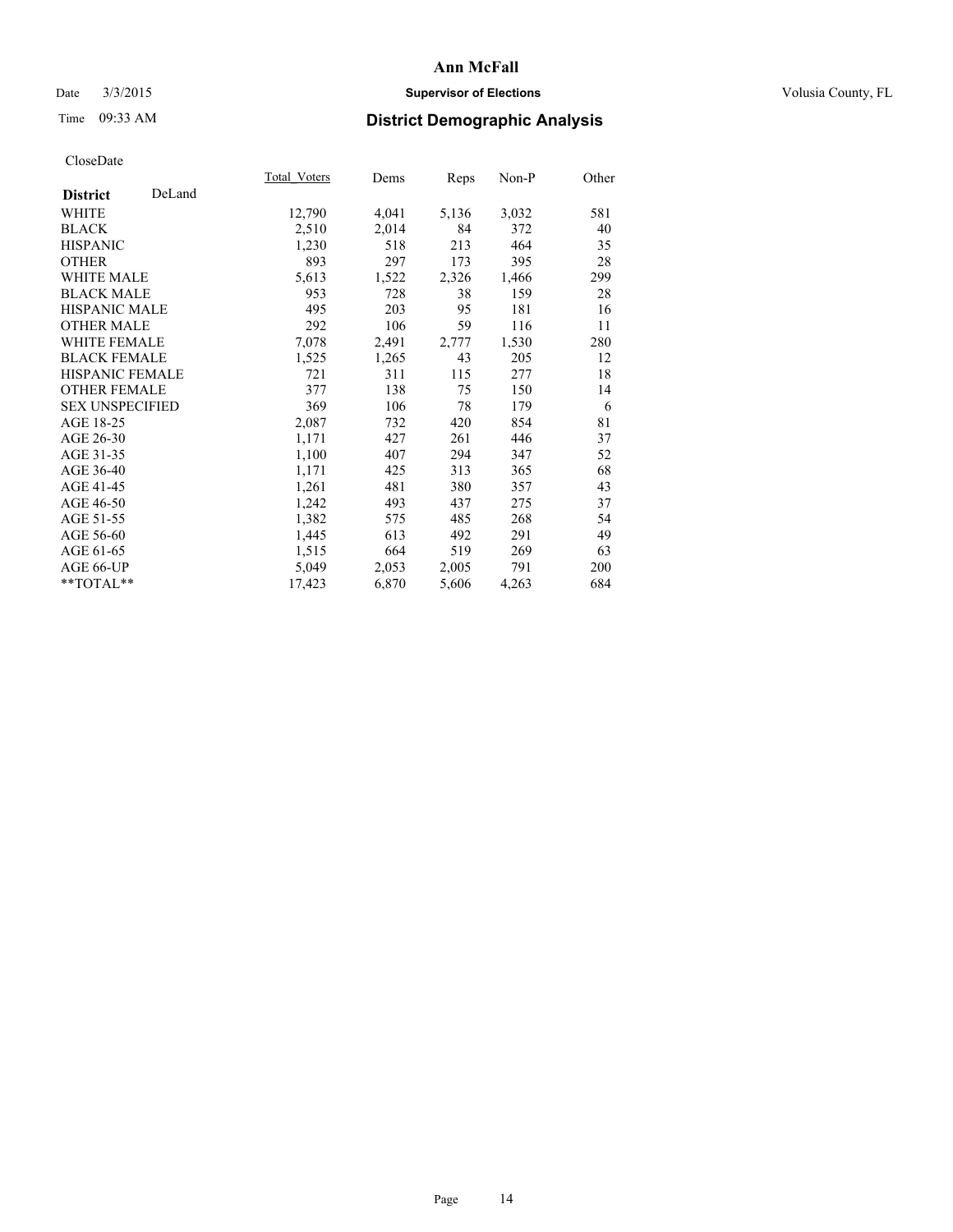## Date  $3/3/2015$  **Supervisor of Elections Supervisor of Elections** Volusia County, FL

# Time 09:33 AM **District Demographic Analysis**

|                        |         | Total Voters | Dems   | Reps   | $Non-P$ | Other |
|------------------------|---------|--------------|--------|--------|---------|-------|
| <b>District</b>        | Deltona |              |        |        |         |       |
| WHITE                  |         | 32,691       | 10,093 | 12,255 | 8,853   | 1,490 |
| <b>BLACK</b>           |         | 5,155        | 3,912  | 226    | 923     | 94    |
| <b>HISPANIC</b>        |         | 13,869       | 6,802  | 1,959  | 4,852   | 256   |
| <b>OTHER</b>           |         | 3,142        | 1,065  | 561    | 1,444   | 72    |
| WHITE MALE             |         | 15,086       | 4,102  | 5,932  | 4,255   | 797   |
| <b>BLACK MALE</b>      |         | 2,255        | 1,604  | 137    | 455     | 59    |
| <b>HISPANIC MALE</b>   |         | 6,472        | 3,052  | 971    | 2,306   | 143   |
| <b>OTHER MALE</b>      |         | 1,095        | 401    | 210    | 449     | 35    |
| <b>WHITE FEMALE</b>    |         | 17,280       | 5,902  | 6,217  | 4,479   | 682   |
| <b>BLACK FEMALE</b>    |         | 2,836        | 2,261  | 87     | 453     | 35    |
| HISPANIC FEMALE        |         | 7,224        | 3,673  | 975    | 2,466   | 110   |
| <b>OTHER FEMALE</b>    |         | 1,280        | 519    | 231    | 500     | 30    |
| <b>SEX UNSPECIFIED</b> |         | 1,329        | 358    | 241    | 709     | 21    |
| AGE 18-25              |         | 6,444        | 2,180  | 1,184  | 2,844   | 236   |
| AGE 26-30              |         | 4,360        | 1,486  | 904    | 1,810   | 160   |
| AGE 31-35              |         | 4,333        | 1,577  | 940    | 1,646   | 170   |
| AGE 36-40              |         | 4,460        | 1,714  | 976    | 1,568   | 202   |
| AGE 41-45              |         | 4,614        | 1,679  | 1,342  | 1,424   | 169   |
| AGE 46-50              |         | 4,926        | 1,897  | 1,496  | 1,368   | 165   |
| AGE 51-55              |         | 5,433        | 2,093  | 1,758  | 1,419   | 163   |
| AGE 56-60              |         | 5,092        | 2,123  | 1,640  | 1,167   | 162   |
| AGE 61-65              |         | 4,297        | 1,922  | 1,296  | 942     | 137   |
| AGE 66-UP              |         | 10,896       | 5,201  | 3,465  | 1,882   | 348   |
| $*$ $TOTAL**$          |         | 54,857       | 21,872 | 15,001 | 16,072  | 1,912 |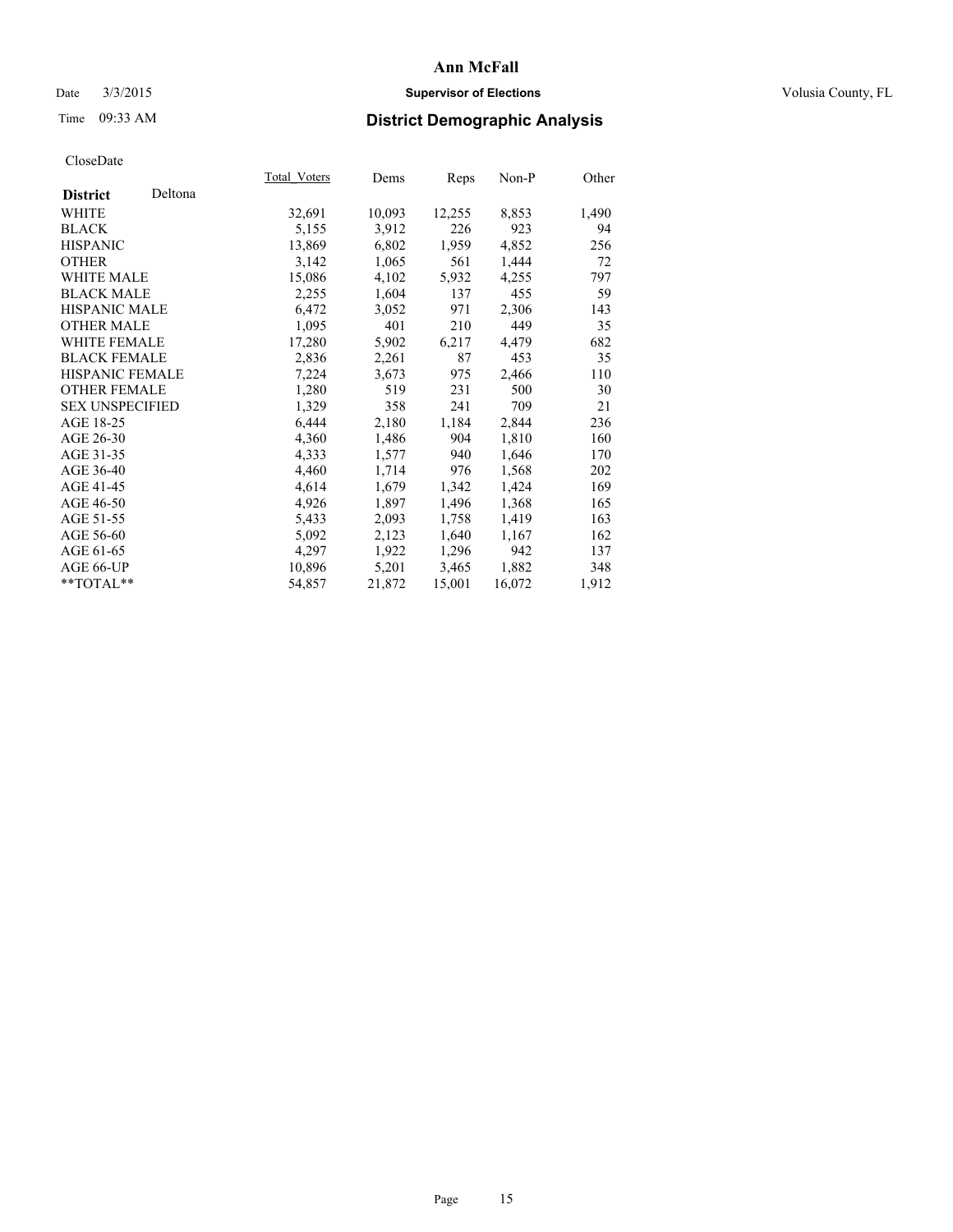## Date  $3/3/2015$  **Supervisor of Elections Supervisor of Elections** Volusia County, FL

# Time 09:33 AM **District Demographic Analysis**

|                              | Total Voters | Dems  | <b>Reps</b>    | Non-P | Other                   |
|------------------------------|--------------|-------|----------------|-------|-------------------------|
| Edgewater<br><b>District</b> |              |       |                |       |                         |
| WHITE                        | 13,361       | 4,629 | 4,465          | 3,823 | 444                     |
| <b>BLACK</b>                 | 317          | 230   | 14             | 70    | 3                       |
| <b>HISPANIC</b>              | 209          | 80    | 46             | 78    | 5                       |
| <b>OTHER</b>                 | 441          | 135   | 88             | 212   | 6                       |
| <b>WHITE MALE</b>            | 6,037        | 1,833 | 2,176          | 1,786 | 242                     |
| <b>BLACK MALE</b>            | 151          | 100   | 10             | 38    | 3                       |
| <b>HISPANIC MALE</b>         | 81           | 32    | 17             | 30    | $\overline{c}$          |
| <b>OTHER MALE</b>            | 144          | 45    | 38             | 58    | $\overline{3}$          |
| <b>WHITE FEMALE</b>          | 7,231        | 2,765 | 2,257          | 2,007 | 202                     |
| <b>BLACK FEMALE</b>          | 163          | 128   | $\overline{4}$ | 31    | $\theta$                |
| <b>HISPANIC FEMALE</b>       | 125          | 46    | 29             | 47    | 3                       |
| <b>OTHER FEMALE</b>          | 183          | 68    | 41             | 71    | $\overline{\mathbf{3}}$ |
| <b>SEX UNSPECIFIED</b>       | 213          | 57    | 41             | 115   | $\mathbf{0}$            |
| AGE 18-25                    | 1,175        | 330   | 267            | 544   | 34                      |
| AGE 26-30                    | 868          | 237   | 215            | 387   | 29                      |
| AGE 31-35                    | 851          | 248   | 217            | 360   | 26                      |
| AGE 36-40                    | 917          | 273   | 274            | 331   | 39                      |
| AGE 41-45                    | 1,006        | 323   | 294            | 358   | 31                      |
| AGE 46-50                    | 1,005        | 335   | 346            | 296   | 28                      |
| AGE 51-55                    | 1,351        | 481   | 456            | 370   | 44                      |
| AGE 56-60                    | 1,435        | 507   | 518            | 369   | 41                      |
| AGE 61-65                    | 1,404        | 571   | 459            | 329   | 45                      |
| AGE 66-UP                    | 4,316        | 1,769 | 1,567          | 839   | 141                     |
| **TOTAL**                    | 14,328       | 5,074 | 4,613          | 4,183 | 458                     |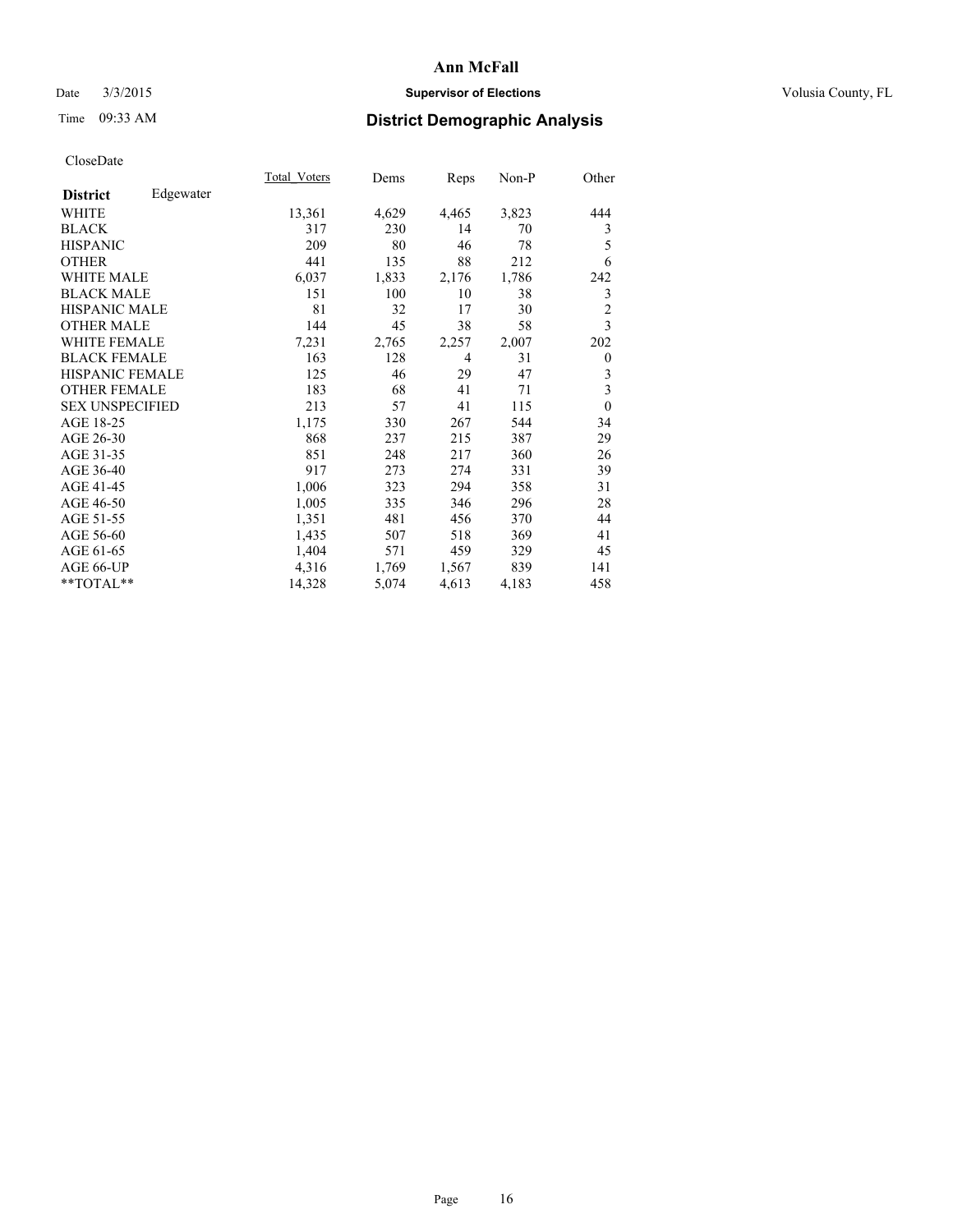## Date  $3/3/2015$  **Supervisor of Elections Supervisor of Elections** Volusia County, FL

# Time 09:33 AM **District Demographic Analysis**

|                        |            | Total Voters | Dems  | Reps  | Non-P | Other          |
|------------------------|------------|--------------|-------|-------|-------|----------------|
| <b>District</b>        | Holly Hill |              |       |       |       |                |
| WHITE                  |            | 5,673        | 2,159 | 1,705 | 1,591 | 218            |
| <b>BLACK</b>           |            | 845          | 656   | 28    | 153   | 8              |
| <b>HISPANIC</b>        |            | 210          | 98    | 23    | 87    | $\overline{c}$ |
| <b>OTHER</b>           |            | 316          | 120   | 43    | 145   | 8              |
| <b>WHITE MALE</b>      |            | 2,553        | 850   | 810   | 779   | 114            |
| <b>BLACK MALE</b>      |            | 296          | 205   | 12    | 74    | 5              |
| <b>HISPANIC MALE</b>   |            | 86           | 36    | 11    | 38    | 1              |
| <b>OTHER MALE</b>      |            | 98           | 38    | 14    | 40    | 6              |
| WHITE FEMALE           |            | 3,075        | 1,296 | 882   | 795   | 102            |
| <b>BLACK FEMALE</b>    |            | 542          | 444   | 16    | 79    | 3              |
| <b>HISPANIC FEMALE</b> |            | 124          | 62    | 12    | 49    | 1              |
| <b>OTHER FEMALE</b>    |            | 135          | 60    | 27    | 47    | 1              |
| <b>SEX UNSPECIFIED</b> |            | 135          | 42    | 15    | 75    | 3              |
| AGE 18-25              |            | 705          | 270   | 122   | 299   | 14             |
| AGE 26-30              |            | 488          | 202   | 89    | 180   | 17             |
| AGE 31-35              |            | 460          | 209   | 81    | 155   | 15             |
| AGE 36-40              |            | 392          | 158   | 74    | 149   | 11             |
| AGE 41-45              |            | 478          | 188   | 101   | 169   | 20             |
| AGE 46-50              |            | 595          | 237   | 157   | 182   | 19             |
| AGE 51-55              |            | 734          | 301   | 201   | 199   | 33             |
| AGE 56-60              |            | 706          | 296   | 187   | 195   | 28             |
| AGE 61-65              |            | 637          | 293   | 168   | 155   | 21             |
| AGE 66-UP              |            | 1,849        | 879   | 619   | 293   | 58             |
| **TOTAL**              |            | 7,044        | 3,033 | 1,799 | 1,976 | 236            |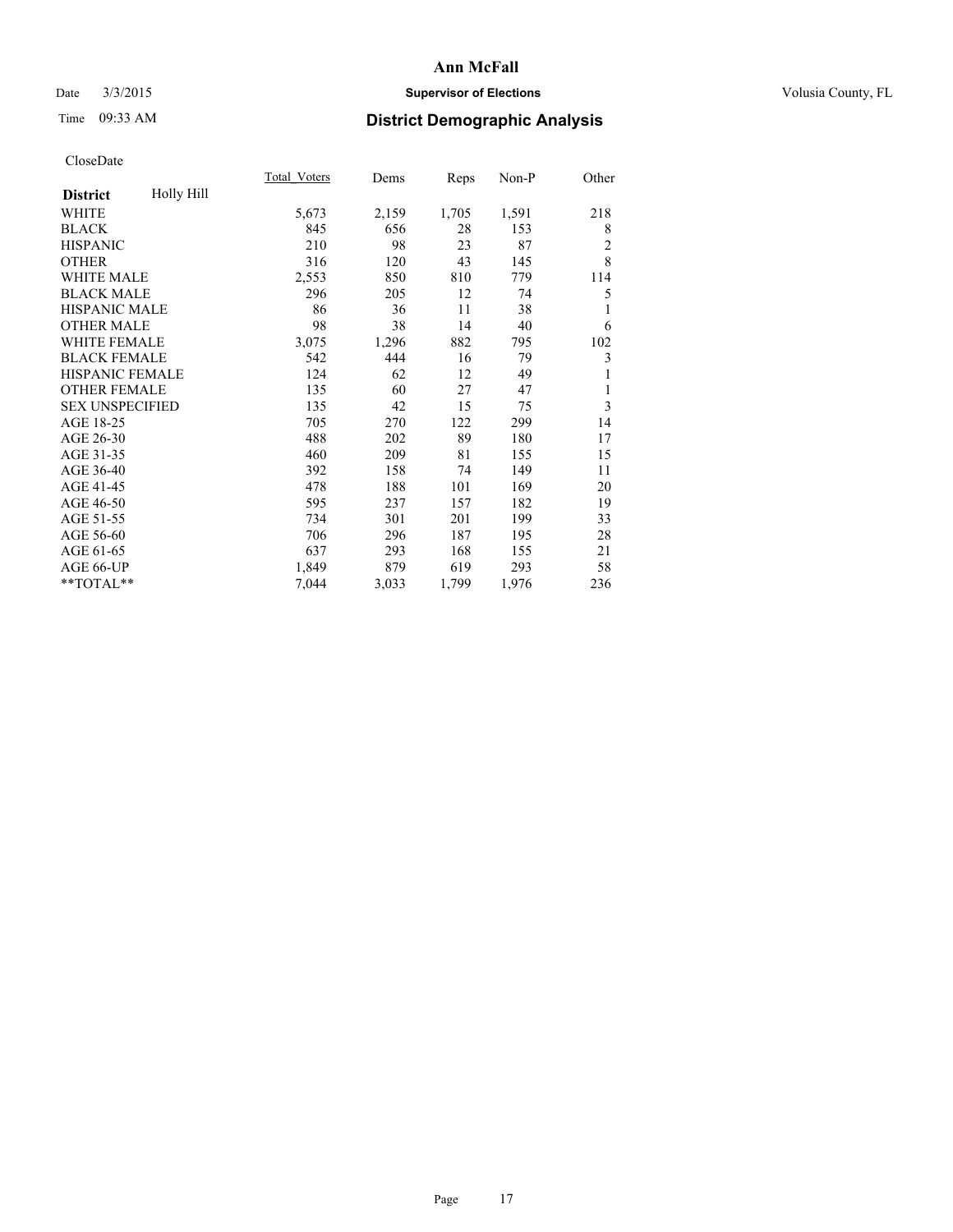## Date  $3/3/2015$  **Supervisor of Elections Supervisor of Elections** Volusia County, FL

# Time 09:33 AM **District Demographic Analysis**

|                        |            | <b>Total Voters</b> | Dems | Reps | Non-P | Other          |
|------------------------|------------|---------------------|------|------|-------|----------------|
| <b>District</b>        | Lake Helen |                     |      |      |       |                |
| WHITE                  |            | 1,671               | 559  | 621  | 422   | 69             |
| <b>BLACK</b>           |            | 181                 | 159  | 4    | 15    | 3              |
| <b>HISPANIC</b>        |            | 46                  | 11   | 16   | 16    | 3              |
| <b>OTHER</b>           |            | 53                  | 18   | 13   | 22    | $\theta$       |
| WHITE MALE             |            | 756                 | 219  | 308  | 194   | 35             |
| <b>BLACK MALE</b>      |            | 79                  | 72   | 2    | 4     | 1              |
| <b>HISPANIC MALE</b>   |            | 16                  | 3    | 5    | 7     | 1              |
| <b>OTHER MALE</b>      |            | 17                  | 9    | 1    | 7     | $\theta$       |
| <b>WHITE FEMALE</b>    |            | 900                 | 336  | 308  | 222   | 34             |
| <b>BLACK FEMALE</b>    |            | 98                  | 85   | 1    | 10    | 2              |
| <b>HISPANIC FEMALE</b> |            | 30                  | 8    | 11   | 9     | $\overline{2}$ |
| <b>OTHER FEMALE</b>    |            | 23                  | 8    | 5    | 10    | $\theta$       |
| <b>SEX UNSPECIFIED</b> |            | 32                  | 7    | 13   | 12    | $\theta$       |
| AGE 18-25              |            | 165                 | 47   | 41   | 66    | 11             |
| AGE 26-30              |            | 119                 | 37   | 32   | 47    | 3              |
| AGE 31-35              |            | 123                 | 40   | 33   | 48    | $\overline{2}$ |
| AGE 36-40              |            | 106                 | 26   | 32   | 38    | 10             |
| AGE 41-45              |            | 135                 | 40   | 37   | 48    | 10             |
| AGE 46-50              |            | 138                 | 52   | 52   | 29    | 5              |
| AGE 51-55              |            | 207                 | 75   | 77   | 46    | 9              |
| AGE 56-60              |            | 237                 | 89   | 91   | 45    | 12             |
| AGE 61-65              |            | 203                 | 91   | 64   | 43    | 5              |
| AGE 66-UP              |            | 518                 | 250  | 195  | 65    | 8              |
| **TOTAL**              |            | 1,951               | 747  | 654  | 475   | 75             |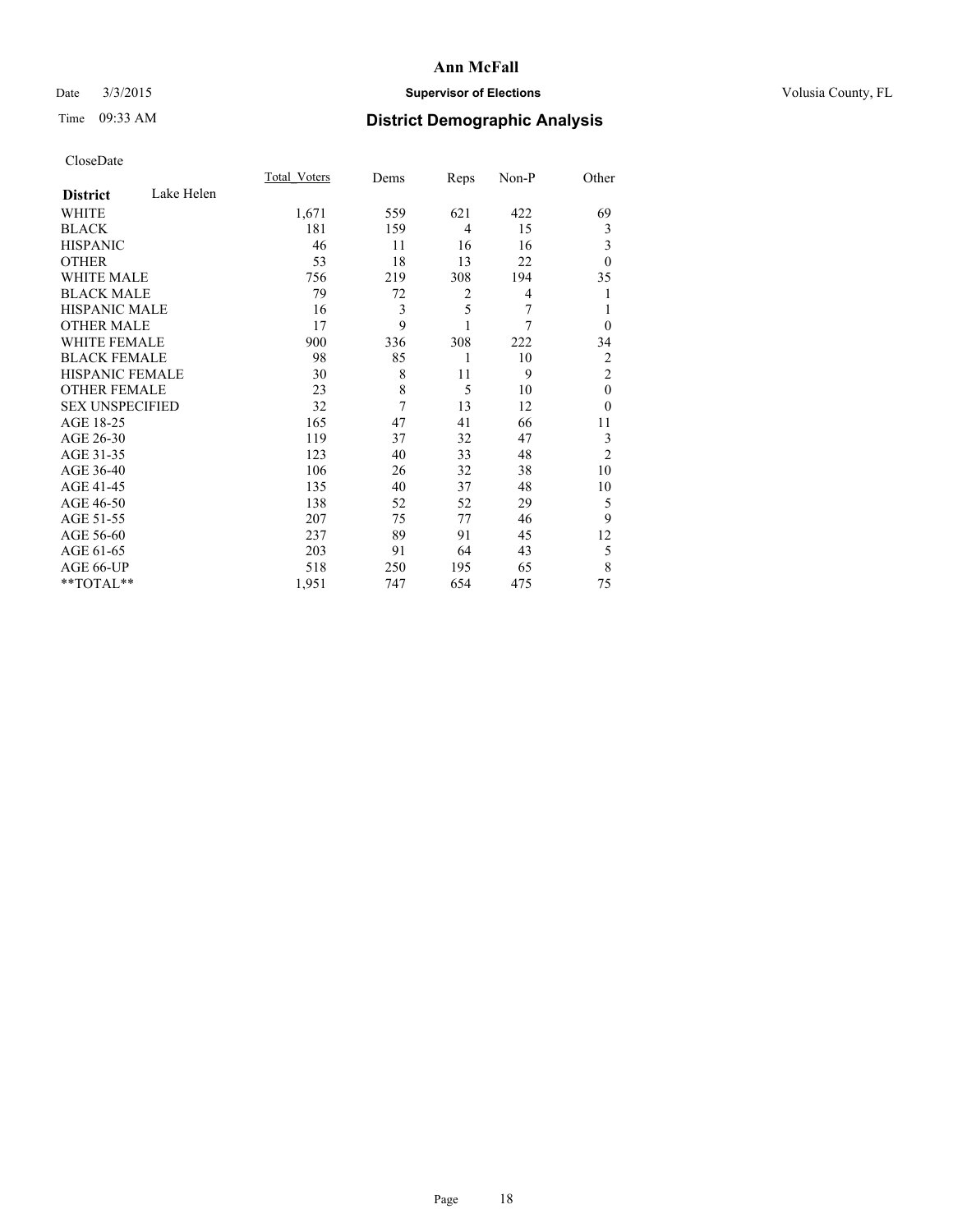## Date  $3/3/2015$  **Supervisor of Elections Supervisor of Elections** Volusia County, FL

# Time 09:33 AM **District Demographic Analysis**

|                        |                  | Total Voters | Dems  | Reps  | Non-P | Other |
|------------------------|------------------|--------------|-------|-------|-------|-------|
| <b>District</b>        | New Smyrna Beach |              |       |       |       |       |
| WHITE                  |                  | 17,319       | 5,270 | 7,042 | 4,383 | 624   |
| <b>BLACK</b>           |                  | 735          | 601   | 20    | 103   | 11    |
| <b>HISPANIC</b>        |                  | 274          | 97    | 76    | 95    | 6     |
| <b>OTHER</b>           |                  | 605          | 163   | 139   | 287   | 16    |
| <b>WHITE MALE</b>      |                  | 7,991        | 2,075 | 3,422 | 2,158 | 336   |
| <b>BLACK MALE</b>      |                  | 305          | 235   | 7     | 54    | 9     |
| <b>HISPANIC MALE</b>   |                  | 131          | 39    | 35    | 54    | 3     |
| <b>OTHER MALE</b>      |                  | 201          | 52    | 53    | 93    | 3     |
| <b>WHITE FEMALE</b>    |                  | 9,199        | 3,146 | 3,576 | 2,191 | 286   |
| <b>BLACK FEMALE</b>    |                  | 424          | 361   | 13    | 48    | 2     |
| HISPANIC FEMALE        |                  | 140          | 57    | 41    | 39    | 3     |
| <b>OTHER FEMALE</b>    |                  | 260          | 93    | 70    | 85    | 12    |
| <b>SEX UNSPECIFIED</b> |                  | 282          | 73    | 60    | 146   | 3     |
| AGE 18-25              |                  | 1,156        | 327   | 293   | 485   | 51    |
| AGE 26-30              |                  | 944          | 275   | 257   | 380   | 32    |
| AGE 31-35              |                  | 904          | 276   | 246   | 346   | 36    |
| AGE 36-40              |                  | 870          | 253   | 262   | 316   | 39    |
| AGE 41-45              |                  | 1,024        | 301   | 360   | 327   | 36    |
| AGE 46-50              |                  | 1,156        | 317   | 478   | 334   | 27    |
| AGE 51-55              |                  | 1,576        | 471   | 671   | 381   | 53    |
| AGE 56-60              |                  | 1,956        | 689   | 740   | 460   | 67    |
| AGE 61-65              |                  | 2,172        | 775   | 824   | 495   | 78    |
| AGE 66-UP              |                  | 7,175        | 2,447 | 3,146 | 1,344 | 238   |
| $*$ TOTAL $*$          |                  | 18,933       | 6,131 | 7,277 | 4,868 | 657   |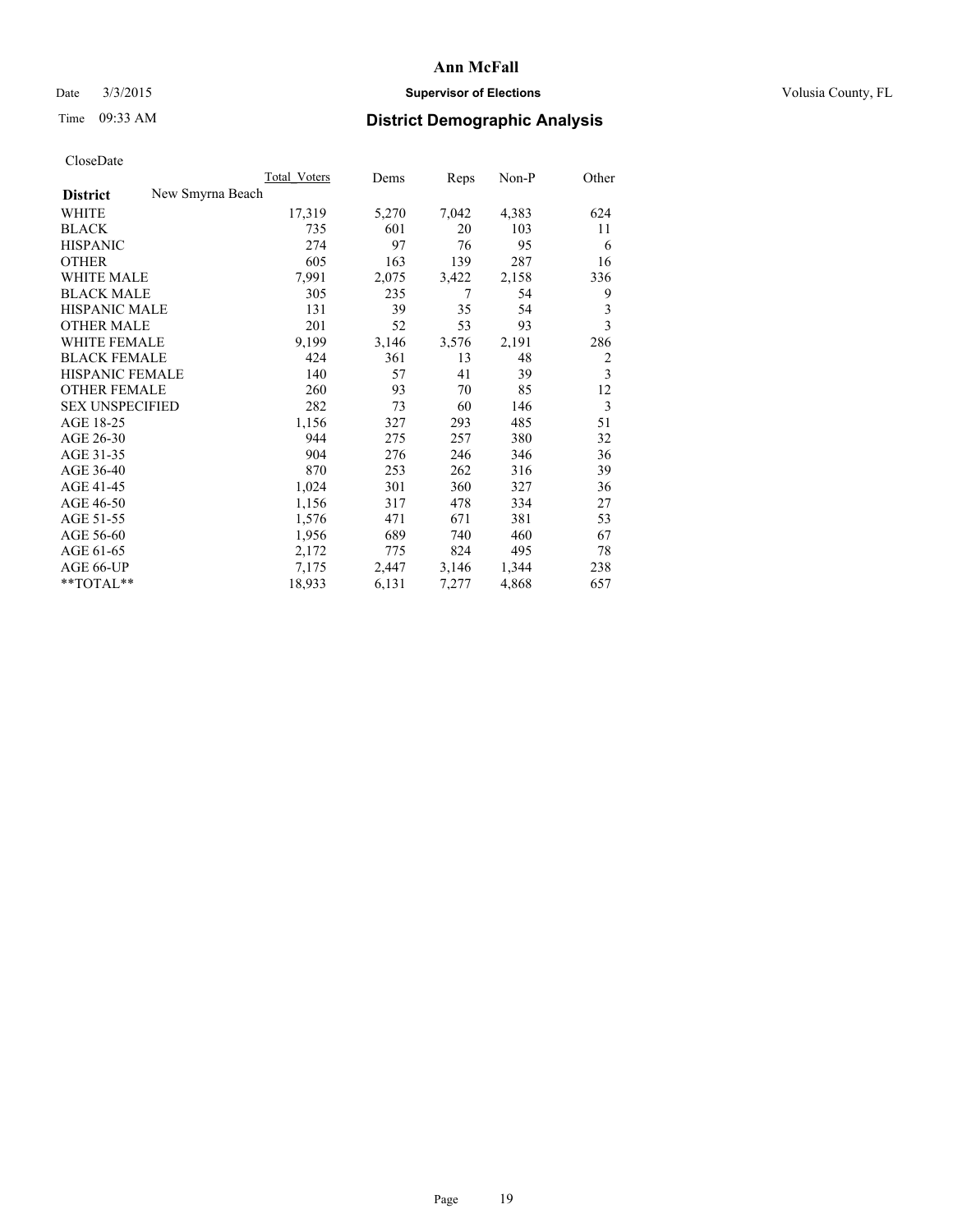## Date  $3/3/2015$  **Supervisor of Elections Supervisor of Elections** Volusia County, FL

# Time 09:33 AM **District Demographic Analysis**

|                        |          | Total Voters | Dems           | Reps           | Non-P          | Other          |
|------------------------|----------|--------------|----------------|----------------|----------------|----------------|
| <b>District</b>        | Oak Hill |              |                |                |                |                |
| <b>WHITE</b>           |          | 1,181        | 399            | 456            | 294            | 32             |
| <b>BLACK</b>           |          | 169          | 143            | 4              | 21             |                |
| <b>HISPANIC</b>        |          | 11           | 6              | $\overline{2}$ | 3              | $\theta$       |
| <b>OTHER</b>           |          | 31           | 6              | 10             | 13             | $\overline{2}$ |
| WHITE MALE             |          | 602          | 187            | 232            | 162            | 21             |
| <b>BLACK MALE</b>      |          | 69           | 56             | 1              | 11             |                |
| <b>HISPANIC MALE</b>   |          | 3            | 1              | $\overline{2}$ | $\theta$       | $\mathbf{0}$   |
| <b>OTHER MALE</b>      |          | 12           | $\overline{2}$ | 5              | 4              | 1              |
| <b>WHITE FEMALE</b>    |          | 566          | 209            | 218            | 128            | 11             |
| <b>BLACK FEMALE</b>    |          | 99           | 86             | 3              | 10             | $\theta$       |
| <b>HISPANIC FEMALE</b> |          | 8            | 5              | $\mathbf{0}$   | 3              | 0              |
| <b>OTHER FEMALE</b>    |          | 11           | 4              | 4              | $\overline{c}$ |                |
| <b>SEX UNSPECIFIED</b> |          | 22           | 4              | 7              | 11             | $\theta$       |
| AGE 18-25              |          | 87           | 32             | 18             | 35             | $\overline{c}$ |
| AGE 26-30              |          | 74           | 30             | 13             | 30             |                |
| AGE 31-35              |          | 67           | 25             | 21             | 20             |                |
| AGE 36-40              |          | 55           | 18             | 15             | 21             |                |
| AGE 41-45              |          | 66           | 27             | 21             | 15             | 3              |
| AGE 46-50              |          | 91           | 35             | 31             | 22             | 3              |
| AGE 51-55              |          | 130          | 54             | 48             | 25             | 3              |
| AGE 56-60              |          | 168          | 70             | 60             | 35             | 3              |
| AGE 61-65              |          | 155          | 67             | 50             | 34             | 4              |
| AGE 66-UP              |          | 499          | 196            | 195            | 94             | 14             |
| **TOTAL**              |          | 1,392        | 554            | 472            | 331            | 35             |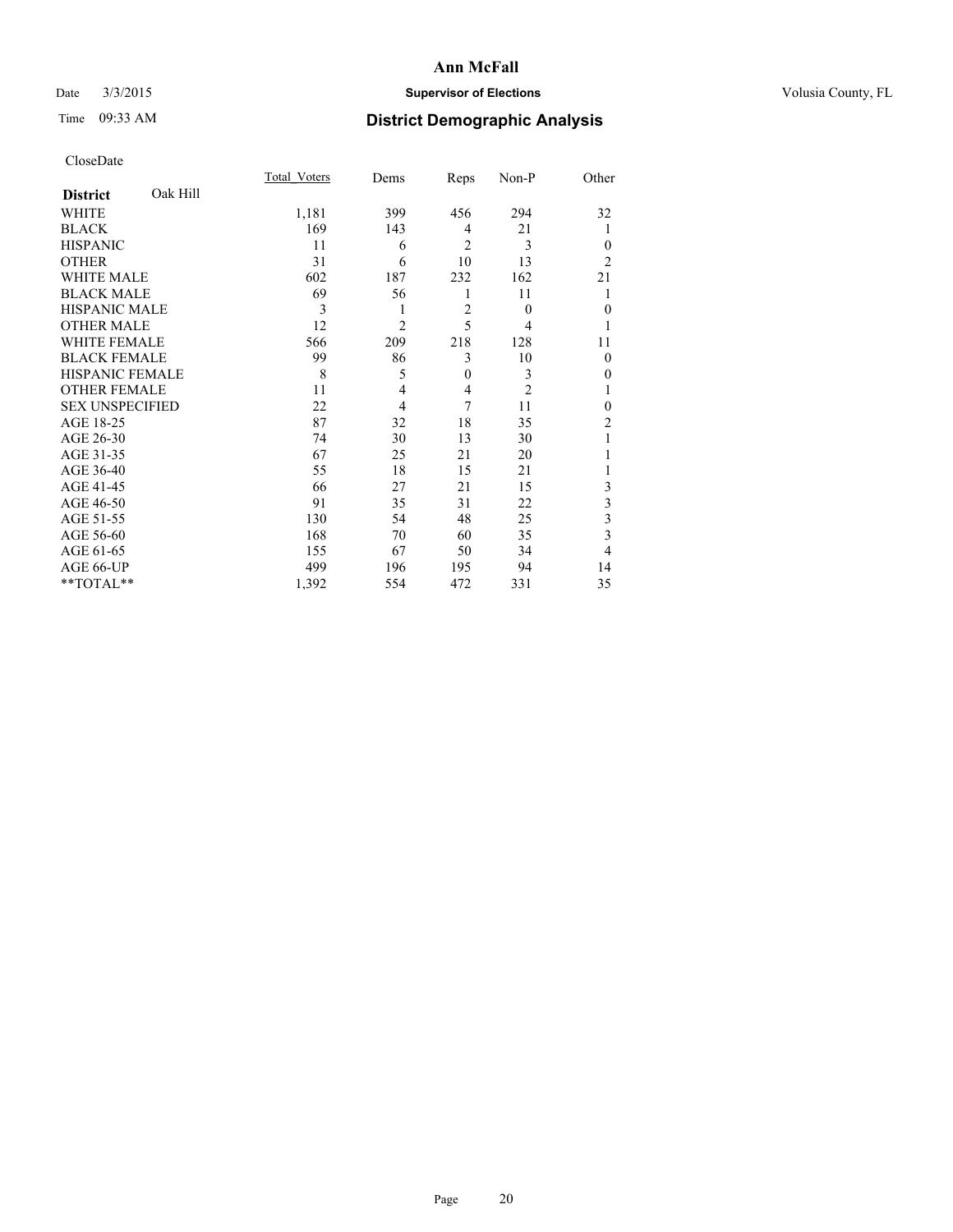## Date  $3/3/2015$  **Supervisor of Elections Supervisor of Elections** Volusia County, FL

# Time 09:33 AM **District Demographic Analysis**

|                        |             | Total Voters | Dems  | <b>Reps</b> | Non-P | Other          |
|------------------------|-------------|--------------|-------|-------------|-------|----------------|
| <b>District</b>        | Orange City |              |       |             |       |                |
| WHITE                  |             | 5,228        | 1,606 | 2,079       | 1,293 | 250            |
| <b>BLACK</b>           |             | 382          | 292   | 14          | 70    | 6              |
| <b>HISPANIC</b>        |             | 909          | 429   | 134         | 332   | 14             |
| <b>OTHER</b>           |             | 307          | 89    | 72          | 137   | 9              |
| <b>WHITE MALE</b>      |             | 2,247        | 615   | 901         | 594   | 137            |
| <b>BLACK MALE</b>      |             | 140          | 96    | 8           | 32    | 4              |
| <b>HISPANIC MALE</b>   |             | 369          | 164   | 68          | 132   | 5              |
| <b>OTHER MALE</b>      |             | 105          | 32    | 29          | 42    | $\overline{2}$ |
| WHITE FEMALE           |             | 2,945        | 981   | 1,164       | 687   | 113            |
| <b>BLACK FEMALE</b>    |             | 239          | 193   | 6           | 38    | $\overline{2}$ |
| HISPANIC FEMALE        |             | 529          | 260   | 64          | 196   | 9              |
| <b>OTHER FEMALE</b>    |             | 128          | 46    | 27          | 50    | 5              |
| <b>SEX UNSPECIFIED</b> |             | 123          | 29    | 31          | 61    | $\overline{2}$ |
| AGE 18-25              |             | 566          | 166   | 109         | 253   | 38             |
| AGE 26-30              |             | 385          | 130   | 90          | 155   | 10             |
| AGE 31-35              |             | 416          | 135   | 109         | 149   | 23             |
| AGE 36-40              |             | 404          | 139   | 112         | 141   | 12             |
| AGE 41-45              |             | 411          | 133   | 132         | 134   | 12             |
| AGE 46-50              |             | 467          | 150   | 137         | 162   | 18             |
| AGE 51-55              |             | 555          | 199   | 175         | 155   | 26             |
| AGE 56-60              |             | 528          | 195   | 184         | 132   | 17             |
| AGE 61-65              |             | 547          | 233   | 171         | 124   | 19             |
| AGE 66-UP              |             | 2,547        | 936   | 1,080       | 427   | 104            |
| **TOTAL**              |             | 6,826        | 2,416 | 2,299       | 1,832 | 279            |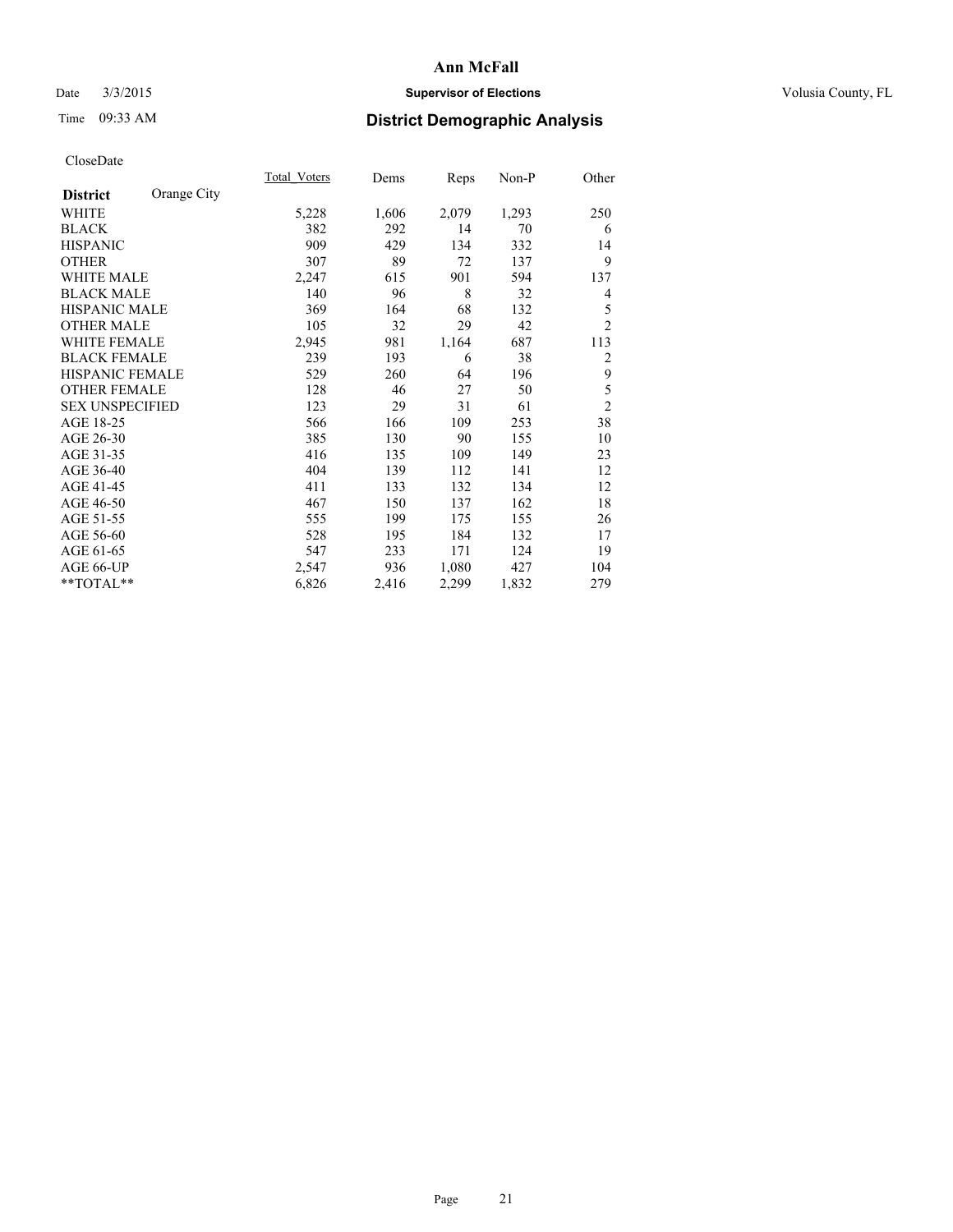## Date  $3/3/2015$  **Supervisor of Elections Supervisor of Elections** Volusia County, FL

# Time 09:33 AM **District Demographic Analysis**

|                                 | <b>Total Voters</b> | Dems   | Reps   | Non-P | Other |
|---------------------------------|---------------------|--------|--------|-------|-------|
| Ormond Beach<br><b>District</b> |                     |        |        |       |       |
| WHITE                           | 26,990              | 8,547  | 11,244 | 6,238 | 961   |
| <b>BLACK</b>                    | 998                 | 764    | 46     | 164   | 24    |
| <b>HISPANIC</b>                 | 653                 | 254    | 171    | 215   | 13    |
| <b>OTHER</b>                    | 1,526               | 483    | 385    | 619   | 39    |
| WHITE MALE                      | 12,234              | 3,381  | 5,294  | 3,054 | 505   |
| <b>BLACK MALE</b>               | 417                 | 294    | 22     | 89    | 12    |
| <b>HISPANIC MALE</b>            | 289                 | 92     | 92     | 95    | 10    |
| <b>OTHER MALE</b>               | 577                 | 181    | 151    | 225   | 20    |
| <b>WHITE FEMALE</b>             | 14,537              | 5,108  | 5,890  | 3,093 | 446   |
| <b>BLACK FEMALE</b>             | 570                 | 464    | 24     | 70    | 12    |
| <b>HISPANIC FEMALE</b>          | 355                 | 159    | 76     | 117   | 3     |
| <b>OTHER FEMALE</b>             | 651                 | 234    | 178    | 222   | 17    |
| <b>SEX UNSPECIFIED</b>          | 537                 | 135    | 119    | 271   | 12    |
| AGE 18-25                       | 2,465               | 687    | 782    | 904   | 92    |
| AGE 26-30                       | 1,726               | 553    | 524    | 597   | 52    |
| AGE 31-35                       | 1,501               | 445    | 476    | 528   | 52    |
| AGE 36-40                       | 1,569               | 443    | 551    | 500   | 75    |
| AGE 41-45                       | 1,878               | 552    | 714    | 540   | 72    |
| AGE 46-50                       | 2,348               | 651    | 1,016  | 603   | 78    |
| AGE 51-55                       | 2,726               | 872    | 1,145  | 637   | 72    |
| AGE 56-60                       | 2,945               | 1,030  | 1,218  | 616   | 81    |
| AGE 61-65                       | 3,007               | 1,116  | 1,167  | 619   | 105   |
| AGE 66-UP                       | 10,002              | 3,699  | 4,253  | 1,692 | 358   |
| $*$ TOTAL $*$                   | 30,167              | 10,048 | 11,846 | 7,236 | 1,037 |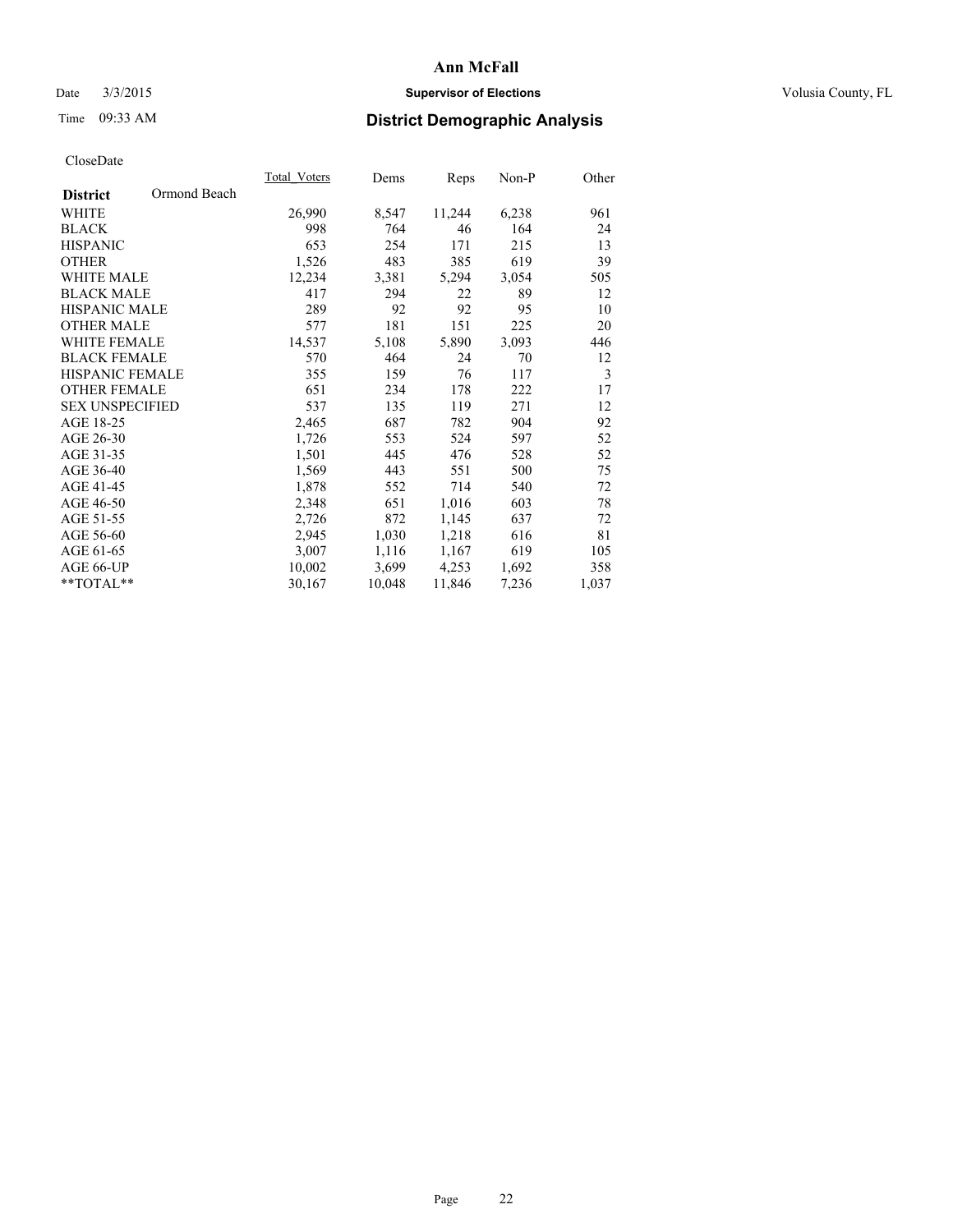## Date  $3/3/2015$  **Supervisor of Elections Supervisor of Elections** Volusia County, FL

# Time 09:33 AM **District Demographic Analysis**

|                        |         | Total Voters | Dems           | Reps           | Non-P | Other                   |
|------------------------|---------|--------------|----------------|----------------|-------|-------------------------|
| <b>District</b>        | Pierson |              |                |                |       |                         |
| WHITE                  |         | 551          | 190            | 245            | 103   | 13                      |
| <b>BLACK</b>           |         | 48           | 41             | $\overline{2}$ | 5     | $\theta$                |
| <b>HISPANIC</b>        |         | 137          | 62             | 7              | 64    | 4                       |
| <b>OTHER</b>           |         | 19           | 5              | 3              | 11    | $\theta$                |
| <b>WHITE MALE</b>      |         | 264          | 86             | 123            | 45    | 10                      |
| <b>BLACK MALE</b>      |         | 21           | 17             | 1              | 3     | $\mathbf{0}$            |
| <b>HISPANIC MALE</b>   |         | 62           | 31             | $\overline{c}$ | 28    |                         |
| <b>OTHER MALE</b>      |         | 8            | 3              | $\mathfrak{D}$ | 3     | $\mathbf{0}$            |
| <b>WHITE FEMALE</b>    |         | 281          | 103            | 119            | 56    | 3                       |
| <b>BLACK FEMALE</b>    |         | 27           | 24             | 1              | 2     | $\mathbf{0}$            |
| HISPANIC FEMALE        |         | 74           | 31             | 5              | 35    | 3                       |
| <b>OTHER FEMALE</b>    |         | 6            | $\overline{2}$ | 1              | 3     | $\mathbf{0}$            |
| <b>SEX UNSPECIFIED</b> |         | 12           | 1              | 3              | 8     | $\theta$                |
| AGE 18-25              |         | 108          | 40             | 21             | 47    | 0                       |
| AGE 26-30              |         | 51           | 13             | 12             | 26    | $\mathbf{0}$            |
| AGE 31-35              |         | 54           | 14             | 20             | 18    | $\overline{c}$          |
| AGE 36-40              |         | 53           | 15             | 16             | 19    | $\overline{\mathbf{3}}$ |
| AGE 41-45              |         | 57           | 18             | 19             | 18    | $\overline{c}$          |
| AGE 46-50              |         | 44           | 19             | 13             | 10    | $\overline{2}$          |
| AGE 51-55              |         | 74           | 36             | 25             | 10    | 3                       |
| AGE 56-60              |         | 83           | 35             | 34             | 12    | $\overline{2}$          |
| AGE 61-65              |         | 66           | 25             | 32             | 9     | $\mathbf{0}$            |
| AGE 66-UP              |         | 165          | 83             | 65             | 14    | 3                       |
| **TOTAL**              |         | 755          | 298            | 257            | 183   | 17                      |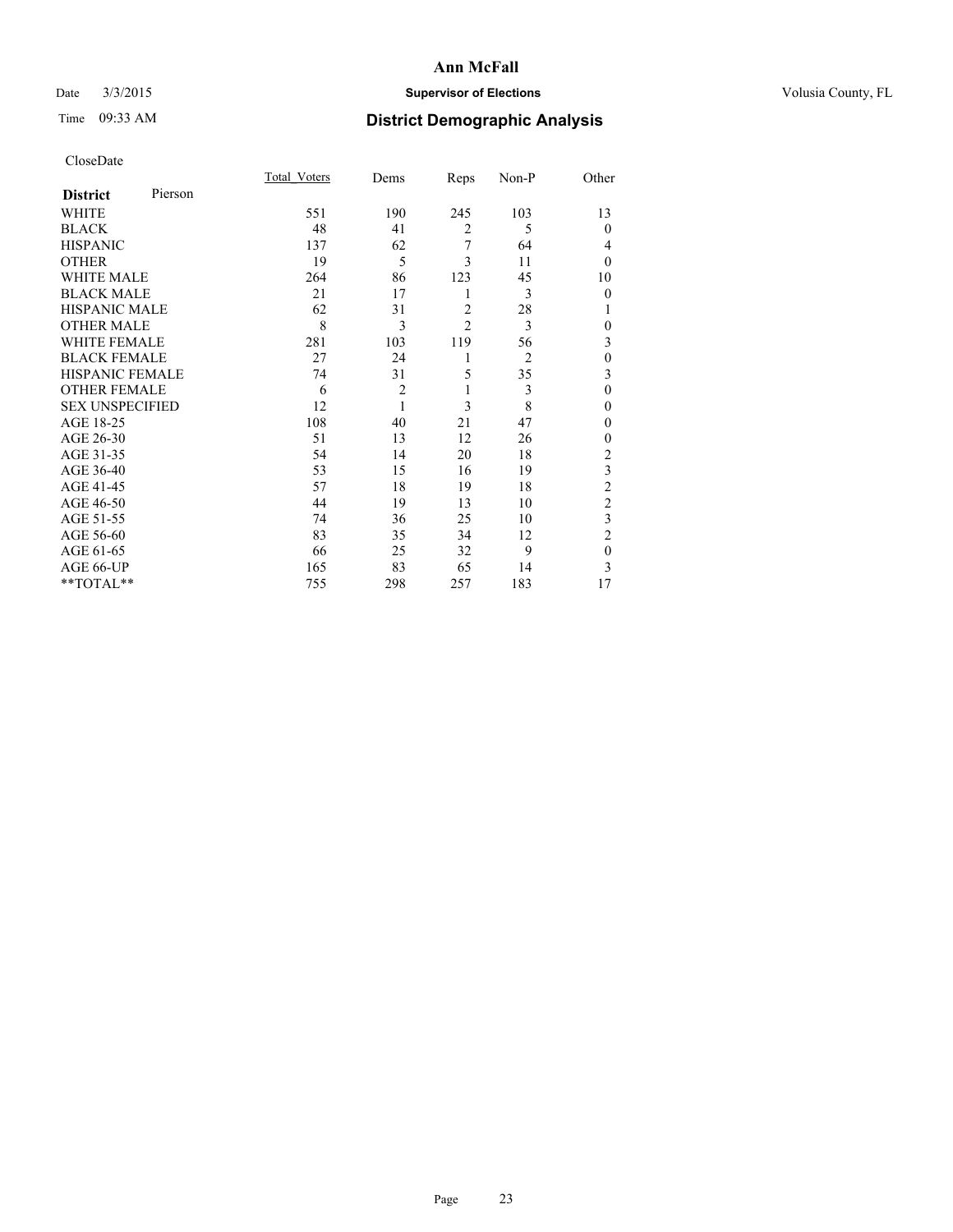## Date  $3/3/2015$  **Supervisor of Elections Supervisor of Elections** Volusia County, FL

# Time 09:33 AM **District Demographic Analysis**

|                        |             | Total Voters | Dems | Reps           | Non-P          | Other        |
|------------------------|-------------|--------------|------|----------------|----------------|--------------|
| <b>District</b>        | Ponce Inlet |              |      |                |                |              |
| WHITE                  |             | 2,795        | 663  | 1,425          | 620            | 87           |
| <b>BLACK</b>           |             | 9            | 5    | $\overline{2}$ | $\overline{2}$ | $\Omega$     |
| <b>HISPANIC</b>        |             | 45           | 14   | 21             | 9              |              |
| <b>OTHER</b>           |             | 101          | 25   | 36             | 36             | 4            |
| WHITE MALE             |             | 1,325        | 264  | 698            | 317            | 46           |
| <b>BLACK MALE</b>      |             | 4            | 2    | 1              | 1              | $\mathbf{0}$ |
| <b>HISPANIC MALE</b>   |             | 19           | 5    | 9              | 5              | $\theta$     |
| <b>OTHER MALE</b>      |             | 37           | 7    | 17             | 10             | 3            |
| <b>WHITE FEMALE</b>    |             | 1,448        | 393  | 722            | 293            | 40           |
| <b>BLACK FEMALE</b>    |             | 5            | 3    | 1              |                | $\theta$     |
| <b>HISPANIC FEMALE</b> |             | 26           | 9    | 12             | $\overline{4}$ |              |
| <b>OTHER FEMALE</b>    |             | 47           | 14   | 14             | 18             |              |
| <b>SEX UNSPECIFIED</b> |             | 39           | 10   | 10             | 18             |              |
| AGE 18-25              |             | 151          | 34   | 55             | 54             | 8            |
| AGE 26-30              |             | 83           | 24   | 28             | 30             | 1            |
| AGE 31-35              |             | 83           | 14   | 37             | 25             | 7            |
| AGE 36-40              |             | 79           | 12   | 35             | 28             | 4            |
| AGE 41-45              |             | 127          | 26   | 56             | 41             | 4            |
| AGE 46-50              |             | 153          | 30   | 79             | 41             | 3            |
| AGE 51-55              |             | 256          | 65   | 131            | 57             | 3            |
| AGE 56-60              |             | 327          | 78   | 176            | 66             | 7            |
| AGE 61-65              |             | 389          | 97   | 183            | 97             | 12           |
| AGE 66-UP              |             | 1,302        | 327  | 704            | 228            | 43           |
| **TOTAL**              |             | 2,950        | 707  | 1,484          | 667            | 92           |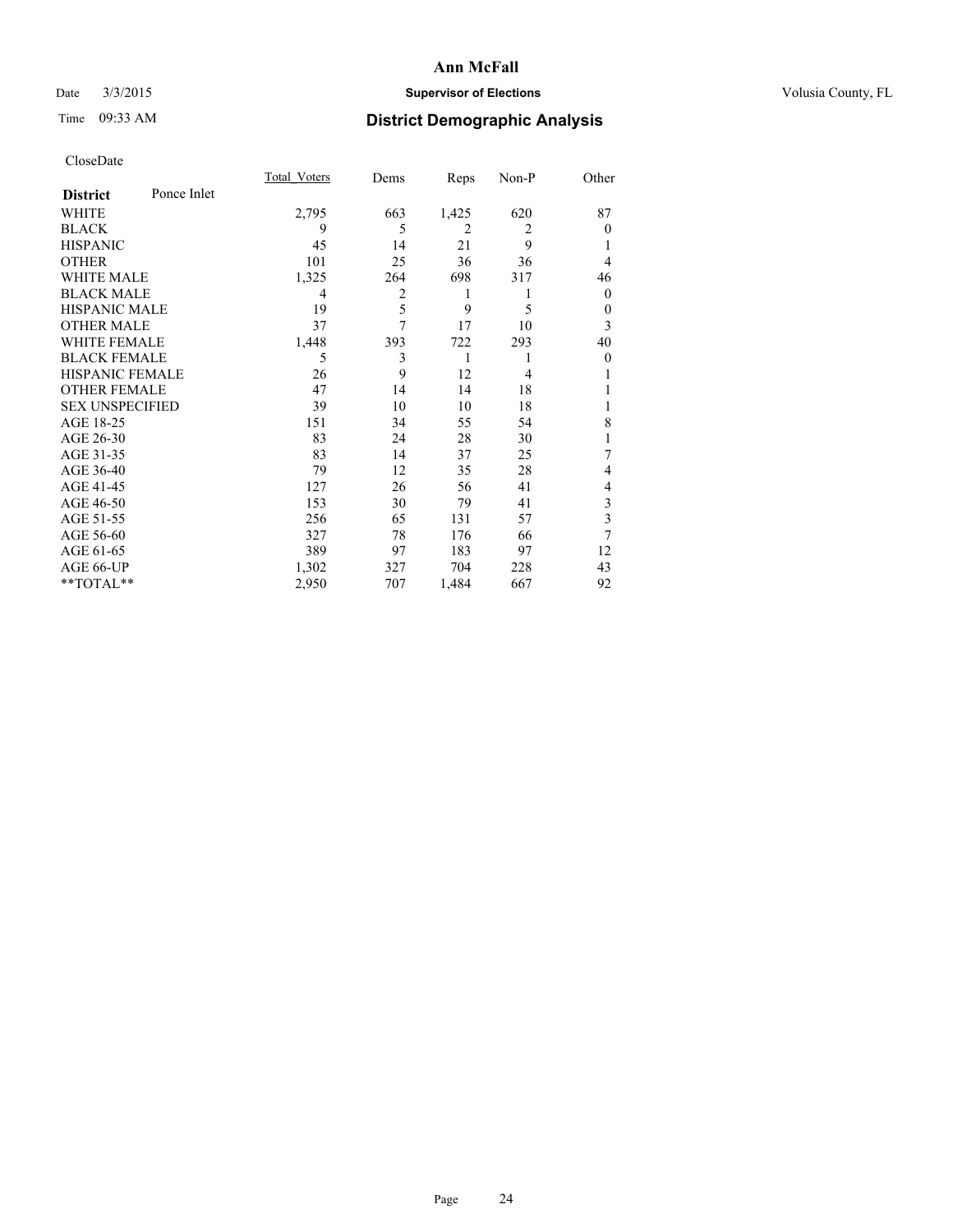## Date  $3/3/2015$  **Supervisor of Elections Supervisor of Elections** Volusia County, FL

# Time 09:33 AM **District Demographic Analysis**

|                        |             | Total Voters | Dems   | Reps   | Non-P  | Other |
|------------------------|-------------|--------------|--------|--------|--------|-------|
| <b>District</b>        | Port Orange |              |        |        |        |       |
| WHITE                  |             | 35,473       | 11,333 | 13,424 | 9,331  | 1,385 |
| <b>BLACK</b>           |             | 1,184        | 892    | 56     | 213    | 23    |
| <b>HISPANIC</b>        |             | 1,125        | 438    | 238    | 414    | 35    |
| <b>OTHER</b>           |             | 1,892        | 579    | 417    | 845    | 51    |
| <b>WHITE MALE</b>      |             | 16,212       | 4,519  | 6,507  | 4,455  | 731   |
| <b>BLACK MALE</b>      |             | 504          | 354    | 33     | 107    | 10    |
| <b>HISPANIC MALE</b>   |             | 513          | 182    | 119    | 189    | 23    |
| <b>OTHER MALE</b>      |             | 706          | 211    | 163    | 301    | 31    |
| <b>WHITE FEMALE</b>    |             | 18,903       | 6,714  | 6,788  | 4,763  | 638   |
| <b>BLACK FEMALE</b>    |             | 667          | 529    | 22     | 103    | 13    |
| <b>HISPANIC FEMALE</b> |             | 593          | 251    | 114    | 216    | 12    |
| <b>OTHER FEMALE</b>    |             | 806          | 285    | 189    | 316    | 16    |
| <b>SEX UNSPECIFIED</b> |             | 770          | 197    | 200    | 353    | 20    |
| AGE 18-25              |             | 3,423        | 930    | 885    | 1,457  | 151   |
| AGE 26-30              |             | 2,601        | 811    | 678    | 1,022  | 90    |
| AGE 31-35              |             | 2,426        | 732    | 685    | 902    | 107   |
| AGE 36-40              |             | 2,279        | 687    | 710    | 780    | 102   |
| AGE 41-45              |             | 2,747        | 845    | 973    | 833    | 96    |
| AGE 46-50              |             | 2,949        | 882    | 1,134  | 835    | 98    |
| AGE 51-55              |             | 3,698        | 1,193  | 1,477  | 914    | 114   |
| AGE 56-60              |             | 3,752        | 1,321  | 1,465  | 848    | 118   |
| AGE 61-65              |             | 3,700        | 1,388  | 1,341  | 838    | 133   |
| AGE 66-UP              |             | 12,099       | 4,453  | 4,787  | 2,374  | 485   |
| $*$ $TOTAL**$          |             | 39,674       | 13,242 | 14,135 | 10,803 | 1,494 |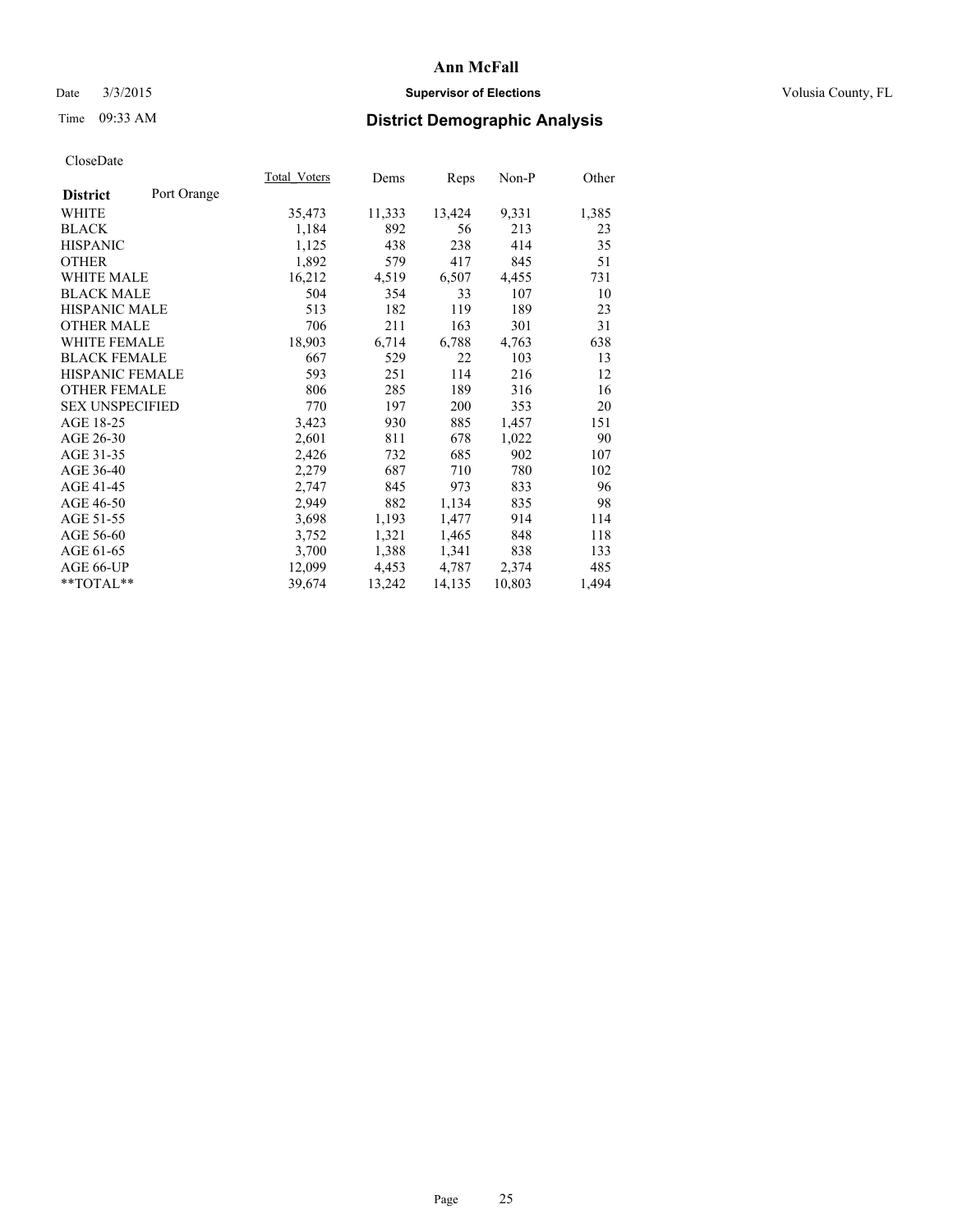## Date  $3/3/2015$  **Supervisor of Elections Supervisor of Elections** Volusia County, FL

# Time 09:33 AM **District Demographic Analysis**

|                        |               | Total Voters | Dems  | Reps  | Non-P | Other                   |
|------------------------|---------------|--------------|-------|-------|-------|-------------------------|
| <b>District</b>        | South Daytona |              |       |       |       |                         |
| WHITE                  |               | 6,739        | 2,472 | 2,289 | 1,739 | 239                     |
| <b>BLACK</b>           |               | 651          | 511   | 21    | 114   | 5                       |
| <b>HISPANIC</b>        |               | 200          | 97    | 32    | 63    | 8                       |
| <b>OTHER</b>           |               | 355          | 129   | 60    | 160   | 6                       |
| <b>WHITE MALE</b>      |               | 3,093        | 990   | 1,122 | 834   | 147                     |
| <b>BLACK MALE</b>      |               | 251          | 189   | 8     | 51    | 3                       |
| <b>HISPANIC MALE</b>   |               | 98           | 41    | 18    | 34    | 5                       |
| <b>OTHER MALE</b>      |               | 108          | 41    | 20    | 45    | $\overline{c}$          |
| <b>WHITE FEMALE</b>    |               | 3,600        | 1,465 | 1,154 | 889   | 92                      |
| <b>BLACK FEMALE</b>    |               | 389          | 314   | 12    | 61    | 2                       |
| <b>HISPANIC FEMALE</b> |               | 97           | 52    | 14    | 28    | $\overline{\mathbf{3}}$ |
| <b>OTHER FEMALE</b>    |               | 157          | 69    | 29    | 55    | 4                       |
| <b>SEX UNSPECIFIED</b> |               | 152          | 48    | 25    | 79    | $\theta$                |
| AGE 18-25              |               | 726          | 260   | 151   | 296   | 19                      |
| AGE 26-30              |               | 593          | 210   | 157   | 203   | 23                      |
| AGE 31-35              |               | 517          | 206   | 112   | 181   | 18                      |
| AGE 36-40              |               | 438          | 165   | 109   | 145   | 19                      |
| AGE 41-45              |               | 512          | 195   | 153   | 151   | 13                      |
| AGE 46-50              |               | 659          | 231   | 233   | 175   | 20                      |
| AGE 51-55              |               | 802          | 319   | 253   | 204   | 26                      |
| AGE 56-60              |               | 821          | 343   | 273   | 181   | 24                      |
| AGE 61-65              |               | 772          | 337   | 247   | 161   | 27                      |
| AGE 66-UP              |               | 2,105        | 943   | 714   | 379   | 69                      |
| **TOTAL**              |               | 7,945        | 3,209 | 2,402 | 2,076 | 258                     |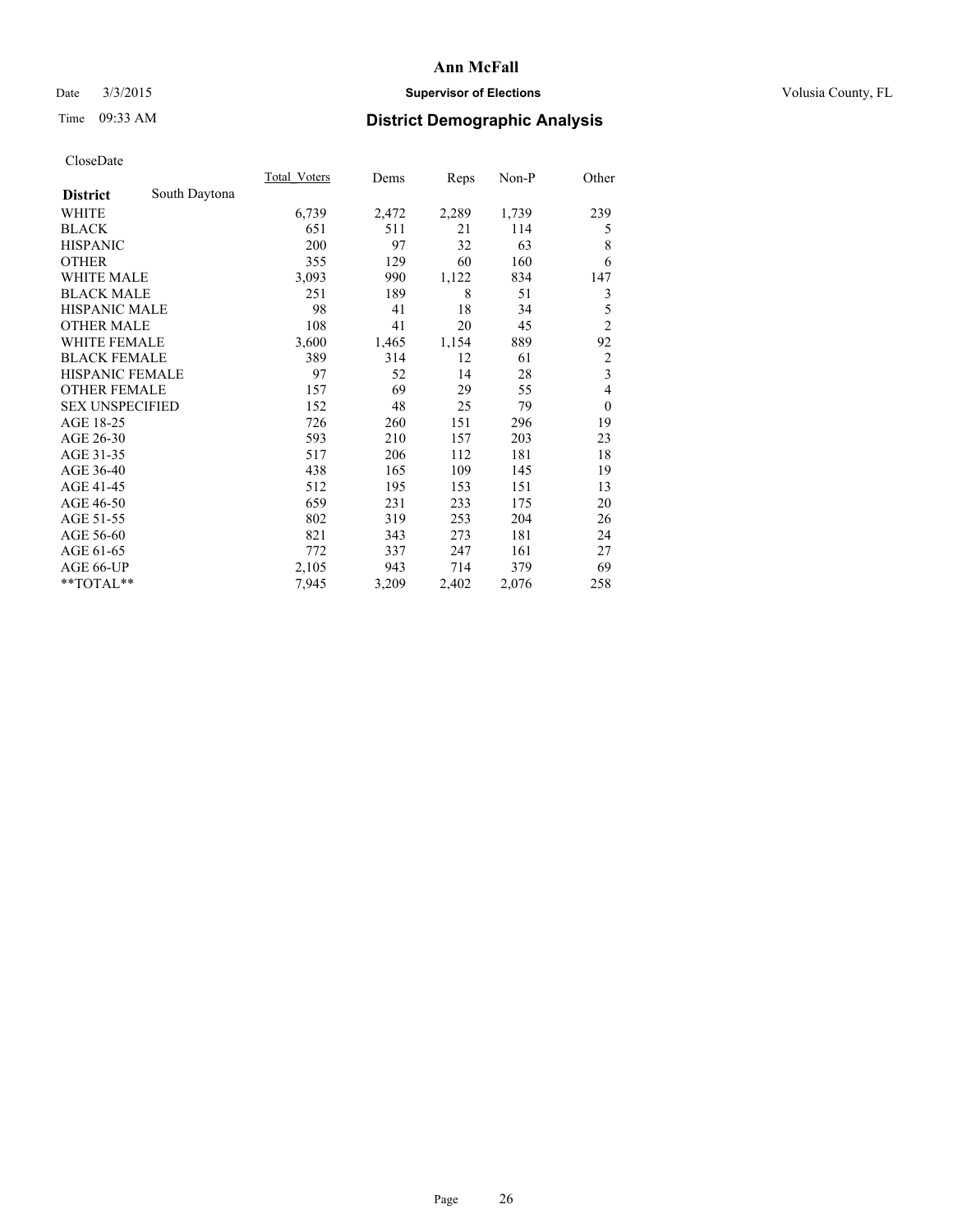## Date  $3/3/2015$  **Supervisor of Elections Supervisor of Elections** Volusia County, FL

# Time 09:33 AM **District Demographic Analysis**

|                        |               | <b>Total Voters</b> | Dems     | Reps     | Non-P | Other |
|------------------------|---------------|---------------------|----------|----------|-------|-------|
| <b>District</b>        | Flagler Beach |                     |          |          |       |       |
| WHITE                  |               | 57                  | 21       | 19       | 15    |       |
| <b>BLACK</b>           |               | 0                   | $\Omega$ | $\Omega$ | 0     | 0     |
| <b>HISPANIC</b>        |               | 0                   | $\theta$ | 0        | 0     | 0     |
| <b>OTHER</b>           |               | 3                   |          | 2        |       |       |
| WHITE MALE             |               | 24                  |          | 8        | 8     |       |
| <b>BLACK MALE</b>      |               | $\Omega$            | 0        | 0        |       | 0     |
| <b>HISPANIC MALE</b>   |               |                     | 0        | 0        |       | 0     |
| <b>OTHER MALE</b>      |               | 2                   |          |          |       |       |
| <b>WHITE FEMALE</b>    |               | 33                  | 14       | 11       |       |       |
| <b>BLACK FEMALE</b>    |               | 0                   | $\theta$ | $\theta$ |       | 0     |
| <b>HISPANIC FEMALE</b> |               |                     | 0        | 0        |       |       |
| <b>OTHER FEMALE</b>    |               |                     | $\Omega$ |          |       | 0     |
| <b>SEX UNSPECIFIED</b> |               |                     | 0        | 0        |       | 0     |
| AGE 18-25              |               |                     | 0        | 0        |       | 0     |
| AGE 26-30              |               |                     |          | $_{0}$   |       | 0     |
| AGE 31-35              |               |                     |          | 0        |       | 0     |
| AGE 36-40              |               |                     | 0        | 0        |       | 0     |
| AGE 41-45              |               |                     | 0        | 0        |       | 0     |
| AGE 46-50              |               |                     | 0        | 0        |       | 0     |
| AGE 51-55              |               |                     |          | 2        |       |       |
| AGE 56-60              |               |                     | 0        | 3        |       | 0     |
| AGE 61-65              |               | 6                   | 2        | 3        |       |       |
| AGE 66-UP              |               | 44                  | 18       | 13       | 11    | 2     |
| **TOTAL**              |               | 60                  | 22       | 21       | 15    | 2     |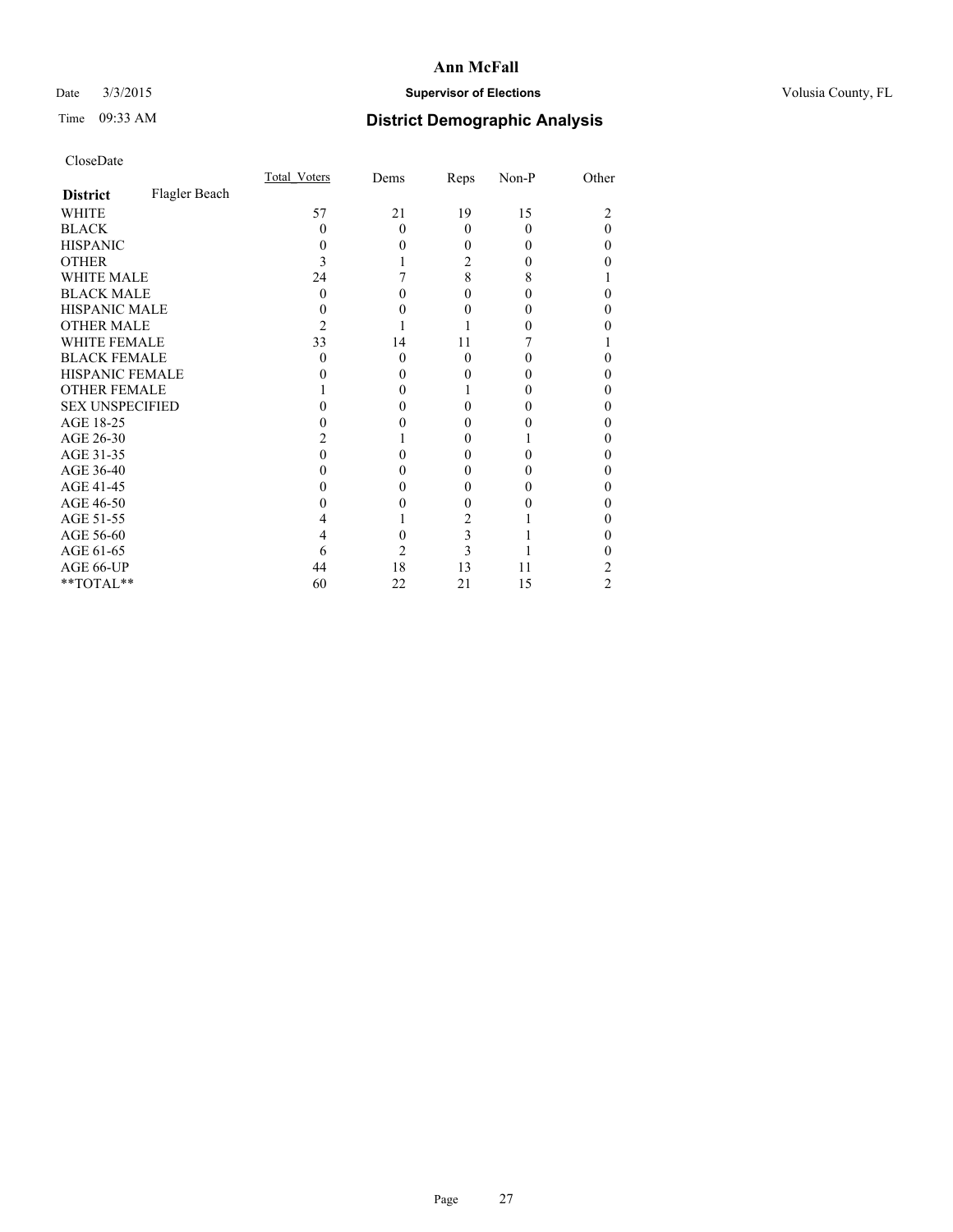## Date  $3/3/2015$  **Supervisor of Elections Supervisor of Elections** Volusia County, FL

# Time 09:33 AM **District Demographic Analysis**

|                                              | <b>Total Voters</b> | Dems   | Reps   | Non-P  | Other |
|----------------------------------------------|---------------------|--------|--------|--------|-------|
| <b>Hospital Authority</b><br><b>District</b> |                     |        |        |        |       |
| WHITE                                        | 98,498              | 29,648 | 40,239 | 24,274 | 4,337 |
| <b>BLACK</b>                                 | 10,411              | 8,137  | 412    | 1,692  | 170   |
| <b>HISPANIC</b>                              | 19,478              | 9,145  | 2,996  | 6,945  | 392   |
| <b>OTHER</b>                                 | 6,952               | 2,178  | 1,502  | 3,095  | 177   |
| WHITE MALE                                   | 45,418              | 11,857 | 19,468 | 11,745 | 2,348 |
| <b>BLACK MALE</b>                            | 4,365               | 3,221  | 221    | 815    | 108   |
| <b>HISPANIC MALE</b>                         | 8,921               | 4,028  | 1,463  | 3,223  | 207   |
| <b>OTHER MALE</b>                            | 2,382               | 790    | 561    | 949    | 82    |
| <b>WHITE FEMALE</b>                          | 52,198              | 17,572 | 20,451 | 12,212 | 1,963 |
| <b>BLACK FEMALE</b>                          | 5,921               | 4,828  | 185    | 846    | 62    |
| HISPANIC FEMALE                              | 10,301              | 4,998  | 1,509  | 3,615  | 179   |
| <b>OTHER FEMALE</b>                          | 2,817               | 1,053  | 624    | 1,071  | 69    |
| <b>SEX UNSPECIFIED</b>                       | 3,015               | 761    | 666    | 1,530  | 58    |
| AGE 18-25                                    | 14,327              | 4,358  | 3,294  | 6,089  | 586   |
| AGE 26-30                                    | 9,404               | 2,950  | 2,325  | 3,785  | 344   |
| AGE 31-35                                    | 9,207               | 3,089  | 2,399  | 3,340  | 379   |
| AGE 36-40                                    | 9,356               | 3,197  | 2,552  | 3,159  | 448   |
| AGE 41-45                                    | 10,302              | 3,392  | 3,407  | 3,085  | 418   |
| AGE 46-50                                    | 11,321              | 3,872  | 4,126  | 2,935  | 388   |
| AGE 51-55                                    | 13,215              | 4,559  | 5,016  | 3,177  | 463   |
| AGE 56-60                                    | 12,937              | 4,928  | 4,825  | 2,738  | 446   |
| AGE 61-65                                    | 11,853              | 4,816  | 4,244  | 2,359  | 434   |
| AGE 66-UP                                    | 33,415              | 13,947 | 12,961 | 5,337  | 1,170 |
| $*$ $TOTAL**$                                | 135,339             | 49,108 | 45,149 | 36,006 | 5,076 |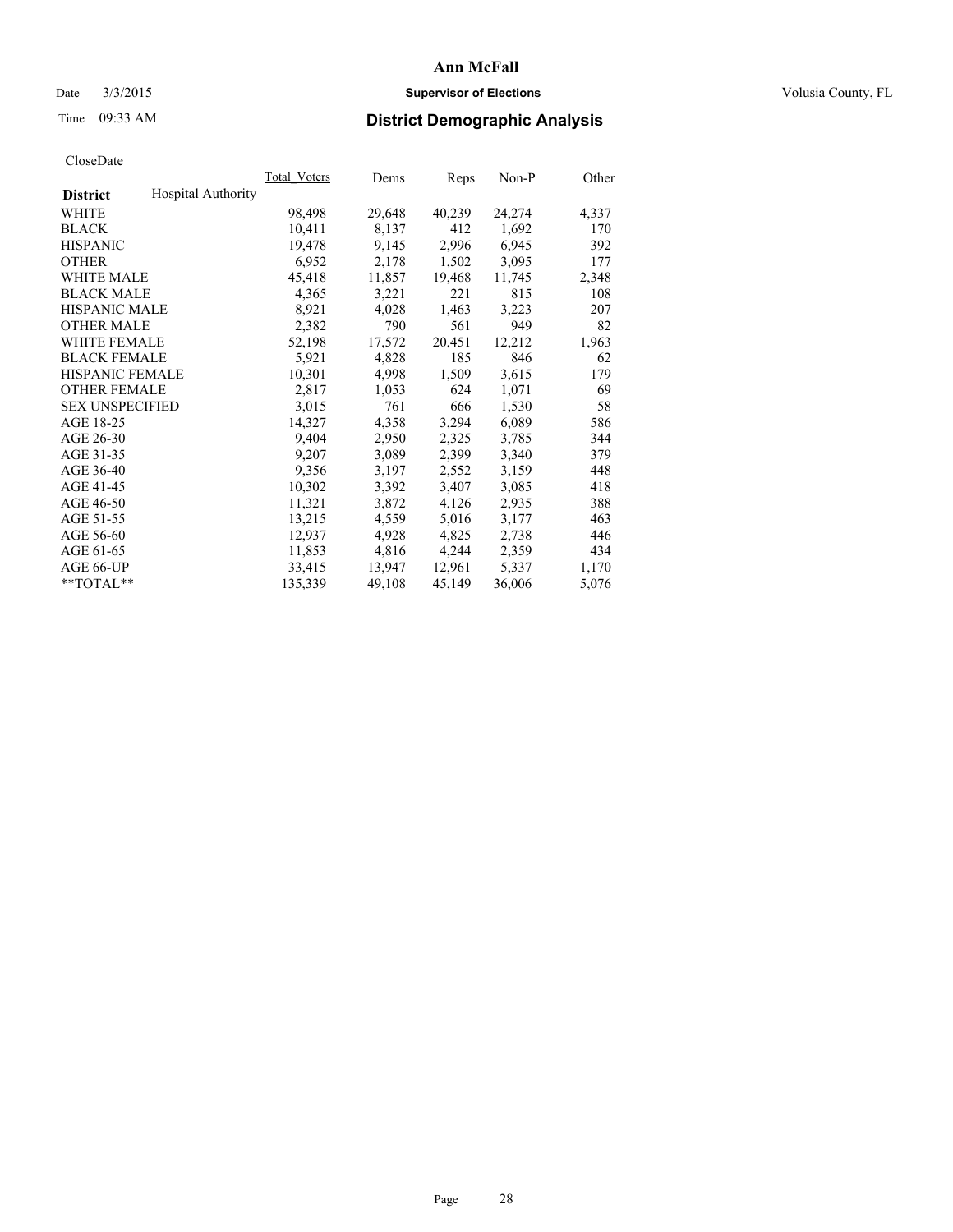## Date  $3/3/2015$  **Supervisor of Elections Supervisor of Elections** Volusia County, FL

| CloseDate |
|-----------|
|-----------|

|                                          | Total Voters | Dems  | Reps  | Non-P | Other          |
|------------------------------------------|--------------|-------|-------|-------|----------------|
| Florida House Seat 24<br><b>District</b> |              |       |       |       |                |
| WHITE                                    | 17,888       | 5,244 | 7,748 | 4,151 | 745            |
| <b>BLACK</b>                             | 443          | 356   | 20    | 57    | 10             |
| <b>HISPANIC</b>                          | 959          | 385   | 175   | 378   | 21             |
| <b>OTHER</b>                             | 841          | 208   | 264   | 342   | 27             |
| WHITE MALE                               | 8,310        | 2,114 | 3,760 | 2,032 | 404            |
| <b>BLACK MALE</b>                        | 207          | 161   | 13    | 27    | 6              |
| <b>HISPANIC MALE</b>                     | 428          | 175   | 70    | 172   | 11             |
| <b>OTHER MALE</b>                        | 288          | 71    | 99    | 106   | 12             |
| <b>WHITE FEMALE</b>                      | 9,420        | 3,101 | 3,916 | 2,064 | 339            |
| <b>BLACK FEMALE</b>                      | 233          | 192   | 7     | 30    | $\overline{4}$ |
| <b>HISPANIC FEMALE</b>                   | 513          | 202   | 103   | 198   | 10             |
| <b>OTHER FEMALE</b>                      | 329          | 97    | 114   | 109   | 9              |
| <b>SEX UNSPECIFIED</b>                   | 403          | 80    | 125   | 190   | 8              |
| AGE 18-25                                | 1,483        | 367   | 460   | 604   | 52             |
| AGE 26-30                                | 929          | 233   | 293   | 366   | 37             |
| AGE 31-35                                | 826          | 227   | 259   | 295   | 45             |
| AGE 36-40                                | 843          | 224   | 305   | 280   | 34             |
| AGE 41-45                                | 1,082        | 255   | 452   | 333   | 42             |
| AGE 46-50                                | 1,296        | 336   | 581   | 331   | 48             |
| AGE 51-55                                | 1,855        | 532   | 810   | 440   | 73             |
| AGE 56-60                                | 2,102        | 695   | 875   | 444   | 88             |
| AGE 61-65                                | 2,284        | 773   | 906   | 493   | 112            |
| AGE 66-UP                                | 7.431        | 2,551 | 3,266 | 1,342 | 272            |
| **TOTAL**                                | 20,131       | 6,193 | 8,207 | 4,928 | 803            |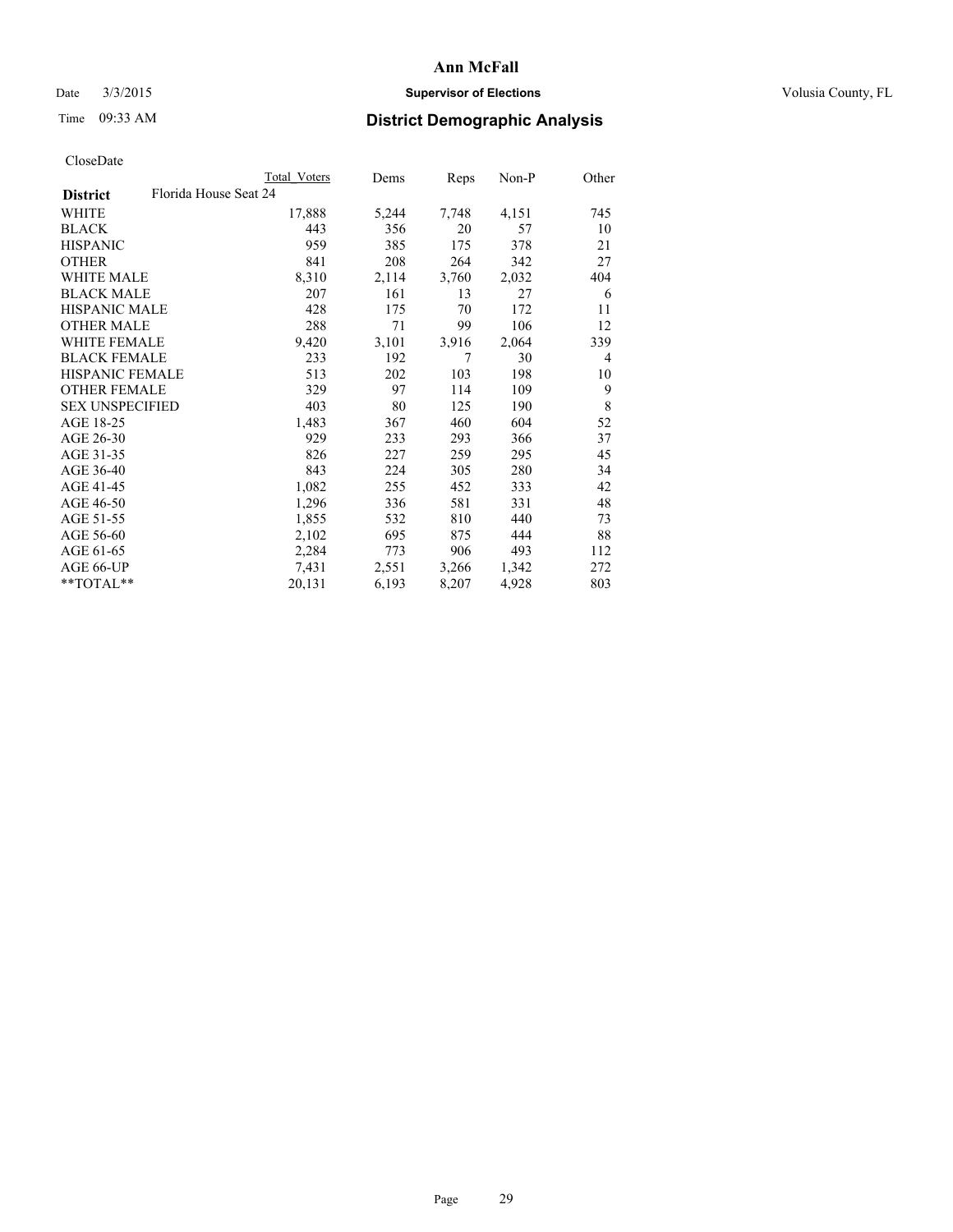## Date  $3/3/2015$  **Supervisor of Elections Supervisor of Elections** Volusia County, FL

# Time 09:33 AM **District Demographic Analysis**

| Florida House Seat 25<br><b>District</b><br>WHITE<br>105,749<br>33,025<br>42,538<br>26,313<br>142<br><b>BLACK</b><br>3,199<br>2,439<br>543<br>634<br>888<br><b>HISPANIC</b><br>2,552<br>968<br>1,539<br>1,248<br><b>OTHER</b><br>5,175<br>2,248<br>WHITE MALE<br>48,963<br>13,338<br>20,643<br>12,902<br><b>BLACK MALE</b><br>291<br>1,385<br>979<br>74<br><b>HISPANIC MALE</b><br>1,165<br>389<br>315<br>420<br>498<br><b>OTHER MALE</b><br>1,926<br>564<br>797<br><b>WHITE FEMALE</b><br>19,411<br>13,097<br>55,846<br>21,582<br><b>BLACK FEMALE</b><br>1,439<br>67<br>1,783<br>243<br><b>HISPANIC FEMALE</b><br>1,351<br>568<br>308<br>454<br><b>OTHER FEMALE</b><br>824<br>2,225<br>776<br>567<br><b>SEX UNSPECIFIED</b><br>2,031<br>507<br>508<br>964<br>AGE 18-25<br>3,611<br>8,895<br>2,368<br>2,548<br>AGE 26-30<br>6,628<br>2,012<br>1,847<br>2,539<br>AGE 31-35<br>6,020<br>2,239<br>1,767<br>1,771<br>AGE 36-40<br>5,859<br>1,924<br>2,006<br>1,671<br>AGE 41-45<br>7,162<br>2,114<br>2,555<br>2,235<br>AGE 46-50<br>2,383<br>8,458<br>2,377<br>3,436<br>AGE 51-55<br>3,327<br>4,491<br>10,737<br>2,593<br>AGE 56-60<br>2,593<br>11,646<br>4,024<br>4,674<br>4,337<br>AGE 61-65<br>12,064<br>4,610<br>2,701<br>AGE 66-UP<br>39,206<br>13,974<br>7,092<br>16,706<br>37,971<br>29,992<br>**TOTAL**<br>116,675<br>44,562 |  | Total Voters | Dems | <b>Reps</b> | Non-P | Other |
|----------------------------------------------------------------------------------------------------------------------------------------------------------------------------------------------------------------------------------------------------------------------------------------------------------------------------------------------------------------------------------------------------------------------------------------------------------------------------------------------------------------------------------------------------------------------------------------------------------------------------------------------------------------------------------------------------------------------------------------------------------------------------------------------------------------------------------------------------------------------------------------------------------------------------------------------------------------------------------------------------------------------------------------------------------------------------------------------------------------------------------------------------------------------------------------------------------------------------------------------------------------------------------------------------------------------------------|--|--------------|------|-------------|-------|-------|
|                                                                                                                                                                                                                                                                                                                                                                                                                                                                                                                                                                                                                                                                                                                                                                                                                                                                                                                                                                                                                                                                                                                                                                                                                                                                                                                                  |  |              |      |             |       |       |
|                                                                                                                                                                                                                                                                                                                                                                                                                                                                                                                                                                                                                                                                                                                                                                                                                                                                                                                                                                                                                                                                                                                                                                                                                                                                                                                                  |  |              |      |             |       | 3,873 |
|                                                                                                                                                                                                                                                                                                                                                                                                                                                                                                                                                                                                                                                                                                                                                                                                                                                                                                                                                                                                                                                                                                                                                                                                                                                                                                                                  |  |              |      |             |       | 75    |
|                                                                                                                                                                                                                                                                                                                                                                                                                                                                                                                                                                                                                                                                                                                                                                                                                                                                                                                                                                                                                                                                                                                                                                                                                                                                                                                                  |  |              |      |             |       | 62    |
|                                                                                                                                                                                                                                                                                                                                                                                                                                                                                                                                                                                                                                                                                                                                                                                                                                                                                                                                                                                                                                                                                                                                                                                                                                                                                                                                  |  |              |      |             |       | 140   |
|                                                                                                                                                                                                                                                                                                                                                                                                                                                                                                                                                                                                                                                                                                                                                                                                                                                                                                                                                                                                                                                                                                                                                                                                                                                                                                                                  |  |              |      |             |       | 2,080 |
|                                                                                                                                                                                                                                                                                                                                                                                                                                                                                                                                                                                                                                                                                                                                                                                                                                                                                                                                                                                                                                                                                                                                                                                                                                                                                                                                  |  |              |      |             |       | 41    |
|                                                                                                                                                                                                                                                                                                                                                                                                                                                                                                                                                                                                                                                                                                                                                                                                                                                                                                                                                                                                                                                                                                                                                                                                                                                                                                                                  |  |              |      |             |       | 41    |
|                                                                                                                                                                                                                                                                                                                                                                                                                                                                                                                                                                                                                                                                                                                                                                                                                                                                                                                                                                                                                                                                                                                                                                                                                                                                                                                                  |  |              |      |             |       | 67    |
|                                                                                                                                                                                                                                                                                                                                                                                                                                                                                                                                                                                                                                                                                                                                                                                                                                                                                                                                                                                                                                                                                                                                                                                                                                                                                                                                  |  |              |      |             |       | 1,756 |
|                                                                                                                                                                                                                                                                                                                                                                                                                                                                                                                                                                                                                                                                                                                                                                                                                                                                                                                                                                                                                                                                                                                                                                                                                                                                                                                                  |  |              |      |             |       | 34    |
|                                                                                                                                                                                                                                                                                                                                                                                                                                                                                                                                                                                                                                                                                                                                                                                                                                                                                                                                                                                                                                                                                                                                                                                                                                                                                                                                  |  |              |      |             |       | 21    |
|                                                                                                                                                                                                                                                                                                                                                                                                                                                                                                                                                                                                                                                                                                                                                                                                                                                                                                                                                                                                                                                                                                                                                                                                                                                                                                                                  |  |              |      |             |       | 58    |
|                                                                                                                                                                                                                                                                                                                                                                                                                                                                                                                                                                                                                                                                                                                                                                                                                                                                                                                                                                                                                                                                                                                                                                                                                                                                                                                                  |  |              |      |             |       | 52    |
|                                                                                                                                                                                                                                                                                                                                                                                                                                                                                                                                                                                                                                                                                                                                                                                                                                                                                                                                                                                                                                                                                                                                                                                                                                                                                                                                  |  |              |      |             |       | 368   |
|                                                                                                                                                                                                                                                                                                                                                                                                                                                                                                                                                                                                                                                                                                                                                                                                                                                                                                                                                                                                                                                                                                                                                                                                                                                                                                                                  |  |              |      |             |       | 230   |
|                                                                                                                                                                                                                                                                                                                                                                                                                                                                                                                                                                                                                                                                                                                                                                                                                                                                                                                                                                                                                                                                                                                                                                                                                                                                                                                                  |  |              |      |             |       | 243   |
|                                                                                                                                                                                                                                                                                                                                                                                                                                                                                                                                                                                                                                                                                                                                                                                                                                                                                                                                                                                                                                                                                                                                                                                                                                                                                                                                  |  |              |      |             |       | 258   |
|                                                                                                                                                                                                                                                                                                                                                                                                                                                                                                                                                                                                                                                                                                                                                                                                                                                                                                                                                                                                                                                                                                                                                                                                                                                                                                                                  |  |              |      |             |       | 258   |
|                                                                                                                                                                                                                                                                                                                                                                                                                                                                                                                                                                                                                                                                                                                                                                                                                                                                                                                                                                                                                                                                                                                                                                                                                                                                                                                                  |  |              |      |             |       | 262   |
|                                                                                                                                                                                                                                                                                                                                                                                                                                                                                                                                                                                                                                                                                                                                                                                                                                                                                                                                                                                                                                                                                                                                                                                                                                                                                                                                  |  |              |      |             |       | 326   |
|                                                                                                                                                                                                                                                                                                                                                                                                                                                                                                                                                                                                                                                                                                                                                                                                                                                                                                                                                                                                                                                                                                                                                                                                                                                                                                                                  |  |              |      |             |       | 355   |
|                                                                                                                                                                                                                                                                                                                                                                                                                                                                                                                                                                                                                                                                                                                                                                                                                                                                                                                                                                                                                                                                                                                                                                                                                                                                                                                                  |  |              |      |             |       | 416   |
|                                                                                                                                                                                                                                                                                                                                                                                                                                                                                                                                                                                                                                                                                                                                                                                                                                                                                                                                                                                                                                                                                                                                                                                                                                                                                                                                  |  |              |      |             |       | 1,434 |
|                                                                                                                                                                                                                                                                                                                                                                                                                                                                                                                                                                                                                                                                                                                                                                                                                                                                                                                                                                                                                                                                                                                                                                                                                                                                                                                                  |  |              |      |             |       | 4,150 |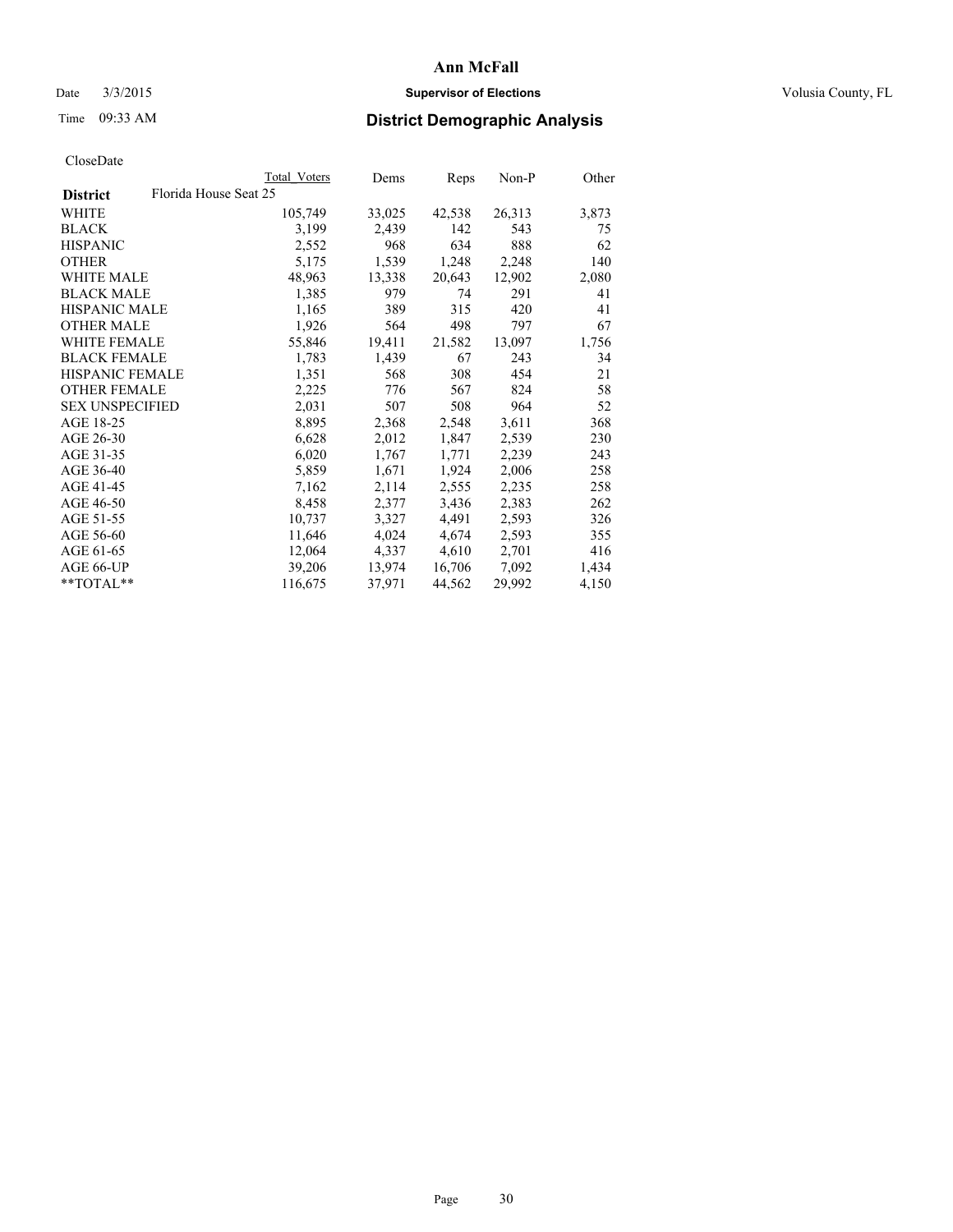## Date  $3/3/2015$  **Supervisor of Elections Supervisor of Elections** Volusia County, FL

# Time 09:33 AM **District Demographic Analysis**

|                                          | Total Voters | Dems   | Reps   | Non-P  | Other |
|------------------------------------------|--------------|--------|--------|--------|-------|
| Florida House Seat 26<br><b>District</b> |              |        |        |        |       |
| WHITE                                    | 67,438       | 22,465 | 25,045 | 17,136 | 2,792 |
| <b>BLACK</b>                             | 19,530       | 16,095 | 494    | 2,768  | 173   |
| <b>HISPANIC</b>                          | 4,103        | 1,780  | 684    | 1,528  | 111   |
| <b>OTHER</b>                             | 5,062        | 1,862  | 862    | 2,226  | 112   |
| WHITE MALE                               | 31,056       | 8,866  | 12,260 | 8,361  | 1,569 |
| <b>BLACK MALE</b>                        | 7,513        | 5,914  | 247    | 1,251  | 101   |
| <b>HISPANIC MALE</b>                     | 1,823        | 748    | 323    | 694    | 58    |
| <b>OTHER MALE</b>                        | 1,658        | 607    | 318    | 681    | 52    |
| WHITE FEMALE                             | 35,871       | 13,451 | 12,618 | 8,592  | 1,210 |
| <b>BLACK FEMALE</b>                      | 11,746       | 9,973  | 240    | 1,461  | 72    |
| <b>HISPANIC FEMALE</b>                   | 2,220        | 1,006  | 351    | 813    | 50    |
| <b>OTHER FEMALE</b>                      | 2,139        | 928    | 388    | 775    | 48    |
| <b>SEX UNSPECIFIED</b>                   | 2,105        | 709    | 338    | 1,030  | 28    |
| AGE 18-25                                | 12,650       | 5,880  | 2,019  | 4,397  | 354   |
| AGE 26-30                                | 7,543        | 3,149  | 1,529  | 2,619  | 246   |
| AGE 31-35                                | 6,447        | 2,736  | 1,406  | 2,082  | 223   |
| AGE 36-40                                | 5,791        | 2,375  | 1,343  | 1,846  | 227   |
| AGE 41-45                                | 6,393        | 2,512  | 1,802  | 1,855  | 224   |
| AGE 46-50                                | 7,296        | 3,026  | 2,203  | 1,830  | 237   |
| AGE 51-55                                | 8,761        | 3,656  | 2,801  | 1,988  | 316   |
| AGE 56-60                                | 8,852        | 3,985  | 2,789  | 1,810  | 268   |
| AGE 61-65                                | 8,413        | 3,813  | 2,684  | 1,617  | 299   |
| AGE 66-UP                                | 23,987       | 11,070 | 8,509  | 3,614  | 794   |
| $*$ TOTAL $*$                            | 96,133       | 42,202 | 27,085 | 23,658 | 3,188 |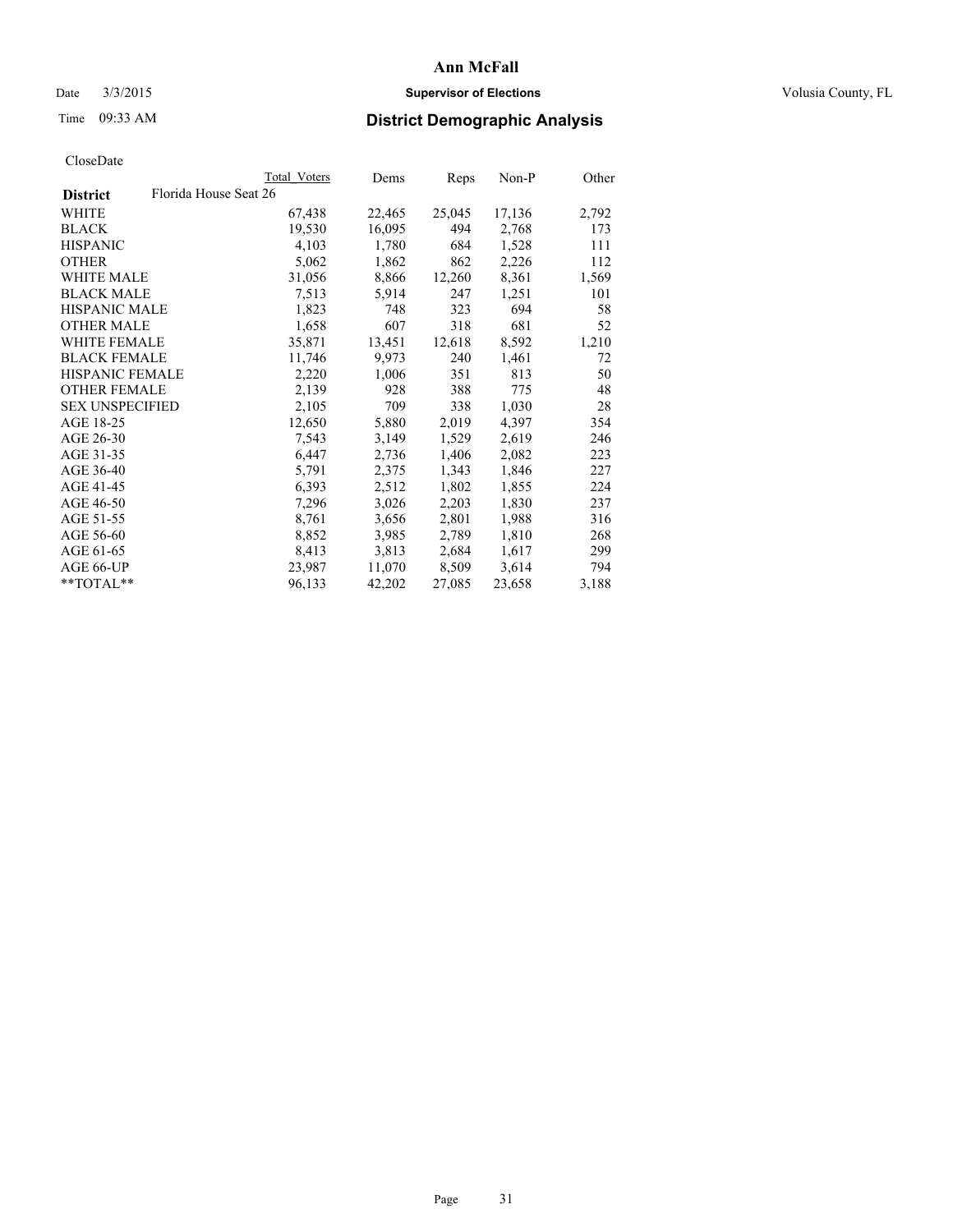## Date  $3/3/2015$  **Supervisor of Elections Supervisor of Elections** Volusia County, FL

# Time 09:33 AM **District Demographic Analysis**

|                                          | <b>Total Voters</b> | Dems   | <b>Reps</b> | Non-P  | Other |
|------------------------------------------|---------------------|--------|-------------|--------|-------|
| Florida House Seat 27<br><b>District</b> |                     |        |             |        |       |
| WHITE                                    | 75,371              | 23,026 | 29,547      | 19,630 | 3,168 |
| <b>BLACK</b>                             | 6,721               | 5,112  | 294         | 1,197  | 118   |
| <b>HISPANIC</b>                          | 16,526              | 7,910  | 2,516       | 5,786  | 314   |
| <b>OTHER</b>                             | 5,115               | 1,626  | 1,040       | 2,320  | 129   |
| WHITE MALE                               | 34,839              | 9,310  | 14,372      | 9,442  | 1,715 |
| <b>BLACK MALE</b>                        | 2,937               | 2,088  | 166         | 609    | 74    |
| <b>HISPANIC MALE</b>                     | 7,615               | 3,491  | 1,241       | 2,709  | 174   |
| <b>OTHER MALE</b>                        | 1,775               | 597    | 406         | 711    | 61    |
| <b>WHITE FEMALE</b>                      | 39,849              | 13,539 | 14,938      | 9,939  | 1,433 |
| <b>BLACK FEMALE</b>                      | 3,705               | 2,966  | 126         | 569    | 44    |
| <b>HISPANIC FEMALE</b>                   | 8,703               | 4,321  | 1,260       | 2,985  | 137   |
| <b>OTHER FEMALE</b>                      | 2,097               | 802    | 438         | 802    | 55    |
| <b>SEX UNSPECIFIED</b>                   | 2,212               | 560    | 450         | 1,166  | 36    |
| AGE 18-25                                | 10,439              | 3,193  | 2,290       | 4,546  | 410   |
| AGE 26-30                                | 7,034               | 2,193  | 1,661       | 2,921  | 259   |
| AGE 31-35                                | 6,976               | 2,295  | 1,726       | 2,680  | 275   |
| AGE 36-40                                | 7,267               | 2,517  | 1,894       | 2,532  | 324   |
| AGE 41-45                                | 7,956               | 2,664  | 2,528       | 2,453  | 311   |
| AGE 46-50                                | 8,578               | 2,956  | 2,979       | 2,352  | 291   |
| AGE 51-55                                | 10,116              | 3,521  | 3,670       | 2,597  | 328   |
| AGE 56-60                                | 10,019              | 3,773  | 3,647       | 2,263  | 336   |
| AGE 61-65                                | 9,135               | 3,700  | 3,137       | 1,982  | 316   |
| AGE 66-UP                                | 26,211              | 10,862 | 9,865       | 4,605  | 879   |
| $*$ $TOTAI.**$                           | 103,733             | 37,674 | 33,397      | 28,933 | 3,729 |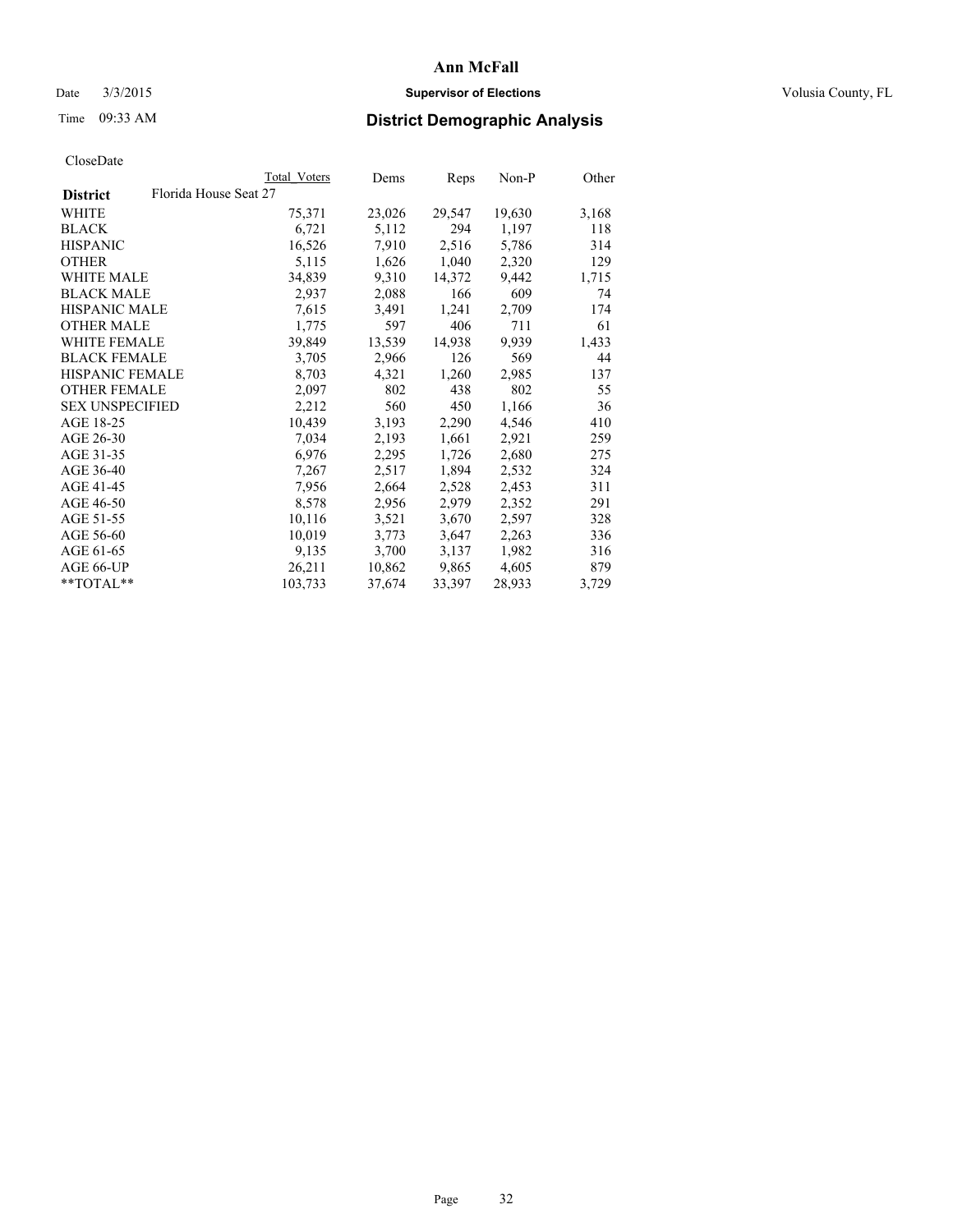## Date  $3/3/2015$  **Supervisor of Elections Supervisor of Elections** Volusia County, FL

# Time 09:33 AM **District Demographic Analysis**

|                        |                         | <b>Total Voters</b> | Dems   | <b>Reps</b> | Non-P  | Other |
|------------------------|-------------------------|---------------------|--------|-------------|--------|-------|
| <b>District</b>        | School Board District 1 |                     |        |             |        |       |
| WHITE                  |                         | 54,803              | 16,397 | 23,230      | 12,813 | 2,363 |
| <b>BLACK</b>           |                         | 4,837               | 3,907  | 163         | 697    | 70    |
| <b>HISPANIC</b>        |                         | 4,796               | 2,007  | 887         | 1,790  | 112   |
| <b>OTHER</b>           |                         | 3,216               | 969    | 784         | 1,379  | 84    |
| WHITE MALE             |                         | 25,096              | 6,453  | 11,168      | 6,194  | 1,281 |
| <b>BLACK MALE</b>      |                         | 1,915               | 1,485  | 69          | 316    | 45    |
| <b>HISPANIC MALE</b>   |                         | 2,077               | 819    | 425         | 784    | 49    |
| <b>OTHER MALE</b>      |                         | 1,077               | 341    | 286         | 415    | 35    |
| <b>WHITE FEMALE</b>    |                         | 29,242              | 9,837  | 11,881      | 6,455  | 1,069 |
| <b>BLACK FEMALE</b>    |                         | 2,862               | 2,381  | 90          | 366    | 25    |
| <b>HISPANIC FEMALE</b> |                         | 2,648               | 1,154  | 451         | 982    | 61    |
| <b>OTHER FEMALE</b>    |                         | 1,310               | 461    | 333         | 481    | 35    |
| <b>SEX UNSPECIFIED</b> |                         | 1,424               | 349    | 360         | 686    | 29    |
| AGE 18-25              |                         | 6,639               | 1,893  | 1,683       | 2,766  | 297   |
| AGE 26-30              |                         | 4,192               | 1,255  | 1,152       | 1,644  | 141   |
| AGE 31-35              |                         | 4,158               | 1,341  | 1,232       | 1,413  | 172   |
| AGE 36-40              |                         | 4,168               | 1,281  | 1,343       | 1,344  | 200   |
| AGE 41-45              |                         | 4,735               | 1,472  | 1,669       | 1,390  | 204   |
| AGE 46-50              |                         | 5,266               | 1,680  | 2,113       | 1,293  | 180   |
| AGE 51-55              |                         | 6,302               | 2,065  | 2,594       | 1,404  | 239   |
| AGE 56-60              |                         | 6,464               | 2,328  | 2,589       | 1,312  | 235   |
| AGE 61-65              |                         | 6,346               | 2,461  | 2,460       | 1,174  | 251   |
| AGE 66-UP              |                         | 19,382              | 7,504  | 8,229       | 2,939  | 710   |
| **TOTAL**              |                         | 67,652              | 23,280 | 25,064      | 16,679 | 2,629 |
|                        |                         |                     |        |             |        |       |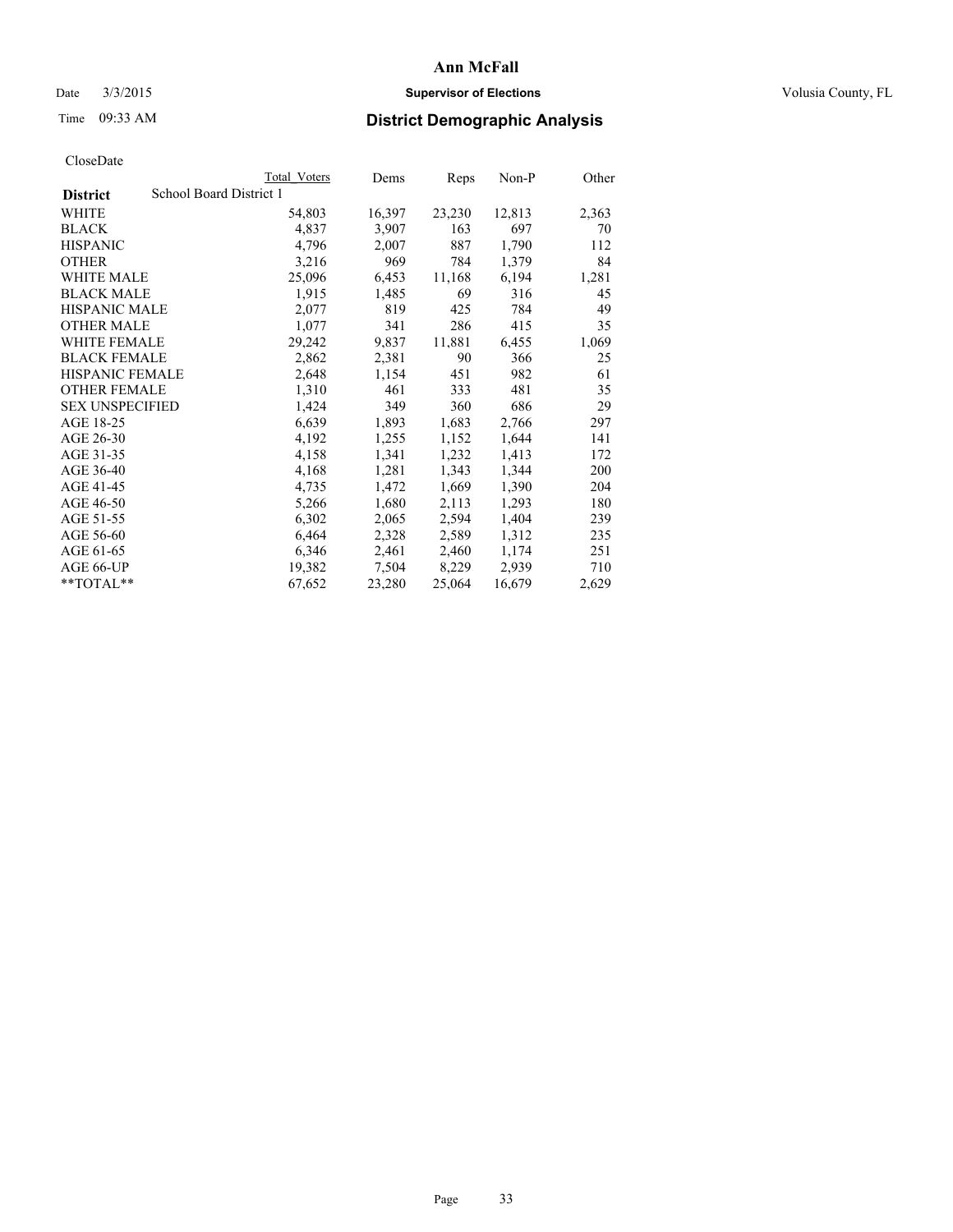## Date  $3/3/2015$  **Supervisor of Elections Supervisor of Elections** Volusia County, FL

# Time 09:33 AM **District Demographic Analysis**

|                        |                         | <b>Total Voters</b> | Dems   | Reps   | Non-P  | Other |
|------------------------|-------------------------|---------------------|--------|--------|--------|-------|
| <b>District</b>        | School Board District 2 |                     |        |        |        |       |
| WHITE                  |                         | 47,764              | 15,908 | 17,442 | 12,514 | 1,900 |
| <b>BLACK</b>           |                         | 12,618              | 10,384 | 312    | 1,812  | 110   |
| <b>HISPANIC</b>        |                         | 1,925               | 836    | 363    | 675    | 51    |
| <b>OTHER</b>           |                         | 3,510               | 1,329  | 579    | 1,516  | 86    |
| WHITE MALE             |                         | 22,411              | 6,486  | 8,675  | 6,178  | 1,072 |
| <b>BLACK MALE</b>      |                         | 4,858               | 3,833  | 159    | 809    | 57    |
| <b>HISPANIC MALE</b>   |                         | 919                 | 359    | 183    | 344    | 33    |
| <b>OTHER MALE</b>      |                         | 1,217               | 439    | 224    | 510    | 44    |
| <b>WHITE FEMALE</b>    |                         | 24,941              | 9,281  | 8,646  | 6,202  | 812   |
| <b>BLACK FEMALE</b>    |                         | 7.568               | 6,403  | 149    | 963    | 53    |
| <b>HISPANIC FEMALE</b> |                         | 971                 | 463    | 176    | 314    | 18    |
| <b>OTHER FEMALE</b>    |                         | 1,554               | 687    | 266    | 569    | 32    |
| <b>SEX UNSPECIFIED</b> |                         | 1,378               | 506    | 218    | 628    | 26    |
| AGE 18-25              |                         | 8,374               | 4,285  | 1,181  | 2,698  | 210   |
| AGE 26-30              |                         | 5,076               | 2,156  | 980    | 1,766  | 174   |
| AGE 31-35              |                         | 3,939               | 1,651  | 803    | 1,339  | 146   |
| AGE 36-40              |                         | 3,323               | 1,411  | 731    | 1,066  | 115   |
| AGE 41-45              |                         | 3,677               | 1,486  | 983    | 1,081  | 127   |
| AGE 46-50              |                         | 4,509               | 1,816  | 1,320  | 1,237  | 136   |
| AGE 51-55              |                         | 5,825               | 2,424  | 1,809  | 1,407  | 185   |
| AGE 56-60              |                         | 6,086               | 2,647  | 1,992  | 1,271  | 176   |
| AGE 61-65              |                         | 6,097               | 2,538  | 1,962  | 1,396  | 201   |
| AGE 66-UP              |                         | 18,911              | 8,043  | 6,935  | 3,256  | 677   |
| **TOTAL**              |                         | 65,817              | 28,457 | 18,696 | 16,517 | 2,147 |
|                        |                         |                     |        |        |        |       |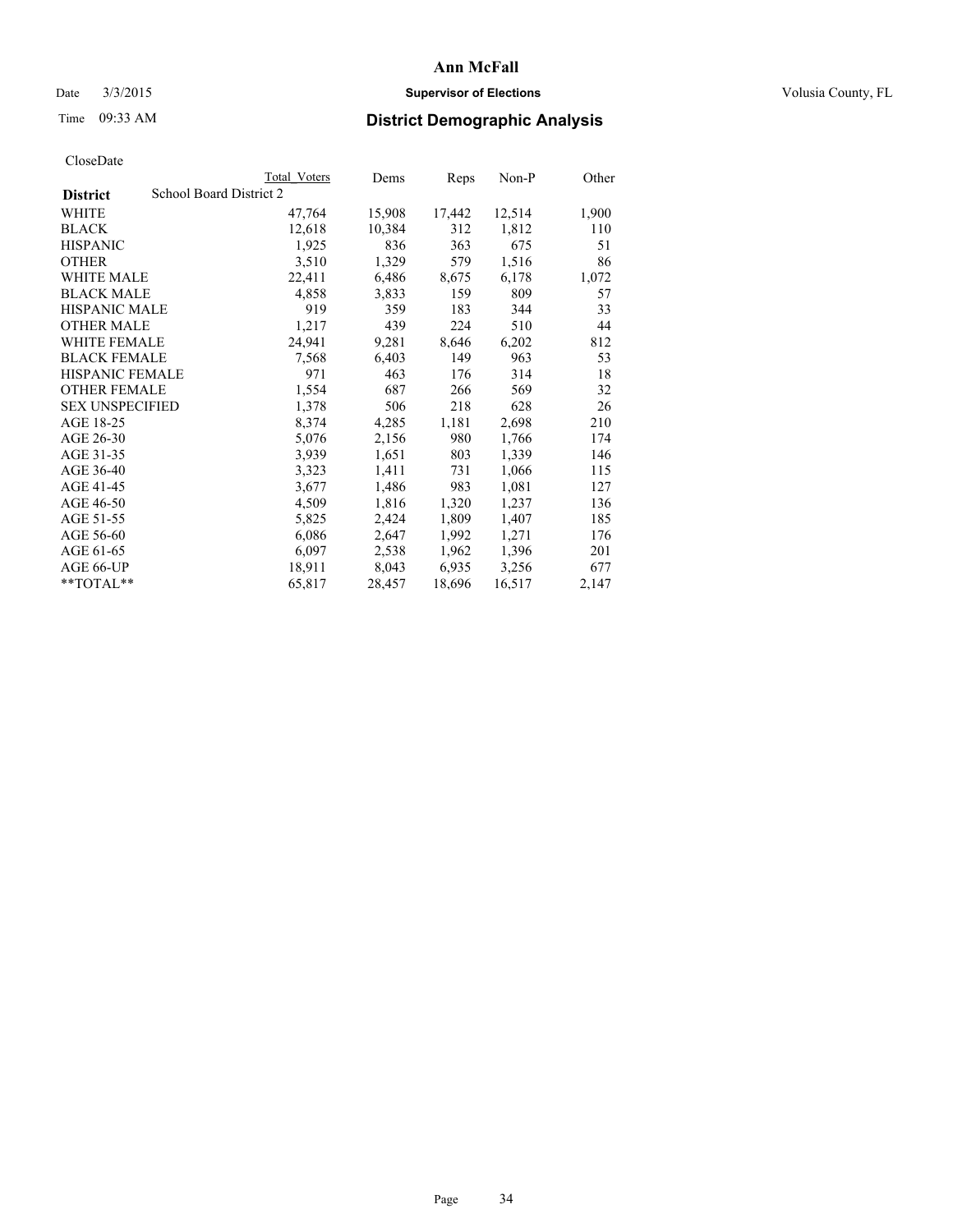## Date  $3/3/2015$  **Supervisor of Elections Supervisor of Elections** Volusia County, FL

# Time 09:33 AM **District Demographic Analysis**

|                        | Total Voters            | Dems   | <b>Reps</b> | $Non-P$ | Other |
|------------------------|-------------------------|--------|-------------|---------|-------|
| <b>District</b>        | School Board District 3 |        |             |         |       |
| WHITE                  | 67,322                  | 21,154 | 26,429      | 17,350  | 2,389 |
| <b>BLACK</b>           | 2,038                   | 1,600  | 77          | 330     | 31    |
| <b>HISPANIC</b>        | 1,280                   | 479    | 313         | 450     | 38    |
| <b>OTHER</b>           | 2,664                   | 749    | 616         | 1,227   | 72    |
| <b>WHITE MALE</b>      | 31,139                  | 8,526  | 12,927      | 8,390   | 1,296 |
| <b>BLACK MALE</b>      | 910                     | 665    | 44          | 178     | 23    |
| <b>HISPANIC MALE</b>   | 569                     | 196    | 142         | 208     | 23    |
| <b>OTHER MALE</b>      | 941                     | 267    | 253         | 390     | 31    |
| WHITE FEMALE           | 35,618                  | 12,461 | 13,304      | 8,774   | 1,079 |
| <b>BLACK FEMALE</b>    | 1,109                   | 921    | 33          | 147     | 8     |
| <b>HISPANIC FEMALE</b> | 695                     | 277    | 167         | 236     | 15    |
| <b>OTHER FEMALE</b>    | 1,117                   | 381    | 280         | 422     | 34    |
| <b>SEX UNSPECIFIED</b> | 1,205                   | 288    | 285         | 611     | 21    |
| AGE 18-25              | 5,476                   | 1,434  | 1,466       | 2,354   | 222   |
| AGE 26-30              | 3,945                   | 1,169  | 1,055       | 1,588   | 133   |
| AGE 31-35              | 3,784                   | 1,084  | 1,105       | 1,451   | 144   |
| AGE 36-40              | 3,807                   | 1,079  | 1,223       | 1,347   | 158   |
| AGE 41-45              | 4,713                   | 1,412  | 1,649       | 1,506   | 146   |
| AGE 46-50              | 5,108                   | 1,453  | 2,042       | 1,471   | 142   |
| AGE 51-55              | 6,641                   | 2,055  | 2,745       | 1,630   | 211   |
| AGE 56-60              | 7,410                   | 2,571  | 2,902       | 1,706   | 231   |
| AGE 61-65              | 7,679                   | 2,849  | 2,889       | 1,672   | 269   |
| AGE 66-UP              | 24,741                  | 8,876  | 10,359      | 4,632   | 874   |
| $*$ $TOTAI.**$         | 73,304                  | 23,982 | 27,435      | 19,357  | 2,530 |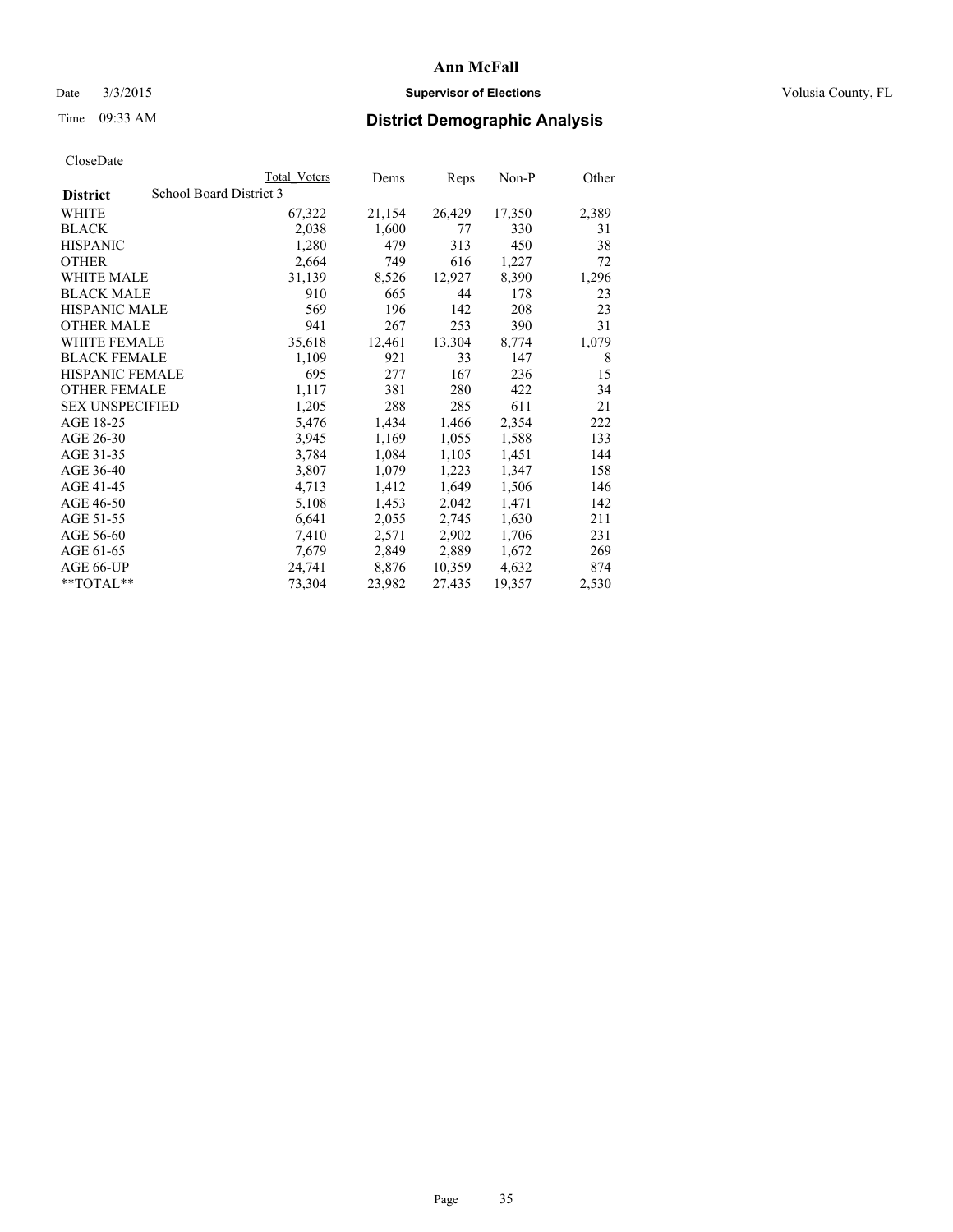## Date  $3/3/2015$  **Supervisor of Elections Supervisor of Elections** Volusia County, FL

# Time 09:33 AM **District Demographic Analysis**

|                        |                         | Total Voters | Dems   | Reps   | Non-P  | Other |
|------------------------|-------------------------|--------------|--------|--------|--------|-------|
| <b>District</b>        | School Board District 4 |              |        |        |        |       |
| WHITE                  |                         | 57,068       | 18,371 | 22,492 | 14,067 | 2,138 |
| <b>BLACK</b>           |                         | 4,964        | 3,990  | 156    | 749    | 69    |
| <b>HISPANIC</b>        |                         | 1,782        | 727    | 384    | 639    | 32    |
| <b>OTHER</b>           |                         | 3,294        | 1,032  | 772    | 1,409  | 81    |
| <b>WHITE MALE</b>      |                         | 26,164       | 7,308  | 10,805 | 6,895  | 1,156 |
| <b>BLACK MALE</b>      |                         | 1,968        | 1,467  | 82     | 382    | 37    |
| <b>HISPANIC MALE</b>   |                         | 770          | 288    | 181    | 278    | 23    |
| <b>OTHER MALE</b>      |                         | 1,184        | 358    | 302    | 483    | 41    |
| WHITE FEMALE           |                         | 30,445       | 10,952 | 11,530 | 6,997  | 966   |
| <b>BLACK FEMALE</b>    |                         | 2,948        | 2,483  | 74     | 359    | 32    |
| <b>HISPANIC FEMALE</b> |                         | 992          | 431    | 197    | 355    | 9     |
| <b>OTHER FEMALE</b>    |                         | 1,389        | 509    | 360    | 485    | 35    |
| <b>SEX UNSPECIFIED</b> |                         | 1,247        | 324    | 272    | 630    | 21    |
| AGE 18-25              |                         | 5,746        | 1,851  | 1,521  | 2,193  | 181   |
| AGE 26-30              |                         | 4,021        | 1,387  | 1,066  | 1,433  | 135   |
| AGE 31-35              |                         | 3,575        | 1,262  | 927    | 1,259  | 127   |
| AGE 36-40              |                         | 3,507        | 1,169  | 1,027  | 1,173  | 138   |
| AGE 41-45              |                         | 4,212        | 1,329  | 1,432  | 1,288  | 163   |
| AGE 46-50              |                         | 5,077        | 1,668  | 1,878  | 1,347  | 184   |
| AGE 51-55              |                         | 6,300        | 2,145  | 2,422  | 1,528  | 205   |
| AGE 56-60              |                         | 6,677        | 2,506  | 2,467  | 1,499  | 205   |
| AGE 61-65              |                         | 6,749        | 2,610  | 2,419  | 1,462  | 258   |
| AGE 66-UP              |                         | 21,244       | 8,193  | 8,645  | 3,682  | 724   |
| $*$ $TOTAI.**$         |                         | 67,108       | 24,120 | 23,804 | 16,864 | 2,320 |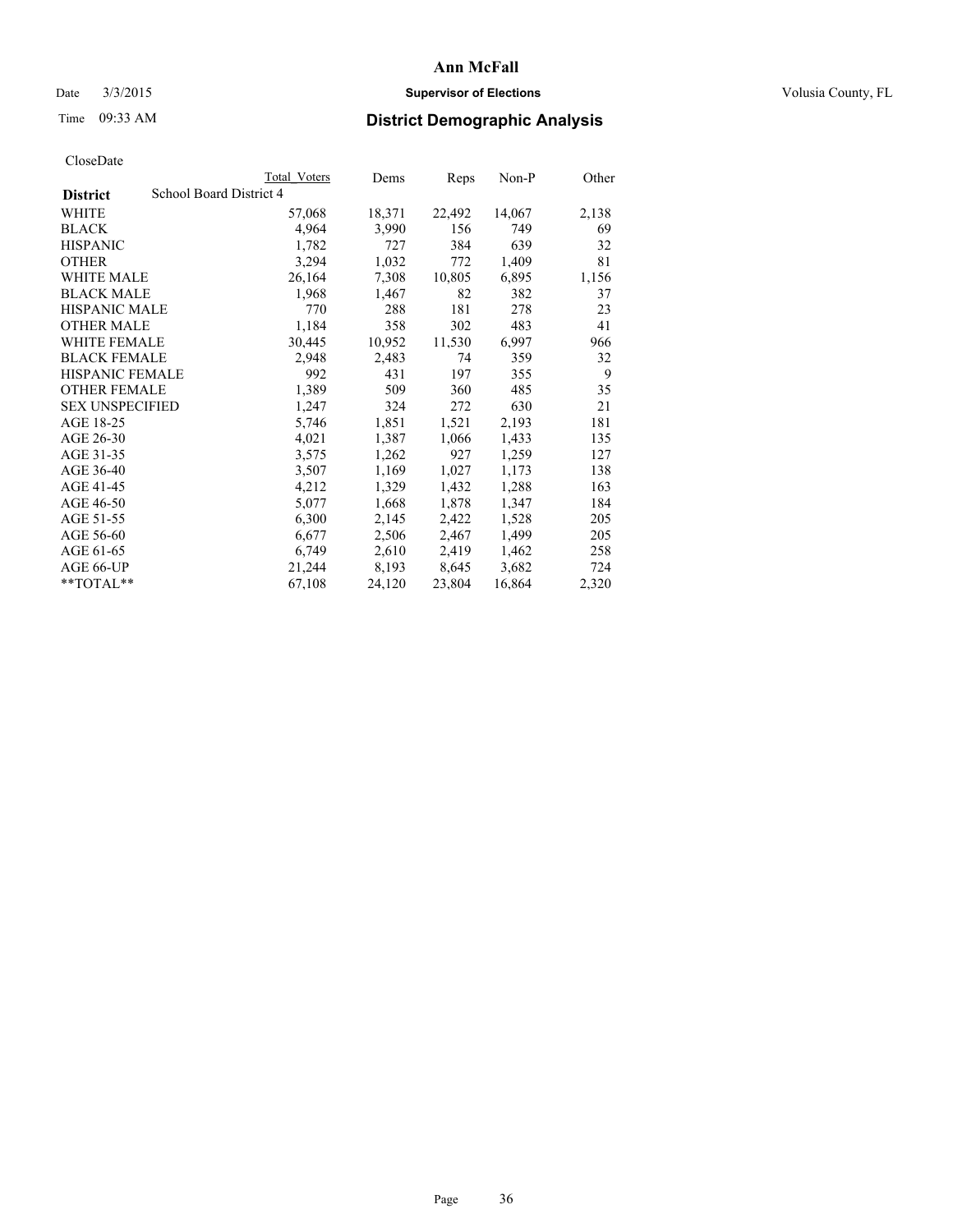## Date  $3/3/2015$  **Supervisor of Elections Supervisor of Elections** Volusia County, FL

# Time 09:33 AM **District Demographic Analysis**

|                        | Total Voters            | Dems   | Reps   | Non-P  | Other |
|------------------------|-------------------------|--------|--------|--------|-------|
| <b>District</b>        | School Board District 5 |        |        |        |       |
| WHITE                  | 39,489                  | 11,930 | 15,285 | 10,486 | 1,788 |
| <b>BLACK</b>           | 5,436                   | 4,121  | 242    | 977    | 96    |
| <b>HISPANIC</b>        | 14,357                  | 6,994  | 2,062  | 5,026  | 275   |
| <b>OTHER</b>           | 3,509                   | 1,156  | 663    | 1,605  | 85    |
| WHITE MALE             | 18,358                  | 4,855  | 7,460  | 5,080  | 963   |
| <b>BLACK MALE</b>      | 2,391                   | 1,692  | 146    | 493    | 60    |
| <b>HISPANIC MALE</b>   | 6,696                   | 3,141  | 1,018  | 2,381  | 156   |
| <b>OTHER MALE</b>      | 1,228                   | 434    | 256    | 497    | 41    |
| <b>WHITE FEMALE</b>    | 20,740                  | 6,971  | 7,693  | 5,264  | 812   |
| <b>BLACK FEMALE</b>    | 2,980                   | 2,382  | 94     | 468    | 36    |
| <b>HISPANIC FEMALE</b> | 7,481                   | 3,772  | 1,031  | 2,563  | 115   |
| <b>OTHER FEMALE</b>    | 1,420                   | 565    | 268    | 553    | 34    |
| <b>SEX UNSPECIFIED</b> | 1,497                   | 389    | 286    | 795    | 27    |
| AGE 18-25              | 7,232                   | 2,345  | 1,466  | 3,147  | 274   |
| AGE 26-30              | 4,900                   | 1,620  | 1,077  | 2,014  | 189   |
| AGE 31-35              | 4,813                   | 1,687  | 1,095  | 1,834  | 197   |
| AGE 36-40              | 4,955                   | 1,847  | 1,142  | 1,734  | 232   |
| AGE 41-45              | 5,256                   | 1,846  | 1,604  | 1,611  | 195   |
| AGE 46-50              | 5,668                   | 2,078  | 1,846  | 1,548  | 196   |
| AGE 51-55              | 6,401                   | 2,347  | 2,202  | 1,649  | 203   |
| AGE 56-60              | 5,982                   | 2,425  | 2,035  | 1,322  | 200   |
| AGE 61-65              | 5,025                   | 2,165  | 1,607  | 1,089  | 164   |
| AGE 66-UP              | 12,557                  | 5,841  | 4,178  | 2,144  | 394   |
| $*$ TOTAL $*$          | 62,791                  | 24,201 | 18,252 | 18,094 | 2,244 |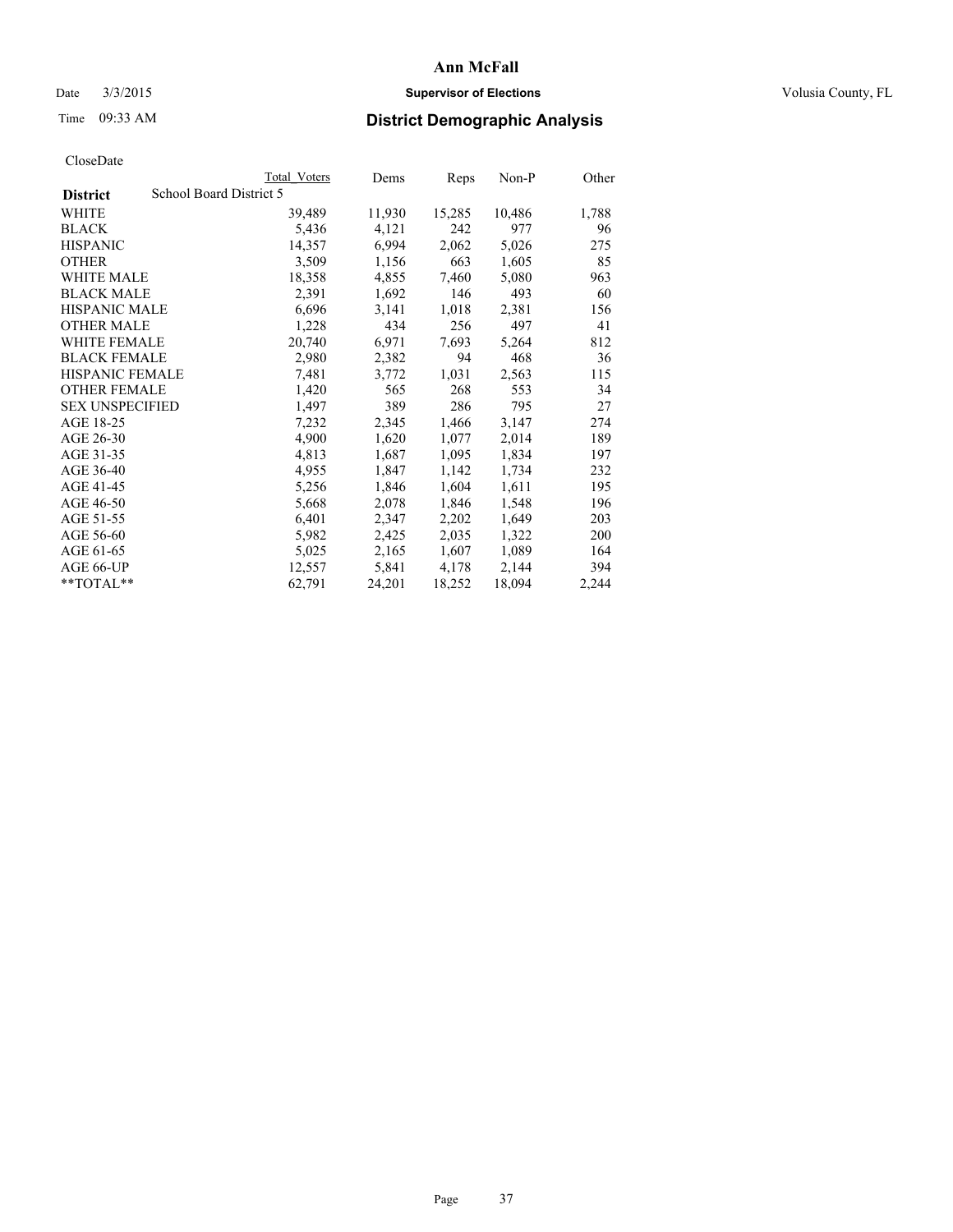## Date  $3/3/2015$  **Supervisor of Elections Supervisor of Elections** Volusia County, FL

# Time 09:33 AM **District Demographic Analysis**

| Total Voters          | Dems   | Reps   | Non-P  | Other |
|-----------------------|--------|--------|--------|-------|
| Florida Senate Seat 6 |        |        |        |       |
| 58,648                | 19,177 | 22,714 | 14,597 | 2,160 |
| 11,519                | 9,492  | 286    | 1,628  | 113   |
| 1,851                 | 776    | 391    | 643    | 41    |
| 4,001                 | 1,415  | 803    | 1,699  | 84    |
| 27,035                | 7,689  | 10,991 | 7,174  | 1,181 |
| 4,478                 | 3,509  | 140    | 774    | 55    |
| 821                   | 304    | 184    | 300    | 33    |
| 1,373                 | 477    | 313    | 543    | 40    |
| 31,132                | 11,365 | 11,562 | 7,243  | 962   |
| 6,870                 | 5,846  | 146    | 820    | 58    |
| 1,013                 | 466    | 201    | 338    | 8     |
| 1,738                 | 711    | 385    | 602    | 40    |
| 1,558                 | 493    | 271    | 773    | 21    |
| 8,763                 | 4,130  | 1,569  | 2,854  | 210   |
| 4,994                 | 2,054  | 1,106  | 1,682  | 152   |
| 4,172                 | 1,667  | 966    | 1,396  | 143   |
| 3,957                 | 1,494  | 1,061  | 1,266  | 136   |
| 4,645                 | 1,670  | 1,420  | 1,395  | 160   |
| 5,647                 | 2,071  | 1,910  | 1,471  | 195   |
| 6,900                 | 2,607  | 2,442  | 1,633  | 218   |
| 7,281                 | 2,989  | 2,496  | 1,583  | 213   |
| 7,292                 | 3,021  | 2,453  | 1,562  | 256   |
| 22,368                | 9,157  | 8,771  | 3,725  | 715   |
| 76,019                | 30,860 | 24,194 | 18,567 | 2,398 |
|                       |        |        |        |       |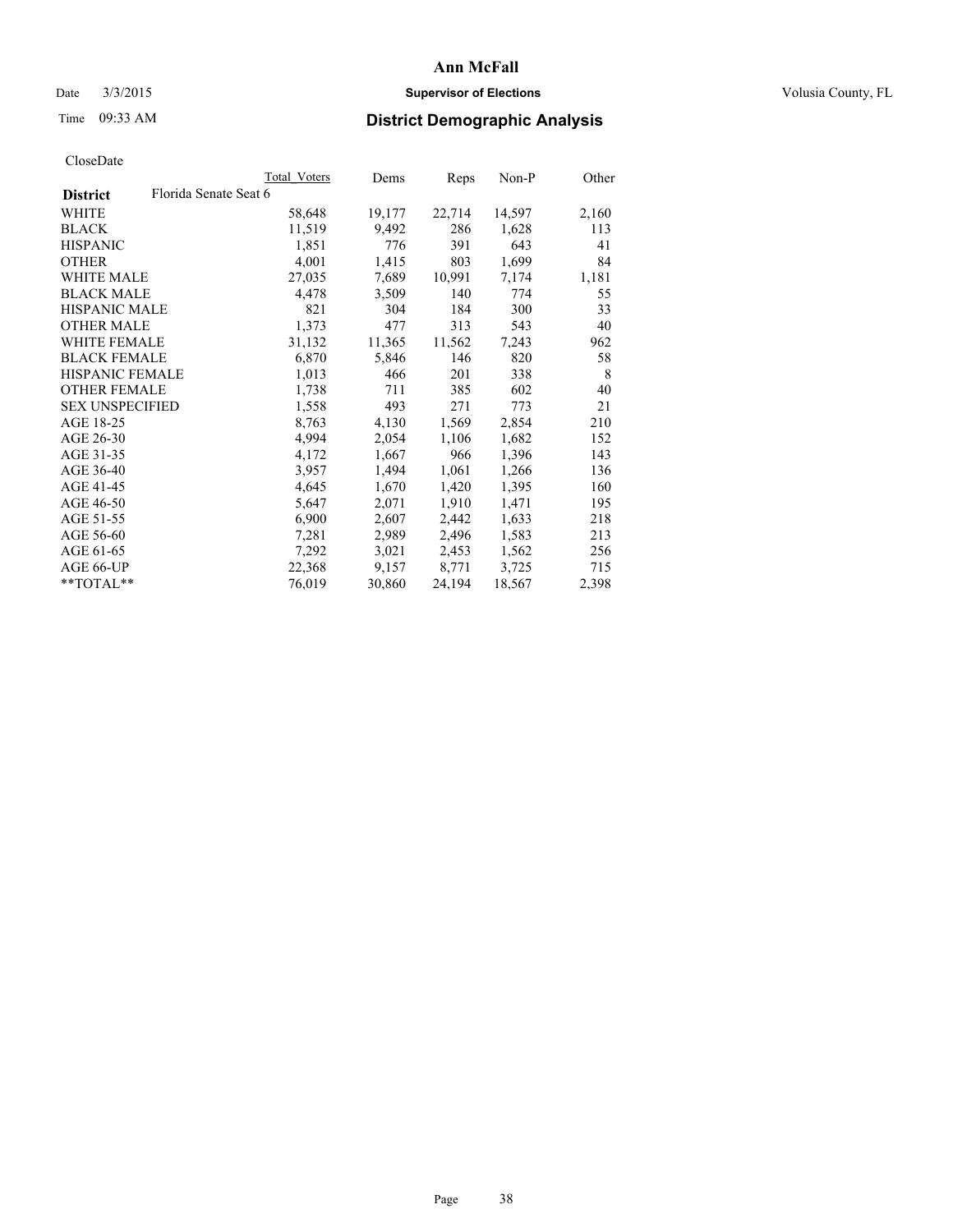## Date  $3/3/2015$  **Supervisor of Elections Supervisor of Elections** Volusia County, FL

# Time 09:33 AM **District Demographic Analysis**

|                                          | Total Voters | Dems   | Reps   | Non-P  | Other |
|------------------------------------------|--------------|--------|--------|--------|-------|
| Florida Senate Seat 8<br><b>District</b> |              |        |        |        |       |
| WHITE                                    | 184,260      | 58,176 | 71,785 | 46,872 | 7,427 |
| <b>BLACK</b>                             | 16,494       | 13,060 | 574    | 2,628  | 232   |
| <b>HISPANIC</b>                          | 17,635       | 8,102  | 2,884  | 6,291  | 358   |
| <b>OTHER</b>                             | 10,465       | 3,277  | 2,198  | 4,700  | 290   |
| WHITE MALE                               | 85,062       | 23,366 | 34,931 | 22,709 | 4,056 |
| <b>BLACK MALE</b>                        | 6,719        | 5,024  | 317    | 1,230  | 148   |
| <b>HISPANIC MALE</b>                     | 8,075        | 3,562  | 1,393  | 2,920  | 200   |
| <b>OTHER MALE</b>                        | 3,668        | 1,164  | 849    | 1,520  | 135   |
| <b>WHITE FEMALE</b>                      | 97,636       | 34,358 | 36,319 | 23,634 | 3,325 |
| <b>BLACK FEMALE</b>                      | 9,584        | 7,900  | 247    | 1,353  | 84    |
| HISPANIC FEMALE                          | 9,322        | 4,435  | 1,463  | 3,272  | 152   |
| <b>OTHER FEMALE</b>                      | 4,345        | 1,628  | 943    | 1,657  | 117   |
| <b>SEX UNSPECIFIED</b>                   | 4,441        | 1,178  | 978    | 2,195  | 90    |
| AGE 18-25                                | 21,637       | 6,815  | 4,955  | 9,012  | 855   |
| AGE 26-30                                | 15,060       | 4,909  | 3,649  | 5,960  | 542   |
| AGE 31-35                                | 14,017       | 4,743  | 3,585  | 5,128  | 561   |
| AGE 36-40                                | 13,625       | 4,610  | 3,759  | 4,635  | 621   |
| AGE 41-45                                | 15,478       | 5,095  | 5,049  | 4,772  | 562   |
| AGE 46-50                                | 17,239       | 5,758  | 6,253  | 4,692  | 536   |
| AGE 51-55                                | 21,288       | 7,446  | 7,946  | 5,184  | 712   |
| AGE 56-60                                | 22,221       | 8,399  | 8,231  | 4,868  | 723   |
| AGE 61-65                                | 21,736       | 8,529  | 7,751  | 4,658  | 798   |
| AGE 66-UP                                | 66,551       | 26,311 | 26,263 | 11,580 | 2,397 |
| **TOTAL**                                | 228,854      | 82,615 | 77,441 | 60,491 | 8,307 |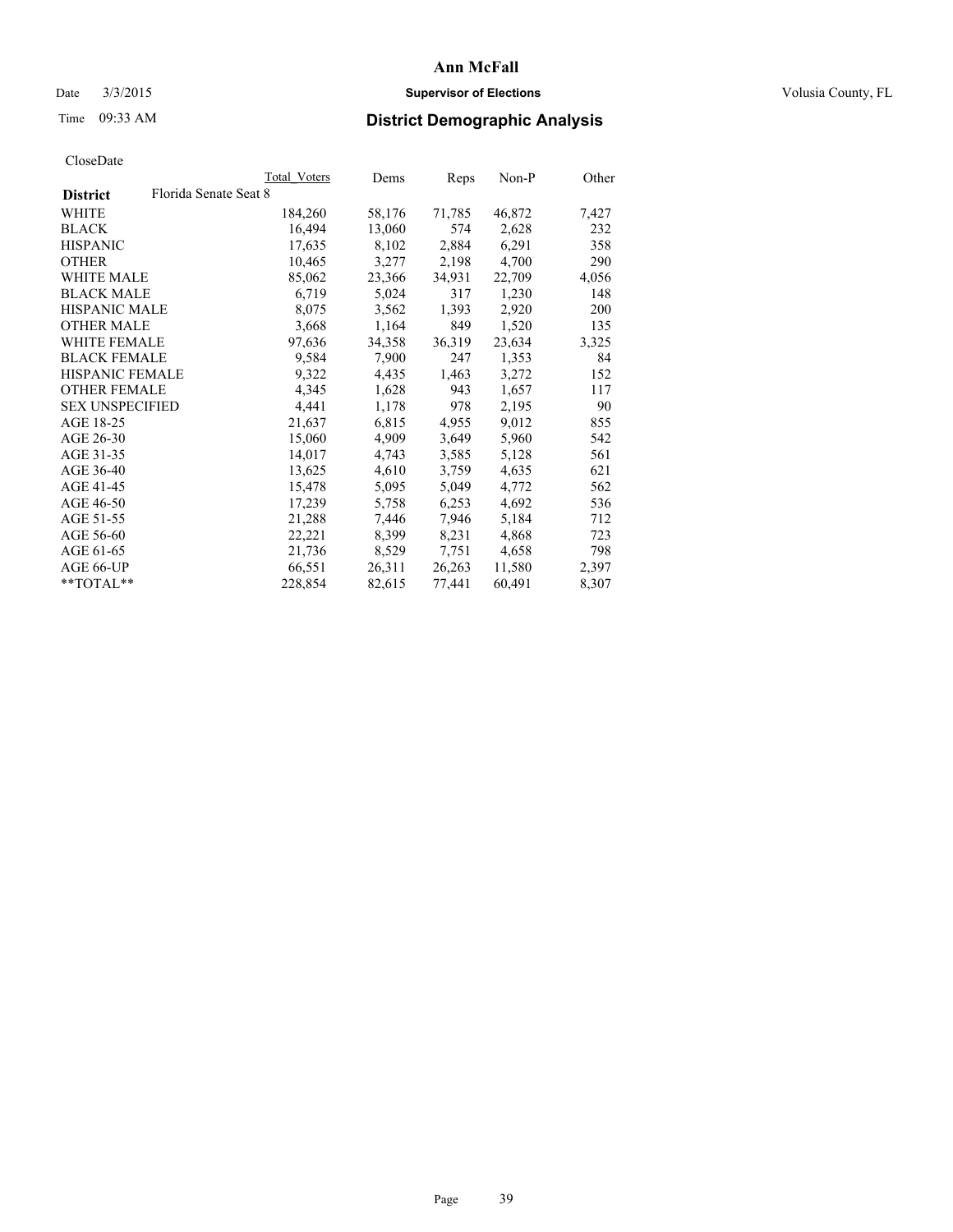## Date  $3/3/2015$  **Supervisor of Elections Supervisor of Elections** Volusia County, FL

# Time 09:33 AM **District Demographic Analysis**

|                                           | Total Voters | Dems   | <b>Reps</b> | Non-P | Other |
|-------------------------------------------|--------------|--------|-------------|-------|-------|
| Florida Senate Seat 10<br><b>District</b> |              |        |             |       |       |
| WHITE                                     | 23,538       | 6,407  | 10,379      | 5,761 | 991   |
| <b>BLACK</b>                              | 1,880        | 1,450  | 90          | 309   | 31    |
| <b>HISPANIC</b>                           | 4,654        | 2,165  | 734         | 1,646 | 109   |
| <b>OTHER</b>                              | 1,727        | 543    | 413         | 737   | 34    |
| WHITE MALE                                | 11,071       | 2,573  | 5,113       | 2,854 | 531   |
| <b>BLACK MALE</b>                         | 845          | 609    | 43          | 174   | 19    |
| <b>HISPANIC MALE</b>                      | 2,135        | 937    | 372         | 775   | 51    |
| <b>OTHER MALE</b>                         | 606          | 198    | 159         | 232   | 17    |
| <b>WHITE FEMALE</b>                       | 12,218       | 3,779  | 5,173       | 2,815 | 451   |
| <b>BLACK FEMALE</b>                       | 1,013        | 824    | 47          | 130   | 12    |
| <b>HISPANIC FEMALE</b>                    | 2,452        | 1,196  | 358         | 840   | 58    |
| <b>OTHER FEMALE</b>                       | 707          | 264    | 179         | 251   | 13    |
| <b>SEX UNSPECIFIED</b>                    | 752          | 185    | 172         | 382   | 13    |
| AGE 18-25                                 | 3,067        | 863    | 793         | 1,292 | 119   |
| AGE 26-30                                 | 2,080        | 624    | 575         | 803   | 78    |
| AGE 31-35                                 | 2,080        | 615    | 611         | 772   | 82    |
| AGE 36-40                                 | 2,178        | 683    | 646         | 763   | 86    |
| AGE 41-45                                 | 2,470        | 780    | 868         | 709   | 113   |
| AGE 46-50                                 | 2,742        | 866    | 1,036       | 733   | 107   |
| AGE 51-55                                 | 3,281        | 983    | 1,384       | 801   | 113   |
| AGE 56-60                                 | 3,117        | 1,089  | 1,258       | 659   | 111   |
| AGE 61-65                                 | 2,868        | 1,073  | 1,133       | 573   | 89    |
| AGE 66-UP                                 | 7.916        | 2,989  | 3,312       | 1,348 | 267   |
| **TOTAL**                                 | 31,799       | 10,565 | 11,616      | 8,453 | 1,165 |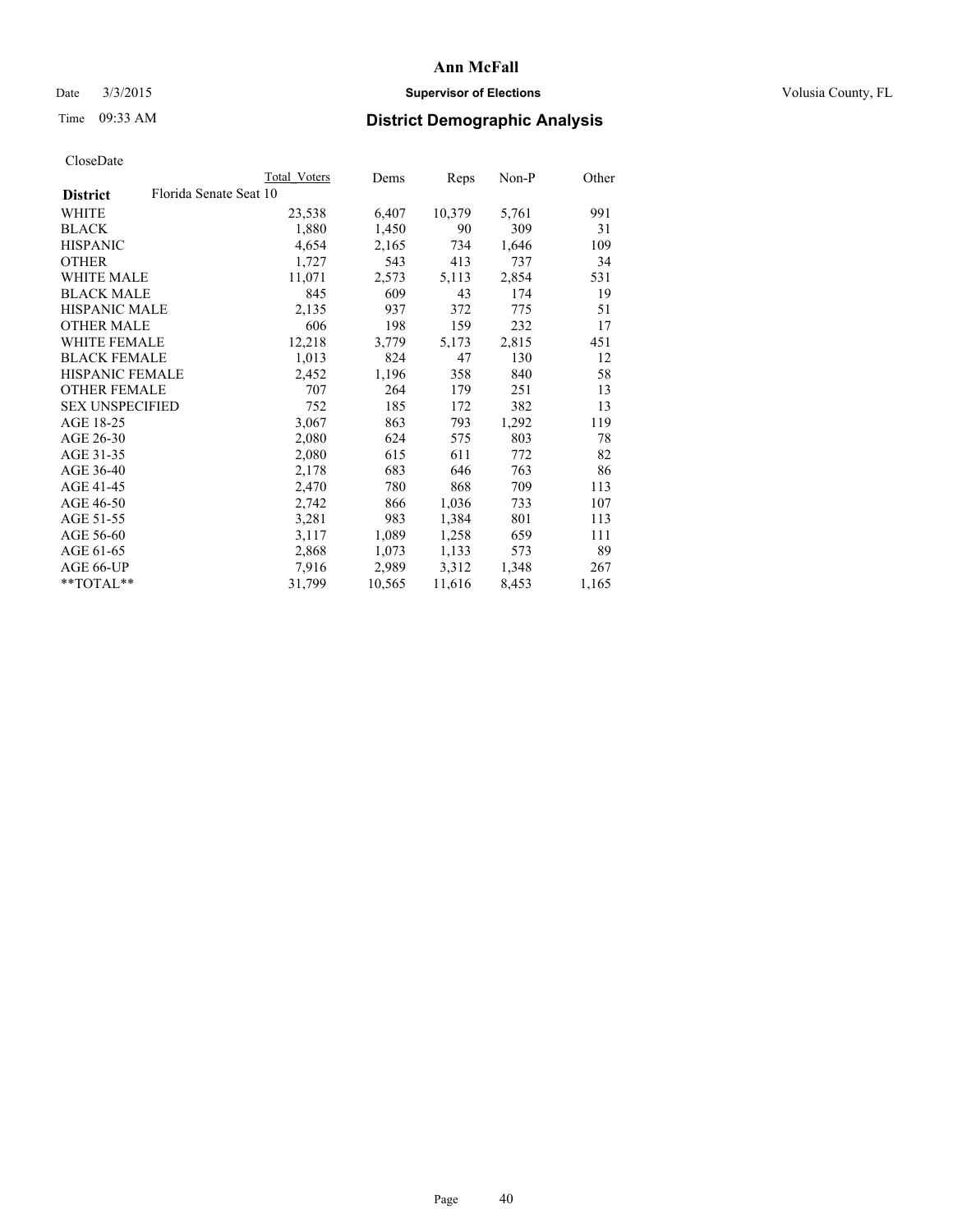## Date  $3/3/2015$  **Supervisor of Elections Supervisor of Elections** Volusia County, FL

# Time 09:33 AM **District Demographic Analysis**

|                                         | Total Voters | Dems  | Reps  | Non-P | Other          |
|-----------------------------------------|--------------|-------|-------|-------|----------------|
| Daytona Beach Zone 1<br><b>District</b> |              |       |       |       |                |
| WHITE                                   | 4,630        | 1,622 | 1,601 | 1,212 | 195            |
| <b>BLACK</b>                            | 1,217        | 965   | 28    | 207   | 17             |
| <b>HISPANIC</b>                         | 223          | 93    | 45    | 78    | 7              |
| <b>OTHER</b>                            | 369          | 134   | 67    | 154   | 14             |
| WHITE MALE                              | 2,202        | 668   | 801   | 621   | 112            |
| <b>BLACK MALE</b>                       | 488          | 356   | 19    | 99    | 14             |
| HISPANIC MALE                           | 107          | 39    | 23    | 40    | 5              |
| <b>OTHER MALE</b>                       | 140          | 42    | 27    | 62    | 9              |
| WHITE FEMALE                            | 2,394        | 942   | 793   | 577   | 82             |
| <b>BLACK FEMALE</b>                     | 723          | 605   | 9     | 106   | 3              |
| <b>HISPANIC FEMALE</b>                  | 112          | 53    | 21    | 36    | $\overline{c}$ |
| <b>OTHER FEMALE</b>                     | 162          | 78    | 30    | 50    | $\overline{4}$ |
| <b>SEX UNSPECIFIED</b>                  | 111          | 31    | 18    | 60    | $\overline{c}$ |
| AGE 18-25                               | 779          | 377   | 120   | 259   | 23             |
| AGE 26-30                               | 556          | 233   | 98    | 210   | 15             |
| AGE 31-35                               | 367          | 162   | 69    | 121   | 15             |
| AGE 36-40                               | 324          | 141   | 63    | 109   | 11             |
| AGE 41-45                               | 374          | 145   | 101   | 113   | 15             |
| AGE 46-50                               | 460          | 171   | 139   | 133   | 17             |
| AGE 51-55                               | 559          | 234   | 171   | 126   | 28             |
| AGE 56-60                               | 601          | 252   | 186   | 138   | 25             |
| AGE 61-65                               | 590          | 260   | 171   | 142   | 17             |
| AGE 66-UP                               | 1,829        | 839   | 623   | 300   | 67             |
| **TOTAL**                               | 6,439        | 2,814 | 1,741 | 1,651 | 233            |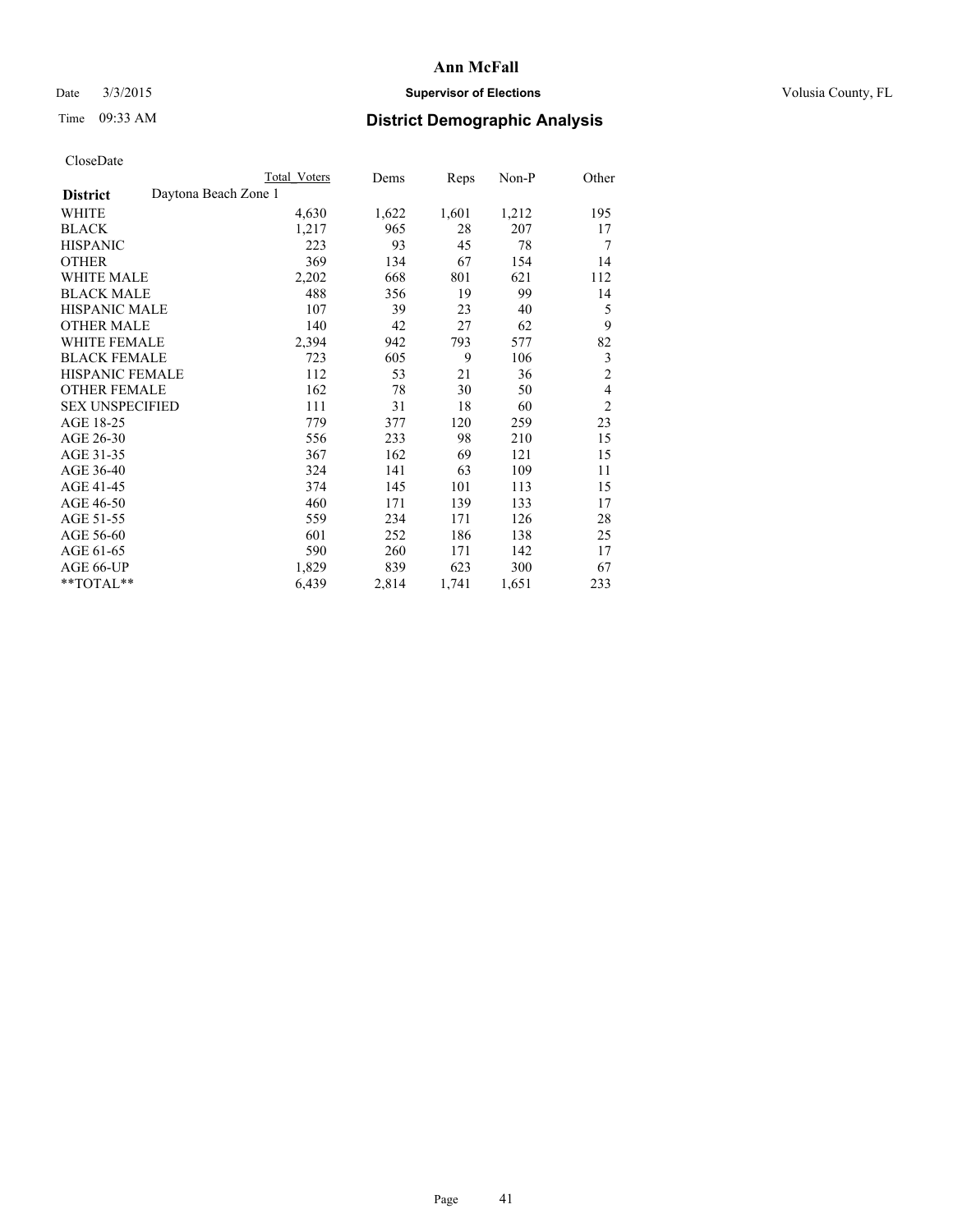## Date  $3/3/2015$  **Supervisor of Elections Supervisor of Elections** Volusia County, FL

|                        |                      | Total Voters | Dems  | Reps  | Non-P | Other          |
|------------------------|----------------------|--------------|-------|-------|-------|----------------|
| <b>District</b>        | Daytona Beach Zone 2 |              |       |       |       |                |
| WHITE                  |                      | 4,247        | 1,570 | 1,455 | 1,066 | 156            |
| <b>BLACK</b>           |                      | 1,441        | 1,173 | 43    | 211   | 14             |
| <b>HISPANIC</b>        |                      | 167          | 67    | 27    | 69    | 4              |
| <b>OTHER</b>           |                      | 333          | 129   | 55    | 142   | 7              |
| WHITE MALE             |                      | 2,064        | 702   | 743   | 527   | 92             |
| <b>BLACK MALE</b>      |                      | 566          | 430   | 21    | 109   | 6              |
| <b>HISPANIC MALE</b>   |                      | 84           | 35    | 12    | 33    | 4              |
| <b>OTHER MALE</b>      |                      | 115          | 40    | 20    | 53    | $\overline{2}$ |
| <b>WHITE FEMALE</b>    |                      | 2,140        | 850   | 700   | 527   | 63             |
| <b>BLACK FEMALE</b>    |                      | 864          | 735   | 22    | 99    | 8              |
| <b>HISPANIC FEMALE</b> |                      | 82           | 31    | 15    | 36    | $\theta$       |
| <b>OTHER FEMALE</b>    |                      | 166          | 74    | 32    | 55    | 5              |
| <b>SEX UNSPECIFIED</b> |                      | 107          | 42    | 15    | 49    | 1              |
| AGE 18-25              |                      | 619          | 298   | 95    | 207   | 19             |
| AGE 26-30              |                      | 451          | 210   | 73    | 152   | 16             |
| AGE 31-35              |                      | 361          | 163   | 69    | 117   | 12             |
| AGE 36-40              |                      | 333          | 153   | 73    | 101   | 6              |
| AGE 41-45              |                      | 358          | 161   | 80    | 106   | 11             |
| AGE 46-50              |                      | 500          | 201   | 131   | 150   | 18             |
| AGE 51-55              |                      | 632          | 270   | 183   | 152   | 27             |
| AGE 56-60              |                      | 655          | 339   | 169   | 133   | 14             |
| AGE 61-65              |                      | 619          | 311   | 156   | 140   | 12             |
| AGE 66-UP              |                      | 1,660        | 833   | 551   | 230   | 46             |
| **TOTAL**              |                      | 6,188        | 2,939 | 1,580 | 1,488 | 181            |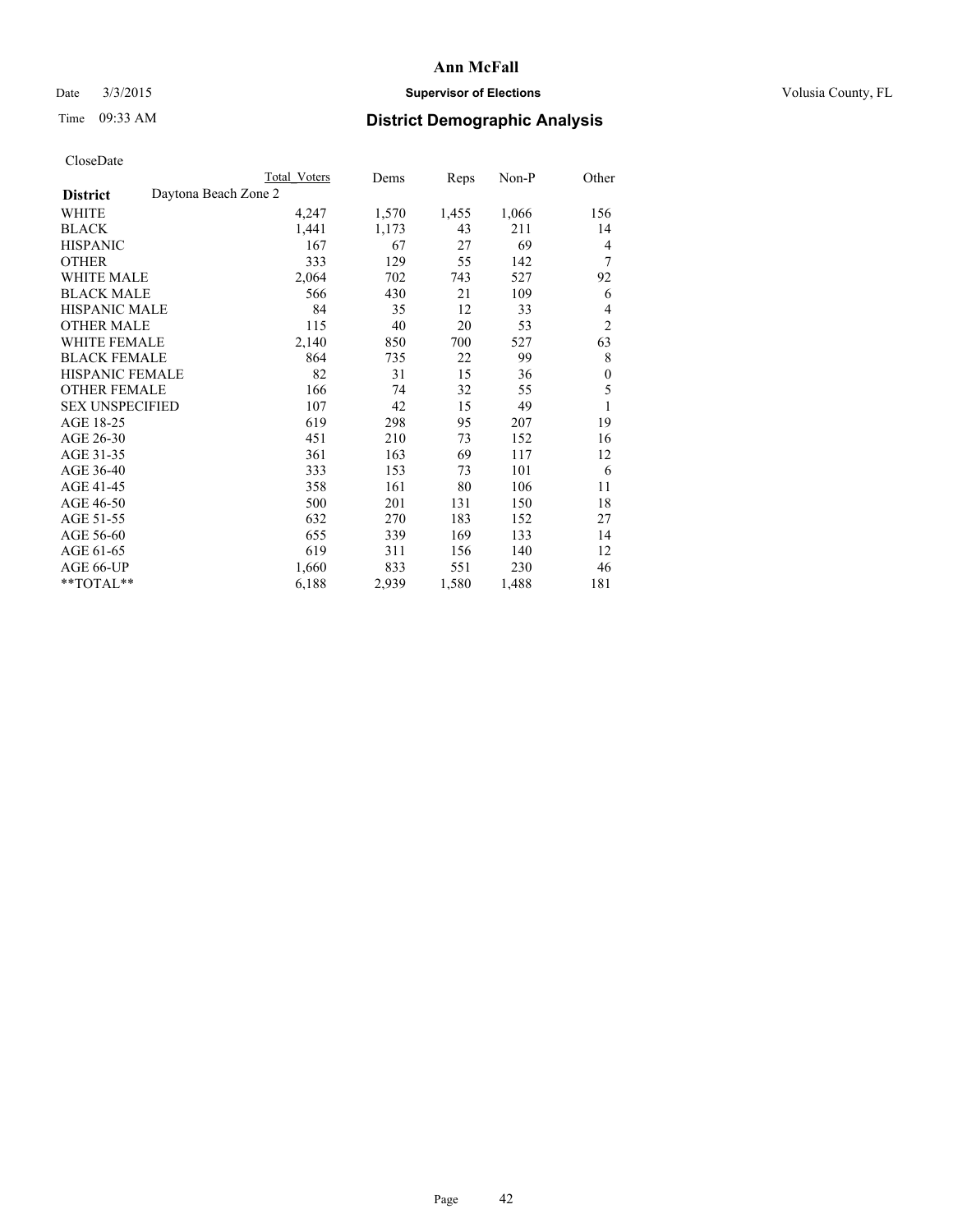## Date  $3/3/2015$  **Supervisor of Elections Supervisor of Elections** Volusia County, FL

# Time 09:33 AM **District Demographic Analysis**

|                                         | Total Voters | Dems  | Reps  | Non-P | Other          |
|-----------------------------------------|--------------|-------|-------|-------|----------------|
| Daytona Beach Zone 3<br><b>District</b> |              |       |       |       |                |
| WHITE                                   | 3,661        | 1,327 | 1,063 | 1,116 | 155            |
| <b>BLACK</b>                            | 2,075        | 1,747 | 39    | 274   | 15             |
| <b>HISPANIC</b>                         | 189          | 99    | 26    | 61    | 3              |
| <b>OTHER</b>                            | 497          | 213   | 40    | 233   | 11             |
| WHITE MALE                              | 1,844        | 573   | 574   | 595   | 102            |
| <b>BLACK MALE</b>                       | 595          | 494   | 16    | 79    | 6              |
| <b>HISPANIC MALE</b>                    | 91           | 49    | 13    | 27    | $\overline{c}$ |
| <b>OTHER MALE</b>                       | 126          | 54    | 17    | 51    | $\overline{4}$ |
| WHITE FEMALE                            | 1,782        | 741   | 483   | 505   | 53             |
| <b>BLACK FEMALE</b>                     | 1,427        | 1,214 | 23    | 181   | 9              |
| <b>HISPANIC FEMALE</b>                  | 94           | 49    | 13    | 31    | 1              |
| <b>OTHER FEMALE</b>                     | 229          | 120   | 13    | 92    | 4              |
| <b>SEX UNSPECIFIED</b>                  | 234          | 92    | 16    | 123   | 3              |
| AGE 18-25                               | 1,822        | 1,288 | 83    | 435   | 16             |
| AGE 26-30                               | 500          | 255   | 64    | 160   | 21             |
| AGE 31-35                               | 321          | 134   | 47    | 124   | 16             |
| AGE 36-40                               | 274          | 114   | 46    | 106   | 8              |
| AGE 41-45                               | 263          | 108   | 53    | 97    | 5              |
| AGE 46-50                               | 369          | 163   | 78    | 115   | 13             |
| AGE 51-55                               | 481          | 203   | 116   | 147   | 15             |
| AGE 56-60                               | 534          | 258   | 144   | 120   | 12             |
| AGE 61-65                               | 542          | 234   | 159   | 127   | 22             |
| AGE 66-UP                               | 1,316        | 629   | 378   | 253   | 56             |
| **TOTAL**                               | 6,422        | 3,386 | 1,168 | 1,684 | 184            |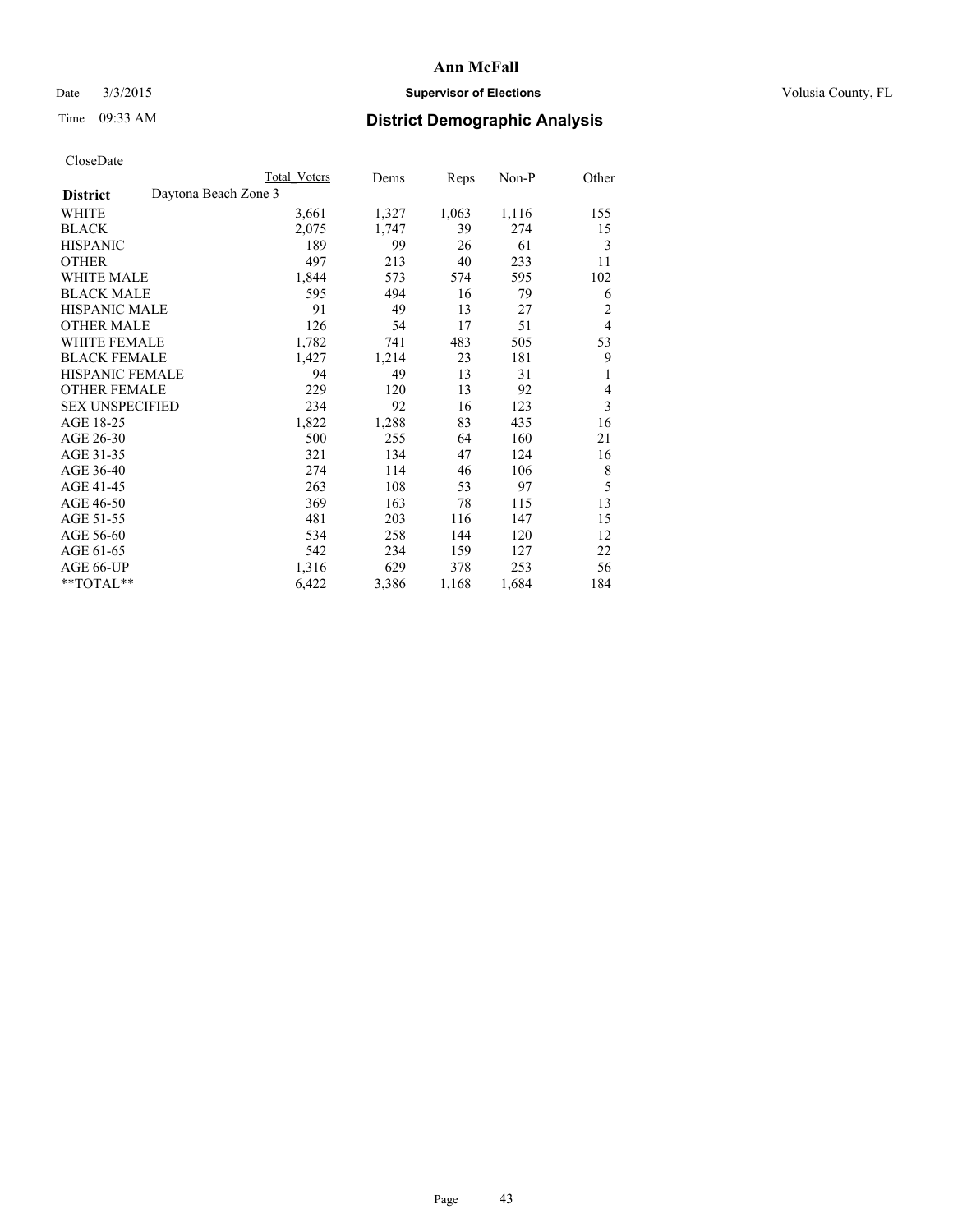## Date  $3/3/2015$  **Supervisor of Elections Supervisor of Elections** Volusia County, FL

# Time 09:33 AM **District Demographic Analysis**

|                                         | Total Voters | Dems  | Reps  | Non-P | Other |
|-----------------------------------------|--------------|-------|-------|-------|-------|
| Daytona Beach Zone 4<br><b>District</b> |              |       |       |       |       |
| WHITE                                   | 6,231        | 1,768 | 2,701 | 1,516 | 246   |
| <b>BLACK</b>                            | 1,010        | 786   | 31    | 179   | 14    |
| <b>HISPANIC</b>                         | 276          | 116   | 54    | 100   | 6     |
| <b>OTHER</b>                            | 428          | 114   | 94    | 209   | 11    |
| WHITE MALE                              | 2,906        | 698   | 1,323 | 739   | 146   |
| <b>BLACK MALE</b>                       | 421          | 306   | 24    | 84    | 7     |
| HISPANIC MALE                           | 111          | 41    | 24    | 43    | 3     |
| <b>OTHER MALE</b>                       | 159          | 36    | 38    | 80    | 5     |
| WHITE FEMALE                            | 3,293        | 1,061 | 1,369 | 766   | 97    |
| <b>BLACK FEMALE</b>                     | 582          | 475   | 7     | 93    | 7     |
| <b>HISPANIC FEMALE</b>                  | 163          | 74    | 30    | 56    | 3     |
| <b>OTHER FEMALE</b>                     | 211          | 64    | 47    | 94    | 6     |
| <b>SEX UNSPECIFIED</b>                  | 98           | 29    | 17    | 49    | 3     |
| AGE 18-25                               | 853          | 332   | 197   | 299   | 25    |
| AGE 26-30                               | 686          | 237   | 185   | 235   | 29    |
| AGE 31-35                               | 597          | 212   | 162   | 206   | 17    |
| AGE 36-40                               | 457          | 175   | 139   | 133   | 10    |
| AGE 41-45                               | 482          | 161   | 170   | 137   | 14    |
| AGE 46-50                               | 458          | 157   | 154   | 130   | 17    |
| AGE 51-55                               | 582          | 203   | 231   | 133   | 15    |
| AGE 56-60                               | 658          | 250   | 245   | 146   | 17    |
| AGE 61-65                               | 706          | 235   | 278   | 162   | 31    |
| AGE 66-UP                               | 2,466        | 822   | 1,119 | 423   | 102   |
| **TOTAL**                               | 7,945        | 2,784 | 2,880 | 2,004 | 277   |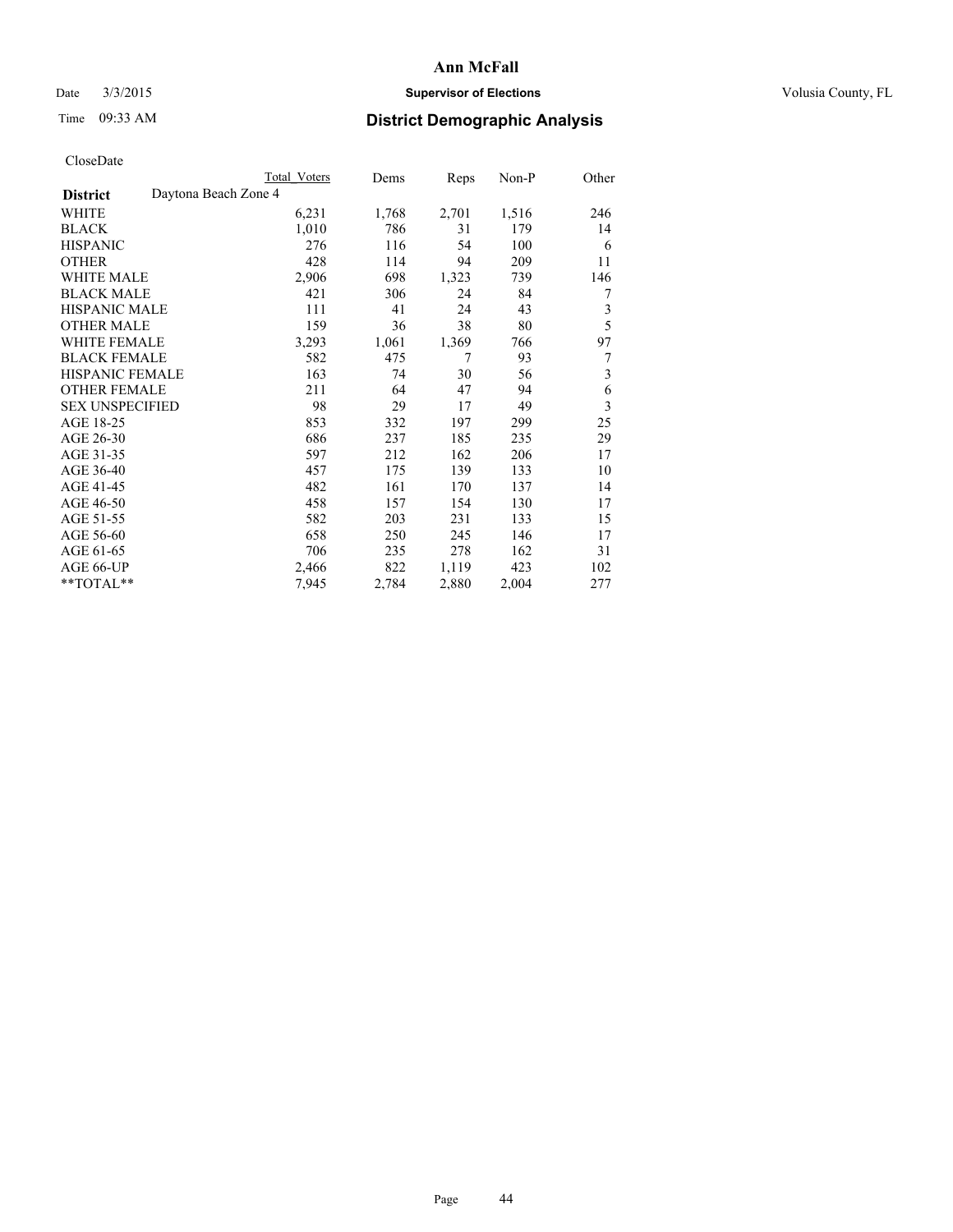## Date  $3/3/2015$  **Supervisor of Elections Supervisor of Elections** Volusia County, FL

# Time 09:33 AM **District Demographic Analysis**

|                                         | Total Voters | Dems  | Reps | Non-P | Other |
|-----------------------------------------|--------------|-------|------|-------|-------|
| Daytona Beach Zone 5<br><b>District</b> |              |       |      |       |       |
| WHITE                                   | 2,168        | 757   | 704  | 627   | 80    |
| <b>BLACK</b>                            | 3,916        | 3,323 | 78   | 483   | 32    |
| <b>HISPANIC</b>                         | 219          | 116   | 28   | 66    | 9     |
| <b>OTHER</b>                            | 405          | 204   | 35   | 159   | 7     |
| <b>WHITE MALE</b>                       | 1,016        | 298   | 378  | 293   | 47    |
| <b>BLACK MALE</b>                       | 1,452        | 1,185 | 33   | 215   | 19    |
| HISPANIC MALE                           | 108          | 48    | 14   | 38    | 8     |
| <b>OTHER MALE</b>                       | 121          | 66    | 6    | 46    | 3     |
| <b>WHITE FEMALE</b>                     | 1,140        | 456   | 325  | 326   | 33    |
| <b>BLACK FEMALE</b>                     | 2,416        | 2,097 | 45   | 261   | 13    |
| <b>HISPANIC FEMALE</b>                  | 111          | 68    | 14   | 28    | 1     |
| <b>OTHER FEMALE</b>                     | 188          | 95    | 24   | 66    | 3     |
| <b>SEX UNSPECIFIED</b>                  | 156          | 87    | 6    | 62    | 1     |
| AGE 18-25                               | 1,156        | 705   | 95   | 333   | 23    |
| AGE 26-30                               | 766          | 451   | 81   | 216   | 18    |
| AGE 31-35                               | 579          | 359   | 66   | 143   | 11    |
| AGE 36-40                               | 426          | 278   | 39   | 99    | 10    |
| AGE 41-45                               | 480          | 313   | 54   | 107   | 6     |
| AGE 46-50                               | 518          | 356   | 64   | 87    | 11    |
| AGE 51-55                               | 552          | 383   | 68   | 89    | 12    |
| AGE 56-60                               | 508          | 369   | 72   | 60    | 7     |
| AGE 61-65                               | 490          | 332   | 82   | 62    | 14    |
| AGE 66-UP                               | 1,233        | 854   | 224  | 139   | 16    |
| **TOTAL**                               | 6,708        | 4,400 | 845  | 1,335 | 128   |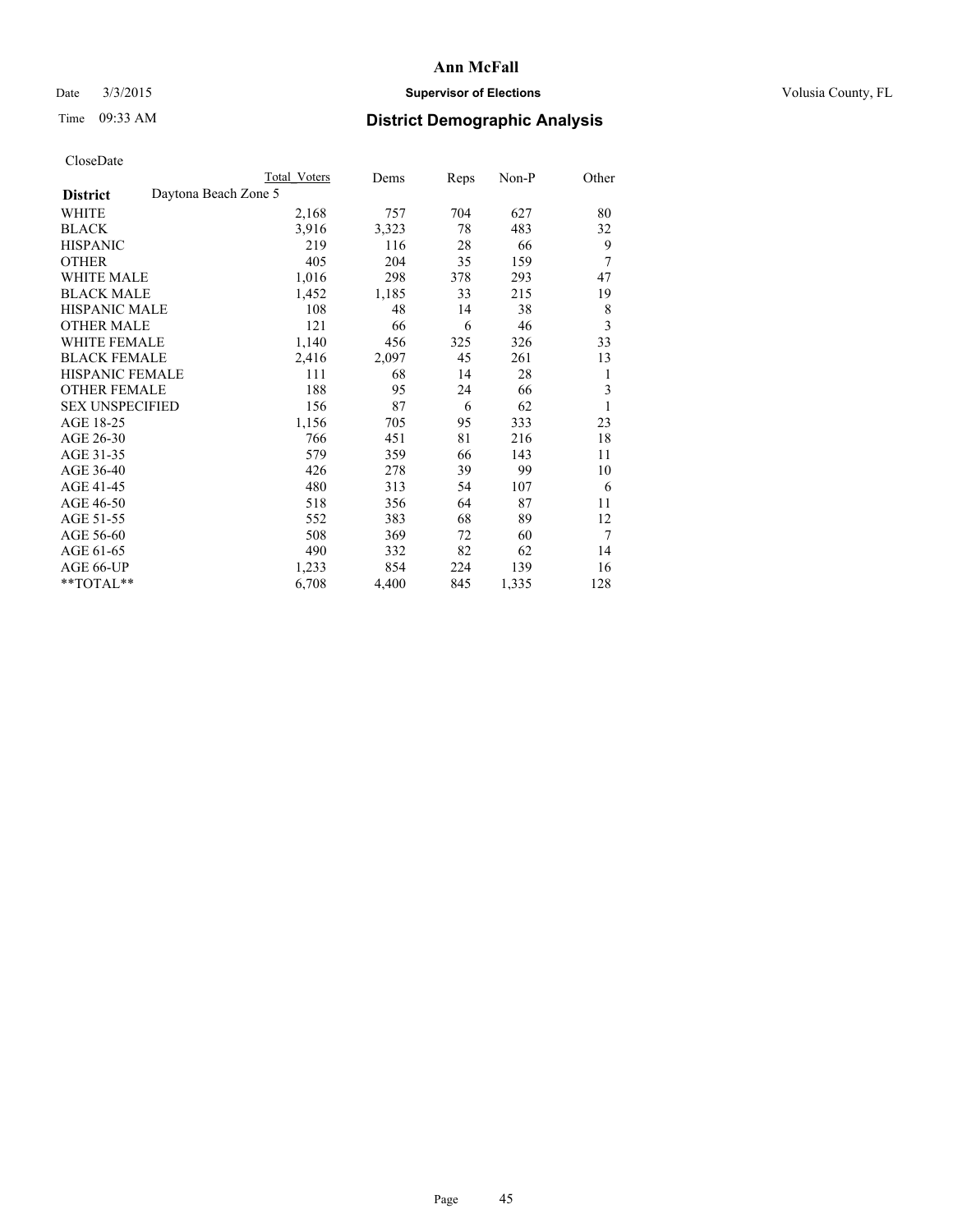## Date  $3/3/2015$  **Supervisor of Elections Supervisor of Elections** Volusia County, FL

|  | CloseDate |
|--|-----------|
|  |           |

|                        |                      | Total Voters | Dems  | <b>Reps</b> | Non-P | Other          |
|------------------------|----------------------|--------------|-------|-------------|-------|----------------|
| <b>District</b>        | Daytona Beach Zone 6 |              |       |             |       |                |
| WHITE                  |                      | 1,246        | 449   | 369         | 369   | 59             |
| BLACK                  |                      | 3,954        | 3,327 | 87          | 518   | 22             |
| HISPANIC               |                      | 193          | 97    | 20          | 72    | 4              |
| <b>OTHER</b>           |                      | 379          | 209   | 25          | 140   | 5              |
| WHITE MALE             |                      | 615          | 173   | 209         | 191   | 42             |
| BLACK MALE             |                      | 1,726        | 1,403 | 49          | 265   | 9              |
| HISPANIC MALE          |                      | 97           | 43    | 8           | 44    | $\overline{c}$ |
| OTHER MALE             |                      | 151          | 86    | 16          | 47    | $\overline{c}$ |
| WHITE FEMALE           |                      | 620          | 271   | 158         | 175   | 16             |
| BLACK FEMALE           |                      | 2,156        | 1,865 | 36          | 242   | 13             |
| HISPANIC FEMALE        |                      | 92           | 53    | 12          | 25    | $\overline{c}$ |
| OTHER FEMALE           |                      | 131          | 84    | 7           | 38    | $\overline{2}$ |
| <b>SEX UNSPECIFIED</b> |                      | 184          | 104   | 6           | 72    | $\overline{2}$ |
| AGE 18-25              |                      | 1,389        | 932   | 88          | 355   | 14             |
| AGE 26-30              |                      | 596          | 384   | 49          | 153   | 10             |
| AGE 31-35              |                      | 451          | 289   | 41          | 112   | 9              |
| AGE 36-40              |                      | 367          | 238   | 26          | 100   | 3              |
| AGE 41-45              |                      | 325          | 232   | 30          | 55    | 8              |
| AGE 46-50              |                      | 407          | 300   | 27          | 72    | 8              |
| AGE 51-55              |                      | 447          | 315   | 46          | 78    | 8              |
| AGE 56-60              |                      | 445          | 331   | 53          | 55    | 6              |
| AGE 61-65              |                      | 385          | 265   | 52          | 57    | 11             |
| AGE 66-UP              |                      | 960          | 796   | 89          | 62    | 13             |
| $*$ TOTAL $*$          |                      | 5,772        | 4,082 | 501         | 1,099 | 90             |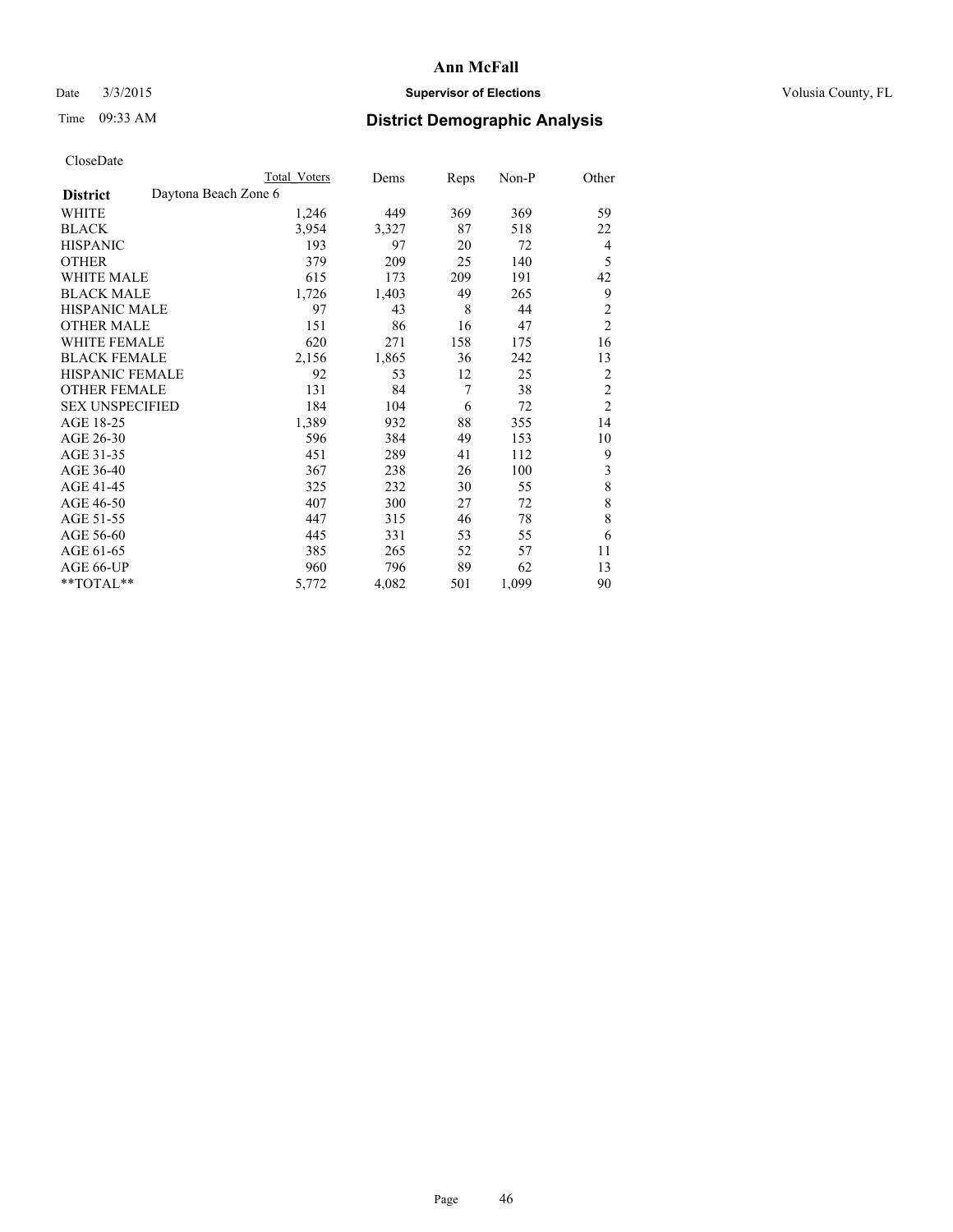## Date  $3/3/2015$  **Supervisor of Elections Supervisor of Elections** Volusia County, FL

# Time 09:33 AM **District Demographic Analysis**

|                        | Total Voters         | Dems  | Reps           | Non-P | Other            |
|------------------------|----------------------|-------|----------------|-------|------------------|
| <b>District</b>        | Daytona Beach Shores |       |                |       |                  |
| WHITE                  | 3,608                | 916   | 1,704          | 838   | 150              |
| <b>BLACK</b>           | 59                   | 35    | 6              | 14    | 4                |
| <b>HISPANIC</b>        | 79                   | 18    | 33             | 26    | 2                |
| <b>OTHER</b>           | 200                  | 58    | 64             | 70    | 8                |
| WHITE MALE             | 1,728                | 389   | 822            | 437   | 80               |
| <b>BLACK MALE</b>      | 28                   | 18    | $\overline{2}$ | 6     | 2                |
| <b>HISPANIC MALE</b>   | 35                   | 5     | 17             | 13    | $\boldsymbol{0}$ |
| <b>OTHER MALE</b>      | 77                   | 23    | 26             | 25    | 3                |
| WHITE FEMALE           | 1,849                | 517   | 866            | 399   | 67               |
| <b>BLACK FEMALE</b>    | 30                   | 17    | $\overline{4}$ | 7     | 2                |
| <b>HISPANIC FEMALE</b> | 43                   | 13    | 15             | 13    | $\overline{2}$   |
| <b>OTHER FEMALE</b>    | 95                   | 31    | 29             | 30    | 5                |
| <b>SEX UNSPECIFIED</b> | 61                   | 14    | 26             | 18    | 3                |
| AGE 18-25              | 131                  | 25    | 46             | 52    | 8                |
| AGE 26-30              | 108                  | 25    | 42             | 33    | 8                |
| AGE 31-35              | 100                  | 23    | 28             | 42    | 7                |
| AGE 36-40              | 100                  | 32    | 32             | 28    | 8                |
| AGE 41-45              | 114                  | 24    | 35             | 50    | 5                |
| AGE 46-50              | 199                  | 50    | 85             | 59    | 5                |
| AGE 51-55              | 287                  | 73    | 125            | 72    | 17               |
| AGE 56-60              | 341                  | 80    | 170            | 82    | 9                |
| AGE 61-65              | 469                  | 117   | 213            | 121   | 18               |
| AGE 66-UP              | 2,097                | 578   | 1,031          | 409   | 79               |
| **TOTAL**              | 3,946                | 1,027 | 1,807          | 948   | 164              |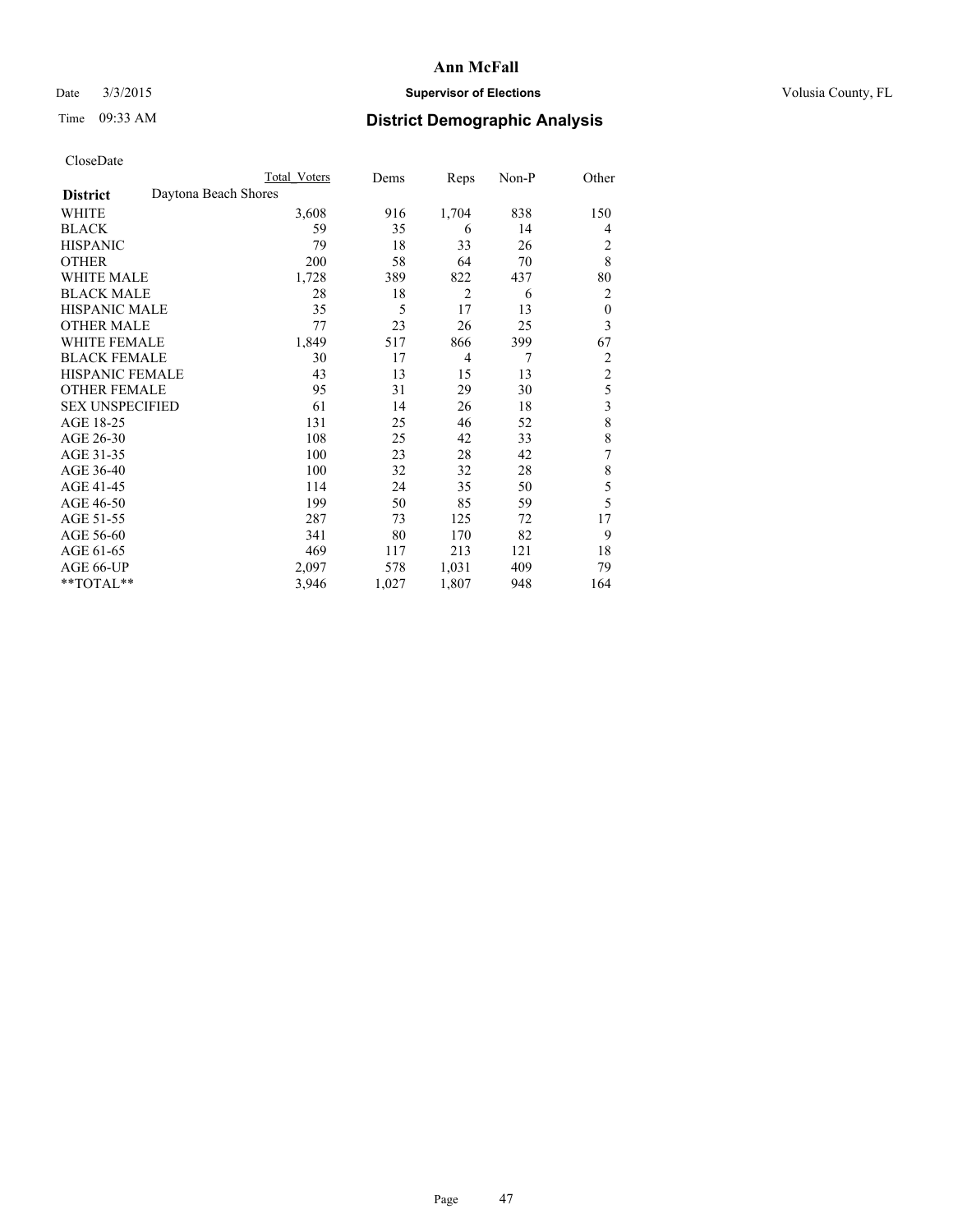## Date  $3/3/2015$  **Supervisor of Elections Supervisor of Elections** Volusia County, FL

# Time 09:33 AM **District Demographic Analysis**

|                           | <b>Total Voters</b> | Dems  | Reps  | Non-P | Other  |
|---------------------------|---------------------|-------|-------|-------|--------|
| DeBary<br><b>District</b> |                     |       |       |       |        |
| WHITE                     | 11,809              | 3,074 | 5,470 | 2,769 | 496    |
| <b>BLACK</b>              | 478                 | 370   | 20    | 77    | 11     |
| <b>HISPANIC</b>           | 969                 | 391   | 237   | 321   | 20     |
| <b>OTHER</b>              | 730                 | 215   | 189   | 308   | 18     |
| WHITE MALE                | 5,558               | 1,223 | 2,686 | 1,378 | 271    |
| <b>BLACK MALE</b>         | 218                 | 155   | 5     | 51    | $\tau$ |
| <b>HISPANIC MALE</b>      | 428                 | 158   | 115   | 144   | 11     |
| OTHER MALE                | 243                 | 71    | 73    | 90    | 9      |
| <b>WHITE FEMALE</b>       | 6,137               | 1,830 | 2,740 | 1,347 | 220    |
| <b>BLACK FEMALE</b>       | 253                 | 210   | 15    | 24    | 4      |
| HISPANIC FEMALE           | 525                 | 224   | 121   | 171   | 9      |
| <b>OTHER FEMALE</b>       | 317                 | 109   | 88    | 112   | 8      |
| <b>SEX UNSPECIFIED</b>    | 307                 | 70    | 73    | 158   | 6      |
| AGE 18-25                 | 1,142               | 266   | 361   | 467   | 48     |
| AGE 26-30                 | 723                 | 180   | 236   | 287   | 20     |
| AGE 31-35                 | 790                 | 206   | 271   | 279   | 34     |
| AGE 36-40                 | 869                 | 243   | 325   | 272   | 29     |
| AGE 41-45                 | 1,000               | 266   | 389   | 286   | 59     |
| AGE 46-50                 | 1,134               | 299   | 497   | 293   | 45     |
| AGE 51-55                 | 1,381               | 355   | 652   | 323   | 51     |
| AGE 56-60                 | 1,417               | 425   | 640   | 306   | 46     |
| AGE 61-65                 | 1,425               | 481   | 625   | 269   | 50     |
| AGE 66-UP                 | 4,105               | 1,329 | 1,920 | 693   | 163    |
| $*$ $TOTAL**$             | 13,986              | 4,050 | 5,916 | 3,475 | 545    |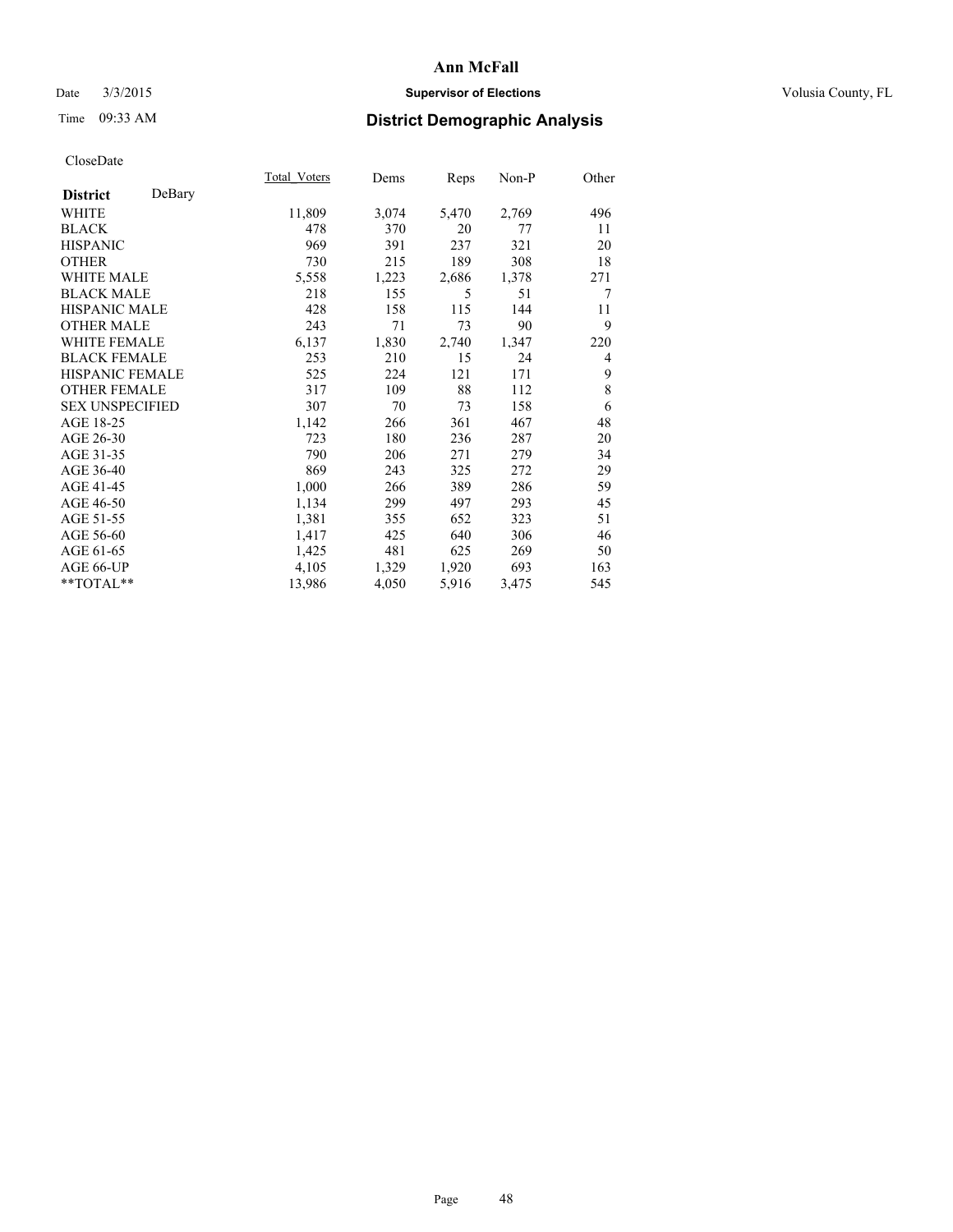## Date  $3/3/2015$  **Supervisor of Elections Supervisor of Elections** Volusia County, FL

# Time 09:33 AM **District Demographic Analysis**

|                           | Total Voters | Dems  | <b>Reps</b> | Non-P | Other |
|---------------------------|--------------|-------|-------------|-------|-------|
| DeLand<br><b>District</b> |              |       |             |       |       |
| WHITE                     | 12,790       | 4,041 | 5,136       | 3,032 | 581   |
| <b>BLACK</b>              | 2,510        | 2,014 | 84          | 372   | 40    |
| <b>HISPANIC</b>           | 1,230        | 518   | 213         | 464   | 35    |
| <b>OTHER</b>              | 893          | 297   | 173         | 395   | 28    |
| <b>WHITE MALE</b>         | 5,613        | 1,522 | 2,326       | 1,466 | 299   |
| <b>BLACK MALE</b>         | 953          | 728   | 38          | 159   | 28    |
| <b>HISPANIC MALE</b>      | 495          | 203   | 95          | 181   | 16    |
| <b>OTHER MALE</b>         | 292          | 106   | 59          | 116   | 11    |
| <b>WHITE FEMALE</b>       | 7,078        | 2,491 | 2,777       | 1,530 | 280   |
| <b>BLACK FEMALE</b>       | 1,525        | 1,265 | 43          | 205   | 12    |
| <b>HISPANIC FEMALE</b>    | 721          | 311   | 115         | 277   | 18    |
| <b>OTHER FEMALE</b>       | 377          | 138   | 75          | 150   | 14    |
| <b>SEX UNSPECIFIED</b>    | 369          | 106   | 78          | 179   | 6     |
| AGE 18-25                 | 2,087        | 732   | 420         | 854   | 81    |
| AGE 26-30                 | 1,171        | 427   | 261         | 446   | 37    |
| AGE 31-35                 | 1,100        | 407   | 294         | 347   | 52    |
| AGE 36-40                 | 1,171        | 425   | 313         | 365   | 68    |
| AGE 41-45                 | 1,261        | 481   | 380         | 357   | 43    |
| AGE 46-50                 | 1,242        | 493   | 437         | 275   | 37    |
| AGE 51-55                 | 1,382        | 575   | 485         | 268   | 54    |
| AGE 56-60                 | 1,445        | 613   | 492         | 291   | 49    |
| AGE 61-65                 | 1,515        | 664   | 519         | 269   | 63    |
| AGE 66-UP                 | 5,049        | 2,053 | 2,005       | 791   | 200   |
| $*$ $TOTAL**$             | 17,423       | 6,870 | 5,606       | 4,263 | 684   |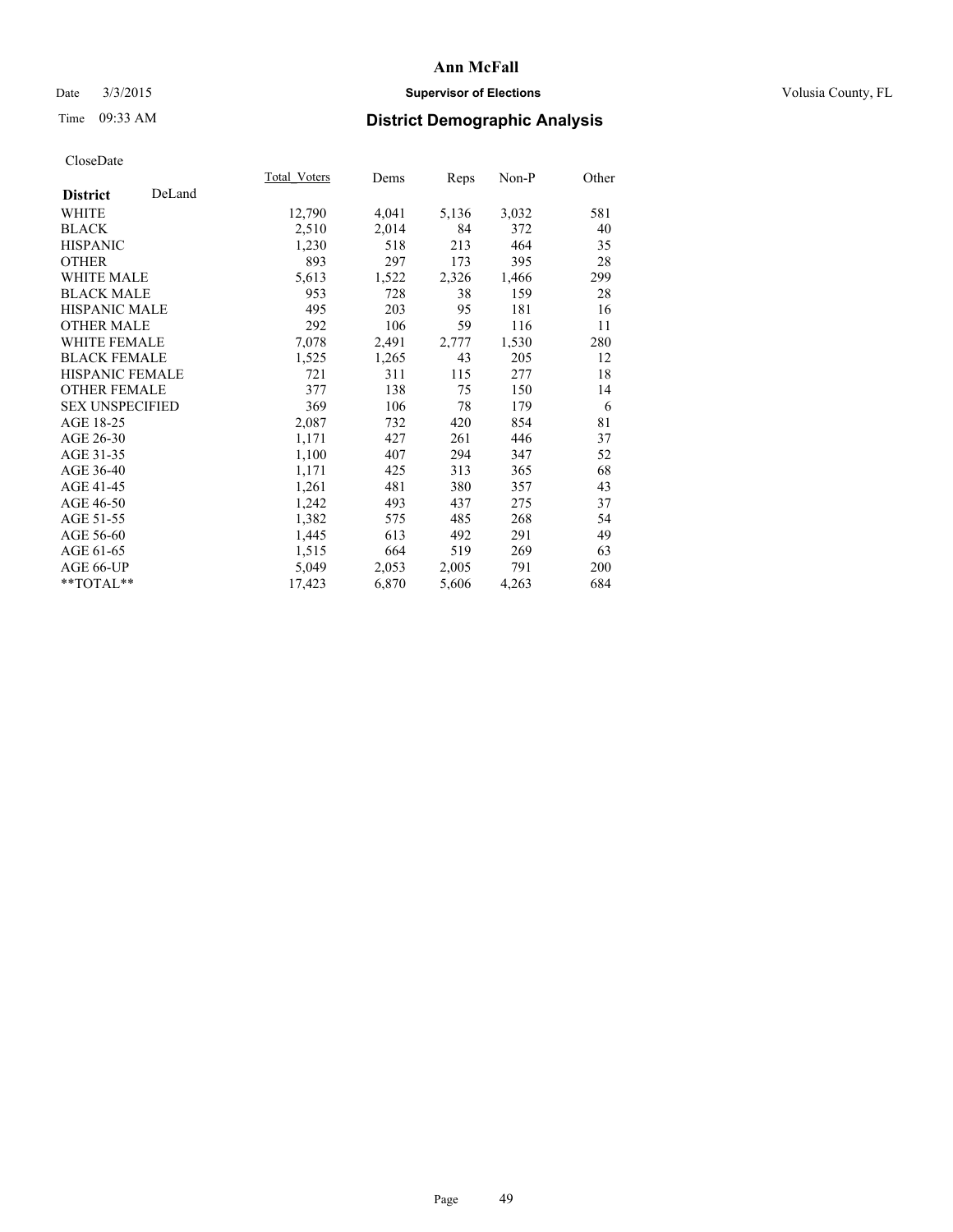## Date  $3/3/2015$  **Supervisor of Elections Supervisor of Elections** Volusia County, FL

# Time 09:33 AM **District Demographic Analysis**

|                                   | Total Voters | Dems  | Reps  | Non-P | Other          |
|-----------------------------------|--------------|-------|-------|-------|----------------|
| Deltona Zone 1<br><b>District</b> |              |       |       |       |                |
| WHITE                             | 4,885        | 1,514 | 1,750 | 1,397 | 224            |
| <b>BLACK</b>                      | 968          | 722   | 49    | 179   | 18             |
| <b>HISPANIC</b>                   | 2,144        | 1,084 | 278   | 749   | 33             |
| <b>OTHER</b>                      | 513          | 168   | 82    | 249   | 14             |
| <b>WHITE MALE</b>                 | 2,285        | 616   | 849   | 694   | 126            |
| <b>BLACK MALE</b>                 | 429          | 303   | 29    | 85    | 12             |
| <b>HISPANIC MALE</b>              | 983          | 494   | 122   | 351   | 16             |
| <b>OTHER MALE</b>                 | 171          | 59    | 30    | 76    | 6              |
| <b>WHITE FEMALE</b>               | 2,553        | 888   | 887   | 682   | 96             |
| <b>BLACK FEMALE</b>               | 529          | 414   | 19    | 90    | 6              |
| <b>HISPANIC FEMALE</b>            | 1,130        | 576   | 153   | 384   | 17             |
| <b>OTHER FEMALE</b>               | 206          | 78    | 36    | 86    | 6              |
| <b>SEX UNSPECIFIED</b>            | 224          | 60    | 34    | 126   | $\overline{4}$ |
| AGE 18-25                         | 1,149        | 407   | 188   | 511   | 43             |
| AGE 26-30                         | 722          | 255   | 147   | 298   | 22             |
| AGE 31-35                         | 790          | 292   | 185   | 285   | 28             |
| AGE 36-40                         | 765          | 330   | 145   | 259   | 31             |
| AGE 41-45                         | 780          | 278   | 227   | 252   | 23             |
| AGE 46-50                         | 783          | 295   | 251   | 206   | 31             |
| AGE 51-55                         | 848          | 339   | 263   | 223   | 23             |
| AGE 56-60                         | 771          | 309   | 254   | 184   | 24             |
| AGE 61-65                         | 618          | 309   | 151   | 132   | 26             |
| AGE 66-UP                         | 1,284        | 674   | 348   | 224   | 38             |
| **TOTAL**                         | 8,510        | 3,488 | 2,159 | 2,574 | 289            |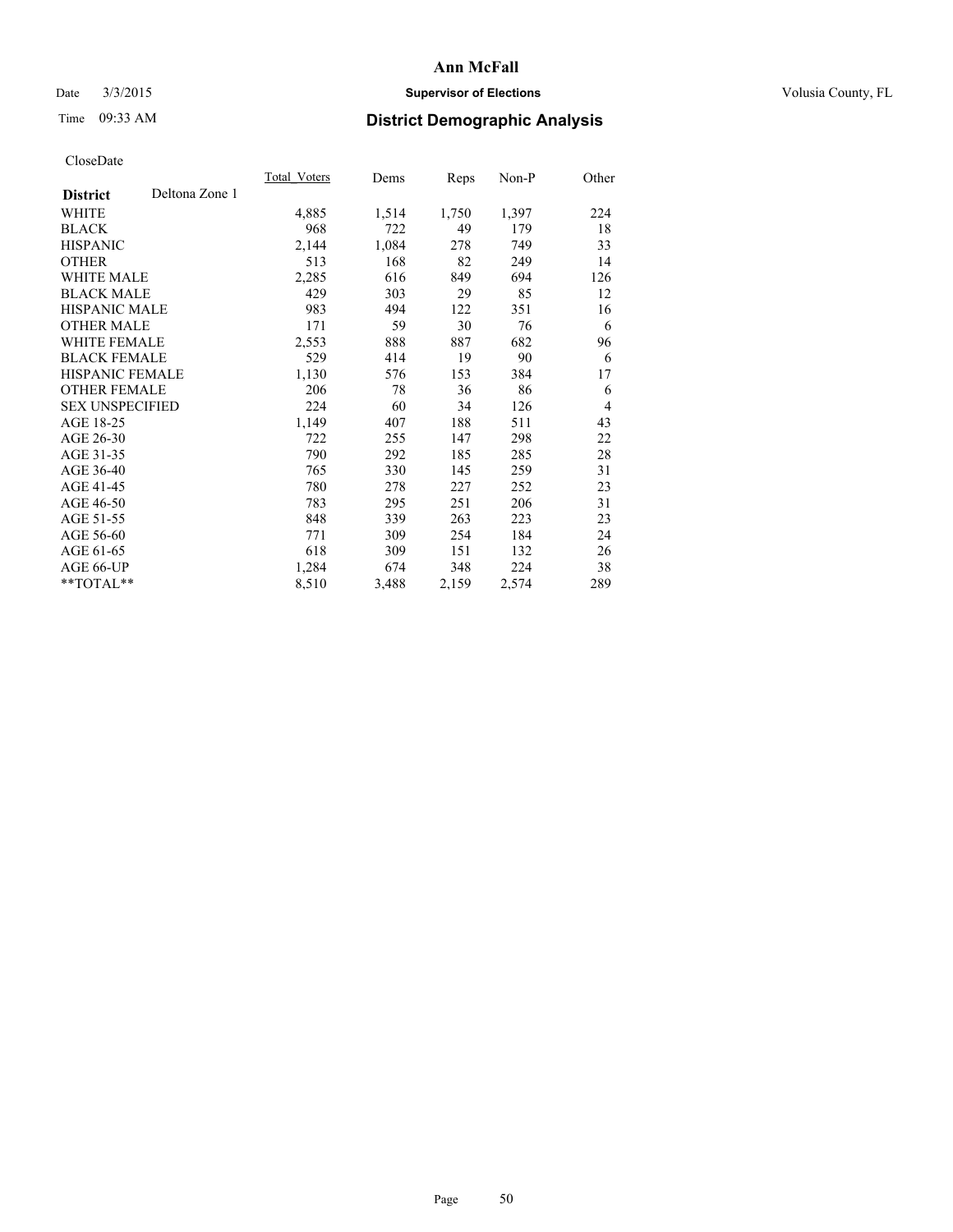## Date  $3/3/2015$  **Supervisor of Elections Supervisor of Elections** Volusia County, FL

# Time 09:33 AM **District Demographic Analysis**

|                        |                | Total Voters | Dems  | Reps  | Non-P | Other          |
|------------------------|----------------|--------------|-------|-------|-------|----------------|
| <b>District</b>        | Deltona Zone 2 |              |       |       |       |                |
| WHITE                  |                | 6,126        | 1,843 | 2,401 | 1,620 | 262            |
| <b>BLACK</b>           |                | 822          | 621   | 38    | 144   | 19             |
| <b>HISPANIC</b>        |                | 2,261        | 1,094 | 366   | 775   | 26             |
| <b>OTHER</b>           |                | 526          | 195   | 89    | 224   | 18             |
| <b>WHITE MALE</b>      |                | 2,781        | 738   | 1,136 | 772   | 135            |
| <b>BLACK MALE</b>      |                | 366          | 249   | 26    | 80    | 11             |
| <b>HISPANIC MALE</b>   |                | 1,070        | 496   | 178   | 383   | 13             |
| <b>OTHER MALE</b>      |                | 193          | 77    | 33    | 73    | 10             |
| WHITE FEMALE           |                | 3,292        | 1,091 | 1,250 | 824   | 127            |
| <b>BLACK FEMALE</b>    |                | 443          | 362   | 12    | 61    | 8              |
| <b>HISPANIC FEMALE</b> |                | 1,166        | 586   | 185   | 384   | 11             |
| <b>OTHER FEMALE</b>    |                | 217          | 96    | 37    | 76    | 8              |
| <b>SEX UNSPECIFIED</b> |                | 207          | 58    | 37    | 110   | $\overline{c}$ |
| AGE 18-25              |                | 1,042        | 321   | 223   | 453   | 45             |
| AGE 26-30              |                | 747          | 252   | 164   | 307   | 24             |
| AGE 31-35              |                | 739          | 258   | 179   | 270   | 32             |
| AGE 36-40              |                | 747          | 295   | 173   | 247   | 32             |
| AGE 41-45              |                | 785          | 268   | 229   | 260   | 28             |
| AGE 46-50              |                | 846          | 305   | 247   | 270   | 24             |
| AGE 51-55              |                | 921          | 348   | 308   | 241   | 24             |
| AGE 56-60              |                | 916          | 373   | 324   | 196   | 23             |
| AGE 61-65              |                | 822          | 335   | 272   | 187   | 28             |
| AGE 66-UP              |                | 2,169        | 998   | 775   | 331   | 65             |
| **TOTAL**              |                | 9,735        | 3,753 | 2,894 | 2,763 | 325            |
|                        |                |              |       |       |       |                |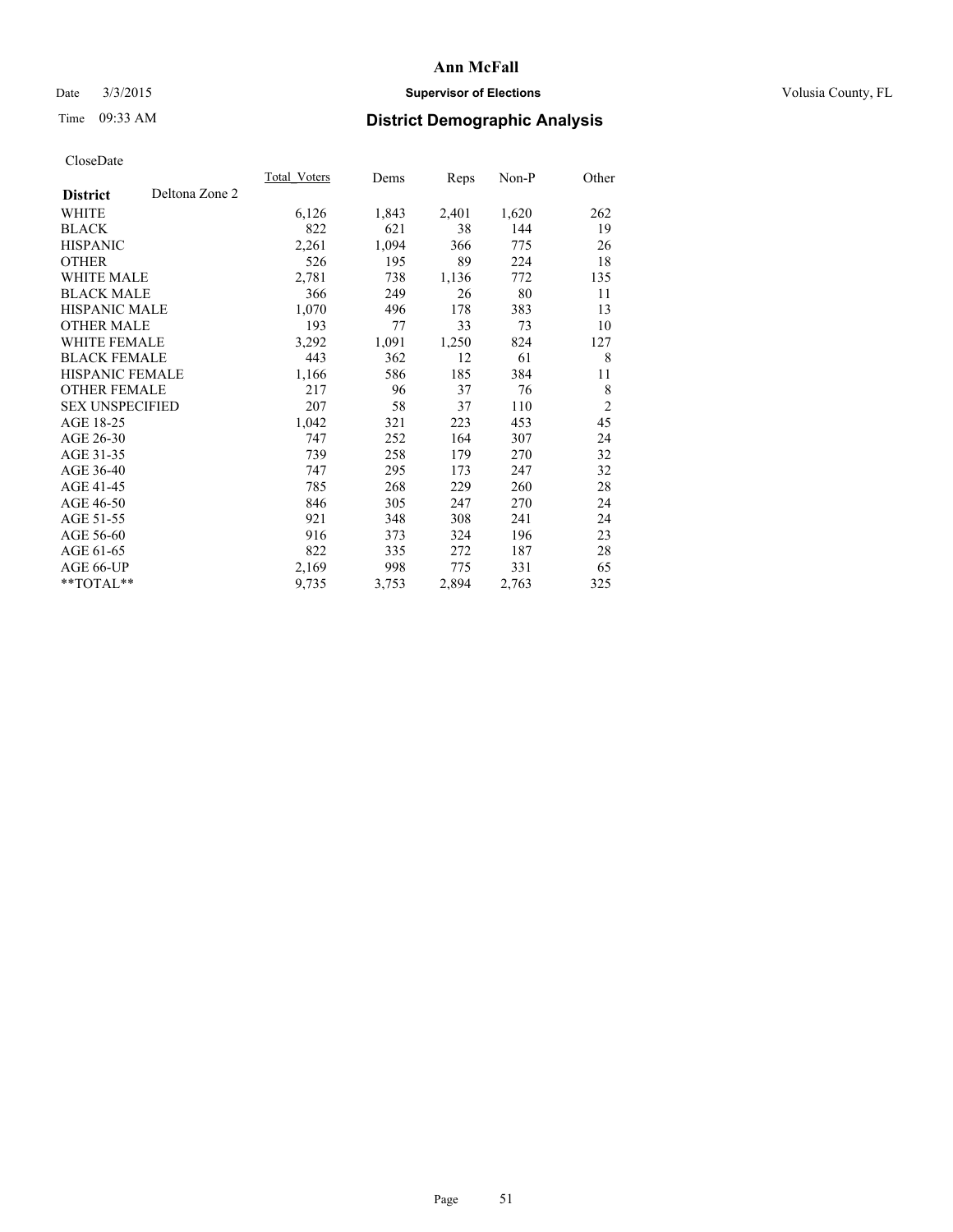## Date  $3/3/2015$  **Supervisor of Elections Supervisor of Elections** Volusia County, FL

# Time 09:33 AM **District Demographic Analysis**

|                                   | Total Voters | Dems  | <b>Reps</b> | Non-P | Other          |
|-----------------------------------|--------------|-------|-------------|-------|----------------|
| Deltona Zone 3<br><b>District</b> |              |       |             |       |                |
| WHITE                             | 5,189        | 1,643 | 1,871       | 1,440 | 235            |
| <b>BLACK</b>                      | 773          | 607   | 28          | 129   | 9              |
| <b>HISPANIC</b>                   | 2,529        | 1,233 | 352         | 885   | 59             |
| <b>OTHER</b>                      | 540          | 189   | 83          | 265   | 3              |
| <b>WHITE MALE</b>                 | 2,394        | 673   | 902         | 689   | 130            |
| <b>BLACK MALE</b>                 | 336          | 250   | 17          | 61    | 8              |
| <b>HISPANIC MALE</b>              | 1,181        | 550   | 182         | 418   | 31             |
| <b>OTHER MALE</b>                 | 189          | 69    | 27          | 91    | $\overline{2}$ |
| WHITE FEMALE                      | 2,736        | 951   | 954         | 730   | 101            |
| <b>BLACK FEMALE</b>               | 428          | 351   | 11          | 65    | 1              |
| <b>HISPANIC FEMALE</b>            | 1,308        | 662   | 169         | 449   | 28             |
| <b>OTHER FEMALE</b>               | 228          | 96    | 38          | 93    | 1              |
| <b>SEX UNSPECIFIED</b>            | 231          | 70    | 34          | 123   | $\overline{4}$ |
| AGE 18-25                         | 972          | 367   | 137         | 426   | 42             |
| AGE 26-30                         | 713          | 262   | 146         | 286   | 19             |
| AGE 31-35                         | 701          | 252   | 136         | 282   | 31             |
| AGE 36-40                         | 744          | 269   | 150         | 295   | 30             |
| AGE 41-45                         | 736          | 271   | 227         | 212   | 26             |
| AGE 46-50                         | 816          | 339   | 209         | 243   | 25             |
| AGE 51-55                         | 872          | 340   | 257         | 254   | 21             |
| AGE 56-60                         | 788          | 338   | 218         | 201   | 31             |
| AGE 61-65                         | 673          | 299   | 196         | 152   | 26             |
| AGE 66-UP                         | 2,016        | 935   | 658         | 368   | 55             |
| **TOTAL**                         | 9,031        | 3,672 | 2,334       | 2,719 | 306            |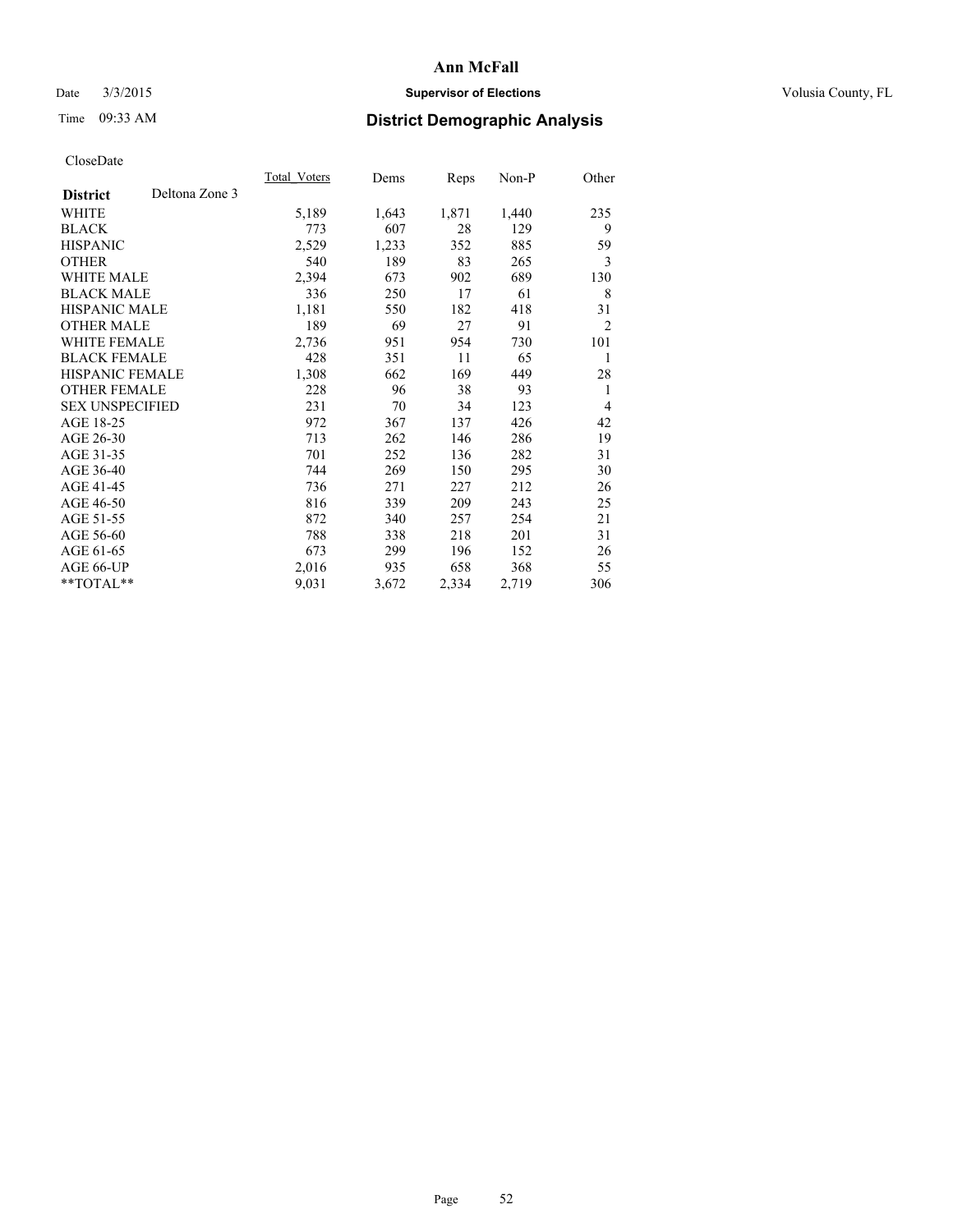## Date  $3/3/2015$  **Supervisor of Elections Supervisor of Elections** Volusia County, FL

# Time 09:33 AM **District Demographic Analysis**

|                        |                | Total Voters | Dems  | <b>Reps</b> | Non-P | Other          |
|------------------------|----------------|--------------|-------|-------------|-------|----------------|
| <b>District</b>        | Deltona Zone 4 |              |       |             |       |                |
| WHITE                  |                | 5,280        | 1,728 | 1,957       | 1,352 | 243            |
| <b>BLACK</b>           |                | 792          | 595   | 30          | 153   | 14             |
| <b>HISPANIC</b>        |                | 2,659        | 1,343 | 354         | 905   | 57             |
| <b>OTHER</b>           |                | 546          | 189   | 101         | 244   | 12             |
| WHITE MALE             |                | 2,417        | 711   | 932         | 648   | 126            |
| <b>BLACK MALE</b>      |                | 323          | 223   | 21          | 71    | 8              |
| <b>HISPANIC MALE</b>   |                | 1,235        | 589   | 184         | 428   | 34             |
| <b>OTHER MALE</b>      |                | 176          | 65    | 38          | 69    | $\overline{4}$ |
| <b>WHITE FEMALE</b>    |                | 2,813        | 997   | 1,009       | 691   | 116            |
| <b>BLACK FEMALE</b>    |                | 456          | 362   | 9           | 79    | 6              |
| HISPANIC FEMALE        |                | 1,405        | 744   | 169         | 469   | 23             |
| <b>OTHER FEMALE</b>    |                | 220          | 96    | 41          | 77    | 6              |
| <b>SEX UNSPECIFIED</b> |                | 232          | 68    | 39          | 122   | 3              |
| AGE 18-25              |                | 1,061        | 385   | 183         | 461   | 32             |
| AGE 26-30              |                | 713          | 224   | 121         | 335   | 33             |
| AGE 31-35              |                | 672          | 264   | 145         | 235   | 28             |
| AGE 36-40              |                | 738          | 307   | 151         | 244   | 36             |
| AGE 41-45              |                | 752          | 283   | 203         | 239   | 27             |
| AGE 46-50              |                | 790          | 316   | 238         | 214   | 22             |
| AGE 51-55              |                | 864          | 362   | 252         | 225   | 25             |
| AGE 56-60              |                | 843          | 371   | 250         | 189   | 33             |
| AGE 61-65              |                | 747          | 336   | 237         | 160   | 14             |
| AGE 66-UP              |                | 2,097        | 1,007 | 662         | 352   | 76             |
| **TOTAL**              |                | 9,277        | 3,855 | 2,442       | 2,654 | 326            |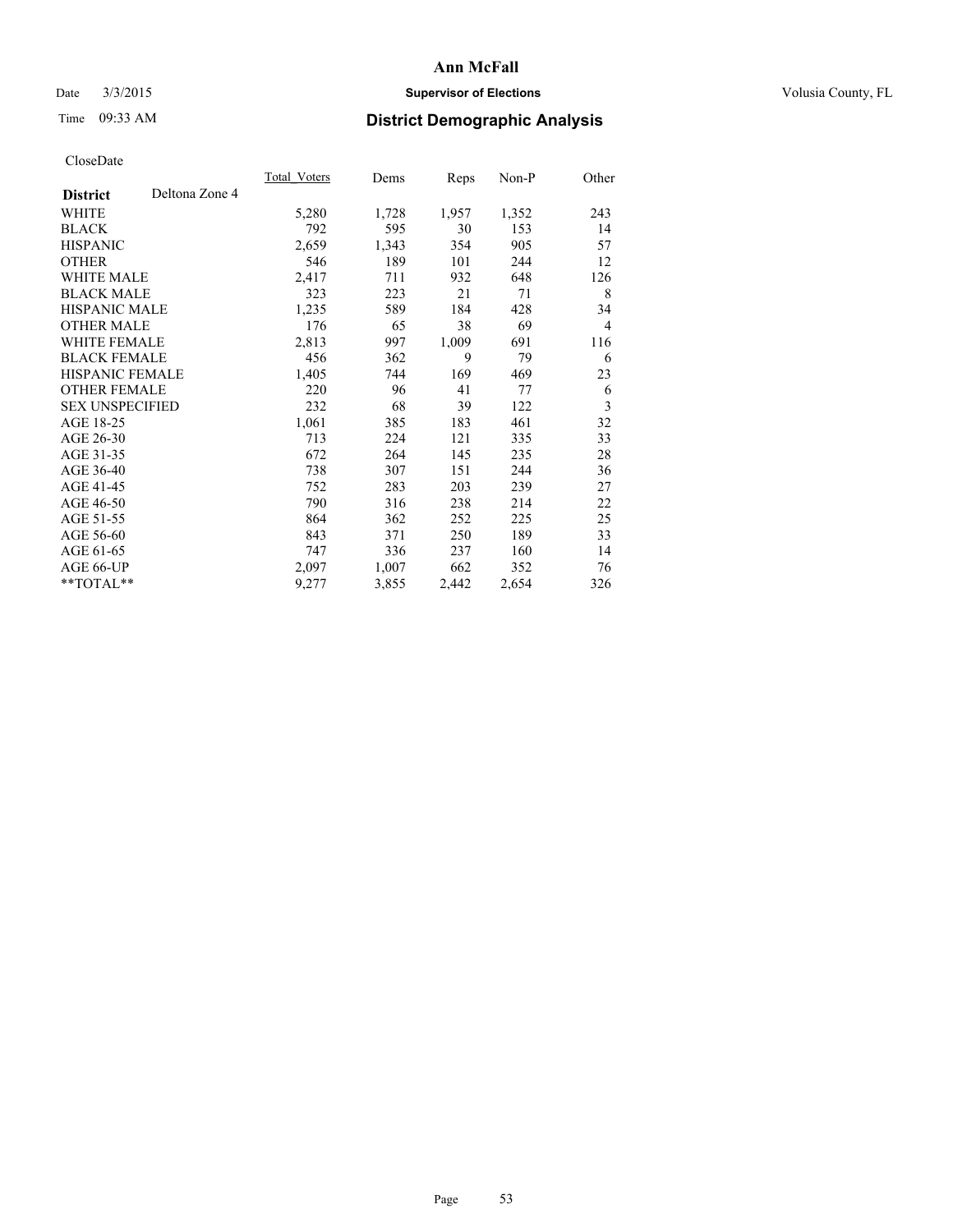## Date  $3/3/2015$  **Supervisor of Elections Supervisor of Elections** Volusia County, FL

# Time 09:33 AM **District Demographic Analysis**

|                        |                | Total Voters | Dems  | <b>Reps</b> | Non-P | Other          |
|------------------------|----------------|--------------|-------|-------------|-------|----------------|
| <b>District</b>        | Deltona Zone 5 |              |       |             |       |                |
| WHITE                  |                | 5,381        | 1,678 | 1,972       | 1,475 | 256            |
| <b>BLACK</b>           |                | 966          | 744   | 43          | 168   | 11             |
| <b>HISPANIC</b>        |                | 2,333        | 1,131 | 350         | 814   | 38             |
| <b>OTHER</b>           |                | 520          | 172   | 92          | 242   | 14             |
| WHITE MALE             |                | 2,508        | 694   | 975         | 691   | 148            |
| <b>BLACK MALE</b>      |                | 416          | 299   | 23          | 87    | 7              |
| <b>HISPANIC MALE</b>   |                | 1,095        | 514   | 171         | 383   | 27             |
| <b>OTHER MALE</b>      |                | 164          | 65    | 37          | 56    | 6              |
| <b>WHITE FEMALE</b>    |                | 2,827        | 974   | 977         | 769   | 107            |
| <b>BLACK FEMALE</b>    |                | 543          | 439   | 20          | 80    | $\overline{4}$ |
| HISPANIC FEMALE        |                | 1,215        | 607   | 177         | 420   | 11             |
| <b>OTHER FEMALE</b>    |                | 220          | 88    | 32          | 94    | 6              |
| <b>SEX UNSPECIFIED</b> |                | 212          | 45    | 45          | 119   | 3              |
| AGE 18-25              |                | 1,116        | 362   | 223         | 491   | 40             |
| AGE 26-30              |                | 736          | 256   | 156         | 295   | 29             |
| AGE 31-35              |                | 708          | 266   | 124         | 291   | 27             |
| AGE 36-40              |                | 765          | 305   | 161         | 264   | 35             |
| AGE 41-45              |                | 739          | 283   | 198         | 233   | 25             |
| AGE 46-50              |                | 839          | 329   | 262         | 221   | 27             |
| AGE 51-55              |                | 914          | 342   | 315         | 229   | 28             |
| AGE 56-60              |                | 877          | 378   | 281         | 200   | 18             |
| AGE 61-65              |                | 723          | 320   | 208         | 169   | 26             |
| AGE 66-UP              |                | 1,782        | 884   | 529         | 305   | 64             |
| **TOTAL**              |                | 9,200        | 3,725 | 2,457       | 2,699 | 319            |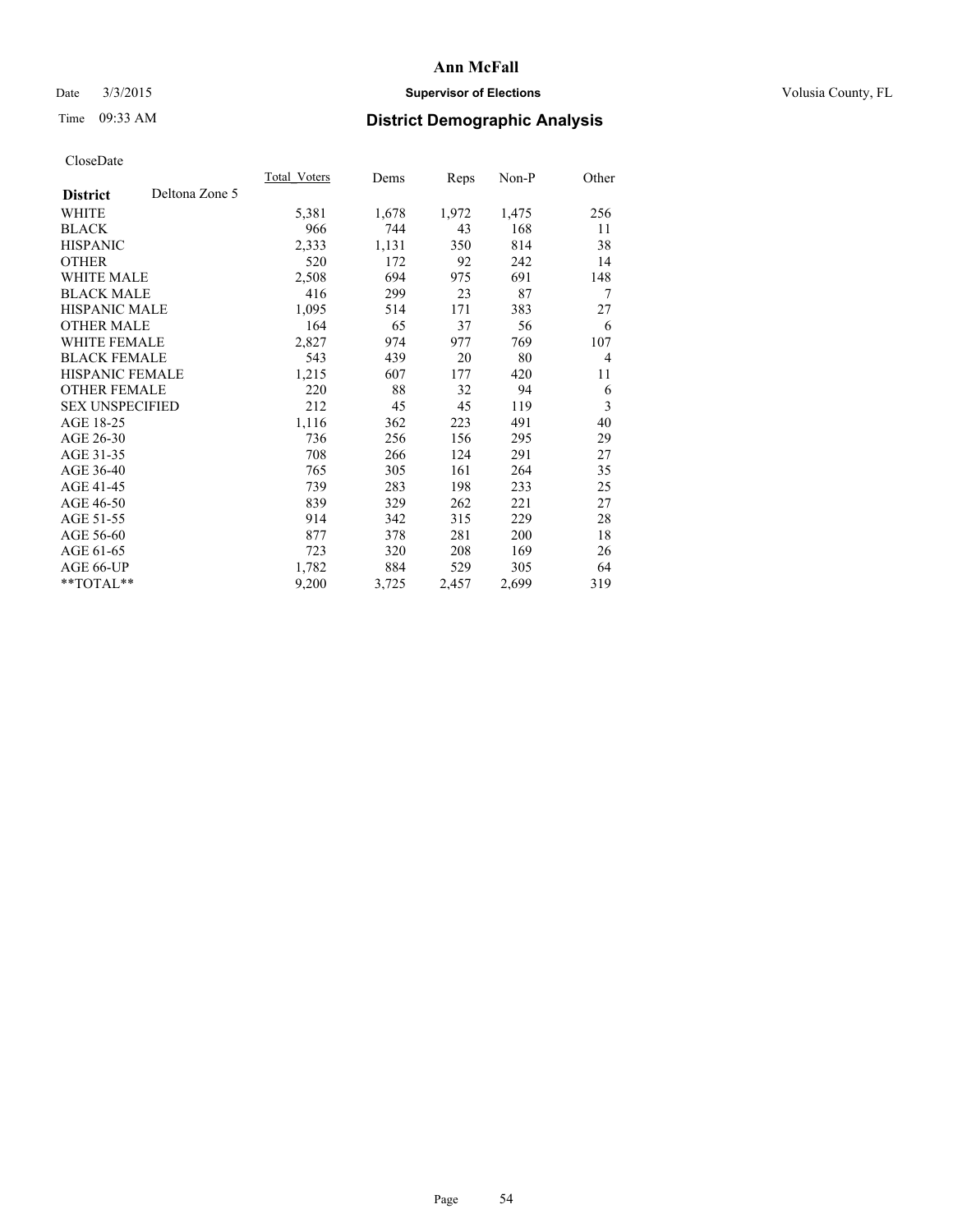## Date  $3/3/2015$  **Supervisor of Elections Supervisor of Elections** Volusia County, FL

# Time 09:33 AM **District Demographic Analysis**

|                        |                | Total Voters | Dems  | Reps  | Non-P | Other |
|------------------------|----------------|--------------|-------|-------|-------|-------|
| <b>District</b>        | Deltona Zone 6 |              |       |       |       |       |
| WHITE                  |                | 5,830        | 1,687 | 2,304 | 1,569 | 270   |
| <b>BLACK</b>           |                | 834          | 623   | 38    | 150   | 23    |
| <b>HISPANIC</b>        |                | 1,943        | 917   | 259   | 724   | 43    |
| <b>OTHER</b>           |                | 497          | 152   | 114   | 220   | 11    |
| WHITE MALE             |                | 2,701        | 670   | 1,138 | 761   | 132   |
| <b>BLACK MALE</b>      |                | 385          | 280   | 21    | 71    | 13    |
| <b>HISPANIC MALE</b>   |                | 908          | 409   | 134   | 343   | 22    |
| <b>OTHER MALE</b>      |                | 202          | 66    | 45    | 84    | 7     |
| WHITE FEMALE           |                | 3,059        | 1,001 | 1,140 | 783   | 135   |
| <b>BLACK FEMALE</b>    |                | 437          | 333   | 16    | 78    | 10    |
| HISPANIC FEMALE        |                | 1,000        | 498   | 122   | 360   | 20    |
| <b>OTHER FEMALE</b>    |                | 189          | 65    | 47    | 74    | 3     |
| <b>SEX UNSPECIFIED</b> |                | 223          | 57    | 52    | 109   | 5     |
| AGE 18-25              |                | 1,104        | 338   | 230   | 502   | 34    |
| AGE 26-30              |                | 729          | 237   | 170   | 289   | 33    |
| AGE 31-35              |                | 723          | 245   | 171   | 283   | 24    |
| AGE 36-40              |                | 701          | 208   | 196   | 259   | 38    |
| AGE 41-45              |                | 822          | 296   | 258   | 228   | 40    |
| AGE 46-50              |                | 852          | 313   | 289   | 214   | 36    |
| AGE 51-55              |                | 1,014        | 362   | 363   | 247   | 42    |
| AGE 56-60              |                | 897          | 354   | 313   | 197   | 33    |
| AGE 61-65              |                | 714          | 323   | 232   | 142   | 17    |
| AGE 66-UP              |                | 1,548        | 703   | 493   | 302   | 50    |
| **TOTAL**              |                | 9,104        | 3,379 | 2,715 | 2,663 | 347   |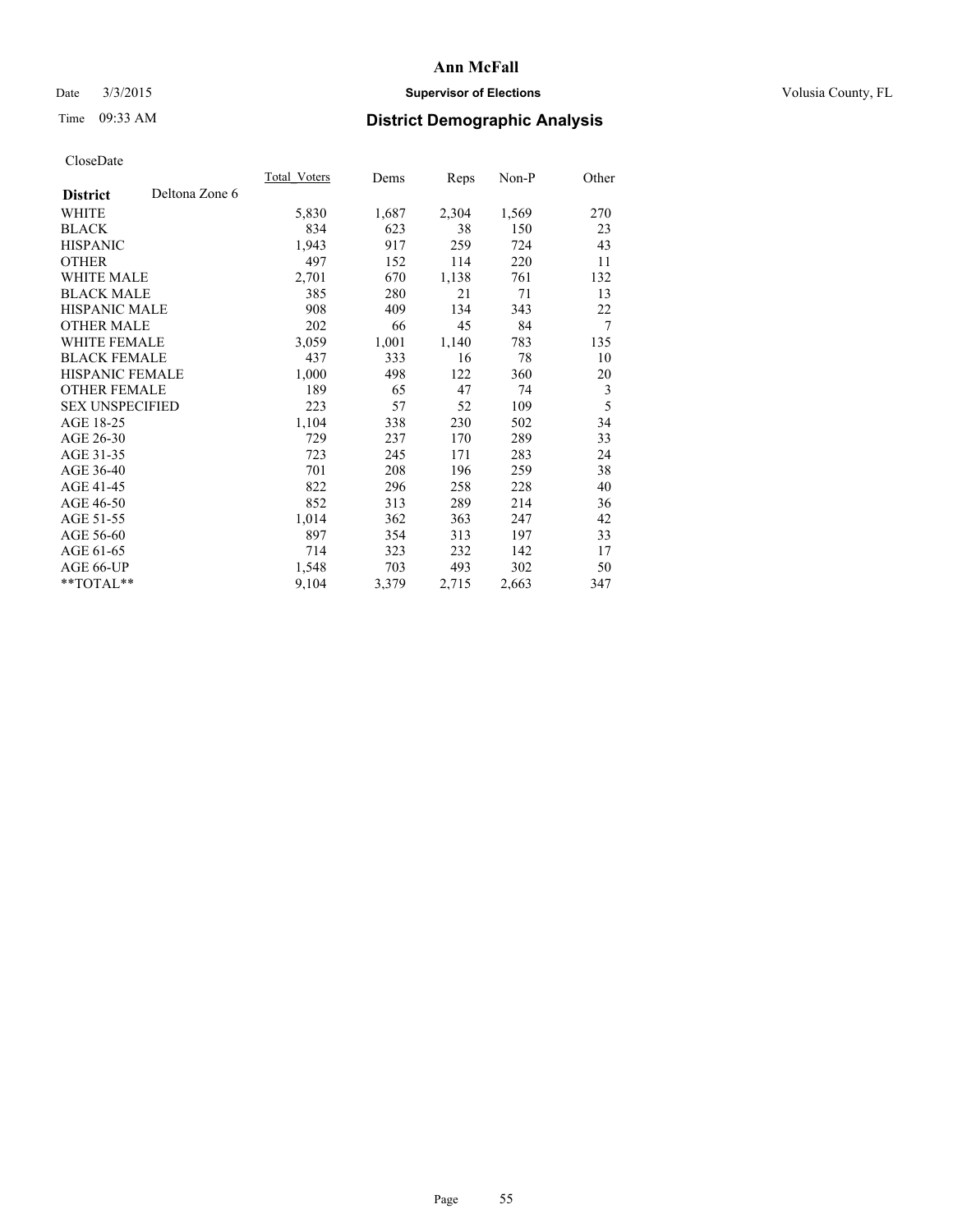## Date  $3/3/2015$  **Supervisor of Elections Supervisor of Elections** Volusia County, FL

# Time 09:33 AM **District Demographic Analysis**

|                        |                  | Total Voters | Dems  | Reps           | Non-P | Other          |
|------------------------|------------------|--------------|-------|----------------|-------|----------------|
| <b>District</b>        | Edgewater Zone 1 |              |       |                |       |                |
| WHITE                  |                  | 3,286        | 1,191 | 1,078          | 910   | 107            |
| <b>BLACK</b>           |                  | 72           | 46    | 4              | 20    | $\overline{2}$ |
| <b>HISPANIC</b>        |                  | 52           | 22    | 12             | 16    | $\overline{c}$ |
| <b>OTHER</b>           |                  | 106          | 37    | 23             | 45    | 1              |
| <b>WHITE MALE</b>      |                  | 1,465        | 454   | 523            | 426   | 62             |
| <b>BLACK MALE</b>      |                  | 39           | 21    | 4              | 12    | $\overline{2}$ |
| <b>HISPANIC MALE</b>   |                  | 18           | 8     | $\overline{4}$ | 5     | 1              |
| <b>OTHER MALE</b>      |                  | 30           | 12    | 10             | 8     | $\overline{0}$ |
| <b>WHITE FEMALE</b>    |                  | 1,786        | 723   | 543            | 475   | 45             |
| <b>BLACK FEMALE</b>    |                  | 32           | 24    | $\theta$       | 8     | $\overline{0}$ |
| <b>HISPANIC FEMALE</b> |                  | 34           | 14    | 8              | 11    |                |
| <b>OTHER FEMALE</b>    |                  | 49           | 22    | 9              | 17    |                |
| <b>SEX UNSPECIFIED</b> |                  | 63           | 18    | 16             | 29    | $\theta$       |
| AGE 18-25              |                  | 290          | 77    | 65             | 140   | 8              |
| AGE 26-30              |                  | 226          | 68    | 52             | 99    | 7              |
| AGE 31-35              |                  | 203          | 70    | 49             | 77    | 7              |
| AGE 36-40              |                  | 220          | 70    | 67             | 73    | 10             |
| AGE 41-45              |                  | 218          | 65    | 60             | 86    | 7              |
| AGE 46-50              |                  | 221          | 76    | 77             | 63    | 5              |
| AGE 51-55              |                  | 365          | 137   | 118            | 99    | 11             |
| AGE 56-60              |                  | 388          | 129   | 135            | 110   | 14             |
| AGE 61-65              |                  | 384          | 166   | 118            | 89    | 11             |
| AGE 66-UP              |                  | 1,001        | 438   | 376            | 155   | 32             |
| **TOTAL**              |                  | 3,516        | 1,296 | 1,117          | 991   | 112            |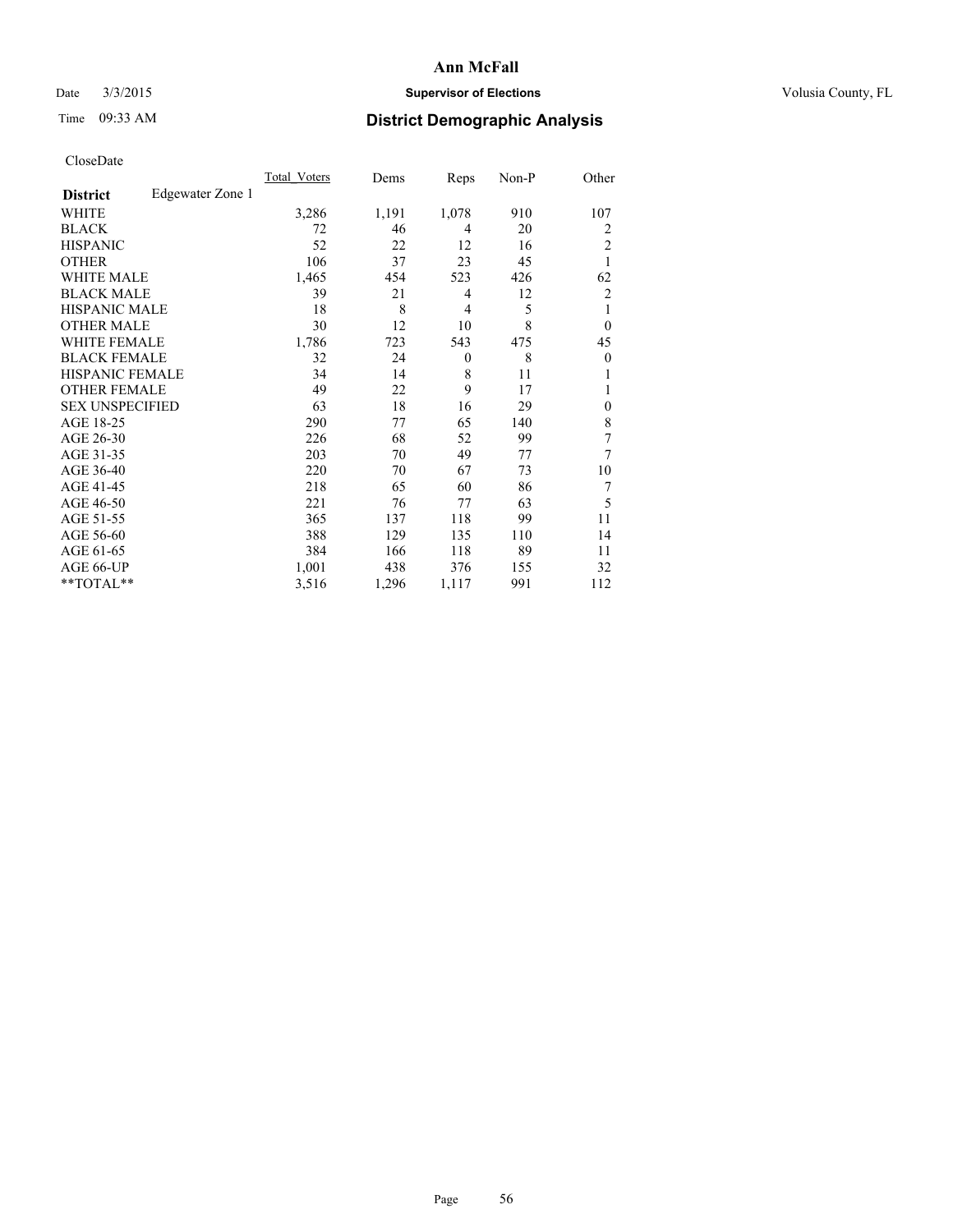## Date  $3/3/2015$  **Supervisor of Elections Supervisor of Elections** Volusia County, FL

# Time 09:33 AM **District Demographic Analysis**

| Cioscivate             |                  |                     |       |                |       |                |
|------------------------|------------------|---------------------|-------|----------------|-------|----------------|
|                        |                  | <b>Total Voters</b> | Dems  | Reps           | Non-P | Other          |
| <b>District</b>        | Edgewater Zone 2 |                     |       |                |       |                |
| <b>WHITE</b>           |                  | 3,508               | 1,191 | 1,188          | 1,030 | 99             |
| <b>BLACK</b>           |                  | 63                  | 45    | 4              | 13    | 1              |
| <b>HISPANIC</b>        |                  | 50                  | 17    | 10             | 22    |                |
| <b>OTHER</b>           |                  | 109                 | 29    | 27             | 52    |                |
| WHITE MALE             |                  | 1,605               | 500   | 593            | 457   | 55             |
| <b>BLACK MALE</b>      |                  | 27                  | 19    | $\overline{2}$ | 5     |                |
| <b>HISPANIC MALE</b>   |                  | 23                  | 11    | 5              | 7     | $\Omega$       |
| <b>OTHER MALE</b>      |                  | 40                  | 12    | 9              | 18    |                |
| <b>WHITE FEMALE</b>    |                  | 1,885               | 686   | 588            | 567   | 44             |
| <b>BLACK FEMALE</b>    |                  | 36                  | 26    | 2              | 8     | $\overline{0}$ |
| <b>HISPANIC FEMALE</b> |                  | 26                  | 6     | 5              | 14    |                |
| <b>OTHER FEMALE</b>    |                  | 46                  | 14    | 15             | 17    | $\theta$       |
| <b>SEX UNSPECIFIED</b> |                  | 42                  | 8     | 10             | 24    | $\Omega$       |
| AGE 18-25              |                  | 309                 | 82    | 79             | 134   | 14             |
| AGE 26-30              |                  | 223                 | 64    | 55             | 97    | 7              |
| AGE 31-35              |                  | 229                 | 62    | 59             | 102   | 6              |
| AGE 36-40              |                  | 242                 | 70    | 73             | 94    | 5              |
| AGE 41-45              |                  | 307                 | 99    | 87             | 113   | 8              |
| AGE 46-50              |                  | 285                 | 84    | 101            | 89    | 11             |
| AGE 51-55              |                  | 345                 | 113   | 128            | 91    | 13             |
| AGE 56-60              |                  | 367                 | 127   | 144            | 91    | 5              |
| AGE 61-65              |                  | 361                 | 136   | 126            | 85    | 14             |
| AGE 66-UP              |                  | 1,062               | 445   | 377            | 221   | 19             |
| **TOTAL**              |                  | 3,730               | 1,282 | 1,229          | 1,117 | 102            |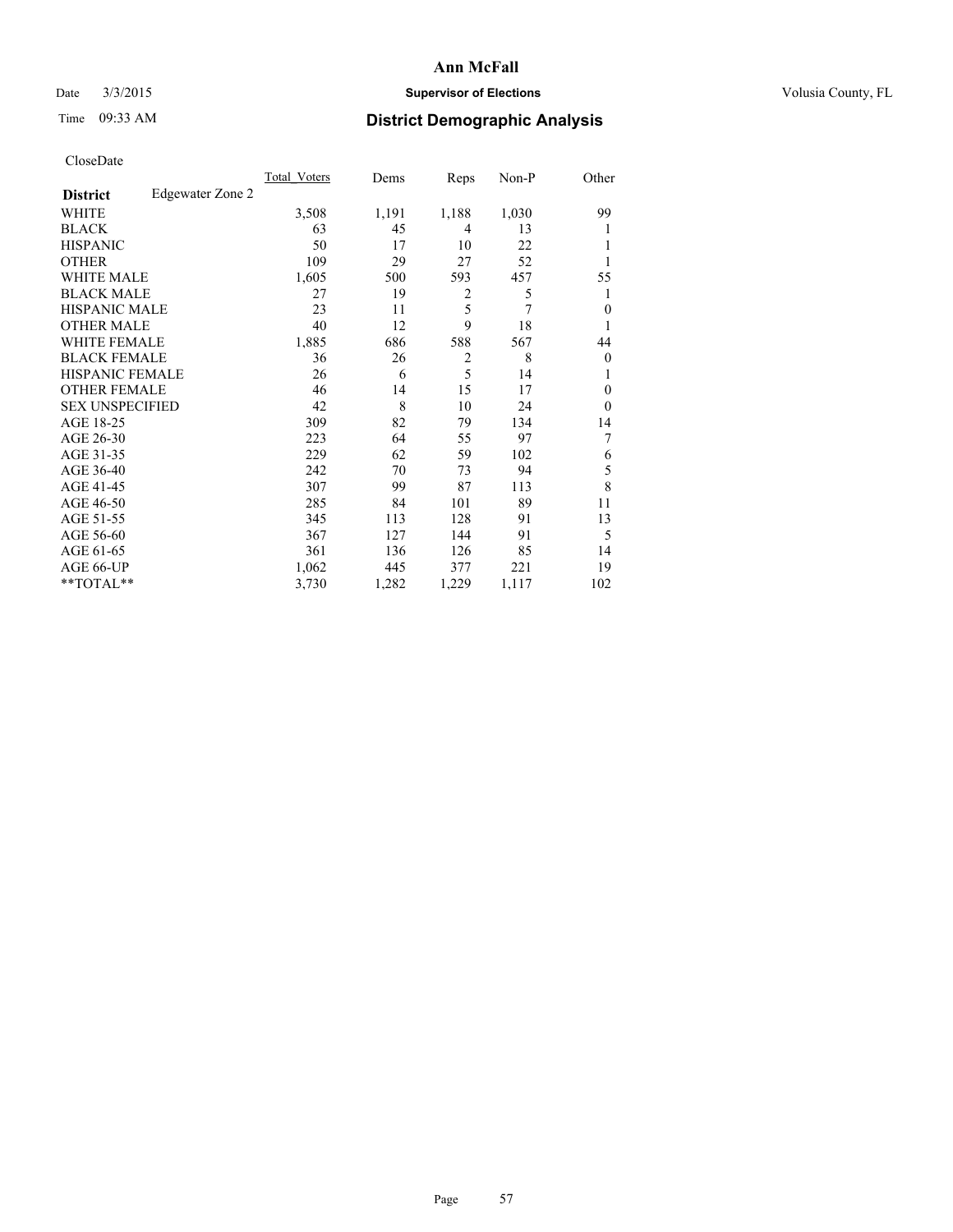## Date  $3/3/2015$  **Supervisor of Elections Supervisor of Elections** Volusia County, FL

# Time 09:33 AM **District Demographic Analysis**

|                        |                  | Total Voters | Dems  | Reps           | Non-P | Other            |
|------------------------|------------------|--------------|-------|----------------|-------|------------------|
| <b>District</b>        | Edgewater Zone 3 |              |       |                |       |                  |
| WHITE                  |                  | 3,232        | 1,136 | 1,070          | 916   | 110              |
| <b>BLACK</b>           |                  | 93           | 71    | $\overline{2}$ | 20    | $\theta$         |
| <b>HISPANIC</b>        |                  | 54           | 18    | 10             | 26    | $\theta$         |
| <b>OTHER</b>           |                  | 137          | 43    | 24             | 66    | 4                |
| <b>WHITE MALE</b>      |                  | 1,438        | 430   | 496            | 449   | 63               |
| <b>BLACK MALE</b>      |                  | 43           | 30    | $\overline{2}$ | 11    | $\boldsymbol{0}$ |
| <b>HISPANIC MALE</b>   |                  | 24           | 7     | $\overline{4}$ | 13    | $\theta$         |
| <b>OTHER MALE</b>      |                  | 45           | 12    | 11             | 20    | $\overline{c}$   |
| <b>WHITE FEMALE</b>    |                  | 1,777        | 702   | 567            | 461   | 47               |
| <b>BLACK FEMALE</b>    |                  | 49           | 41    | $\theta$       | 8     | $\theta$         |
| <b>HISPANIC FEMALE</b> |                  | 28           | 9     | 6              | 13    | $\theta$         |
| <b>OTHER FEMALE</b>    |                  | 57           | 19    | 12             | 24    | 2                |
| <b>SEX UNSPECIFIED</b> |                  | 55           | 18    | 8              | 29    | $\mathbf{0}$     |
| AGE 18-25              |                  | 317          | 103   | 65             | 143   | 6                |
| AGE 26-30              |                  | 225          | 57    | 56             | 104   | 8                |
| AGE 31-35              |                  | 219          | 60    | 56             | 99    | 4                |
| AGE 36-40              |                  | 224          | 52    | 77             | 81    | 14               |
| AGE 41-45              |                  | 259          | 82    | 80             | 86    | 11               |
| AGE 46-50              |                  | 262          | 93    | 90             | 72    | 7                |
| AGE 51-55              |                  | 309          | 120   | 94             | 86    | 9                |
| AGE 56-60              |                  | 342          | 125   | 122            | 84    | 11               |
| AGE 61-65              |                  | 339          | 136   | 116            | 77    | 10               |
| AGE 66-UP              |                  | 1,020        | 440   | 350            | 196   | 34               |
| **TOTAL**              |                  | 3,516        | 1,268 | 1,106          | 1,028 | 114              |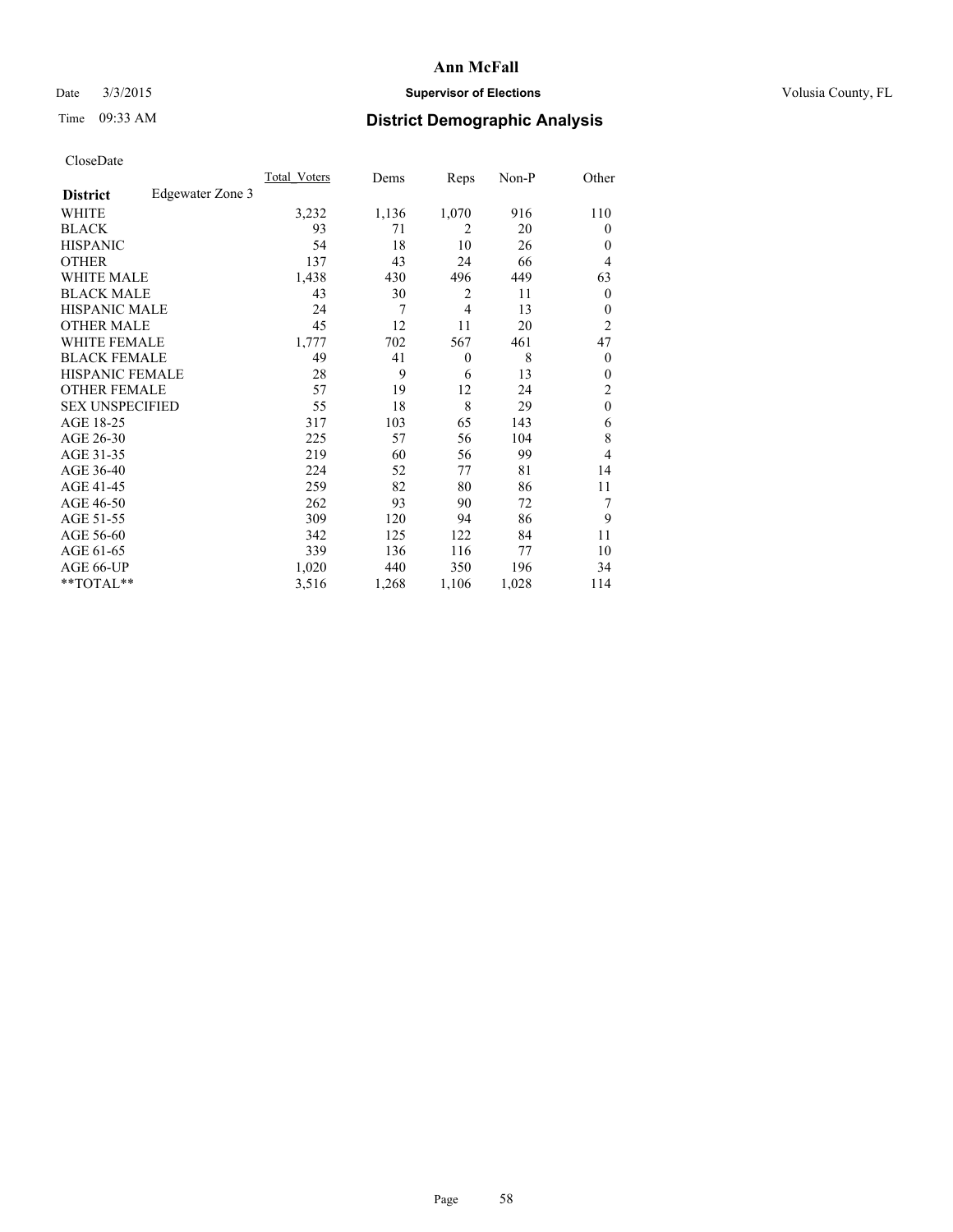## Date  $3/3/2015$  **Supervisor of Elections Supervisor of Elections** Volusia County, FL

# Time 09:33 AM **District Demographic Analysis**

|                        |                  | Total Voters | Dems  | Reps           | Non-P | Other          |
|------------------------|------------------|--------------|-------|----------------|-------|----------------|
| <b>District</b>        | Edgewater Zone 4 |              |       |                |       |                |
| WHITE                  |                  | 3,335        | 1,111 | 1,129          | 967   | 128            |
| <b>BLACK</b>           |                  | 89           | 68    | 4              | 17    | $\overline{0}$ |
| <b>HISPANIC</b>        |                  | 53           | 23    | 14             | 14    | 2              |
| <b>OTHER</b>           |                  | 89           | 26    | 14             | 49    | $\theta$       |
| WHITE MALE             |                  | 1,529        | 449   | 564            | 454   | 62             |
| <b>BLACK MALE</b>      |                  | 42           | 30    | 2              | 10    | $\overline{0}$ |
| <b>HISPANIC MALE</b>   |                  | 16           | 6     | $\overline{4}$ | 5     |                |
| <b>OTHER MALE</b>      |                  | 29           | 9     | 8              | 12    | $\overline{0}$ |
| WHITE FEMALE           |                  | 1,783        | 654   | 559            | 504   | 66             |
| <b>BLACK FEMALE</b>    |                  | 46           | 37    | $\overline{2}$ | 7     | $\overline{0}$ |
| <b>HISPANIC FEMALE</b> |                  | 37           | 17    | 10             | 9     |                |
| <b>OTHER FEMALE</b>    |                  | 31           | 13    | 5              | 13    | $\Omega$       |
| <b>SEX UNSPECIFIED</b> |                  | 53           | 13    | 7              | 33    | $\theta$       |
| AGE 18-25              |                  | 259          | 68    | 58             | 127   | 6              |
| AGE 26-30              |                  | 194          | 48    | 52             | 87    | 7              |
| AGE 31-35              |                  | 200          | 56    | 53             | 82    | 9              |
| AGE 36-40              |                  | 231          | 81    | 57             | 83    | 10             |
| AGE 41-45              |                  | 222          | 77    | 67             | 73    | 5              |
| AGE 46-50              |                  | 237          | 82    | 78             | 72    | 5              |
| AGE 51-55              |                  | 332          | 111   | 116            | 94    | 11             |
| AGE 56-60              |                  | 338          | 126   | 117            | 84    | 11             |
| AGE 61-65              |                  | 320          | 133   | 99             | 78    | 10             |
| AGE 66-UP              |                  | 1,233        | 446   | 464            | 267   | 56             |
| **TOTAL**              |                  | 3,566        | 1,228 | 1,161          | 1,047 | 130            |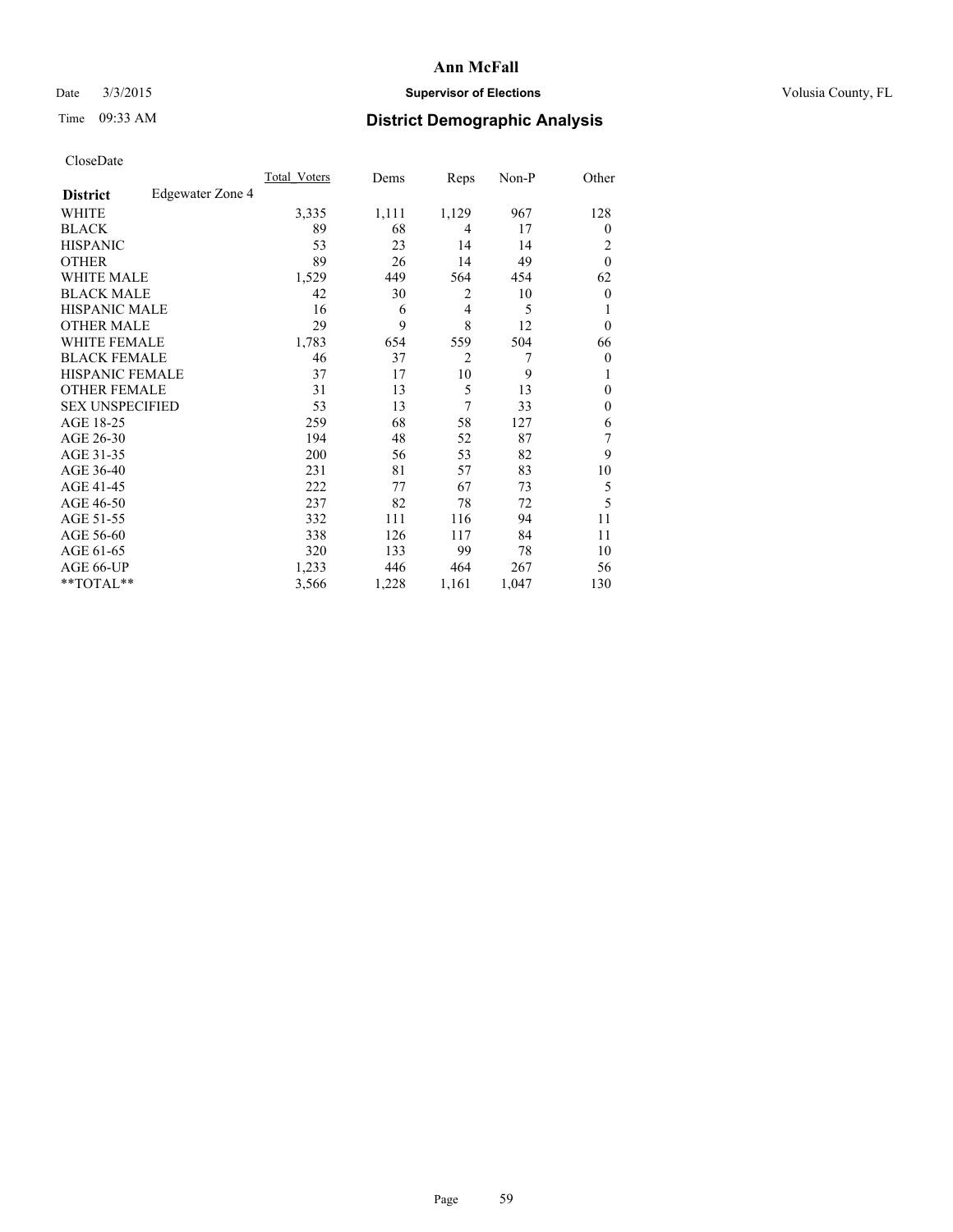## Date  $3/3/2015$  **Supervisor of Elections Supervisor of Elections** Volusia County, FL

# Time 09:33 AM **District Demographic Analysis**

|                        |                   | <b>Total Voters</b> | Dems | Reps           | Non-P | Other          |
|------------------------|-------------------|---------------------|------|----------------|-------|----------------|
| <b>District</b>        | Holly Hill Zone 1 |                     |      |                |       |                |
| WHITE                  |                   | 1,378               | 503  | 413            | 408   | 54             |
| <b>BLACK</b>           |                   | 142                 | 110  | $\overline{2}$ | 27    | 3              |
| <b>HISPANIC</b>        |                   | 62                  | 29   | 5              | 28    | $\theta$       |
| <b>OTHER</b>           |                   | 81                  | 33   | 16             | 28    | 4              |
| WHITE MALE             |                   | 666                 | 218  | 213            | 209   | 26             |
| <b>BLACK MALE</b>      |                   | 58                  | 39   | 1              | 15    | 3              |
| <b>HISPANIC MALE</b>   |                   | 28                  | 9    | 3              | 16    | $\theta$       |
| <b>OTHER MALE</b>      |                   | 25                  | 9    | 5              | 8     | 3              |
| WHITE FEMALE           |                   | 697                 | 280  | 196            | 193   | 28             |
| <b>BLACK FEMALE</b>    |                   | 81                  | 68   | 1              | 12    | $\mathbf{0}$   |
| <b>HISPANIC FEMALE</b> |                   | 34                  | 20   | $\overline{2}$ | 12    | $\Omega$       |
| <b>OTHER FEMALE</b>    |                   | 38                  | 17   | 11             | 10    | $\Omega$       |
| <b>SEX UNSPECIFIED</b> |                   | 36                  | 15   | $\overline{4}$ | 16    | 1              |
| AGE 18-25              |                   | 162                 | 55   | 27             | 78    | 2              |
| AGE 26-30              |                   | 111                 | 43   | 22             | 41    | 5              |
| AGE 31-35              |                   | 102                 | 50   | 12             | 35    | 5              |
| AGE 36-40              |                   | 97                  | 35   | 28             | 32    | $\overline{c}$ |
| AGE 41-45              |                   | 115                 | 48   | 27             | 38    | $\overline{c}$ |
| AGE 46-50              |                   | 171                 | 67   | 45             | 53    | 6              |
| AGE 51-55              |                   | 186                 | 66   | 62             | 49    | 9              |
| AGE 56-60              |                   | 180                 | 71   | 43             | 58    | 8              |
| AGE 61-65              |                   | 165                 | 74   | 40             | 46    | 5              |
| AGE 66-UP              |                   | 374                 | 166  | 130            | 61    | 17             |
| **TOTAL**              |                   | 1,663               | 675  | 436            | 491   | 61             |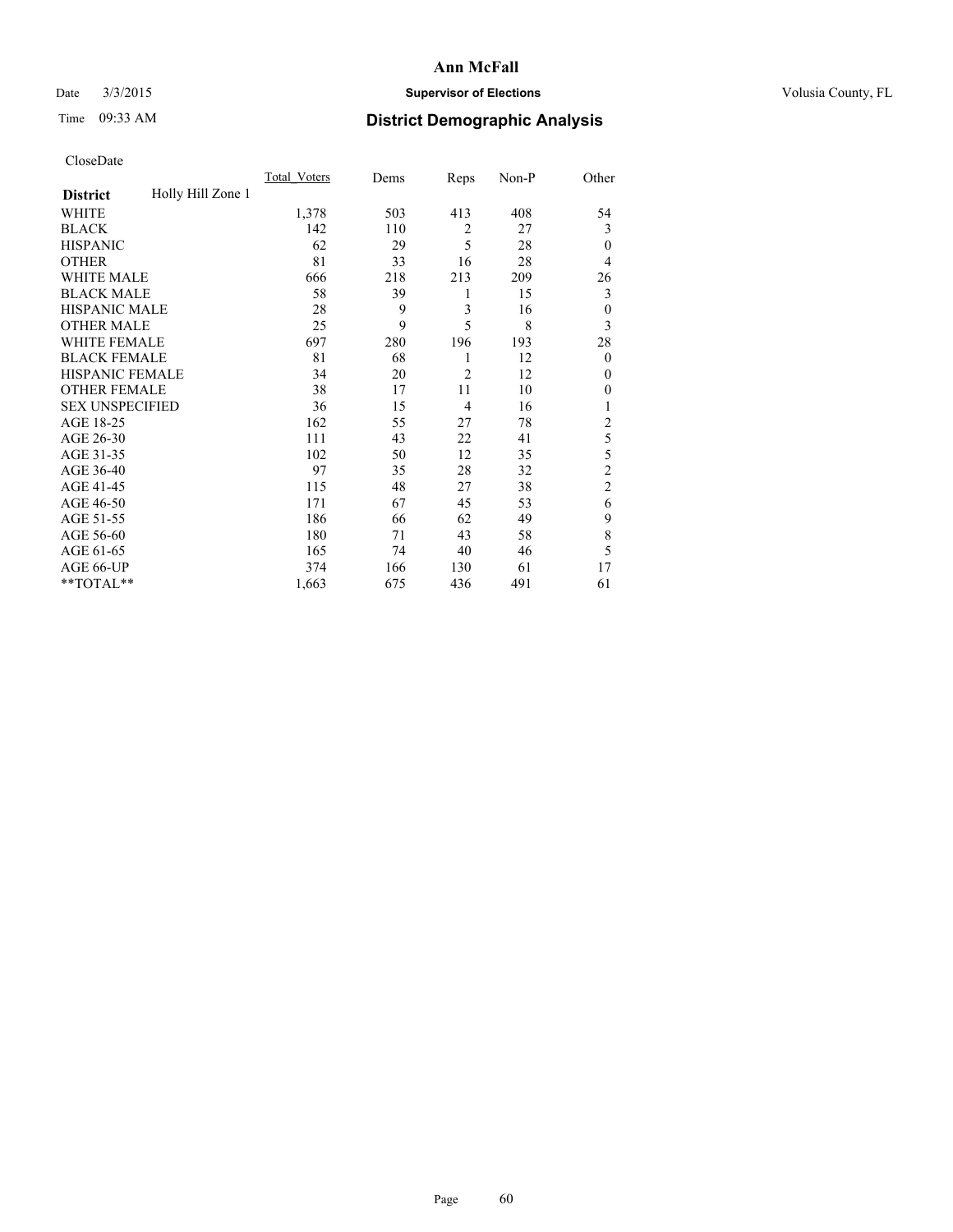## Date  $3/3/2015$  **Supervisor of Elections Supervisor of Elections** Volusia County, FL

# Time 09:33 AM **District Demographic Analysis**

|                        |                   | <b>Total Voters</b> | Dems | Reps           | Non-P | Other            |
|------------------------|-------------------|---------------------|------|----------------|-------|------------------|
| <b>District</b>        | Holly Hill Zone 2 |                     |      |                |       |                  |
| WHITE                  |                   | 1,415               | 597  | 360            | 406   | 52               |
| <b>BLACK</b>           |                   | 258                 | 195  | 9              | 52    | $\overline{c}$   |
| <b>HISPANIC</b>        |                   | 52                  | 27   | 9              | 15    | 1                |
| <b>OTHER</b>           |                   | 89                  | 30   | 11             | 46    | $\overline{2}$   |
| WHITE MALE             |                   | 665                 | 251  | 184            | 203   | 27               |
| <b>BLACK MALE</b>      |                   | 99                  | 66   | 3              | 30    | $\boldsymbol{0}$ |
| <b>HISPANIC MALE</b>   |                   | 18                  | 7    | 5              | 6     | $\theta$         |
| <b>OTHER MALE</b>      |                   | 27                  | 7    | $\overline{4}$ | 14    | $\overline{2}$   |
| WHITE FEMALE           |                   | 740                 | 345  | 173            | 199   | 23               |
| <b>BLACK FEMALE</b>    |                   | 158                 | 128  | 6              | 22    | $\overline{c}$   |
| <b>HISPANIC FEMALE</b> |                   | 34                  | 20   | 4              | 9     | 1                |
| <b>OTHER FEMALE</b>    |                   | 37                  | 15   | 7              | 15    | $\theta$         |
| <b>SEX UNSPECIFIED</b> |                   | 36                  | 10   | 3              | 21    | $\overline{c}$   |
| AGE 18-25              |                   | 206                 | 77   | 32             | 91    | 6                |
| AGE 26-30              |                   | 138                 | 62   | 23             | 49    | 4                |
| AGE 31-35              |                   | 133                 | 61   | 25             | 42    | 5                |
| AGE 36-40              |                   | 114                 | 49   | 12             | 47    | 6                |
| AGE 41-45              |                   | 150                 | 63   | 30             | 53    | 4                |
| AGE 46-50              |                   | 166                 | 72   | 42             | 46    | 6                |
| AGE 51-55              |                   | 218                 | 107  | 50             | 51    | 10               |
| AGE 56-60              |                   | 190                 | 92   | 41             | 53    | 4                |
| AGE 61-65              |                   | 161                 | 80   | 40             | 35    | 6                |
| AGE 66-UP              |                   | 338                 | 186  | 94             | 52    | 6                |
| **TOTAL**              |                   | 1,814               | 849  | 389            | 519   | 57               |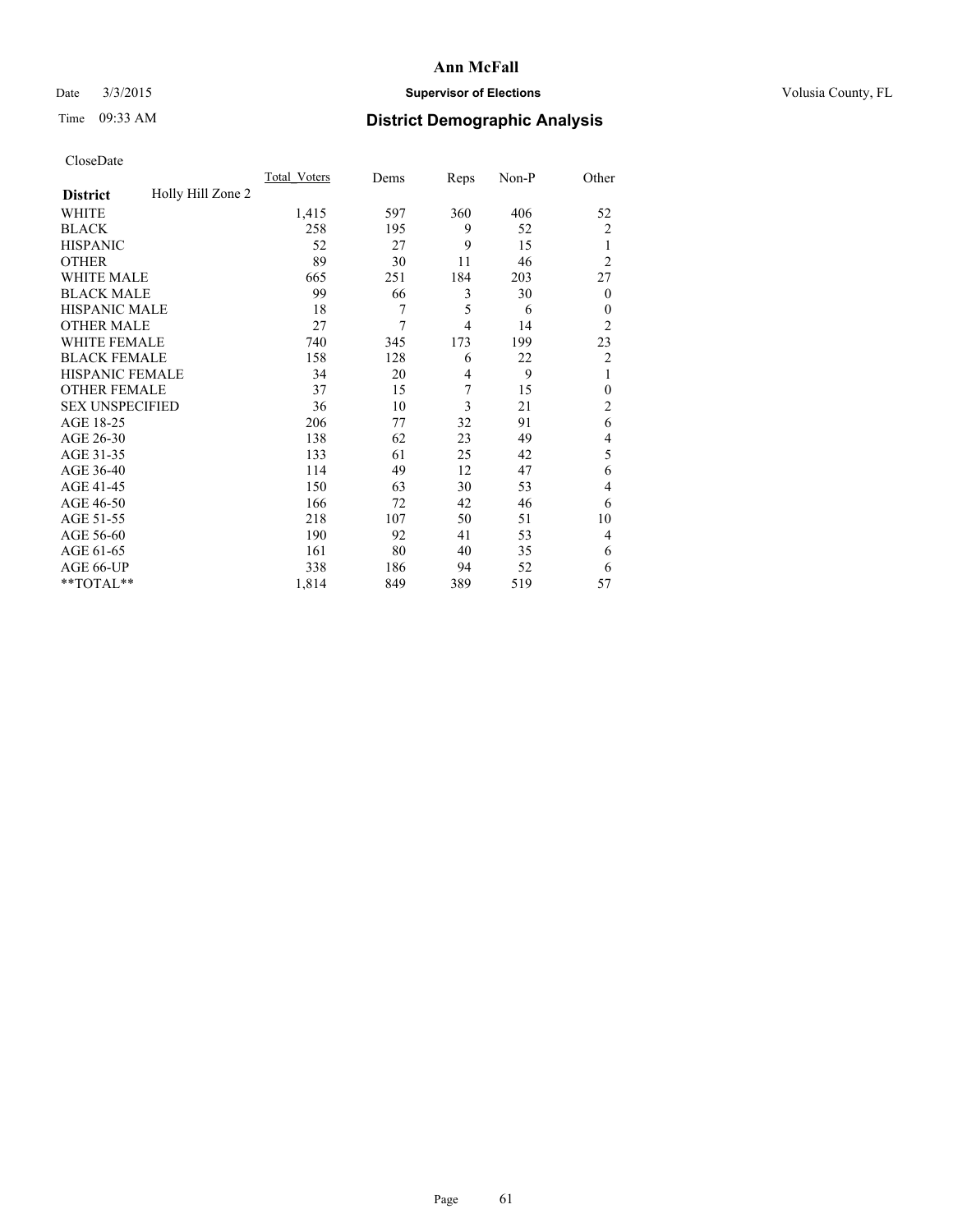## Date  $3/3/2015$  **Supervisor of Elections Supervisor of Elections** Volusia County, FL

# Time 09:33 AM **District Demographic Analysis**

|                        |                   | Total Voters | Dems           | Reps           | Non-P | Other          |
|------------------------|-------------------|--------------|----------------|----------------|-------|----------------|
| <b>District</b>        | Holly Hill Zone 3 |              |                |                |       |                |
| WHITE                  |                   | 1,512        | 563            | 475            | 411   | 63             |
| <b>BLACK</b>           |                   | 162          | 131            | 6              | 23    | 2              |
| <b>HISPANIC</b>        |                   | 29           | 9              | 4              | 16    | $\theta$       |
| <b>OTHER</b>           |                   | 72           | 27             | 8              | 36    |                |
| WHITE MALE             |                   | 644          | 208            | 210            | 193   | 33             |
| <b>BLACK MALE</b>      |                   | 69           | 50             | 4              | 14    | 1              |
| <b>HISPANIC MALE</b>   |                   | 15           | 5              | $\overline{2}$ | 8     | $\mathbf{0}$   |
| <b>OTHER MALE</b>      |                   | 26           | 11             | $\overline{2}$ | 12    | 1              |
| <b>WHITE FEMALE</b>    |                   | 858          | 351            | 262            | 215   | 30             |
| <b>BLACK FEMALE</b>    |                   | 91           | 79             | $\overline{2}$ | 9     |                |
| <b>HISPANIC FEMALE</b> |                   | 14           | $\overline{4}$ | $\overline{2}$ | 8     | $\theta$       |
| <b>OTHER FEMALE</b>    |                   | 30           | 12             | 6              | 12    | $\theta$       |
| <b>SEX UNSPECIFIED</b> |                   | 28           | 10             | 3              | 15    | $\mathbf{0}$   |
| AGE 18-25              |                   | 103          | 33             | 23             | 45    | $\overline{c}$ |
| AGE 26-30              |                   | 70           | 25             | 13             | 29    | 3              |
| AGE 31-35              |                   | 88           | 34             | 14             | 36    | 4              |
| AGE 36-40              |                   | 67           | 28             | 12             | 27    | $\mathbf{0}$   |
| AGE 41-45              |                   | 102          | 30             | 20             | 45    | 7              |
| AGE 46-50              |                   | 123          | 39             | 34             | 45    | 5              |
| AGE 51-55              |                   | 146          | 65             | 25             | 51    | 5              |
| AGE 56-60              |                   | 166          | 63             | 52             | 41    | 10             |
| AGE 61-65              |                   | 170          | 76             | 47             | 41    | 6              |
| AGE 66-UP              |                   | 740          | 337            | 253            | 126   | 24             |
| **TOTAL**              |                   | 1,775        | 730            | 493            | 486   | 66             |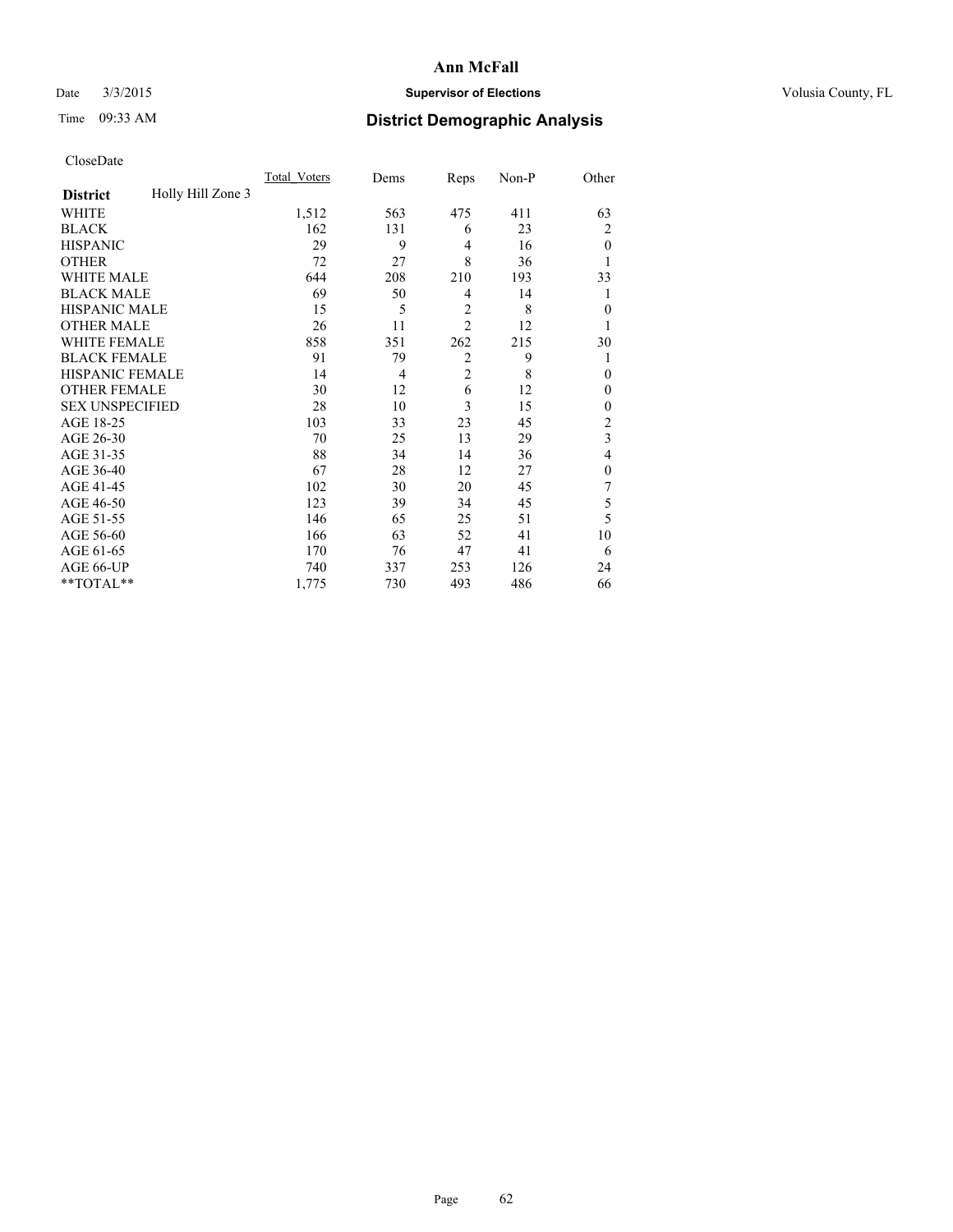## Date  $3/3/2015$  **Supervisor of Elections Supervisor of Elections** Volusia County, FL

# Time 09:33 AM **District Demographic Analysis**

|                        |                   | Total Voters | Dems | Reps | Non-P | Other          |
|------------------------|-------------------|--------------|------|------|-------|----------------|
| <b>District</b>        | Holly Hill Zone 4 |              |      |      |       |                |
| WHITE                  |                   | 1,368        | 496  | 457  | 366   | 49             |
| <b>BLACK</b>           |                   | 283          | 220  | 11   | 51    |                |
| <b>HISPANIC</b>        |                   | 67           | 33   | 5    | 28    |                |
| <b>OTHER</b>           |                   | 74           | 30   | 8    | 35    |                |
| <b>WHITE MALE</b>      |                   | 578          | 173  | 203  | 174   | 28             |
| <b>BLACK MALE</b>      |                   | 70           | 50   | 4    | 15    | 1              |
| <b>HISPANIC MALE</b>   |                   | 25           | 15   | 1    | 8     | 1              |
| <b>OTHER MALE</b>      |                   | 20           | 11   | 3    | 6     | $\theta$       |
| <b>WHITE FEMALE</b>    |                   | 780          | 320  | 251  | 188   | 21             |
| <b>BLACK FEMALE</b>    |                   | 212          | 169  | 7    | 36    | $\overline{0}$ |
| <b>HISPANIC FEMALE</b> |                   | 42           | 18   | 4    | 20    | $\theta$       |
| <b>OTHER FEMALE</b>    |                   | 30           | 16   | 3    | 10    |                |
| <b>SEX UNSPECIFIED</b> |                   | 35           | 7    | 5    | 23    | $\mathbf{0}$   |
| AGE 18-25              |                   | 234          | 105  | 40   | 85    | 4              |
| AGE 26-30              |                   | 169          | 72   | 31   | 61    | 5              |
| AGE 31-35              |                   | 137          | 64   | 30   | 42    |                |
| AGE 36-40              |                   | 114          | 46   | 22   | 43    | 3              |
| AGE 41-45              |                   | 111          | 47   | 24   | 33    | 7              |
| AGE 46-50              |                   | 135          | 59   | 36   | 38    | 2              |
| AGE 51-55              |                   | 184          | 63   | 64   | 48    | 9              |
| AGE 56-60              |                   | 170          | 70   | 51   | 43    | 6              |
| AGE 61-65              |                   | 141          | 63   | 41   | 33    | 4              |
| AGE 66-UP              |                   | 397          | 190  | 142  | 54    | 11             |
| **TOTAL**              |                   | 1,792        | 779  | 481  | 480   | 52             |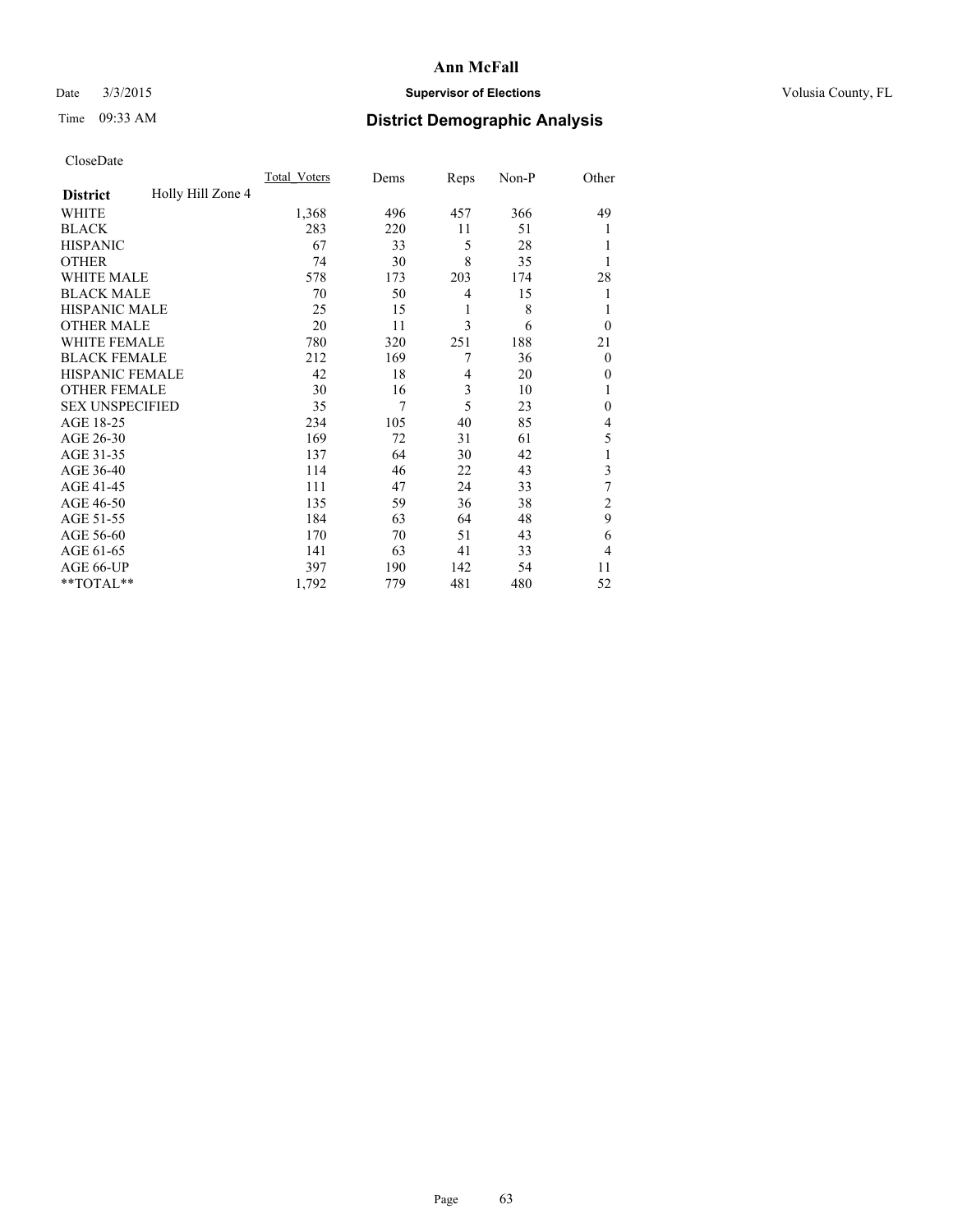## Date  $3/3/2015$  **Supervisor of Elections Supervisor of Elections** Volusia County, FL

# Time 09:33 AM **District Demographic Analysis**

|                        |            | Total Voters | Dems | Reps           | Non-P | Other          |
|------------------------|------------|--------------|------|----------------|-------|----------------|
| <b>District</b>        | Lake Helen |              |      |                |       |                |
| WHITE                  |            | 1,671        | 559  | 621            | 422   | 69             |
| <b>BLACK</b>           |            | 181          | 159  | $\overline{4}$ | 15    | 3              |
| <b>HISPANIC</b>        |            | 46           | 11   | 16             | 16    | 3              |
| <b>OTHER</b>           |            | 53           | 18   | 13             | 22    | $\theta$       |
| WHITE MALE             |            | 756          | 219  | 308            | 194   | 35             |
| <b>BLACK MALE</b>      |            | 79           | 72   | 2              | 4     | 1              |
| <b>HISPANIC MALE</b>   |            | 16           | 3    | 5              | 7     | 1              |
| <b>OTHER MALE</b>      |            | 17           | 9    | 1              | 7     | $\theta$       |
| <b>WHITE FEMALE</b>    |            | 900          | 336  | 308            | 222   | 34             |
| <b>BLACK FEMALE</b>    |            | 98           | 85   | 1              | 10    | $\overline{2}$ |
| <b>HISPANIC FEMALE</b> |            | 30           | 8    | 11             | 9     | $\overline{2}$ |
| <b>OTHER FEMALE</b>    |            | 23           | 8    | 5              | 10    | $\theta$       |
| <b>SEX UNSPECIFIED</b> |            | 32           | 7    | 13             | 12    | $\theta$       |
| AGE 18-25              |            | 165          | 47   | 41             | 66    | 11             |
| AGE 26-30              |            | 119          | 37   | 32             | 47    | 3              |
| AGE 31-35              |            | 123          | 40   | 33             | 48    | $\overline{2}$ |
| AGE 36-40              |            | 106          | 26   | 32             | 38    | 10             |
| AGE 41-45              |            | 135          | 40   | 37             | 48    | 10             |
| AGE 46-50              |            | 138          | 52   | 52             | 29    | 5              |
| AGE 51-55              |            | 207          | 75   | 77             | 46    | 9              |
| AGE 56-60              |            | 237          | 89   | 91             | 45    | 12             |
| AGE 61-65              |            | 203          | 91   | 64             | 43    | 5              |
| AGE 66-UP              |            | 518          | 250  | 195            | 65    | 8              |
| **TOTAL**              |            | 1,951        | 747  | 654            | 475   | 75             |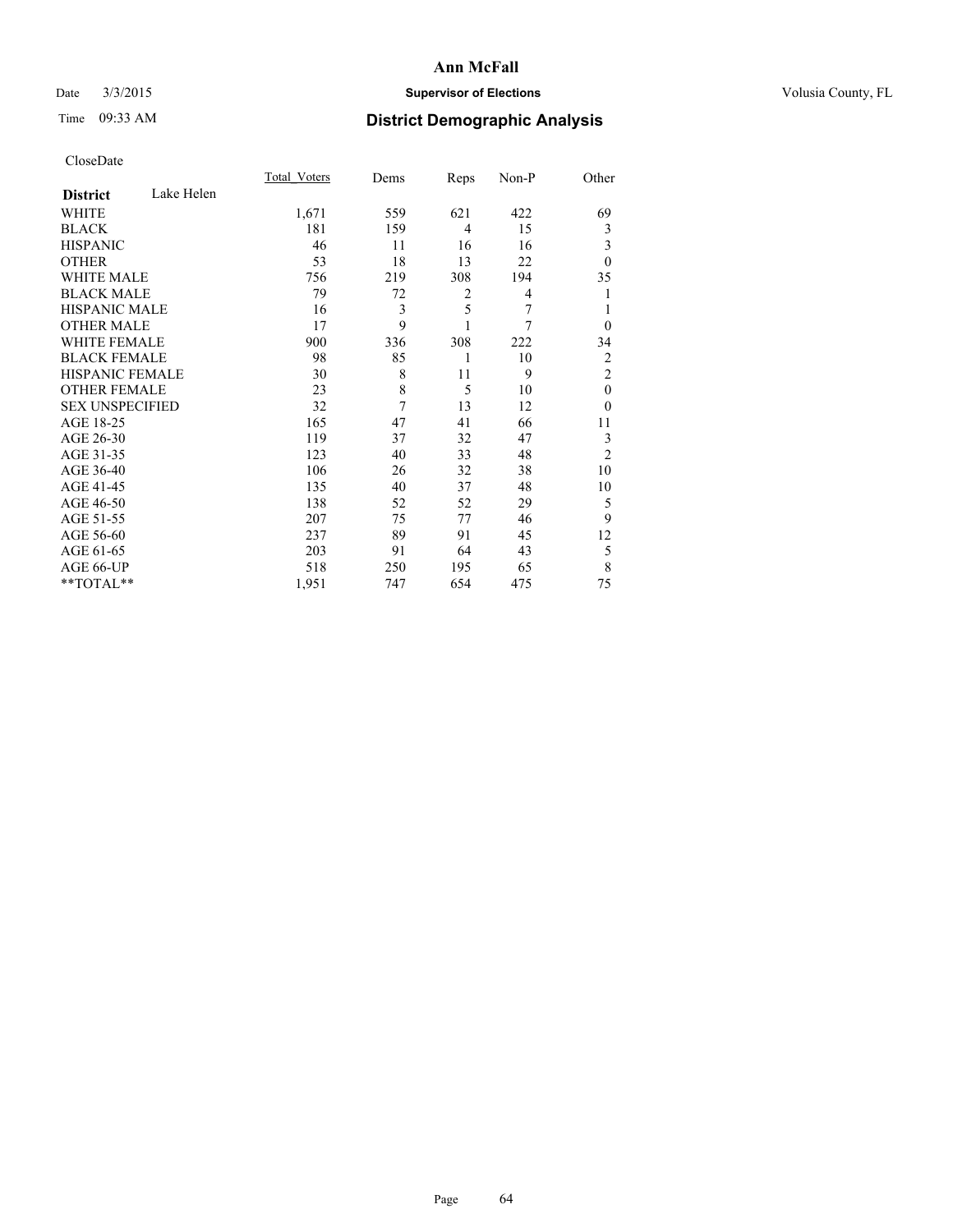## Date  $3/3/2015$  **Supervisor of Elections Supervisor of Elections** Volusia County, FL

# Time 09:33 AM **District Demographic Analysis**

|                                         | <b>Total Voters</b> | Dems  | Reps  | Non-P | Other          |
|-----------------------------------------|---------------------|-------|-------|-------|----------------|
| New Smyrna Bch Zne 1<br><b>District</b> |                     |       |       |       |                |
| WHITE                                   | 4,796               | 1,469 | 2,062 | 1,118 | 147            |
| <b>BLACK</b>                            | 14                  | 9     | 3     | 2     | $\theta$       |
| <b>HISPANIC</b>                         | 68                  | 21    | 19    | 26    | 2              |
| <b>OTHER</b>                            | 142                 | 35    | 40    | 65    | $\overline{c}$ |
| WHITE MALE                              | 2,252               | 570   | 1,018 | 579   | 85             |
| <b>BLACK MALE</b>                       | 6                   | 3     | 2     | 1     | $\mathbf{0}$   |
| HISPANIC MALE                           | 32                  | 9     | 6     | 17    | $\theta$       |
| <b>OTHER MALE</b>                       | 42                  | 8     | 15    | 19    | $\theta$       |
| <b>WHITE FEMALE</b>                     | 2,508               | 886   | 1,034 | 527   | 61             |
| <b>BLACK FEMALE</b>                     | 8                   | 6     | 1     | 1     | $\theta$       |
| <b>HISPANIC FEMALE</b>                  | 36                  | 12    | 13    | 9     | $\overline{c}$ |
| <b>OTHER FEMALE</b>                     | 60                  | 21    | 20    | 17    | $\overline{2}$ |
| <b>SEX UNSPECIFIED</b>                  | 76                  | 19    | 15    | 41    | 1              |
| AGE 18-25                               | 282                 | 61    | 84    | 127   | 10             |
| AGE 26-30                               | 237                 | 61    | 73    | 96    | 7              |
| AGE 31-35                               | 194                 | 62    | 50    | 74    | 8              |
| AGE 36-40                               | 193                 | 56    | 57    | 68    | 12             |
| AGE 41-45                               | 251                 | 67    | 98    | 75    | 11             |
| AGE 46-50                               | 320                 | 79    | 150   | 85    | 6              |
| AGE 51-55                               | 421                 | 113   | 204   | 88    | 16             |
| AGE 56-60                               | 542                 | 178   | 231   | 119   | 14             |
| AGE 61-65                               | 610                 | 216   | 251   | 130   | 13             |
| AGE 66-UP                               | 1,970               | 641   | 926   | 349   | 54             |
| **TOTAL**                               | 5,020               | 1,534 | 2,124 | 1,211 | 151            |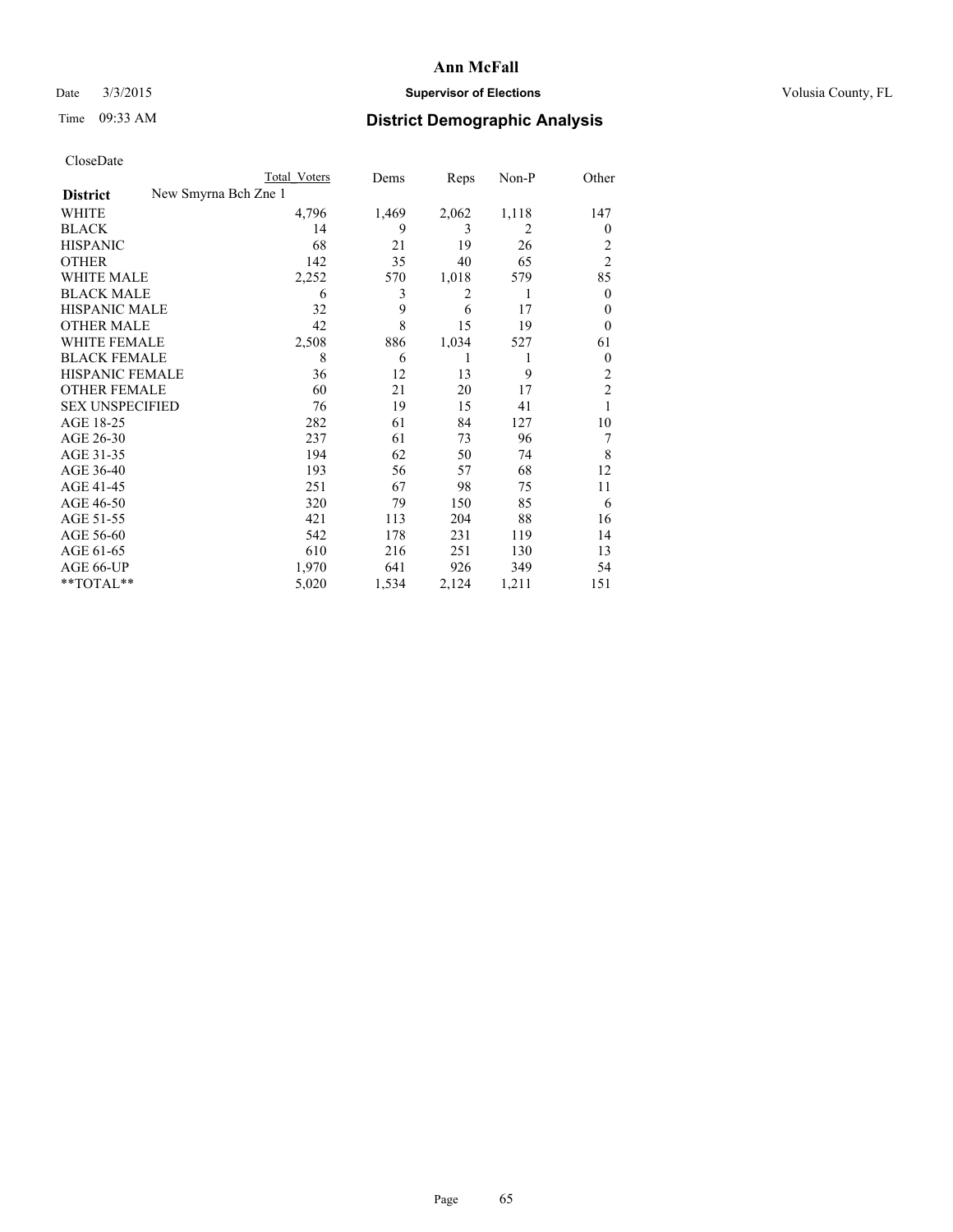## Date  $3/3/2015$  **Supervisor of Elections Supervisor of Elections** Volusia County, FL

|  | CloseDate |
|--|-----------|
|  |           |

|                        |                      | Total Voters | Dems  | Reps             | Non-P          | Other          |
|------------------------|----------------------|--------------|-------|------------------|----------------|----------------|
| <b>District</b>        | New Smyrna Bch Zne 2 |              |       |                  |                |                |
| WHITE                  |                      | 4,069        | 1,337 | 1,482            | 1,099          | 151            |
| <b>BLACK</b>           |                      | 70           | 53    | 2                | 12             | 3              |
| <b>HISPANIC</b>        |                      | 68           | 26    | 16               | 26             | $\theta$       |
| OTHER                  |                      | 130          | 35    | 37               | 56             | $\overline{2}$ |
| <b>WHITE MALE</b>      |                      | 1,818        | 511   | 694              | 530            | 83             |
| <b>BLACK MALE</b>      |                      | 26           | 21    | $\boldsymbol{0}$ | $\overline{4}$ | 1              |
| <b>HISPANIC MALE</b>   |                      | 32           | 6     | 9                | 17             | $\mathbf{0}$   |
| <b>OTHER MALE</b>      |                      | 37           | 13    | 10               | 13             | 1              |
| <b>WHITE FEMALE</b>    |                      | 2,213        | 811   | 772              | 562            | 68             |
| <b>BLACK FEMALE</b>    |                      | 44           | 32    | $\overline{c}$   | 8              | $\overline{c}$ |
| <b>HISPANIC FEMALE</b> |                      | 34           | 19    | 7                | 8              | $\mathbf{0}$   |
| <b>OTHER FEMALE</b>    |                      | 60           | 20    | 21               | 18             | 1              |
| <b>SEX UNSPECIFIED</b> |                      | 73           | 18    | 22               | 33             | $\overline{0}$ |
| AGE 18-25              |                      | 289          | 77    | 74               | 125            | 13             |
| AGE 26-30              |                      | 227          | 59    | 66               | 93             | 9              |
| AGE 31-35              |                      | 236          | 70    | 56               | 100            | 10             |
| AGE 36-40              |                      | 225          | 65    | 56               | 94             | 10             |
| AGE 41-45              |                      | 251          | 66    | 86               | 91             | 8              |
| AGE 46-50              |                      | 254          | 64    | 105              | 76             | 9              |
| AGE 51-55              |                      | 392          | 110   | 169              | 98             | 15             |
| AGE 56-60              |                      | 433          | 161   | 151              | 101            | 20             |
| AGE 61-65              |                      | 479          | 191   | 156              | 119            | 13             |
| AGE 66-UP              |                      | 1,551        | 588   | 618              | 296            | 49             |
| **TOTAL**              |                      | 4,337        | 1,451 | 1,537            | 1,193          | 156            |
|                        |                      |              |       |                  |                |                |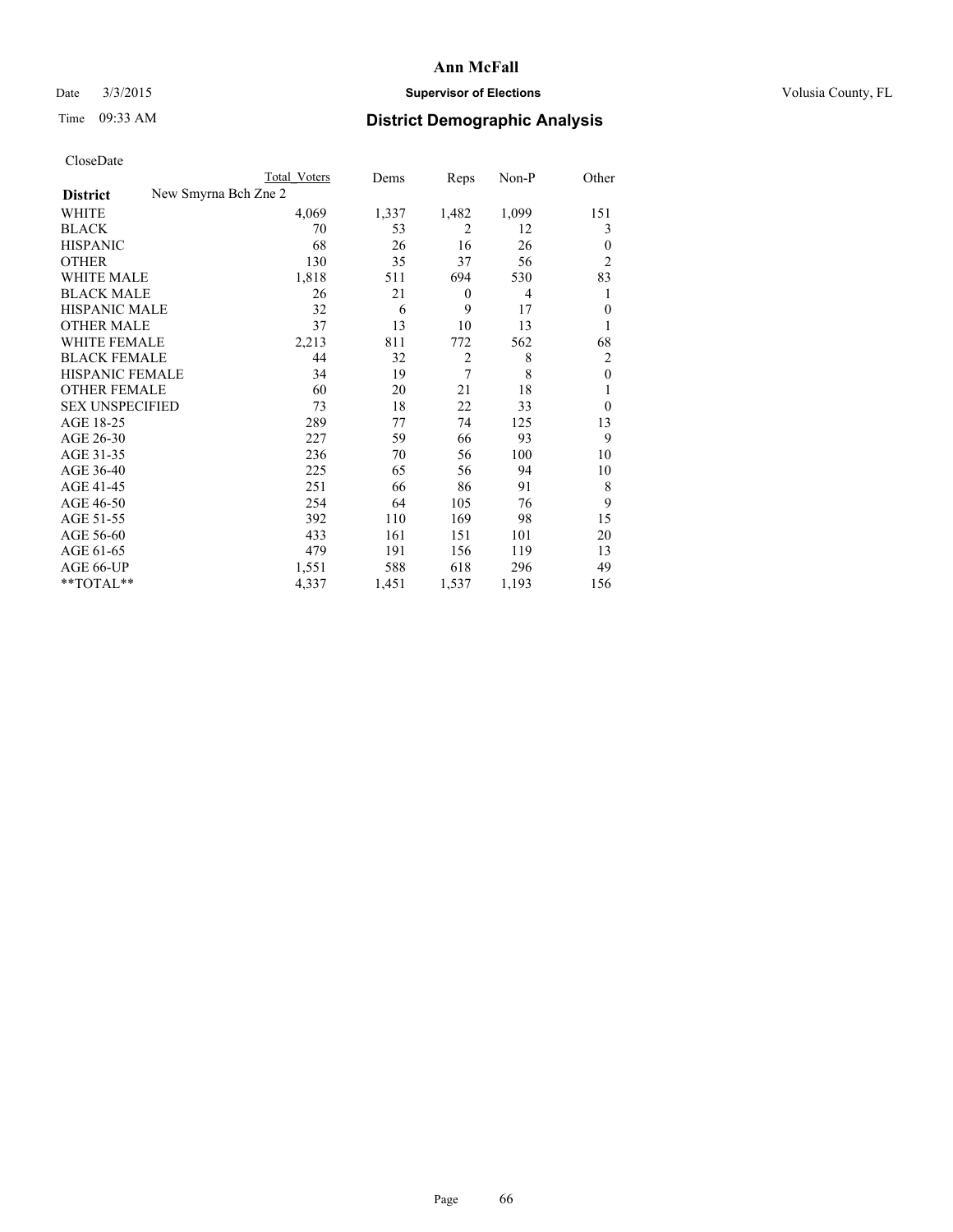## Date  $3/3/2015$  **Supervisor of Elections Supervisor of Elections** Volusia County, FL

|                                         | Total Voters | Dems  | Reps           | Non-P          | Other          |
|-----------------------------------------|--------------|-------|----------------|----------------|----------------|
| New Smyrna Bch Zne 3<br><b>District</b> |              |       |                |                |                |
| WHITE                                   | 4,649        | 1,344 | 1,956          | 1,173          | 176            |
| <b>BLACK</b>                            | 37           | 22    | 3              | 10             | 2              |
| <b>HISPANIC</b>                         | 61           | 21    | 15             | 24             | 1              |
| <b>OTHER</b>                            | 149          | 38    | 31             | 76             | $\overline{4}$ |
| WHITE MALE                              | 2,163        | 546   | 959            | 567            | 91             |
| <b>BLACK MALE</b>                       | 22           | 11    | 1              | 8              | $\overline{2}$ |
| <b>HISPANIC MALE</b>                    | 29           | 13    | 7              | 8              | 1              |
| <b>OTHER MALE</b>                       | 52           | 13    | 13             | 26             | $\overline{0}$ |
| <b>WHITE FEMALE</b>                     | 2,458        | 790   | 988            | 596            | 84             |
| <b>BLACK FEMALE</b>                     | 15           | 11    | $\overline{2}$ | $\overline{2}$ | $\overline{0}$ |
| <b>HISPANIC FEMALE</b>                  | 31           | 8     | 8              | 15             | $\Omega$       |
| <b>OTHER FEMALE</b>                     | 61           | 22    | 14             | 21             | $\overline{4}$ |
| <b>SEX UNSPECIFIED</b>                  | 65           | 11    | 13             | 40             | 1              |
| AGE 18-25                               | 232          | 57    | 64             | 96             | 15             |
| AGE 26-30                               | 250          | 65    | 66             | 109            | 10             |
| AGE 31-35                               | 251          | 65    | 80             | 95             | 11             |
| AGE 36-40                               | 212          | 66    | 63             | 76             | 7              |
| AGE 41-45                               | 225          | 56    | 80             | 82             | 7              |
| AGE 46-50                               | 298          | 79    | 116            | 95             | 8              |
| AGE 51-55                               | 400          | 120   | 152            | 114            | 14             |
| AGE 56-60                               | 470          | 158   | 180            | 118            | 14             |
| AGE 61-65                               | 504          | 156   | 211            | 115            | 22             |
| AGE 66-UP                               | 2,054        | 603   | 993            | 383            | 75             |
| $*$ TOTAL $**$                          | 4,896        | 1,425 | 2,005          | 1,283          | 183            |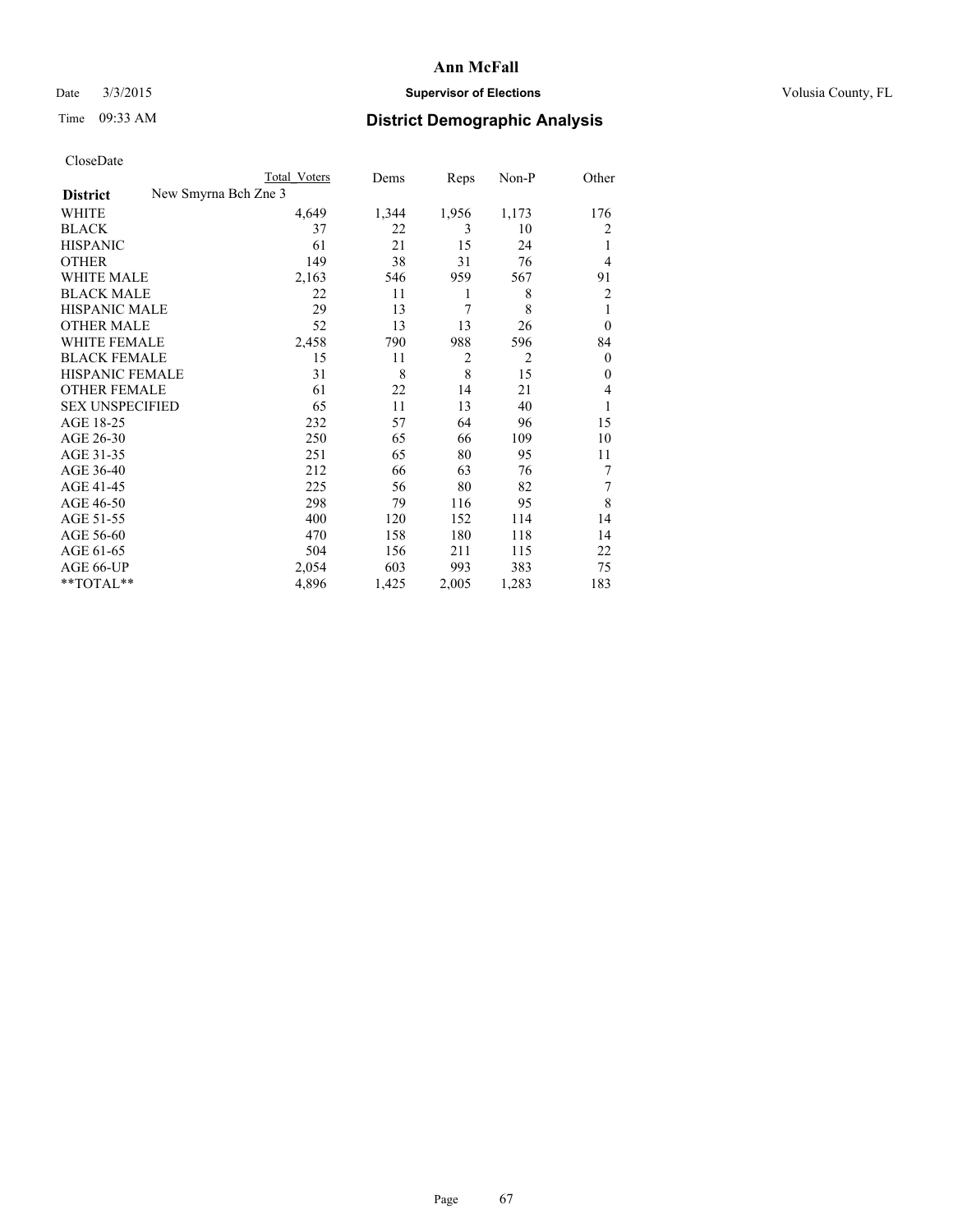## Date  $3/3/2015$  **Supervisor of Elections Supervisor of Elections** Volusia County, FL

|                        | Total Voters         | Dems  | Reps           | Non-P | Other          |
|------------------------|----------------------|-------|----------------|-------|----------------|
| <b>District</b>        | New Smyrna Bch Zne 4 |       |                |       |                |
| WHITE                  | 3,805                | 1,120 | 1,542          | 993   | 150            |
| <b>BLACK</b>           | 614                  | 517   | 12             | 79    | 6              |
| <b>HISPANIC</b>        | 77                   | 29    | 26             | 19    | 3              |
| <b>OTHER</b>           | 184                  | 55    | 31             | 90    | 8              |
| <b>WHITE MALE</b>      | 1,758                | 448   | 751            | 482   | 77             |
| <b>BLACK MALE</b>      | 251                  | 200   | $\overline{4}$ | 41    | 6              |
| <b>HISPANIC MALE</b>   | 38                   | 11    | 13             | 12    | $\overline{2}$ |
| <b>OTHER MALE</b>      | 70                   | 18    | 15             | 35    | $\overline{2}$ |
| <b>WHITE FEMALE</b>    | 2,020                | 659   | 782            | 506   | 73             |
| <b>BLACK FEMALE</b>    | 357                  | 312   | 8              | 37    | $\theta$       |
| <b>HISPANIC FEMALE</b> | 39                   | 18    | 13             | 7     | 1              |
| <b>OTHER FEMALE</b>    | 79                   | 30    | 15             | 29    | 5              |
| <b>SEX UNSPECIFIED</b> | 68                   | 25    | 10             | 32    | 1              |
| AGE 18-25              | 353                  | 132   | 71             | 137   | 13             |
| AGE 26-30              | 230                  | 90    | 52             | 82    | 6              |
| AGE 31-35              | 223                  | 79    | 60             | 77    | 7              |
| AGE 36-40              | 240                  | 66    | 86             | 78    | 10             |
| AGE 41-45              | 297                  | 112   | 96             | 79    | 10             |
| AGE 46-50              | 284                  | 95    | 107            | 78    | $\overline{4}$ |
| AGE 51-55              | 363                  | 128   | 146            | 81    | 8              |
| AGE 56-60              | 511                  | 192   | 178            | 122   | 19             |
| AGE 61-65              | 579                  | 212   | 206            | 131   | 30             |
| AGE 66-UP              | 1,600                | 615   | 609            | 316   | 60             |
| **TOTAL**              | 4,680                | 1,721 | 1,611          | 1,181 | 167            |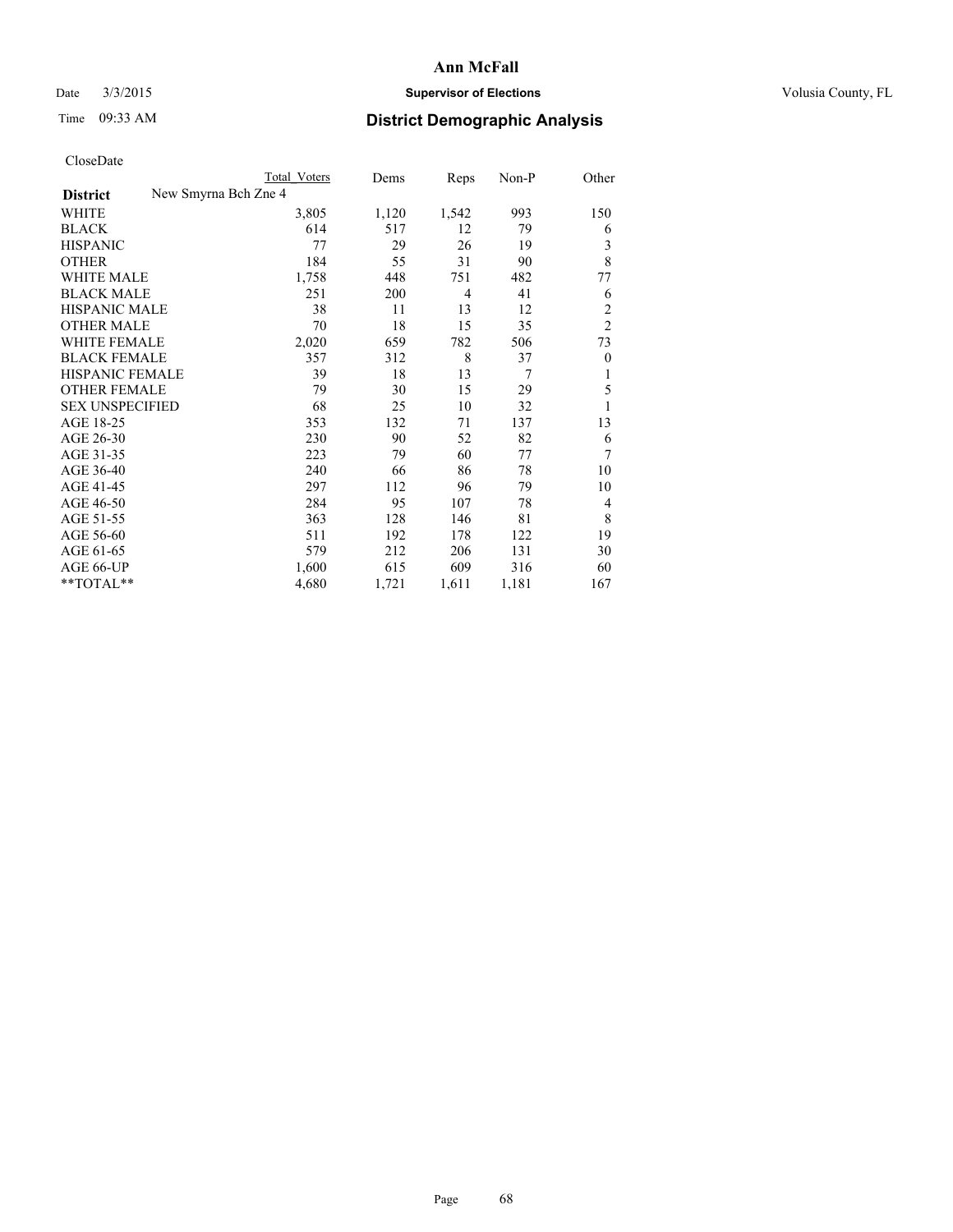## Date  $3/3/2015$  **Supervisor of Elections Supervisor of Elections** Volusia County, FL

# Time 09:33 AM **District Demographic Analysis**

|                        |          | Total Voters | Dems           | Reps           | Non-P          | Other          |
|------------------------|----------|--------------|----------------|----------------|----------------|----------------|
| <b>District</b>        | Oak Hill |              |                |                |                |                |
| <b>WHITE</b>           |          | 1,181        | 399            | 456            | 294            | 32             |
| <b>BLACK</b>           |          | 169          | 143            | 4              | 21             |                |
| <b>HISPANIC</b>        |          | 11           | 6              | $\overline{2}$ | 3              | $\theta$       |
| <b>OTHER</b>           |          | 31           | 6              | 10             | 13             | $\overline{2}$ |
| WHITE MALE             |          | 602          | 187            | 232            | 162            | 21             |
| <b>BLACK MALE</b>      |          | 69           | 56             | 1              | 11             |                |
| <b>HISPANIC MALE</b>   |          | 3            | 1              | $\overline{2}$ | $\theta$       | $\mathbf{0}$   |
| <b>OTHER MALE</b>      |          | 12           | $\overline{2}$ | 5              | 4              | 1              |
| <b>WHITE FEMALE</b>    |          | 566          | 209            | 218            | 128            | 11             |
| <b>BLACK FEMALE</b>    |          | 99           | 86             | 3              | 10             | $\theta$       |
| <b>HISPANIC FEMALE</b> |          | 8            | 5              | $\mathbf{0}$   | 3              | 0              |
| <b>OTHER FEMALE</b>    |          | 11           | 4              | 4              | $\overline{c}$ |                |
| <b>SEX UNSPECIFIED</b> |          | 22           | 4              | 7              | 11             | $\theta$       |
| AGE 18-25              |          | 87           | 32             | 18             | 35             | $\overline{c}$ |
| AGE 26-30              |          | 74           | 30             | 13             | 30             |                |
| AGE 31-35              |          | 67           | 25             | 21             | 20             |                |
| AGE 36-40              |          | 55           | 18             | 15             | 21             |                |
| AGE 41-45              |          | 66           | 27             | 21             | 15             | 3              |
| AGE 46-50              |          | 91           | 35             | 31             | 22             | 3              |
| AGE 51-55              |          | 130          | 54             | 48             | 25             | 3              |
| AGE 56-60              |          | 168          | 70             | 60             | 35             | 3              |
| AGE 61-65              |          | 155          | 67             | 50             | 34             | 4              |
| AGE 66-UP              |          | 499          | 196            | 195            | 94             | 14             |
| **TOTAL**              |          | 1,392        | 554            | 472            | 331            | 35             |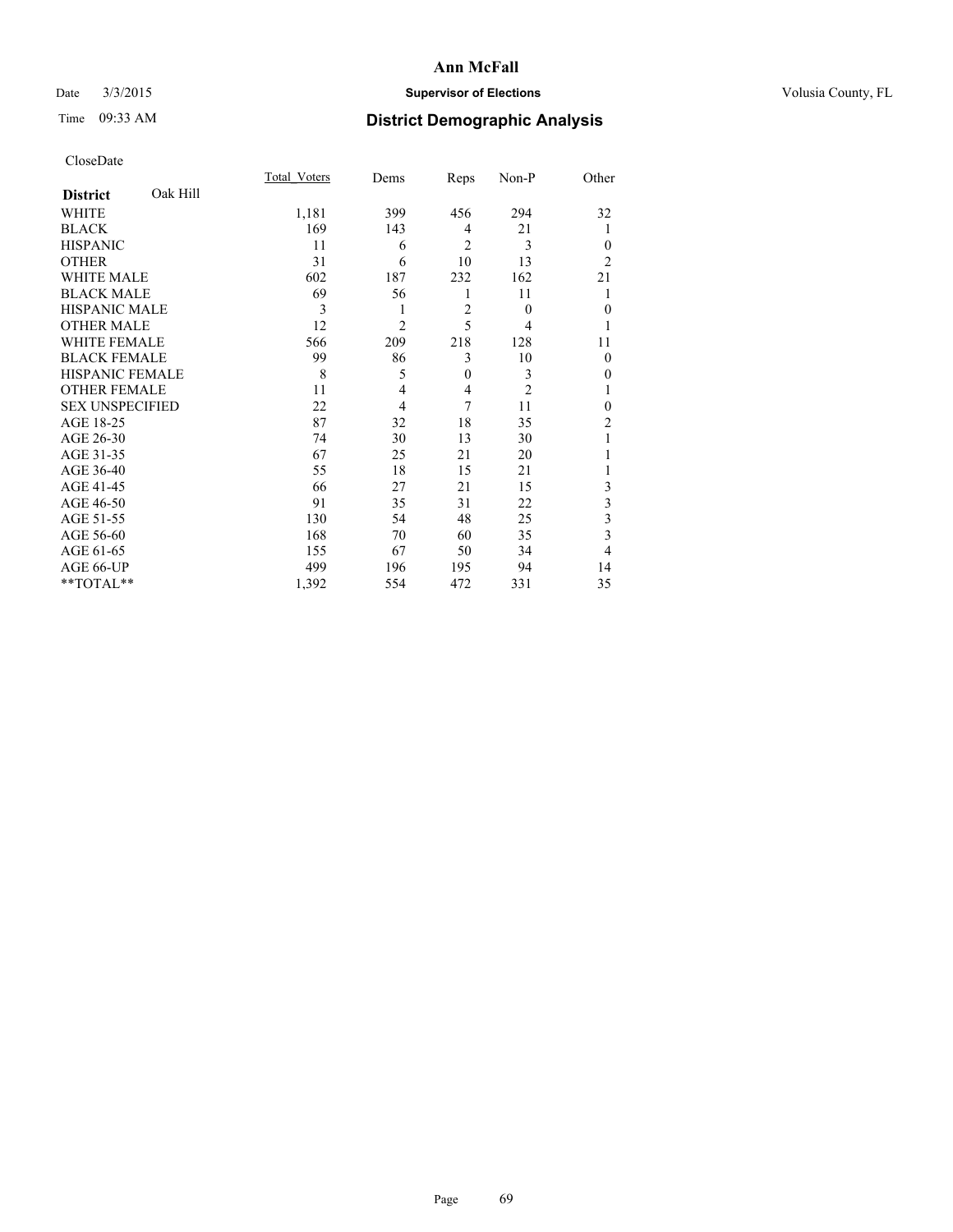## Date  $3/3/2015$  **Supervisor of Elections Supervisor of Elections** Volusia County, FL

# Time 09:33 AM **District Demographic Analysis**

|                        |                    | Total Voters | Dems | Reps           | Non-P | Other          |
|------------------------|--------------------|--------------|------|----------------|-------|----------------|
| <b>District</b>        | Orange City Zone 1 |              |      |                |       |                |
| WHITE                  |                    | 672          | 221  | 251            | 167   | 33             |
| <b>BLACK</b>           |                    | 140          | 102  | 7              | 29    | 2              |
| <b>HISPANIC</b>        |                    | 398          | 184  | 60             | 150   | 4              |
| <b>OTHER</b>           |                    | 64           | 22   | 15             | 20    | 7              |
| <b>WHITE MALE</b>      |                    | 265          | 79   | 99             | 73    | 14             |
| <b>BLACK MALE</b>      |                    | 46           | 30   | 3              | 12    |                |
| <b>HISPANIC MALE</b>   |                    | 151          | 64   | 28             | 58    |                |
| <b>OTHER MALE</b>      |                    | 20           | 7    | $\overline{7}$ | 4     | $\overline{2}$ |
| WHITE FEMALE           |                    | 401          | 140  | 149            | 93    | 19             |
| <b>BLACK FEMALE</b>    |                    | 93           | 71   | $\overline{4}$ | 17    | 1              |
| HISPANIC FEMALE        |                    | 243          | 119  | 31             | 90    | 3              |
| <b>OTHER FEMALE</b>    |                    | 31           | 12   | 6              | 9     | 4              |
| <b>SEX UNSPECIFIED</b> |                    | 24           | 7    | 6              | 10    | 1              |
| AGE 18-25              |                    | 125          | 44   | 18             | 57    | 6              |
| AGE 26-30              |                    | 97           | 36   | 24             | 35    | $\overline{c}$ |
| AGE 31-35              |                    | 121          | 46   | 24             | 43    | 8              |
| AGE 36-40              |                    | 98           | 31   | 22             | 44    |                |
| AGE 41-45              |                    | 82           | 27   | 26             | 27    | $\overline{c}$ |
| AGE 46-50              |                    | 85           | 31   | 19             | 32    | 3              |
| AGE 51-55              |                    | 78           | 36   | 17             | 22    | 3              |
| AGE 56-60              |                    | 75           | 32   | 21             | 19    | 3              |
| AGE 61-65              |                    | 91           | 35   | 23             | 27    | 6              |
| AGE 66-UP              |                    | 422          | 211  | 139            | 60    | 12             |
| **TOTAL**              |                    | 1,274        | 529  | 333            | 366   | 46             |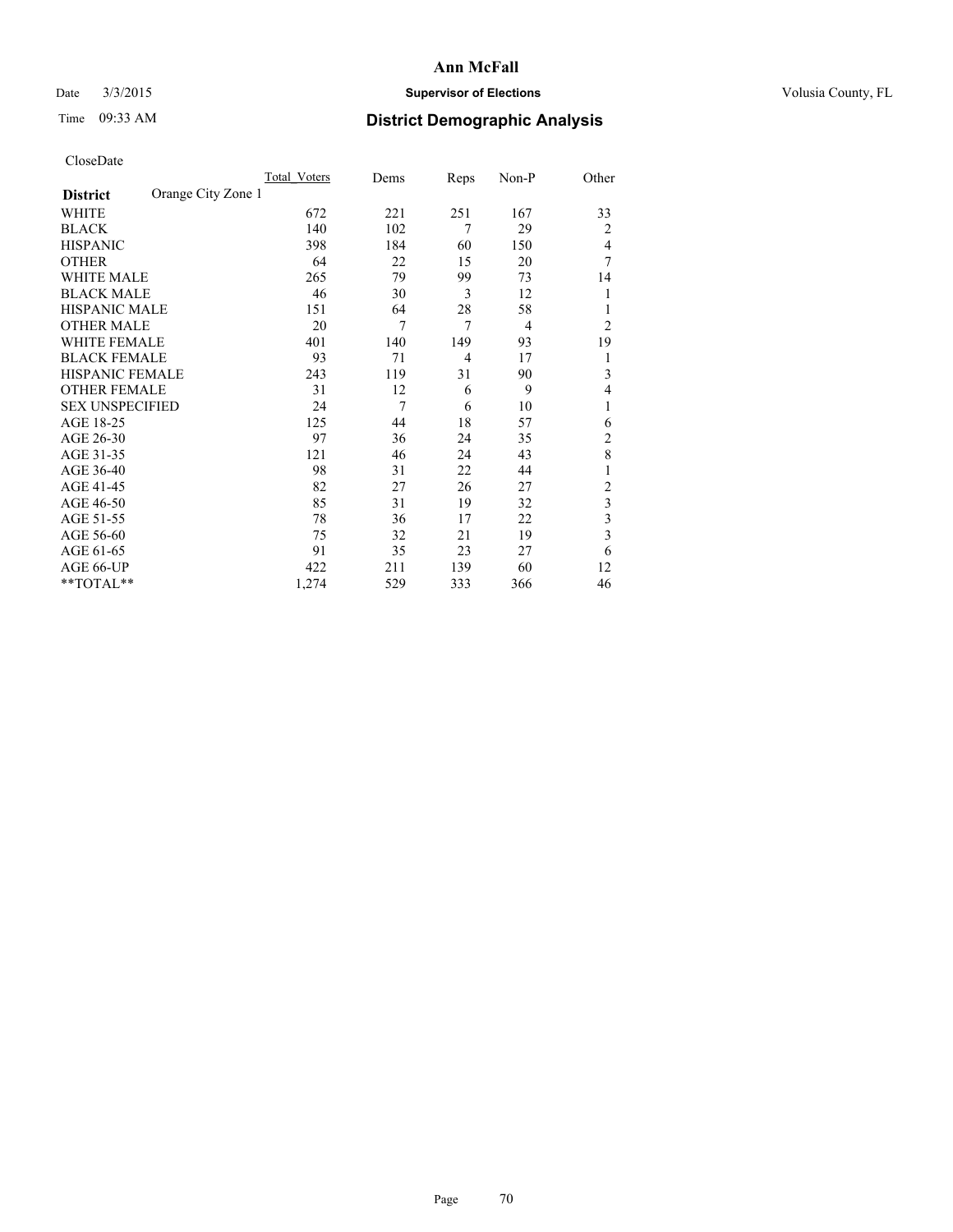## Date  $3/3/2015$  **Supervisor of Elections Supervisor of Elections** Volusia County, FL

# Time 09:33 AM **District Demographic Analysis**

|                        |                    | <b>Total Voters</b> | Dems           | Reps | Non-P          | Other          |
|------------------------|--------------------|---------------------|----------------|------|----------------|----------------|
| <b>District</b>        | Orange City Zone 2 |                     |                |      |                |                |
| WHITE                  |                    | 943                 | 289            | 356  | 244            | 54             |
| <b>BLACK</b>           |                    | 47                  | 40             | 3    | $\overline{4}$ | $\mathbf{0}$   |
| <b>HISPANIC</b>        |                    | 158                 | 72             | 22   | 60             | 4              |
| <b>OTHER</b>           |                    | 58                  | 15             | 17   | 26             | $\theta$       |
| WHITE MALE             |                    | 436                 | 119            | 162  | 121            | 34             |
| <b>BLACK MALE</b>      |                    | 21                  | 15             | 2    | $\overline{4}$ | $\mathbf{0}$   |
| <b>HISPANIC MALE</b>   |                    | 66                  | 29             | 11   | 24             | 2              |
| <b>OTHER MALE</b>      |                    | 26                  | 6              | 10   | 10             | $\mathbf{0}$   |
| WHITE FEMALE           |                    | 506                 | 170            | 193  | 123            | 20             |
| <b>BLACK FEMALE</b>    |                    | 26                  | 25             | 1    | $\theta$       | $\overline{0}$ |
| <b>HISPANIC FEMALE</b> |                    | 91                  | 43             | 11   | 35             | 2              |
| <b>OTHER FEMALE</b>    |                    | 18                  | 7              | 3    | 8              | $\theta$       |
| <b>SEX UNSPECIFIED</b> |                    | 16                  | $\overline{c}$ | 5    | 9              | $\theta$       |
| AGE 18-25              |                    | 141                 | 40             | 26   | 64             | 11             |
| AGE 26-30              |                    | 85                  | 26             | 22   | 34             | 3              |
| AGE 31-35              |                    | 89                  | 22             | 28   | 33             | 6              |
| AGE 36-40              |                    | 104                 | 36             | 34   | 29             | 5              |
| AGE 41-45              |                    | 80                  | 28             | 26   | 21             | 5              |
| AGE 46-50              |                    | 124                 | 42             | 35   | 42             | 5              |
| AGE 51-55              |                    | 128                 | 42             | 48   | 29             | 9              |
| AGE 56-60              |                    | 117                 | 42             | 47   | 26             | $\overline{2}$ |
| AGE 61-65              |                    | 100                 | 38             | 36   | 25             | 1              |
| AGE 66-UP              |                    | 238                 | 100            | 96   | 31             | 11             |
| **TOTAL**              |                    | 1,206               | 416            | 398  | 334            | 58             |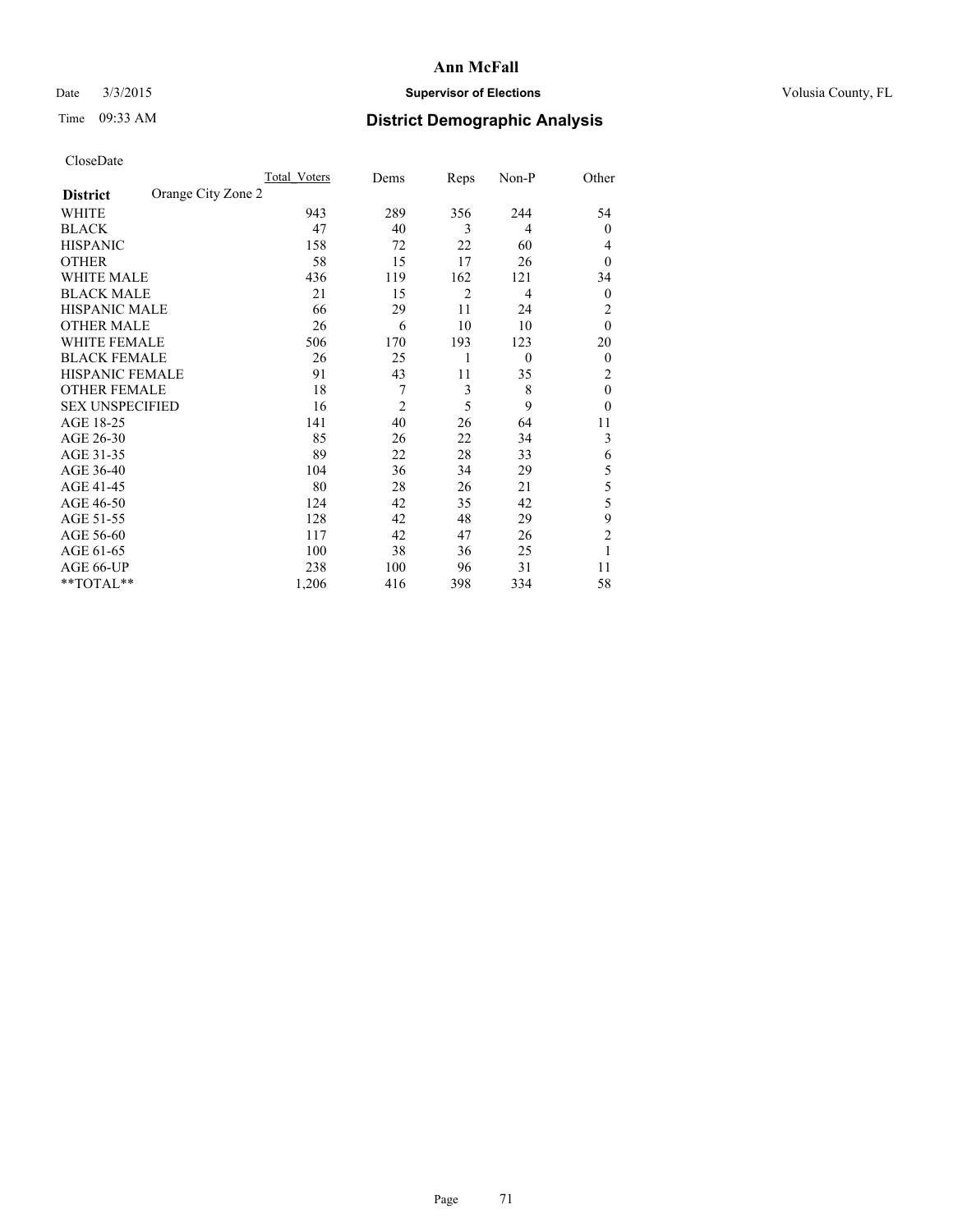## Date  $3/3/2015$  **Supervisor of Elections Supervisor of Elections** Volusia County, FL

# Time 09:33 AM **District Demographic Analysis**

|                        |                    | <b>Total Voters</b> | Dems | Reps           | Non-P | Other          |
|------------------------|--------------------|---------------------|------|----------------|-------|----------------|
| <b>District</b>        | Orange City Zone 3 |                     |      |                |       |                |
| WHITE                  |                    | 1,059               | 336  | 404            | 266   | 53             |
| <b>BLACK</b>           |                    | 72                  | 53   | $\overline{2}$ | 14    | 3              |
| <b>HISPANIC</b>        |                    | 183                 | 93   | 29             | 58    | 3              |
| <b>OTHER</b>           |                    | 73                  | 21   | 12             | 40    | $\theta$       |
| WHITE MALE             |                    | 471                 | 130  | 184            | 127   | 30             |
| <b>BLACK MALE</b>      |                    | 25                  | 16   | 1              | 6     | 2              |
| <b>HISPANIC MALE</b>   |                    | 76                  | 35   | 16             | 24    | 1              |
| <b>OTHER MALE</b>      |                    | 27                  | 9    | 4              | 14    | $\overline{0}$ |
| <b>WHITE FEMALE</b>    |                    | 580                 | 203  | 218            | 136   | 23             |
| <b>BLACK FEMALE</b>    |                    | 47                  | 37   | 1              | 8     | 1              |
| <b>HISPANIC FEMALE</b> |                    | 103                 | 55   | 13             | 33    | $\overline{c}$ |
| <b>OTHER FEMALE</b>    |                    | 30                  | 9    | 5              | 16    | $\theta$       |
| <b>SEX UNSPECIFIED</b> |                    | 28                  | 9    | 5              | 14    | $\theta$       |
| AGE 18-25              |                    | 101                 | 33   | 17             | 41    | 10             |
| AGE 26-30              |                    | 71                  | 21   | 16             | 33    | 1              |
| AGE 31-35              |                    | 71                  | 23   | 19             | 26    | 3              |
| AGE 36-40              |                    | 66                  | 26   | 20             | 17    | 3              |
| AGE 41-45              |                    | 87                  | 27   | 28             | 32    | $\mathbf{0}$   |
| AGE 46-50              |                    | 87                  | 28   | 31             | 28    | $\mathbf{0}$   |
| AGE 51-55              |                    | 102                 | 40   | 32             | 25    | 5              |
| AGE 56-60              |                    | 103                 | 39   | 28             | 32    | 4              |
| AGE 61-65              |                    | 131                 | 62   | 38             | 26    | 5              |
| AGE 66-UP              |                    | 568                 | 204  | 218            | 118   | 28             |
| **TOTAL**              |                    | 1,387               | 503  | 447            | 378   | 59             |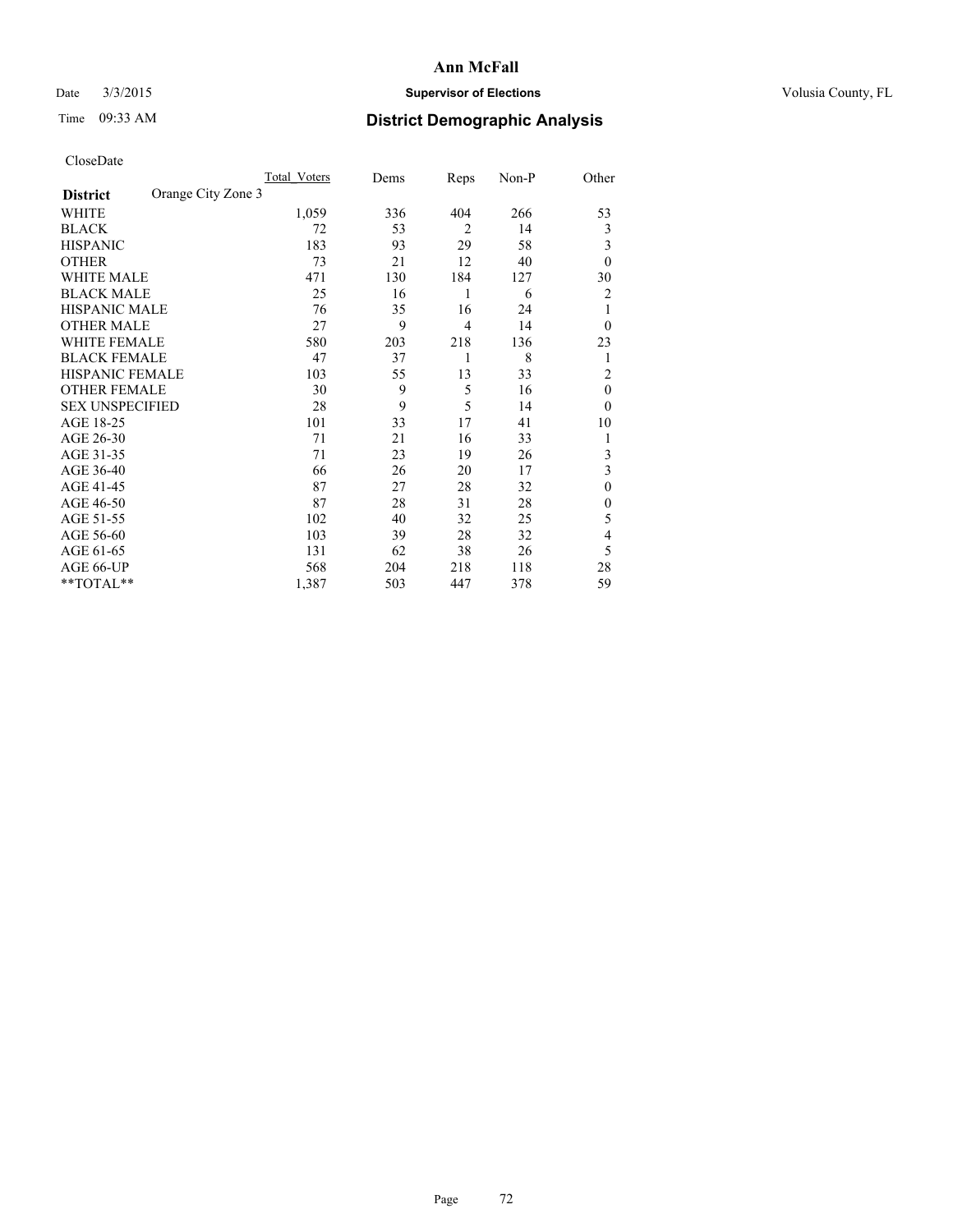## Date  $3/3/2015$  **Supervisor of Elections Supervisor of Elections** Volusia County, FL

# Time 09:33 AM **District Demographic Analysis**

|                        |                    | Total Voters | Dems           | Reps             | Non-P | Other          |
|------------------------|--------------------|--------------|----------------|------------------|-------|----------------|
| <b>District</b>        | Orange City Zone 4 |              |                |                  |       |                |
| WHITE                  |                    | 1,159        | 371            | 433              | 303   | 52             |
| <b>BLACK</b>           |                    | 14           | 8              | $\mathbf{0}$     | 6     | $\mathbf{0}$   |
| <b>HISPANIC</b>        |                    | 56           | 31             | 6                | 17    | 2              |
| <b>OTHER</b>           |                    | 43           | 6              | 10               | 26    |                |
| WHITE MALE             |                    | 517          | 143            | 204              | 145   | 25             |
| <b>BLACK MALE</b>      |                    | 5            | 4              | $\boldsymbol{0}$ | 1     | $\theta$       |
| <b>HISPANIC MALE</b>   |                    | 25           | 13             | 4                | 7     |                |
| <b>OTHER MALE</b>      |                    | 14           | $\overline{2}$ | 3                | 9     | $\theta$       |
| <b>WHITE FEMALE</b>    |                    | 629          | 225            | 222              | 155   | 27             |
| <b>BLACK FEMALE</b>    |                    | 9            | $\overline{4}$ | $\mathbf{0}$     | 5     | $\theta$       |
| <b>HISPANIC FEMALE</b> |                    | 30           | 18             | 1                | 10    |                |
| <b>OTHER FEMALE</b>    |                    | 14           | 4              | 3                | 7     | $\theta$       |
| <b>SEX UNSPECIFIED</b> |                    | 28           | 3              | 11               | 13    |                |
| AGE 18-25              |                    | 137          | 31             | 37               | 59    | 10             |
| AGE 26-30              |                    | 83           | 21             | 17               | 41    | 4              |
| AGE 31-35              |                    | 83           | 28             | 28               | 22    | 5              |
| AGE 36-40              |                    | 85           | 30             | 19               | 33    | 3              |
| AGE 41-45              |                    | 88           | 21             | 32               | 31    | 4              |
| AGE 46-50              |                    | 96           | 25             | 32               | 32    | 7              |
| AGE 51-55              |                    | 146          | 38             | 54               | 47    | 7              |
| AGE 56-60              |                    | 117          | 38             | 53               | 21    | 5              |
| AGE 61-65              |                    | 122          | 54             | 42               | 24    | $\overline{2}$ |
| AGE 66-UP              |                    | 315          | 130            | 135              | 42    | 8              |
| **TOTAL**              |                    | 1,272        | 416            | 449              | 352   | 55             |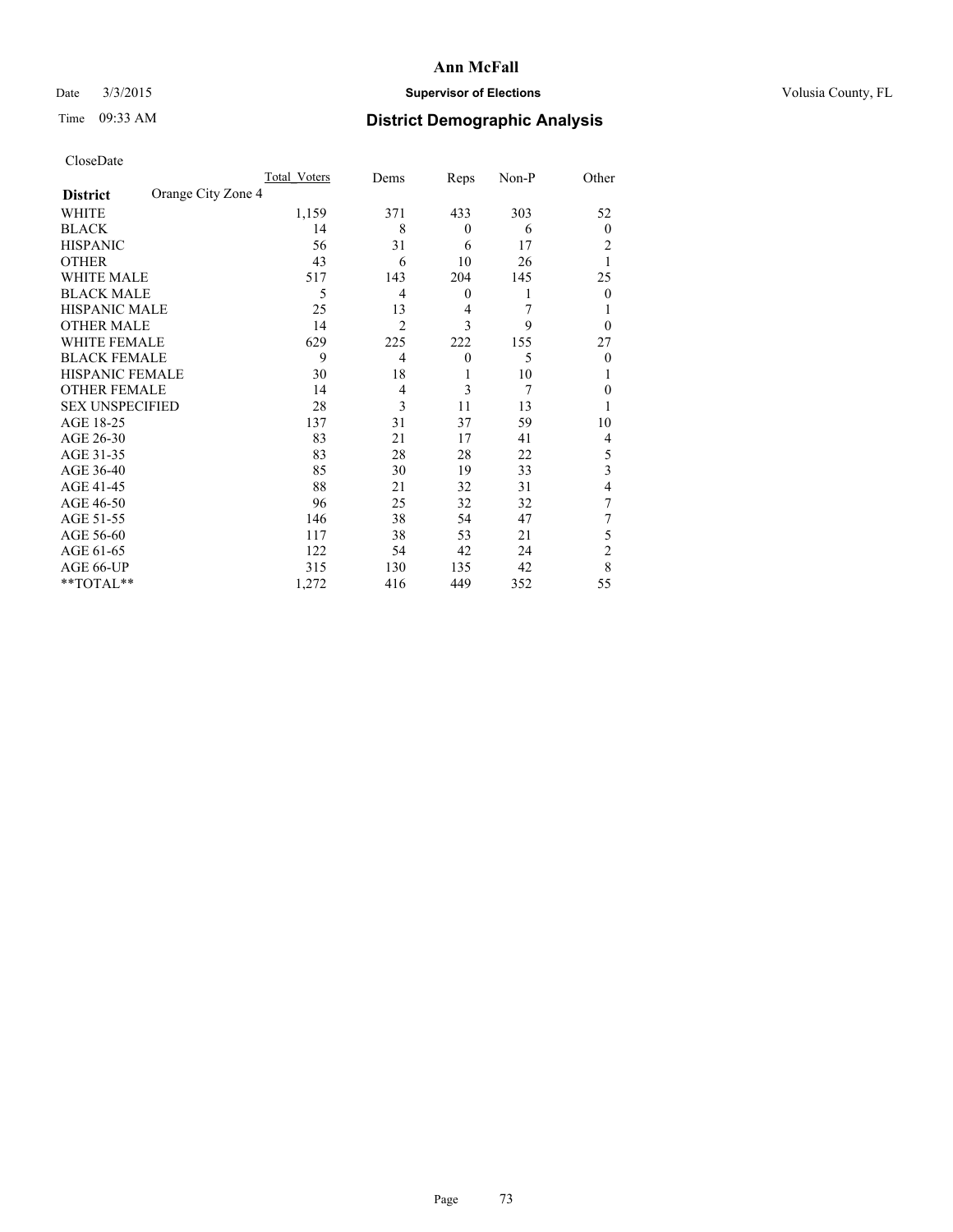## Date  $3/3/2015$  **Supervisor of Elections Supervisor of Elections** Volusia County, FL

# Time 09:33 AM **District Demographic Analysis**

|                        | <b>Total Voters</b> | Dems | Reps             | Non-P | Other          |
|------------------------|---------------------|------|------------------|-------|----------------|
| <b>District</b>        | Orange City Zone 5  |      |                  |       |                |
| WHITE                  | 1,395               | 389  | 635              | 313   | 58             |
| <b>BLACK</b>           | 109                 | 89   | $\overline{2}$   | 17    |                |
| <b>HISPANIC</b>        | 114                 | 49   | 17               | 47    |                |
| <b>OTHER</b>           | 69                  | 25   | 18               | 25    |                |
| <b>WHITE MALE</b>      | 558                 | 144  | 252              | 128   | 34             |
| <b>BLACK MALE</b>      | 43                  | 31   | $\overline{2}$   | 9     | 1              |
| <b>HISPANIC MALE</b>   | 51                  | 23   | 9                | 19    | $\theta$       |
| <b>OTHER MALE</b>      | 18                  | 8    | 5                | 5     | $\theta$       |
| <b>WHITE FEMALE</b>    | 829                 | 243  | 382              | 180   | 24             |
| <b>BLACK FEMALE</b>    | 64                  | 56   | $\boldsymbol{0}$ | 8     | 0              |
| HISPANIC FEMALE        | 62                  | 25   | 8                | 28    |                |
| <b>OTHER FEMALE</b>    | 35                  | 14   | 10               | 10    |                |
| <b>SEX UNSPECIFIED</b> | 27                  | 8    | $\overline{4}$   | 15    | $\theta$       |
| AGE 18-25              | 62                  | 18   | 11               | 32    |                |
| AGE 26-30              | 49                  | 26   | 11               | 12    | $\theta$       |
| AGE 31-35              | 52                  | 16   | 10               | 25    |                |
| AGE 36-40              | 51                  | 16   | 17               | 18    | 0              |
| AGE 41-45              | 74                  | 30   | 20               | 23    |                |
| AGE 46-50              | 75                  | 24   | 20               | 28    | 3              |
| AGE 51-55              | 101                 | 43   | 24               | 32    | $\overline{c}$ |
| AGE 56-60              | 116                 | 44   | 35               | 34    | 3              |
| AGE 61-65              | 103                 | 44   | 32               | 22    | 5              |
| AGE 66-UP              | 1,004               | 291  | 492              | 176   | 45             |
| **TOTAL**              | 1,687               | 552  | 672              | 402   | 61             |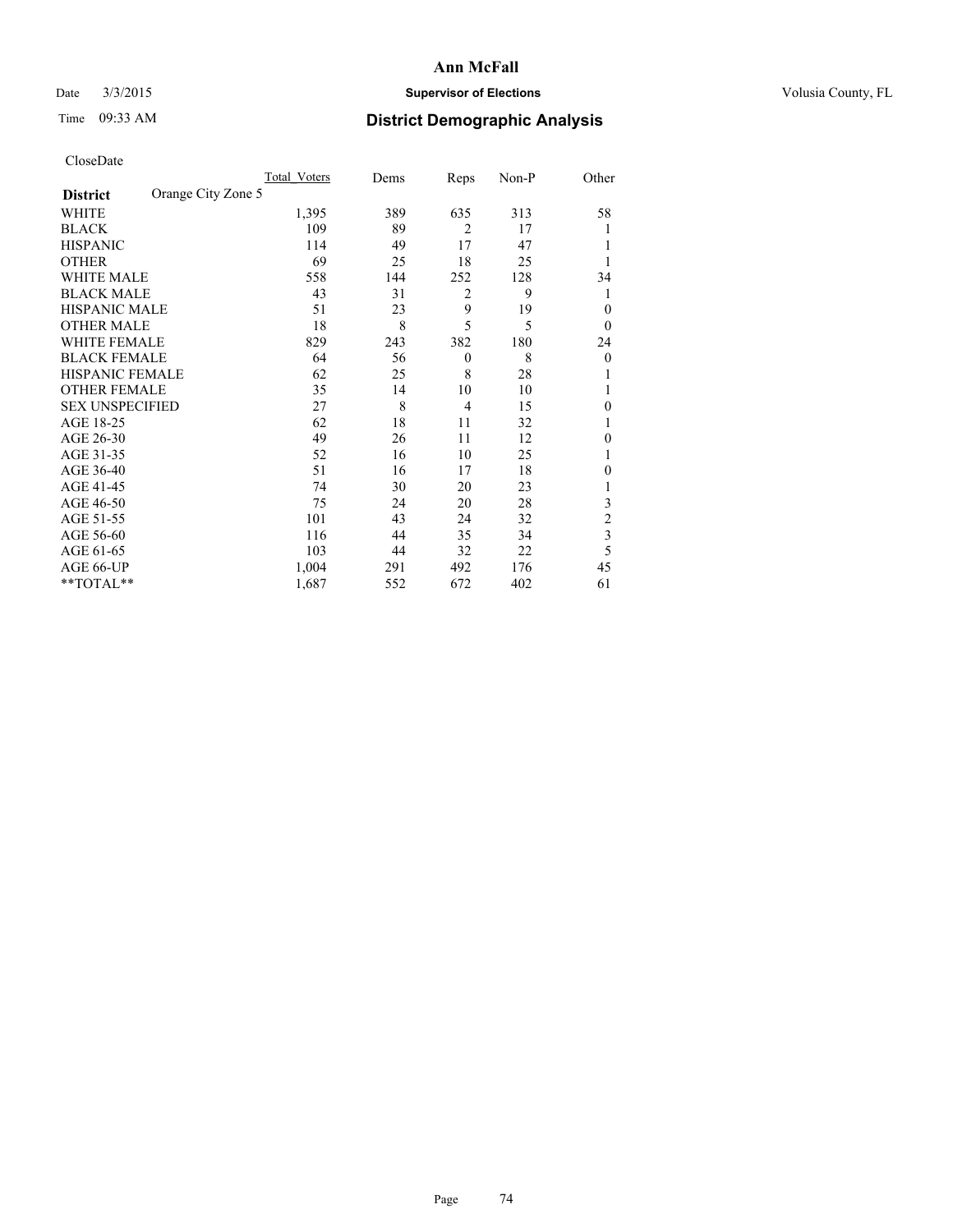## Date  $3/3/2015$  **Supervisor of Elections Supervisor of Elections** Volusia County, FL

# Time 09:33 AM **District Demographic Analysis**

|                                        | Total Voters | Dems  | Reps  | Non-P | Other        |
|----------------------------------------|--------------|-------|-------|-------|--------------|
| Ormond Beach Zone 1<br><b>District</b> |              |       |       |       |              |
| WHITE                                  | 7,413        | 2,246 | 3,243 | 1,661 | 263          |
| <b>BLACK</b>                           | 115          | 80    | 6     | 24    | 5            |
| <b>HISPANIC</b>                        | 141          | 53    | 42    | 43    | 3            |
| <b>OTHER</b>                           | 366          | 108   | 106   | 143   | 9            |
| WHITE MALE                             | 3,375        | 909   | 1,520 | 808   | 138          |
| <b>BLACK MALE</b>                      | 62           | 40    | 3     | 15    | 4            |
| HISPANIC MALE                          | 68           | 22    | 24    | 19    | 3            |
| <b>OTHER MALE</b>                      | 144          | 44    | 47    | 50    | 3            |
| WHITE FEMALE                           | 3,986        | 1,326 | 1,708 | 832   | 120          |
| <b>BLACK FEMALE</b>                    | 52           | 40    | 3     | 8     | 1            |
| <b>HISPANIC FEMALE</b>                 | 70           | 29    | 17    | 24    | $\mathbf{0}$ |
| <b>OTHER FEMALE</b>                    | 155          | 49    | 43    | 57    | 6            |
| <b>SEX UNSPECIFIED</b>                 | 123          | 28    | 32    | 58    | 5            |
| AGE 18-25                              | 554          | 135   | 181   | 213   | 25           |
| AGE 26-30                              | 373          | 104   | 141   | 118   | 10           |
| AGE 31-35                              | 357          | 92    | 124   | 125   | 16           |
| AGE 36-40                              | 433          | 118   | 168   | 127   | 20           |
| AGE 41-45                              | 530          | 147   | 226   | 138   | 19           |
| AGE 46-50                              | 626          | 169   | 286   | 154   | 17           |
| AGE 51-55                              | 708          | 215   | 315   | 162   | 16           |
| AGE 56-60                              | 803          | 265   | 352   | 163   | 23           |
| AGE 61-65                              | 854          | 275   | 372   | 181   | 26           |
| AGE 66-UP                              | 2,797        | 967   | 1,232 | 490   | 108          |
| **TOTAL**                              | 8,035        | 2,487 | 3,397 | 1,871 | 280          |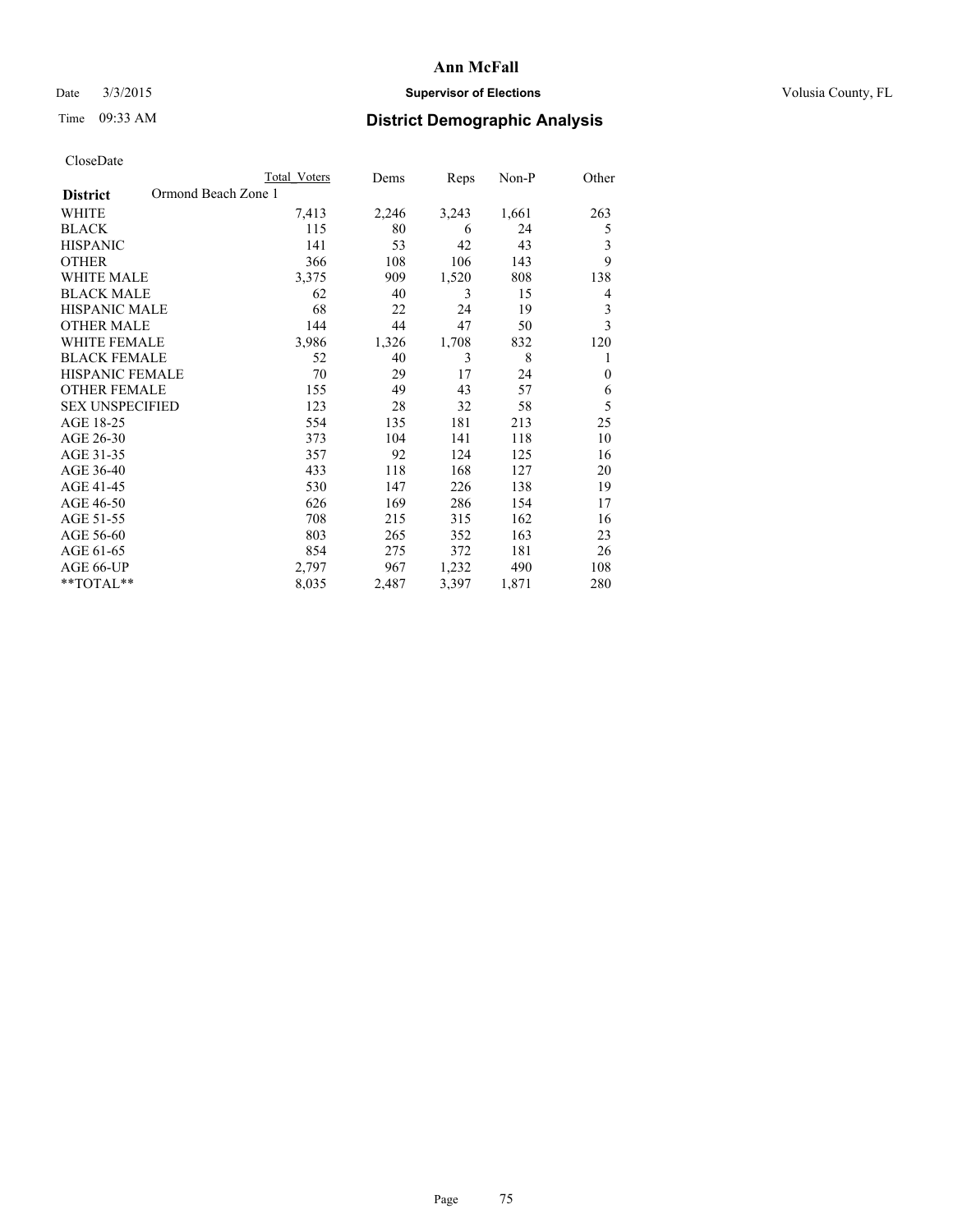## Date  $3/3/2015$  **Supervisor of Elections Supervisor of Elections** Volusia County, FL

# Time 09:33 AM **District Demographic Analysis**

|                                        | <b>Total Voters</b> | Dems  | Reps  | Non-P | Other                   |
|----------------------------------------|---------------------|-------|-------|-------|-------------------------|
| Ormond Beach Zone 2<br><b>District</b> |                     |       |       |       |                         |
| WHITE                                  | 5,708               | 2,036 | 2,022 | 1,442 | 208                     |
| <b>BLACK</b>                           | 390                 | 312   | 13    | 61    | 4                       |
| <b>HISPANIC</b>                        | 170                 | 69    | 45    | 53    | 3                       |
| <b>OTHER</b>                           | 370                 | 138   | 88    | 135   | 9                       |
| WHITE MALE                             | 2,572               | 789   | 963   | 708   | 112                     |
| <b>BLACK MALE</b>                      | 155                 | 112   | 9     | 33    | 1                       |
| HISPANIC MALE                          | 66                  | 21    | 19    | 23    | 3                       |
| <b>OTHER MALE</b>                      | 138                 | 52    | 36    | 45    | 5                       |
| WHITE FEMALE                           | 3,091               | 1,234 | 1,045 | 717   | 95                      |
| <b>BLACK FEMALE</b>                    | 230                 | 197   | 4     | 26    | 3                       |
| <b>HISPANIC FEMALE</b>                 | 104                 | 48    | 26    | 30    | $\theta$                |
| <b>OTHER FEMALE</b>                    | 141                 | 63    | 39    | 37    | $\overline{c}$          |
| <b>SEX UNSPECIFIED</b>                 | 141                 | 39    | 27    | 72    | $\overline{\mathbf{3}}$ |
| AGE 18-25                              | 596                 | 193   | 164   | 221   | 18                      |
| AGE 26-30                              | 443                 | 170   | 91    | 169   | 13                      |
| AGE 31-35                              | 398                 | 136   | 100   | 149   | 13                      |
| AGE 36-40                              | 404                 | 143   | 97    | 148   | 16                      |
| AGE 41-45                              | 421                 | 142   | 133   | 131   | 15                      |
| AGE 46-50                              | 560                 | 171   | 213   | 147   | 29                      |
| AGE 51-55                              | 605                 | 209   | 221   | 154   | 21                      |
| AGE 56-60                              | 648                 | 253   | 214   | 157   | 24                      |
| AGE 61-65                              | 633                 | 285   | 197   | 130   | 21                      |
| AGE 66-UP                              | 1,930               | 853   | 738   | 285   | 54                      |
| **TOTAL**                              | 6,638               | 2,555 | 2,168 | 1,691 | 224                     |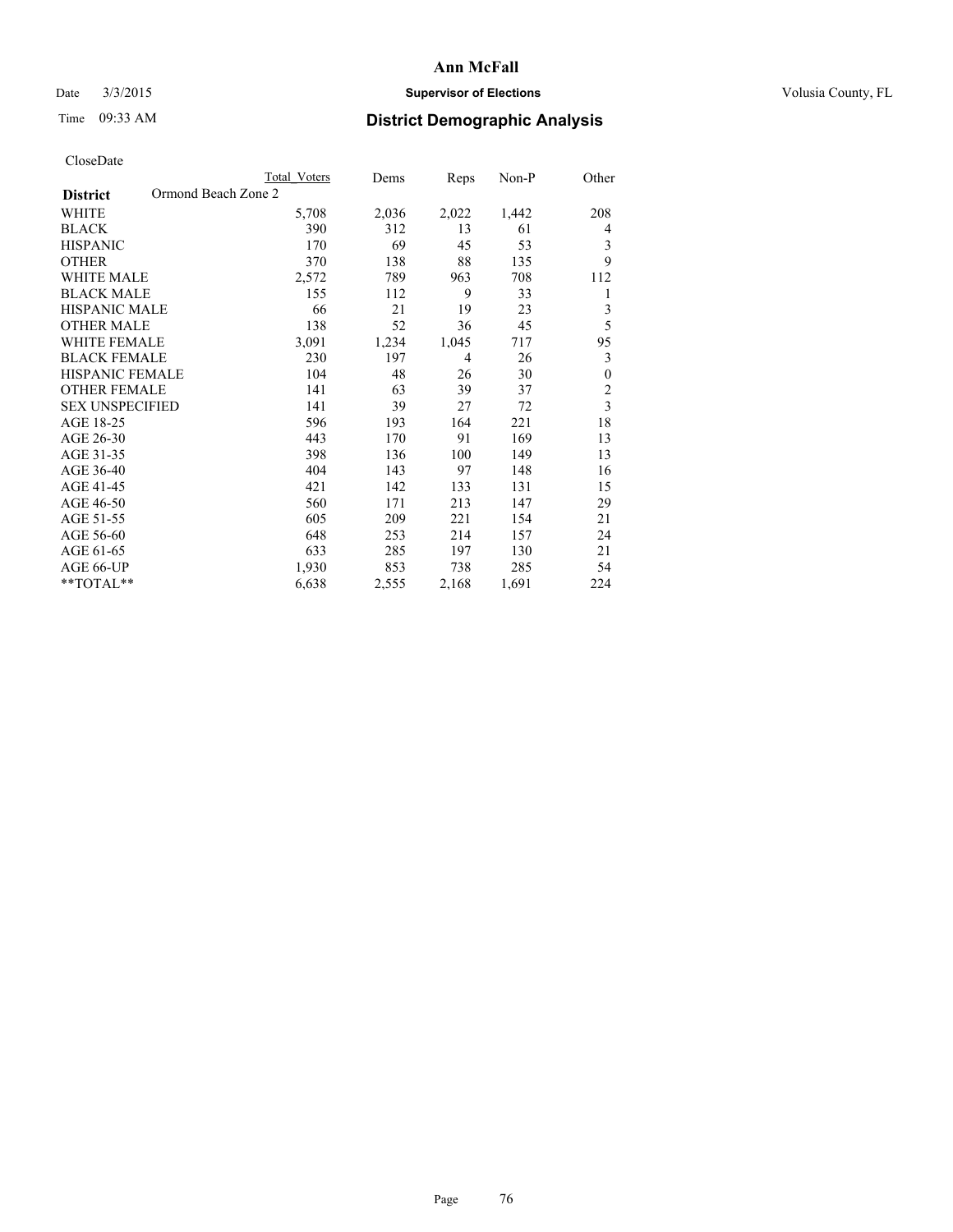## Date  $3/3/2015$  **Supervisor of Elections Supervisor of Elections** Volusia County, FL

# Time 09:33 AM **District Demographic Analysis**

|                                        | <b>Total Voters</b> | Dems  | Reps  | Non-P | Other          |
|----------------------------------------|---------------------|-------|-------|-------|----------------|
| Ormond Beach Zone 3<br><b>District</b> |                     |       |       |       |                |
| WHITE                                  | 7,015               | 1,988 | 3,318 | 1,490 | 219            |
| <b>BLACK</b>                           | 288                 | 218   | 13    | 48    | 9              |
| <b>HISPANIC</b>                        | 191                 | 63    | 55    | 68    | 5              |
| <b>OTHER</b>                           | 449                 | 136   | 111   | 193   | 9              |
| <b>WHITE MALE</b>                      | 3,245               | 810   | 1,587 | 742   | 106            |
| <b>BLACK MALE</b>                      | 112                 | 79    | 5     | 24    | 4              |
| <b>HISPANIC MALE</b>                   | 92                  | 24    | 34    | 32    | $\overline{c}$ |
| <b>OTHER MALE</b>                      | 167                 | 47    | 40    | 75    | 5              |
| <b>WHITE FEMALE</b>                    | 3,708               | 1,160 | 1,713 | 723   | 112            |
| <b>BLACK FEMALE</b>                    | 173                 | 138   | 8     | 22    | 5              |
| <b>HISPANIC FEMALE</b>                 | 97                  | 39    | 19    | 36    | 3              |
| <b>OTHER FEMALE</b>                    | 210                 | 73    | 54    | 79    | 4              |
| <b>SEX UNSPECIFIED</b>                 | 139                 | 35    | 37    | 66    | 1              |
| AGE 18-25                              | 791                 | 209   | 276   | 274   | 32             |
| AGE 26-30                              | 495                 | 155   | 174   | 150   | 16             |
| AGE 31-35                              | 436                 | 130   | 162   | 136   | 8              |
| AGE 36-40                              | 429                 | 110   | 169   | 124   | 26             |
| AGE 41-45                              | 544                 | 144   | 238   | 139   | 23             |
| AGE 46-50                              | 691                 | 177   | 323   | 168   | 23             |
| AGE 51-55                              | 742                 | 211   | 345   | 169   | 17             |
| AGE 56-60                              | 788                 | 248   | 378   | 152   | 10             |
| AGE 61-65                              | 812                 | 275   | 355   | 159   | 23             |
| AGE 66-UP                              | 2,215               | 746   | 1,077 | 328   | 64             |
| **TOTAL**                              | 7,943               | 2,405 | 3,497 | 1,799 | 242            |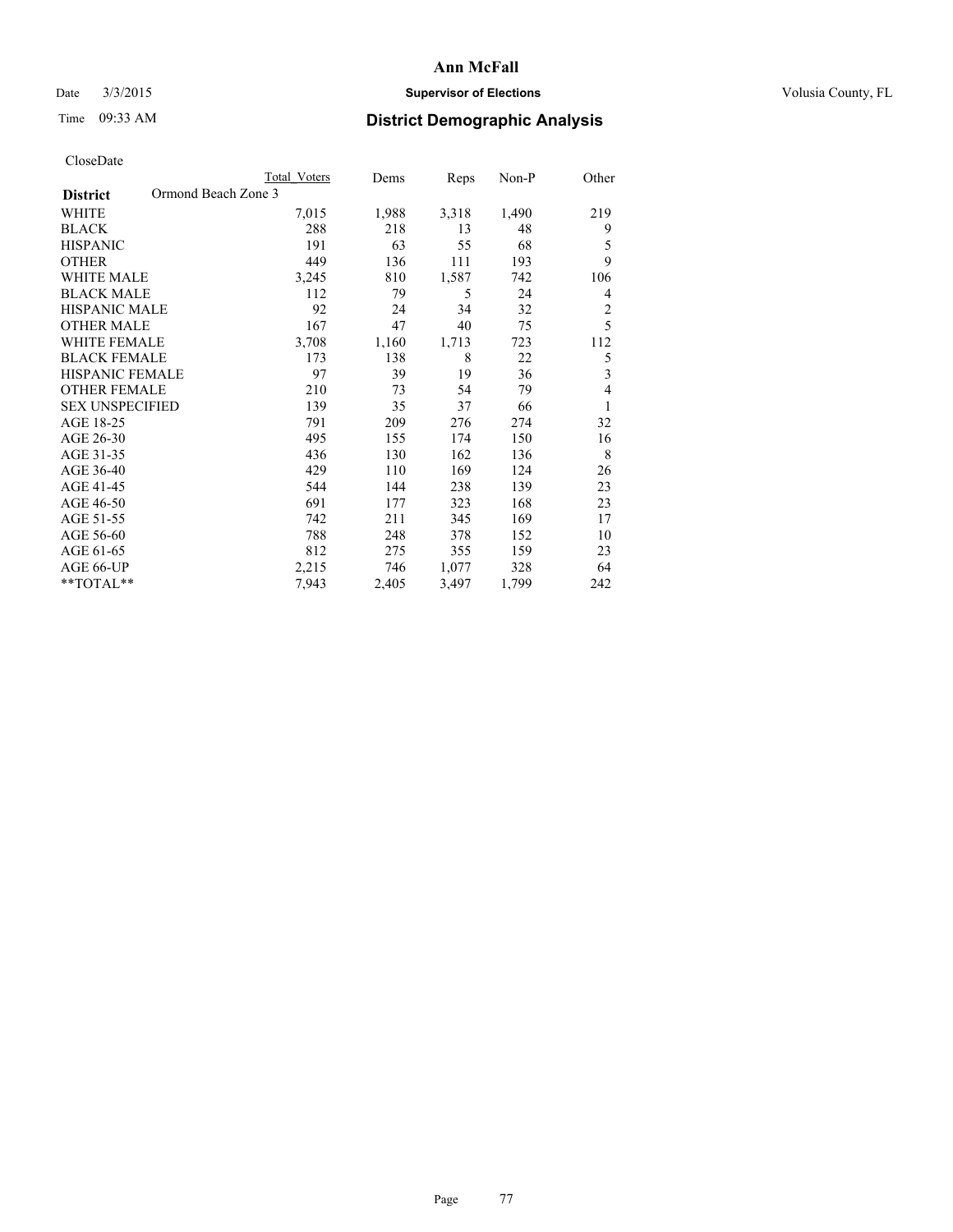## Date  $3/3/2015$  **Supervisor of Elections Supervisor of Elections** Volusia County, FL

# Time 09:33 AM **District Demographic Analysis**

| <b>Total Voters</b> | Dems                | Reps  | Non-P | Other            |
|---------------------|---------------------|-------|-------|------------------|
|                     |                     |       |       |                  |
| 6,854               | 2,277               | 2,661 | 1,645 | 271              |
| 205                 | 154                 | 14    | 31    | 6                |
| 151                 | 69                  | 29    | 51    | $\overline{2}$   |
| 341                 | 101                 | 80    | 148   | 12               |
| 3,042               | 873                 | 1,224 | 796   | 149              |
| 88                  | 63                  | 5     | 17    | 3                |
| 63                  | 25                  | 15    | 21    | $\overline{c}$   |
| 128                 | 38                  | 28    | 55    | 7                |
| 3,752               | 1,388               | 1,424 | 821   | 119              |
| 115                 | 89                  | 9     | 14    | 3                |
| 84                  | 43                  | 14    | 27    | $\boldsymbol{0}$ |
| 145                 | 49                  | 42    | 49    | 5                |
| 134                 | 33                  | 23    | 75    | $\overline{3}$   |
| 524                 | 150                 | 161   | 196   | 17               |
| 415                 | 124                 | 118   | 160   | 13               |
| 310                 | 87                  | 90    | 118   | 15               |
| 303                 | 72                  | 117   | 101   | 13               |
| 383                 | 119                 | 117   | 132   | 15               |
| 471                 | 134                 | 194   | 134   | 9                |
| 671                 | 237                 | 264   | 152   | 18               |
| 706                 | 264                 | 274   | 144   | 24               |
| 708                 | 281                 | 243   | 149   | 35               |
| 3,060               | 1,133               | 1,206 | 589   | 132              |
| 7,551               | 2,601               | 2,784 | 1,875 | 291              |
|                     | Ormond Beach Zone 4 |       |       |                  |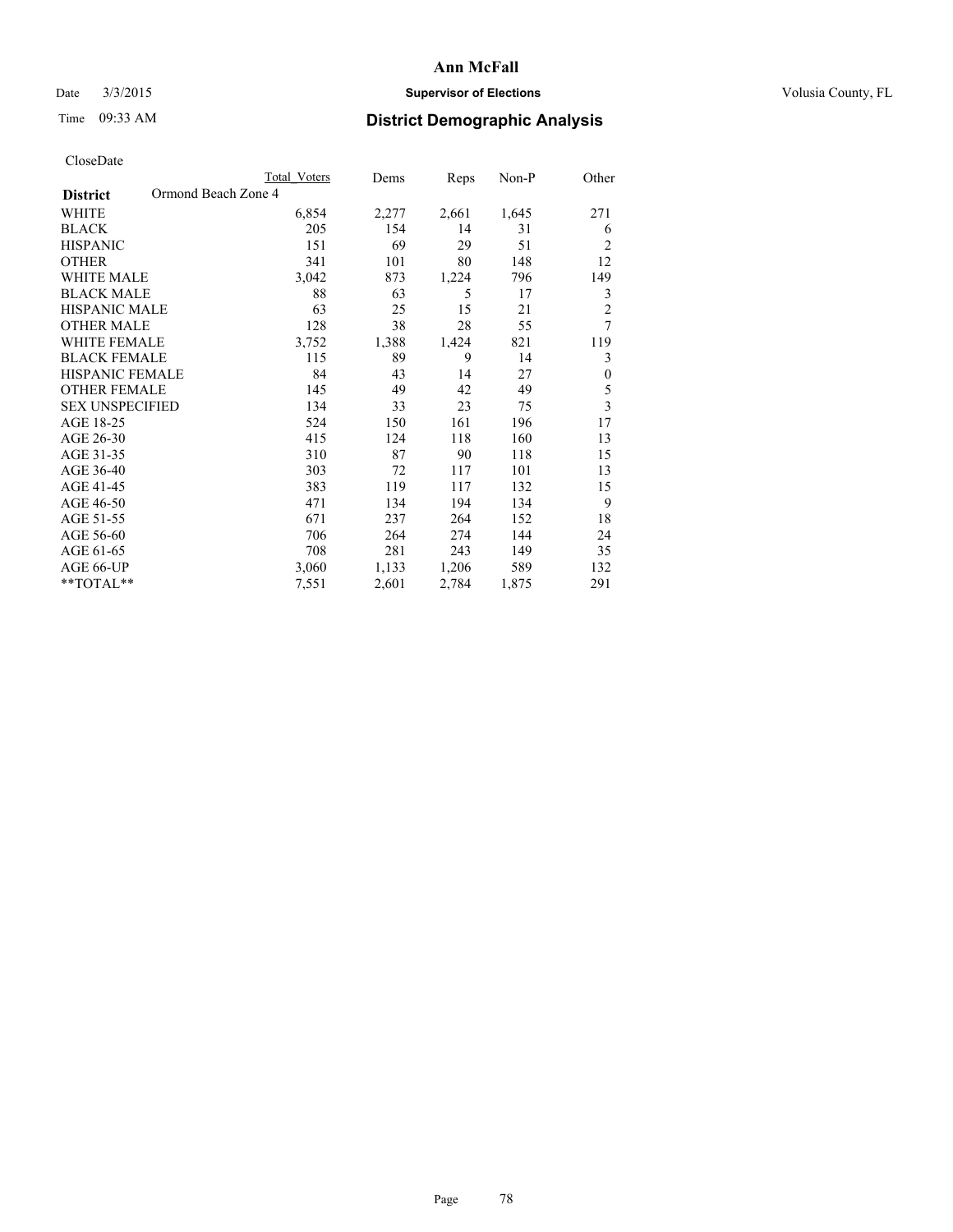## Date  $3/3/2015$  **Supervisor of Elections Supervisor of Elections** Volusia County, FL

# Time 09:33 AM **District Demographic Analysis**

| CloseDate |
|-----------|
|-----------|

|                        |         | Total Voters | Dems           | Reps           | Non-P          | Other          |
|------------------------|---------|--------------|----------------|----------------|----------------|----------------|
| <b>District</b>        | Pierson |              |                |                |                |                |
| <b>WHITE</b>           |         | 551          | 190            | 245            | 103            | 13             |
| <b>BLACK</b>           |         | 48           | 41             | $\overline{2}$ | 5              | $\theta$       |
| <b>HISPANIC</b>        |         | 137          | 62             | 7              | 64             | 4              |
| <b>OTHER</b>           |         | 19           | 5              | 3              | 11             | $\theta$       |
| WHITE MALE             |         | 264          | 86             | 123            | 45             | 10             |
| <b>BLACK MALE</b>      |         | 21           | 17             | 1              | 3              | $\theta$       |
| <b>HISPANIC MALE</b>   |         | 62           | 31             | $\overline{c}$ | 28             | 1              |
| <b>OTHER MALE</b>      |         | 8            | 3              | $\overline{c}$ | 3              | $\theta$       |
| <b>WHITE FEMALE</b>    |         | 281          | 103            | 119            | 56             | 3              |
| <b>BLACK FEMALE</b>    |         | 27           | 24             | 1              | $\overline{2}$ | $\mathbf{0}$   |
| <b>HISPANIC FEMALE</b> |         | 74           | 31             | 5              | 35             | 3              |
| <b>OTHER FEMALE</b>    |         | 6            | $\overline{c}$ | 1              | 3              | $\theta$       |
| <b>SEX UNSPECIFIED</b> |         | 12           | 1              | 3              | 8              | $\mathbf{0}$   |
| AGE 18-25              |         | 108          | 40             | 21             | 47             | 0              |
| AGE 26-30              |         | 51           | 13             | 12             | 26             | $\mathbf{0}$   |
| AGE 31-35              |         | 54           | 14             | 20             | 18             | $\overline{c}$ |
| AGE 36-40              |         | 53           | 15             | 16             | 19             | 3              |
| AGE 41-45              |         | 57           | 18             | 19             | 18             | $\overline{c}$ |
| AGE 46-50              |         | 44           | 19             | 13             | 10             | $\overline{2}$ |
| AGE 51-55              |         | 74           | 36             | 25             | 10             | 3              |
| AGE 56-60              |         | 83           | 35             | 34             | 12             | $\overline{2}$ |
| AGE 61-65              |         | 66           | 25             | 32             | 9              | $\mathbf{0}$   |
| AGE 66-UP              |         | 165          | 83             | 65             | 14             | 3              |
| **TOTAL**              |         | 755          | 298            | 257            | 183            | 17             |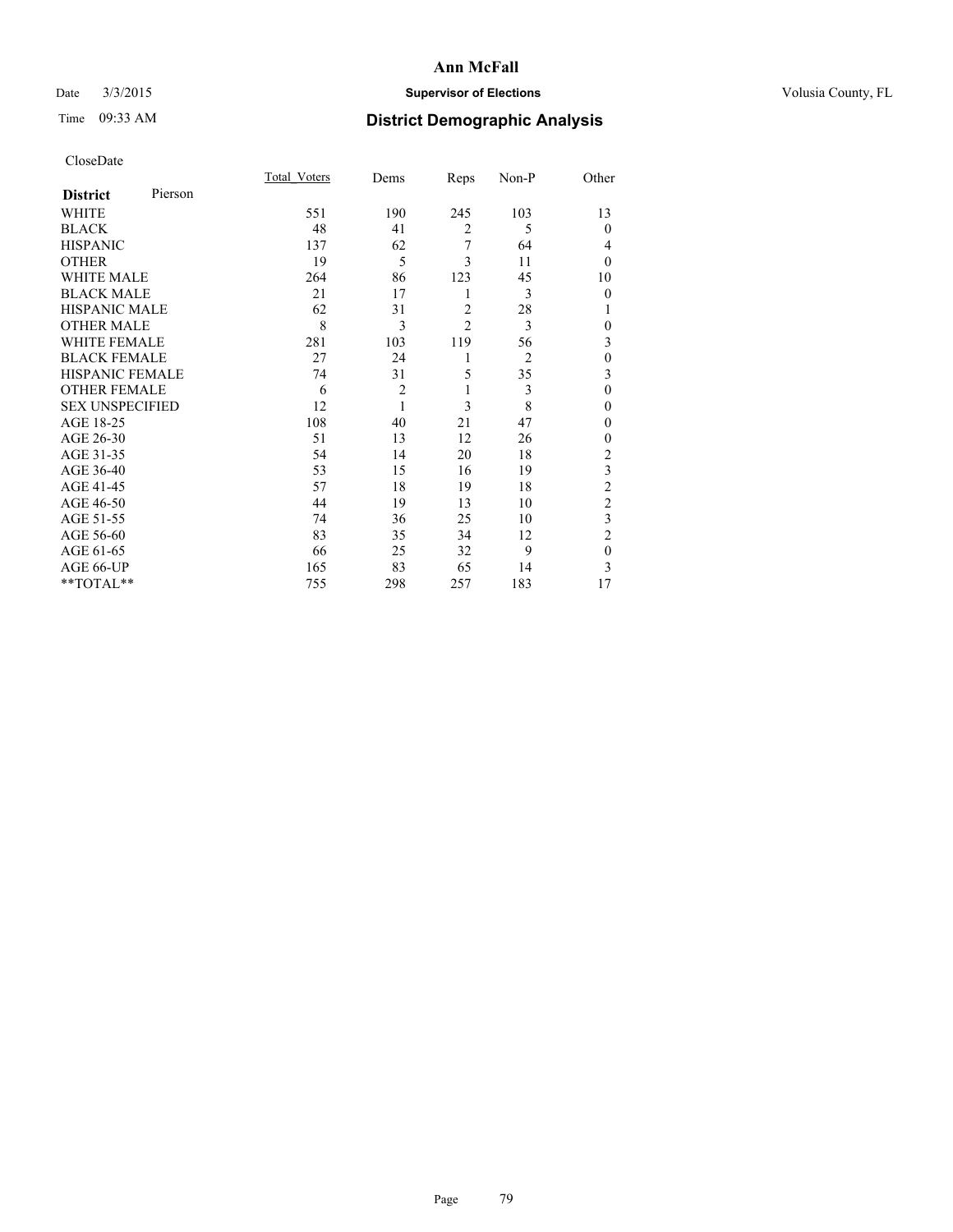## Date  $3/3/2015$  **Supervisor of Elections Supervisor of Elections** Volusia County, FL

# Time 09:33 AM **District Demographic Analysis**

|                        |             | <b>Total Voters</b> | Dems | Reps           | Non-P          | Other        |
|------------------------|-------------|---------------------|------|----------------|----------------|--------------|
| <b>District</b>        | Ponce Inlet |                     |      |                |                |              |
| WHITE                  |             | 2,795               | 663  | 1,425          | 620            | 87           |
| <b>BLACK</b>           |             | 9                   | 5    | $\overline{2}$ | $\overline{2}$ | $\Omega$     |
| <b>HISPANIC</b>        |             | 45                  | 14   | 21             | 9              |              |
| <b>OTHER</b>           |             | 101                 | 25   | 36             | 36             | 4            |
| WHITE MALE             |             | 1,325               | 264  | 698            | 317            | 46           |
| <b>BLACK MALE</b>      |             | 4                   | 2    | 1              | 1              | $\mathbf{0}$ |
| <b>HISPANIC MALE</b>   |             | 19                  | 5    | 9              | 5              | $\theta$     |
| <b>OTHER MALE</b>      |             | 37                  | 7    | 17             | 10             | 3            |
| <b>WHITE FEMALE</b>    |             | 1,448               | 393  | 722            | 293            | 40           |
| <b>BLACK FEMALE</b>    |             | 5                   | 3    | 1              |                | $\theta$     |
| <b>HISPANIC FEMALE</b> |             | 26                  | 9    | 12             | $\overline{4}$ |              |
| <b>OTHER FEMALE</b>    |             | 47                  | 14   | 14             | 18             |              |
| <b>SEX UNSPECIFIED</b> |             | 39                  | 10   | 10             | 18             |              |
| AGE 18-25              |             | 151                 | 34   | 55             | 54             | 8            |
| AGE 26-30              |             | 83                  | 24   | 28             | 30             | 1            |
| AGE 31-35              |             | 83                  | 14   | 37             | 25             | 7            |
| AGE 36-40              |             | 79                  | 12   | 35             | 28             | 4            |
| AGE 41-45              |             | 127                 | 26   | 56             | 41             | 4            |
| AGE 46-50              |             | 153                 | 30   | 79             | 41             | 3            |
| AGE 51-55              |             | 256                 | 65   | 131            | 57             | 3            |
| AGE 56-60              |             | 327                 | 78   | 176            | 66             | 7            |
| AGE 61-65              |             | 389                 | 97   | 183            | 97             | 12           |
| AGE 66-UP              |             | 1,302               | 327  | 704            | 228            | 43           |
| **TOTAL**              |             | 2,950               | 707  | 1,484          | 667            | 92           |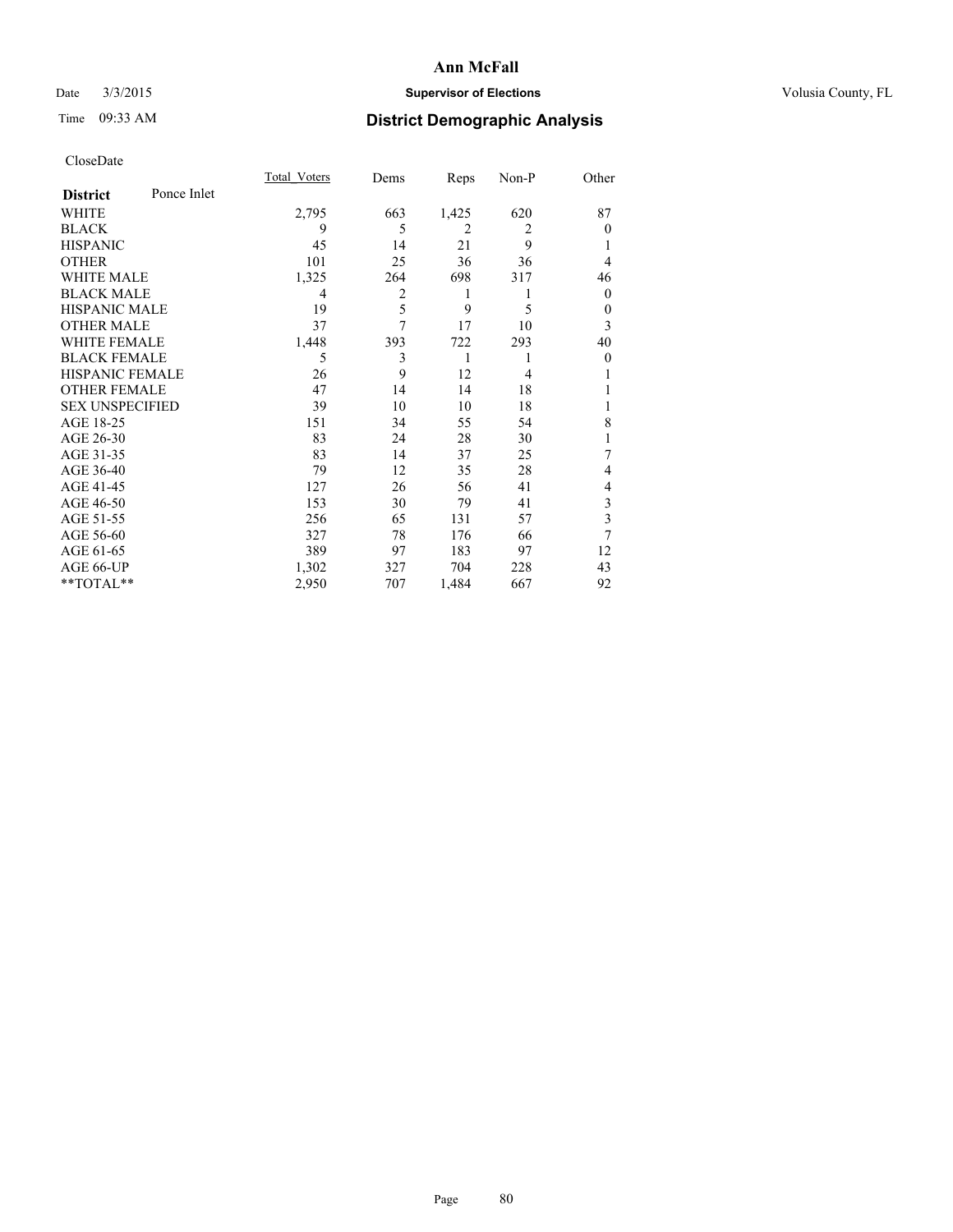## Date  $3/3/2015$  **Supervisor of Elections Supervisor of Elections** Volusia County, FL

# Time 09:33 AM **District Demographic Analysis**

|                        |                    | Total Voters | Dems  | Reps           | Non-P | Other          |
|------------------------|--------------------|--------------|-------|----------------|-------|----------------|
| <b>District</b>        | Port Orange Zone 1 |              |       |                |       |                |
| WHITE                  |                    | 8,209        | 2,937 | 2,577          | 2,348 | 347            |
| <b>BLACK</b>           |                    | 174          | 132   | 8              | 28    | 6              |
| <b>HISPANIC</b>        |                    | 244          | 104   | 40             | 95    | 5              |
| <b>OTHER</b>           |                    | 342          | 106   | 60             | 168   | 8              |
| WHITE MALE             |                    | 3,695        | 1,142 | 1,270          | 1,101 | 182            |
| <b>BLACK MALE</b>      |                    | 74           | 54    | $\overline{4}$ | 15    | 1              |
| <b>HISPANIC MALE</b>   |                    | 99           | 44    | 14             | 38    | 3              |
| <b>OTHER MALE</b>      |                    | 107          | 32    | 18             | 53    | 4              |
| WHITE FEMALE           |                    | 4,434        | 1,769 | 1,283          | 1,219 | 163            |
| <b>BLACK FEMALE</b>    |                    | 100          | 78    | $\overline{4}$ | 13    | 5              |
| HISPANIC FEMALE        |                    | 139          | 57    | 26             | 54    | $\overline{2}$ |
| <b>OTHER FEMALE</b>    |                    | 151          | 55    | 33             | 59    | 4              |
| <b>SEX UNSPECIFIED</b> |                    | 170          | 48    | 33             | 87    | $\overline{2}$ |
| AGE 18-25              |                    | 773          | 232   | 140            | 361   | 40             |
| AGE 26-30              |                    | 555          | 169   | 107            | 257   | 22             |
| AGE 31-35              |                    | 511          | 160   | 115            | 214   | 22             |
| AGE 36-40              |                    | 509          | 166   | 126            | 183   | 34             |
| AGE 41-45              |                    | 584          | 191   | 161            | 209   | 23             |
| AGE 46-50              |                    | 631          | 213   | 187            | 204   | 27             |
| AGE 51-55              |                    | 882          | 316   | 298            | 236   | 32             |
| AGE 56-60              |                    | 935          | 363   | 323            | 217   | 32             |
| AGE 61-65              |                    | 828          | 311   | 271            | 207   | 39             |
| AGE 66-UP              |                    | 2,761        | 1,158 | 957            | 551   | 95             |
| **TOTAL**              |                    | 8,969        | 3,279 | 2,685          | 2,639 | 366            |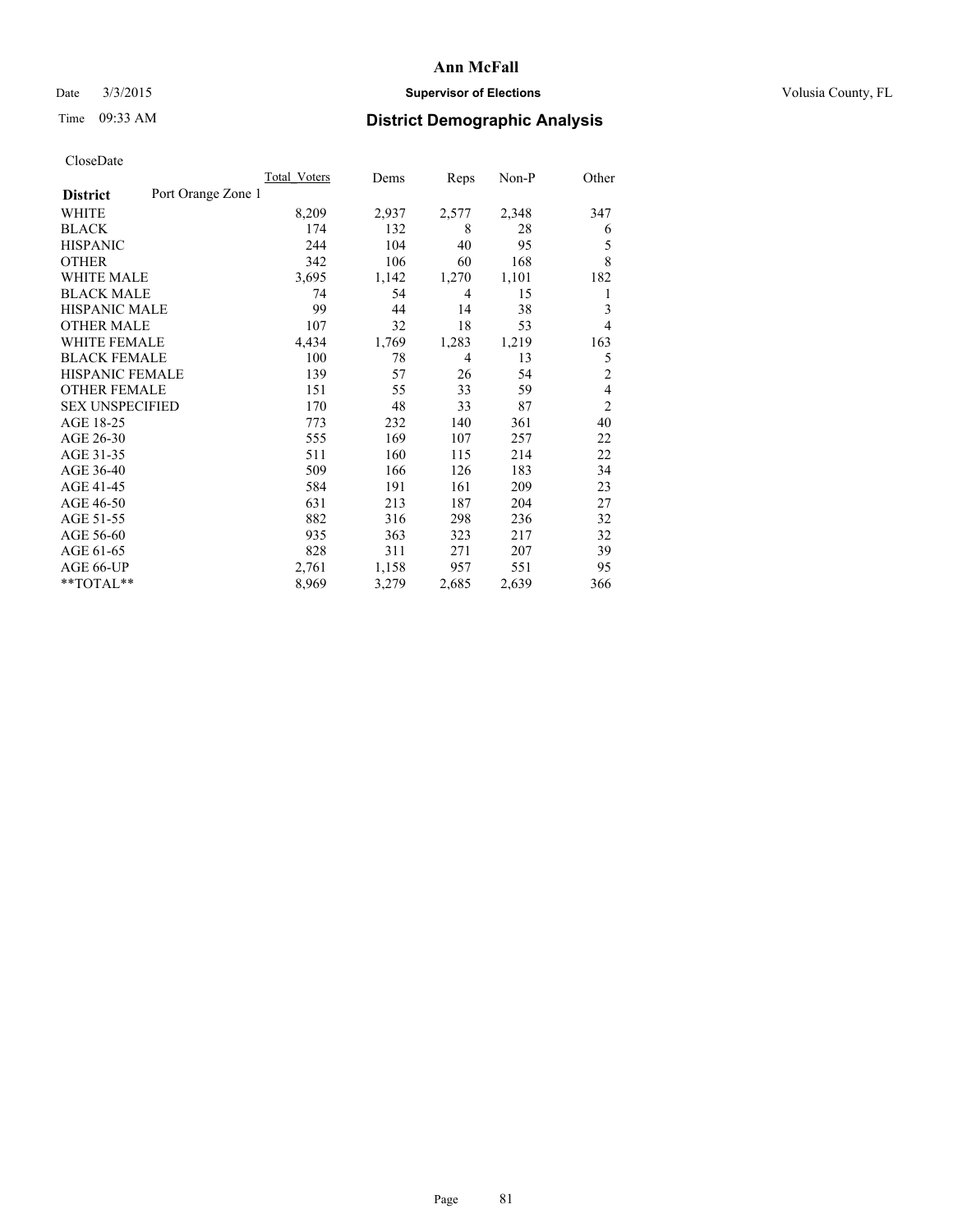## Date  $3/3/2015$  **Supervisor of Elections Supervisor of Elections** Volusia County, FL

# Time 09:33 AM **District Demographic Analysis**

|                        |                    | Total Voters | Dems  | Reps  | Non-P | Other          |
|------------------------|--------------------|--------------|-------|-------|-------|----------------|
| <b>District</b>        | Port Orange Zone 2 |              |       |       |       |                |
| WHITE                  |                    | 8,299        | 2,779 | 2,945 | 2,231 | 344            |
| <b>BLACK</b>           |                    | 415          | 320   | 14    | 75    | 6              |
| <b>HISPANIC</b>        |                    | 289          | 113   | 60    | 107   | 9              |
| <b>OTHER</b>           |                    | 492          | 149   | 104   | 229   | 10             |
| <b>WHITE MALE</b>      |                    | 3,791        | 1,103 | 1,435 | 1,085 | 168            |
| <b>BLACK MALE</b>      |                    | 144          | 105   | 5     | 31    | 3              |
| <b>HISPANIC MALE</b>   |                    | 147          | 49    | 39    | 54    | 5              |
| <b>OTHER MALE</b>      |                    | 196          | 53    | 42    | 94    | 7              |
| <b>WHITE FEMALE</b>    |                    | 4,419        | 1,647 | 1,481 | 1,122 | 169            |
| <b>BLACK FEMALE</b>    |                    | 266          | 210   | 9     | 44    | 3              |
| <b>HISPANIC FEMALE</b> |                    | 139          | 64    | 20    | 51    | 4              |
| <b>OTHER FEMALE</b>    |                    | 204          | 76    | 45    | 81    | $\overline{c}$ |
| <b>SEX UNSPECIFIED</b> |                    | 189          | 54    | 47    | 80    | 8              |
| AGE 18-25              |                    | 799          | 232   | 197   | 338   | 32             |
| AGE 26-30              |                    | 723          | 230   | 185   | 283   | 25             |
| AGE 31-35              |                    | 628          | 196   | 157   | 244   | 31             |
| AGE 36-40              |                    | 527          | 160   | 151   | 197   | 19             |
| AGE 41-45              |                    | 546          | 176   | 196   | 145   | 29             |
| AGE 46-50              |                    | 666          | 215   | 240   | 187   | 24             |
| AGE 51-55              |                    | 827          | 314   | 280   | 211   | 22             |
| AGE 56-60              |                    | 873          | 309   | 319   | 212   | 33             |
| AGE 61-65              |                    | 873          | 340   | 284   | 227   | 22             |
| AGE 66-UP              |                    | 3,033        | 1,189 | 1,114 | 598   | 132            |
| **TOTAL**              |                    | 9,495        | 3,361 | 3,123 | 2,642 | 369            |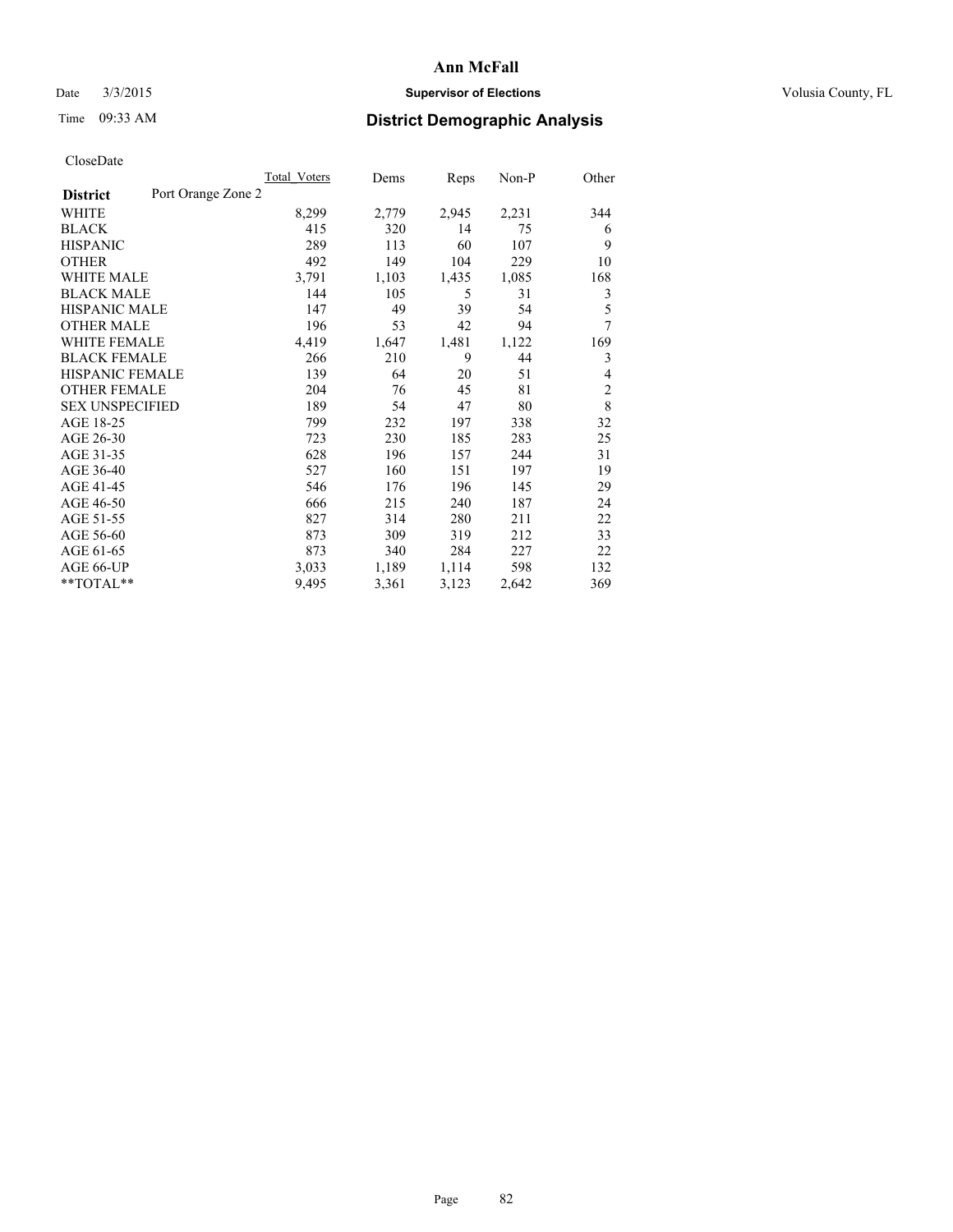## Date  $3/3/2015$  **Supervisor of Elections Supervisor of Elections** Volusia County, FL

# Time 09:33 AM **District Demographic Analysis**

|                        |                    | <b>Total Voters</b> | Dems  | Reps  | Non-P | Other |
|------------------------|--------------------|---------------------|-------|-------|-------|-------|
| <b>District</b>        | Port Orange Zone 3 |                     |       |       |       |       |
| WHITE                  |                    | 9,665               | 2,885 | 3,905 | 2,501 | 374   |
| <b>BLACK</b>           |                    | 324                 | 246   | 13    | 54    | 11    |
| <b>HISPANIC</b>        |                    | 302                 | 113   | 57    | 119   | 13    |
| <b>OTHER</b>           |                    | 530                 | 148   | 138   | 224   | 20    |
| WHITE MALE             |                    | 4,342               | 1,141 | 1,831 | 1,171 | 199   |
| <b>BLACK MALE</b>      |                    | 153                 | 108   | 7     | 32    | 6     |
| <b>HISPANIC MALE</b>   |                    | 134                 | 44    | 28    | 54    | 8     |
| <b>OTHER MALE</b>      |                    | 193                 | 56    | 53    | 72    | 12    |
| <b>WHITE FEMALE</b>    |                    | 5,225               | 1,718 | 2,035 | 1,301 | 171   |
| <b>BLACK FEMALE</b>    |                    | 167                 | 135   | 5     | 22    | 5     |
| HISPANIC FEMALE        |                    | 161                 | 67    | 27    | 62    | 5     |
| <b>OTHER FEMALE</b>    |                    | 226                 | 69    | 62    | 90    | 5     |
| <b>SEX UNSPECIFIED</b> |                    | 220                 | 54    | 65    | 94    | 7     |
| AGE 18-25              |                    | 888                 | 236   | 257   | 357   | 38    |
| AGE 26-30              |                    | 741                 | 215   | 216   | 289   | 21    |
| AGE 31-35              |                    | 690                 | 202   | 219   | 241   | 28    |
| AGE 36-40              |                    | 588                 | 184   | 192   | 185   | 27    |
| AGE 41-45              |                    | 704                 | 222   | 249   | 214   | 19    |
| AGE 46-50              |                    | 752                 | 212   | 315   | 204   | 21    |
| AGE 51-55              |                    | 916                 | 264   | 394   | 235   | 23    |
| AGE 56-60              |                    | 928                 | 314   | 363   | 220   | 31    |
| AGE 61-65              |                    | 959                 | 350   | 364   | 207   | 38    |
| AGE 66-UP              |                    | 3,655               | 1,193 | 1,544 | 746   | 172   |
| **TOTAL**              |                    | 10,821              | 3,392 | 4,113 | 2,898 | 418   |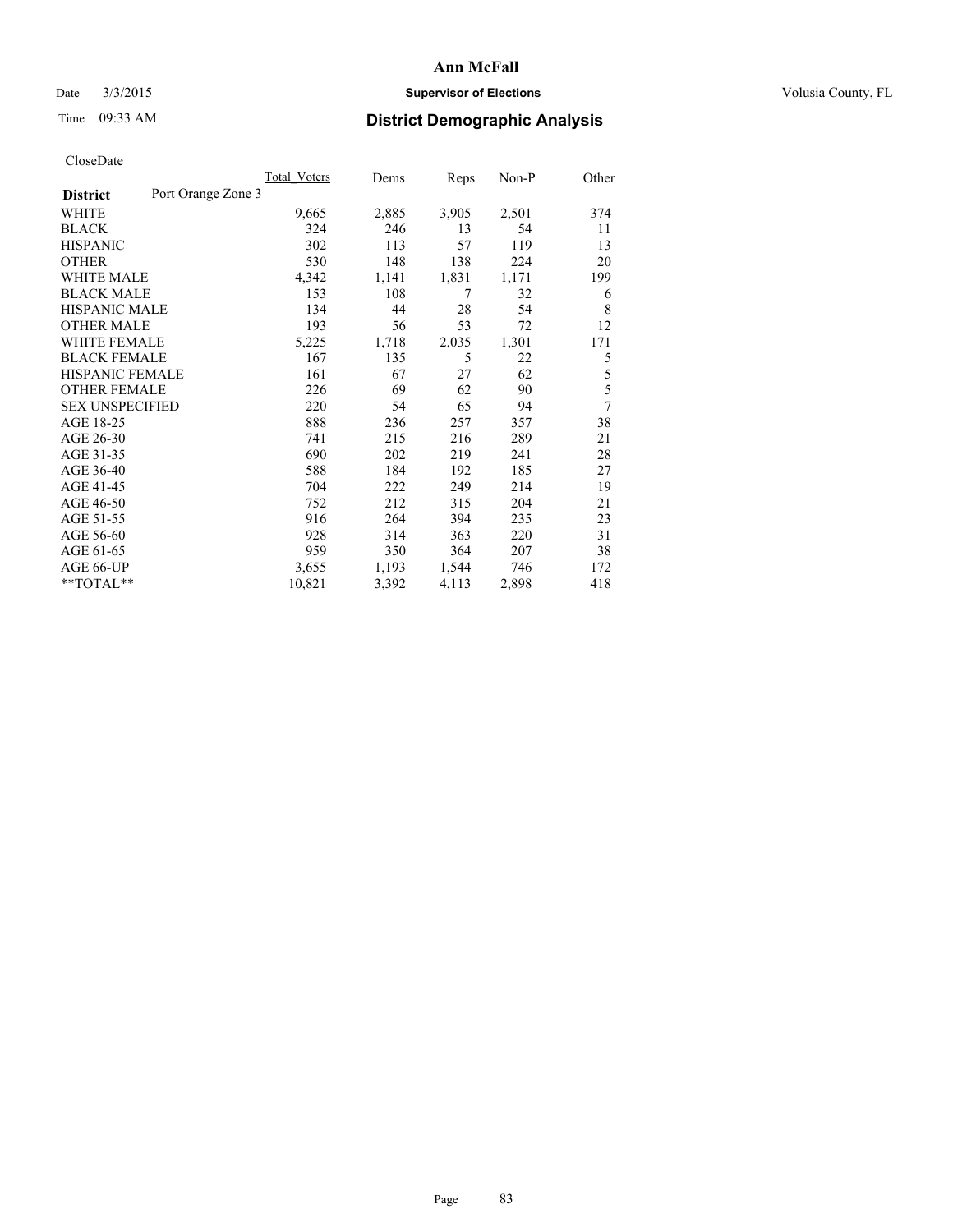## Date  $3/3/2015$  **Supervisor of Elections Supervisor of Elections** Volusia County, FL

# Time 09:33 AM **District Demographic Analysis**

|                        |                    | <b>Total Voters</b> | Dems  | Reps  | Non-P | Other        |
|------------------------|--------------------|---------------------|-------|-------|-------|--------------|
| <b>District</b>        | Port Orange Zone 4 |                     |       |       |       |              |
| WHITE                  |                    | 9,300               | 2,732 | 3,997 | 2,251 | 320          |
| <b>BLACK</b>           |                    | 271                 | 194   | 21    | 56    | $\mathbf{0}$ |
| <b>HISPANIC</b>        |                    | 290                 | 108   | 81    | 93    | 8            |
| <b>OTHER</b>           |                    | 528                 | 176   | 115   | 224   | 13           |
| WHITE MALE             |                    | 4,384               | 1,133 | 1,971 | 1,098 | 182          |
| <b>BLACK MALE</b>      |                    | 133                 | 87    | 17    | 29    | 0            |
| <b>HISPANIC MALE</b>   |                    | 133                 | 45    | 38    | 43    | 7            |
| <b>OTHER MALE</b>      |                    | 210                 | 70    | 50    | 82    | 8            |
| <b>WHITE FEMALE</b>    |                    | 4,825               | 1,580 | 1,989 | 1,121 | 135          |
| <b>BLACK FEMALE</b>    |                    | 134                 | 106   | 4     | 24    | $\theta$     |
| <b>HISPANIC FEMALE</b> |                    | 154                 | 63    | 41    | 49    | 1            |
| <b>OTHER FEMALE</b>    |                    | 225                 | 85    | 49    | 86    | 5            |
| <b>SEX UNSPECIFIED</b> |                    | 191                 | 41    | 55    | 92    | 3            |
| AGE 18-25              |                    | 963                 | 230   | 291   | 401   | 41           |
| AGE 26-30              |                    | 582                 | 197   | 170   | 193   | 22           |
| AGE 31-35              |                    | 597                 | 174   | 194   | 203   | 26           |
| AGE 36-40              |                    | 655                 | 177   | 241   | 215   | 22           |
| AGE 41-45              |                    | 913                 | 256   | 367   | 265   | 25           |
| AGE 46-50              |                    | 900                 | 242   | 392   | 240   | 26           |
| AGE 51-55              |                    | 1,073               | 299   | 505   | 232   | 37           |
| AGE 56-60              |                    | 1,016               | 335   | 460   | 199   | 22           |
| AGE 61-65              |                    | 1,040               | 387   | 422   | 197   | 34           |
| AGE 66-UP              |                    | 2,650               | 913   | 1,172 | 479   | 86           |
| **TOTAL**              |                    | 10,389              | 3,210 | 4,214 | 2,624 | 341          |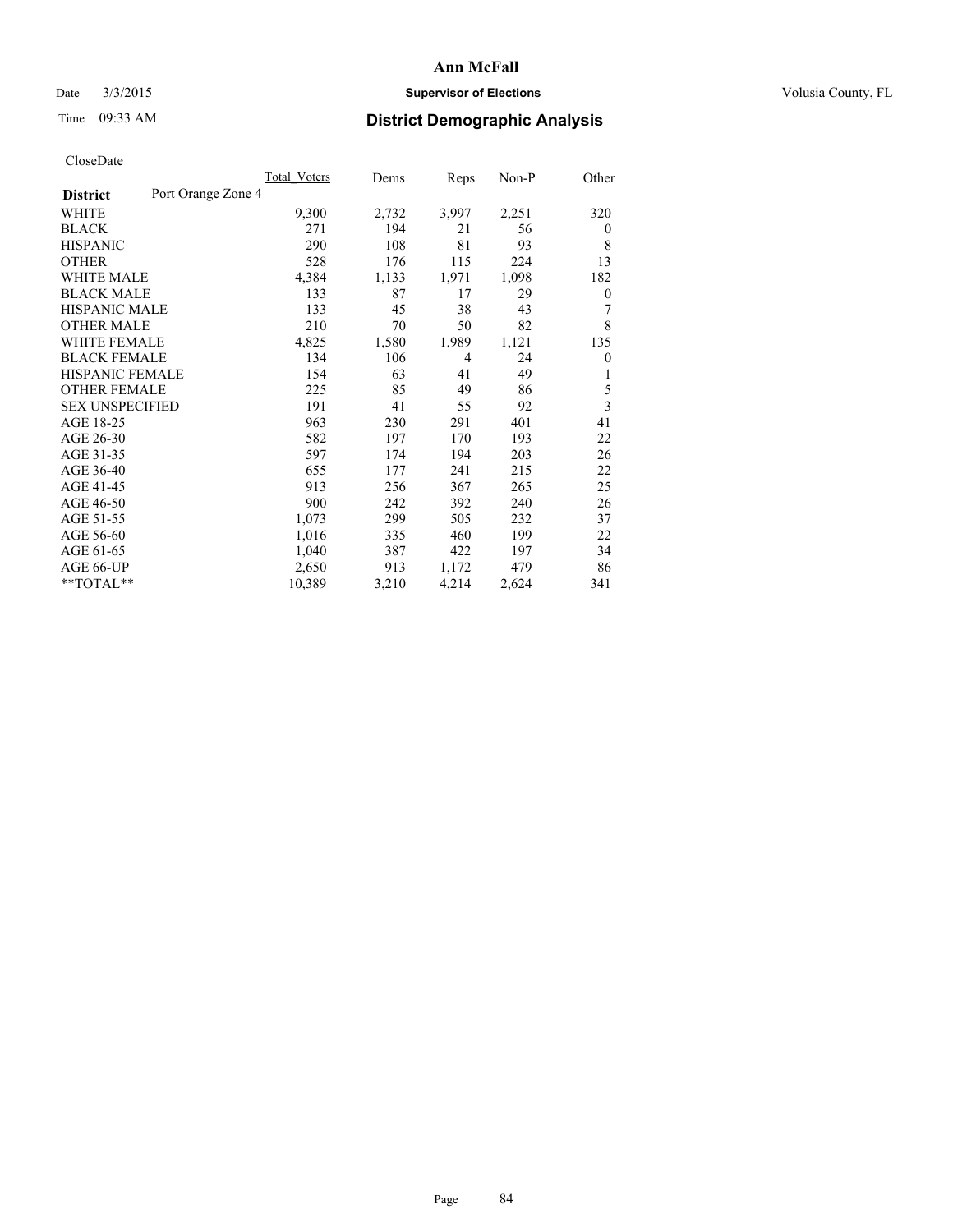## Date  $3/3/2015$  **Supervisor of Elections Supervisor of Elections** Volusia County, FL

# Time 09:33 AM **District Demographic Analysis**

|                        |               | Total Voters | Dems  | Reps  | Non-P | Other                   |
|------------------------|---------------|--------------|-------|-------|-------|-------------------------|
| <b>District</b>        | South Daytona |              |       |       |       |                         |
| WHITE                  |               | 6,739        | 2,472 | 2,289 | 1,739 | 239                     |
| <b>BLACK</b>           |               | 651          | 511   | 21    | 114   | 5                       |
| <b>HISPANIC</b>        |               | 200          | 97    | 32    | 63    | 8                       |
| <b>OTHER</b>           |               | 355          | 129   | 60    | 160   | 6                       |
| <b>WHITE MALE</b>      |               | 3,093        | 990   | 1,122 | 834   | 147                     |
| <b>BLACK MALE</b>      |               | 251          | 189   | 8     | 51    | 3                       |
| <b>HISPANIC MALE</b>   |               | 98           | 41    | 18    | 34    | 5                       |
| <b>OTHER MALE</b>      |               | 108          | 41    | 20    | 45    | $\overline{c}$          |
| <b>WHITE FEMALE</b>    |               | 3,600        | 1,465 | 1,154 | 889   | 92                      |
| <b>BLACK FEMALE</b>    |               | 389          | 314   | 12    | 61    | 2                       |
| <b>HISPANIC FEMALE</b> |               | 97           | 52    | 14    | 28    | $\overline{\mathbf{3}}$ |
| <b>OTHER FEMALE</b>    |               | 157          | 69    | 29    | 55    | 4                       |
| <b>SEX UNSPECIFIED</b> |               | 152          | 48    | 25    | 79    | $\theta$                |
| AGE 18-25              |               | 726          | 260   | 151   | 296   | 19                      |
| AGE 26-30              |               | 593          | 210   | 157   | 203   | 23                      |
| AGE 31-35              |               | 517          | 206   | 112   | 181   | 18                      |
| AGE 36-40              |               | 438          | 165   | 109   | 145   | 19                      |
| AGE 41-45              |               | 512          | 195   | 153   | 151   | 13                      |
| AGE 46-50              |               | 659          | 231   | 233   | 175   | 20                      |
| AGE 51-55              |               | 802          | 319   | 253   | 204   | 26                      |
| AGE 56-60              |               | 821          | 343   | 273   | 181   | 24                      |
| AGE 61-65              |               | 772          | 337   | 247   | 161   | 27                      |
| AGE 66-UP              |               | 2,105        | 943   | 714   | 379   | 69                      |
| **TOTAL**              |               | 7,945        | 3,209 | 2,402 | 2,076 | 258                     |